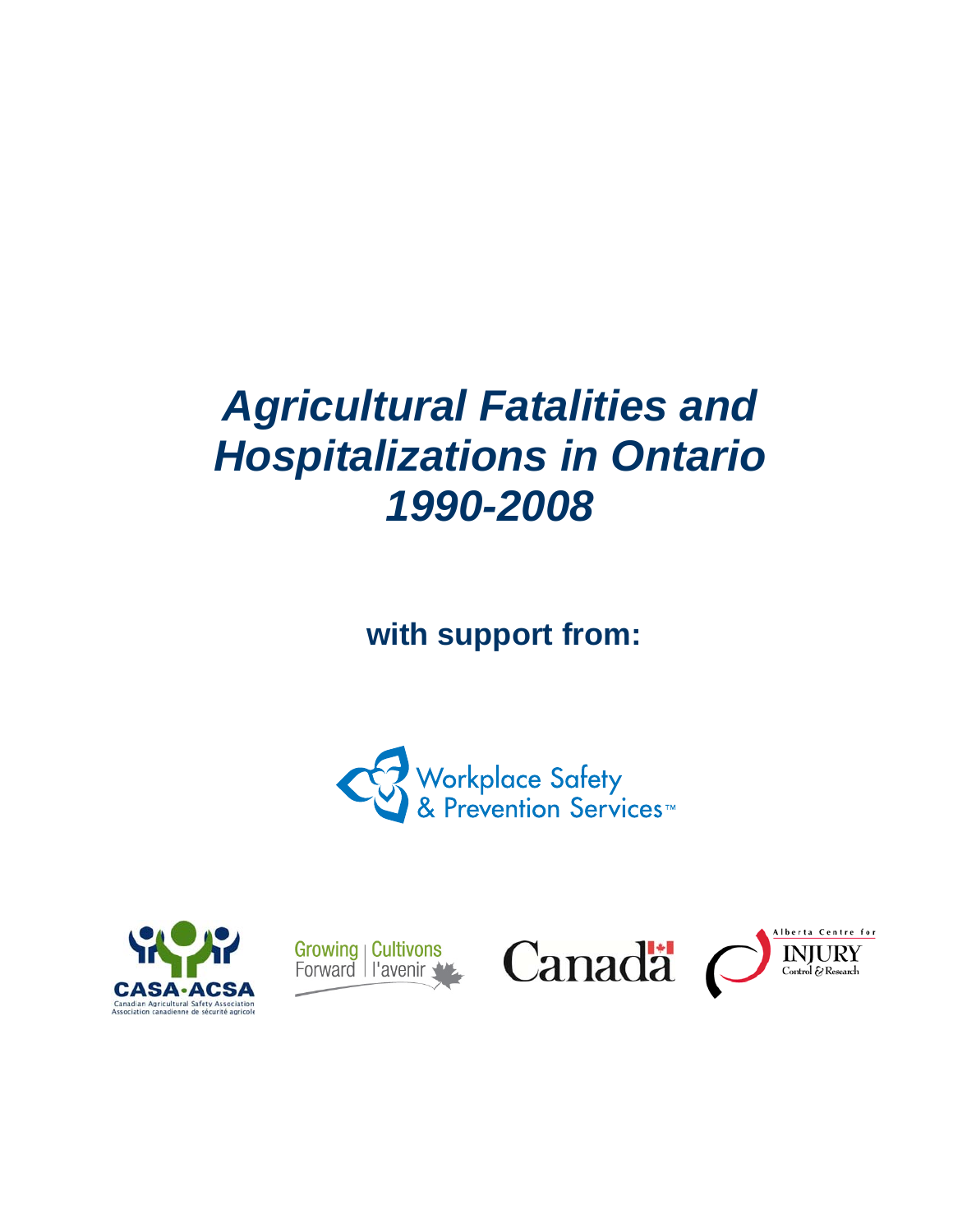*Copyright Canadian Agricultural Injury Reporting (CAIR), 2011. All rights reserved.* 

*Quotes, whole tables and whole figures may be abstracted from this report as long as the Canadian Agricultural Injury Reporting is referenced. No more than one page of the report may be reproduced or transmitted in any form or by any means without written permission from ACICR. Data published in this report may not be reanalyzed or reinterpreted without written permission from ACICR.* 

Researched and compiled for CAIR by the*, Alberta Centre for Injury Control & Research, University of Alberta, 4075 RTF, 8308-114 Street, Edmonton Alberta. T6G 2E1.* 

#### www.cair-sbac.ca

Canadian Agricultural Injury Reporting (CAIR) is supported financially by the Canadian Agricultural Safety Association, which receives funding from Growing Forward – a federal-provincial-territorial initiative.

An Executive Steering Committee guides CAIR, assigning priority to data quality, research and knowledge transformation. CAIR's Executive Steering Committee –

- Co-Chairs: Pam Fuselli, Safe Kids Canada Margaret Herbert, Public Health Agency of Canada
- Members: Kathy Belton, Alberta Centre for Injury Control and Research Marie Larue, Institut de recherche Robert-Sauvé en santé et en sécurité du travail Sally Lockhart, Spectrum Solutions Niels Koehncke, Canadian Centre for Health and Safety in Agriculture Brigid Rivoire, Canadian Federation of Agriculture.

# **ISBN 0-9784872-7-0**

# *Agricultural Fatalities and Hospitalizations in Ontario 1990-2008*

This report from Agricultural Fatalities and Hospitalizations in Ontario 1990-2008 describes the occurrence of fatal and hospitalized agricultural injuries in Ontario from 1990 to 2008.

Workplace Safety and Prevention Services wishes to thank the Ontario Ministry of Agriculture, Food and Rural Affairs for their support and assistance in promoting health and safety to the Ontario Agricultural Community.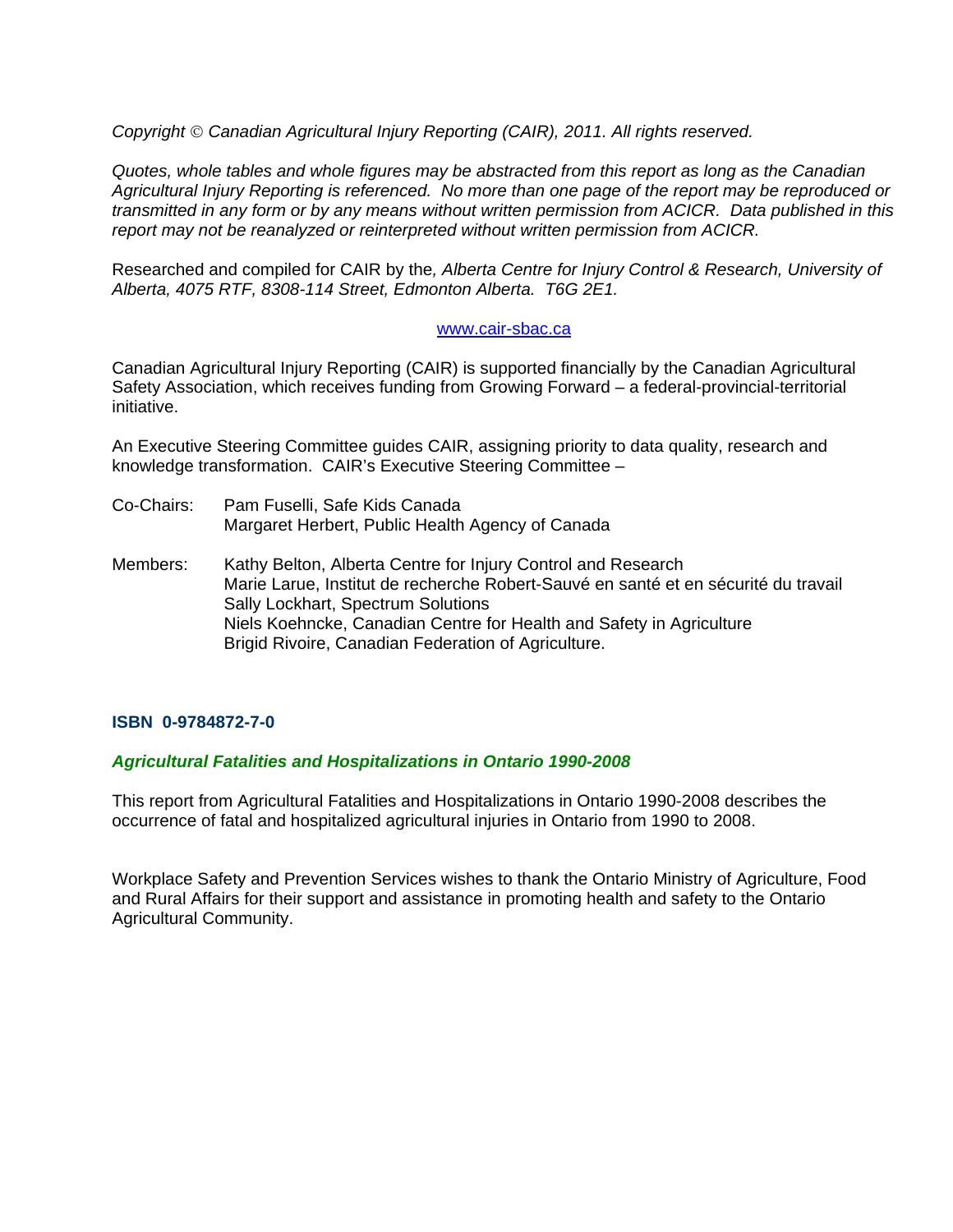# *Agricultural Fatalities and Hospitalizations in Ontario 1990-2008*

# *Table of Contents*

|                                                                                         | <b>Acknowledgments</b><br><b>Executive Summary</b>                                                                                                                                                                                                                                  | i<br>ii                    |
|-----------------------------------------------------------------------------------------|-------------------------------------------------------------------------------------------------------------------------------------------------------------------------------------------------------------------------------------------------------------------------------------|----------------------------|
| <b>Chapter</b>                                                                          | <b>Section I</b>                                                                                                                                                                                                                                                                    | Page                       |
| 1<br>$\overline{2}$                                                                     | Introduction<br><b>Methods</b>                                                                                                                                                                                                                                                      | 1<br>$\overline{3}$        |
|                                                                                         | Section II Fatal Agricultural Injuries in Ontario                                                                                                                                                                                                                                   |                            |
| 3<br>4<br>5<br>6                                                                        | Agricultural fatalities in Ontario 1990-2008: overview<br>Agricultural fatalities in Ontario: children and youth under age 15<br>Agricultural fatalities in Ontario: adults aged 15 to 59<br>Agricultural fatalities in Ontario: adults aged 60 and over                            | 9<br>20<br>27<br>34        |
|                                                                                         | Section III Hospitalized Agricultural Injuries in Ontario                                                                                                                                                                                                                           |                            |
| 7<br>8<br>9<br>10                                                                       | Agricultural hospitalizations in Ontario 1990-2009: overview<br>Agricultural hospitalizations in Ontario: children and youth under<br>age 15<br>Agricultural hospitalizations in Ontario: adults aged 15 to 59<br>Agricultural hospitalizations in Ontario: adults aged 60 and over | 41<br>51<br>57<br>64       |
| Appendix A<br><b>Appendix B</b><br><b>Appendix C</b><br><b>Appendix D</b><br>Appendix E | <b>Decision Rules</b><br><b>Glossary and Definitions</b><br><b>Data Abstraction Forms</b><br><b>Denominator Data</b><br><b>CAIR Collaborators</b>                                                                                                                                   | 73<br>74<br>77<br>81<br>82 |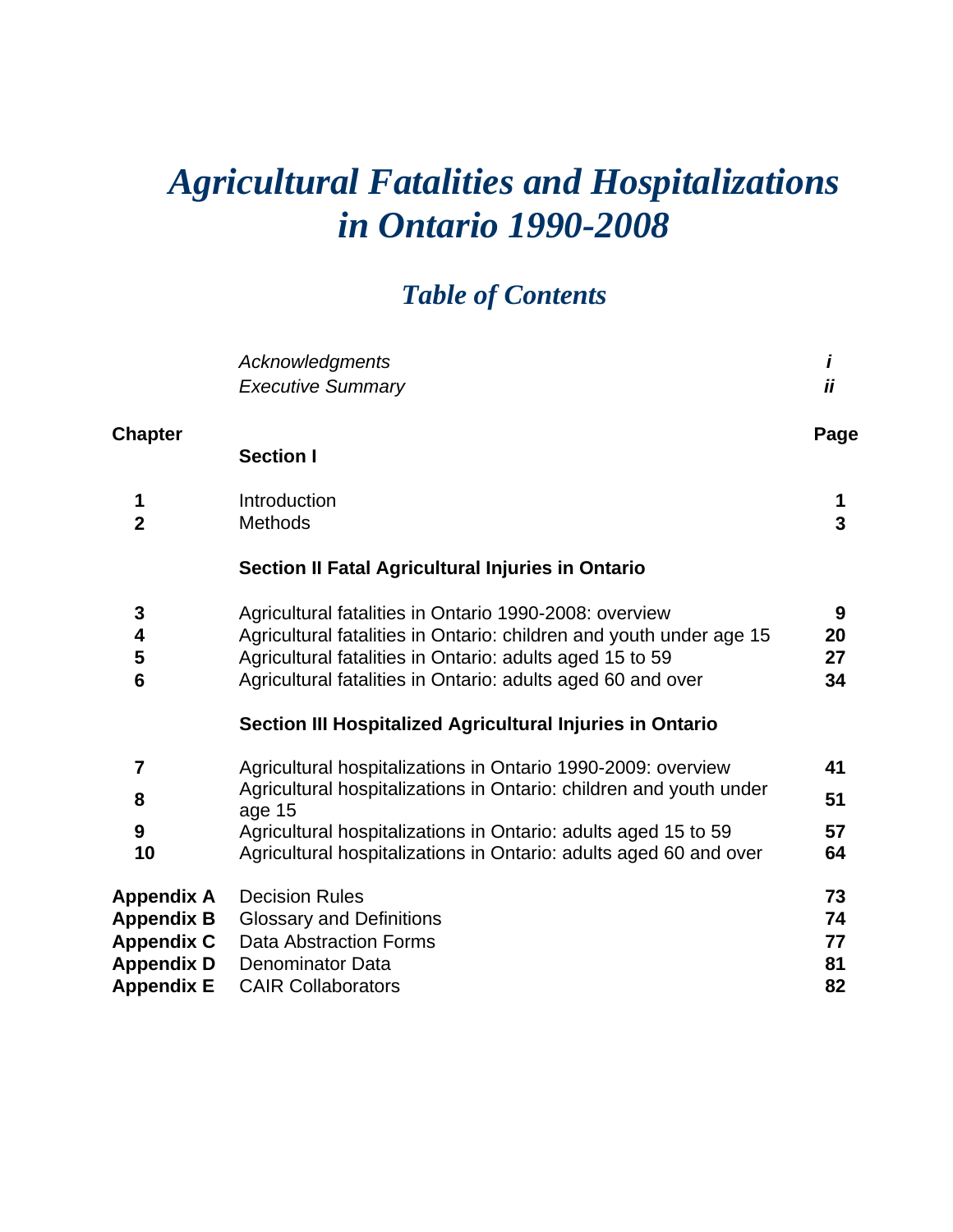# **Acknowledgements**

The Office of the Chief Coroner of Ontario and the Ministry of Health and Long Term Care, Province of Ontario.

#### *Funding and Support*

#### **Workplace Safety & Prevention Services**

Workplace Safety & Prevention Services (WSPS) provides industry-specific health and safety products, training and consulting services to 154,000 businesses and 3.8 million employees in Ontario's agricultural, manufacturing and service sectors. WSPS is committed to putting health and safety solutions within reach of every employee and employer in the province and we believe in building partnerships to help us deliver on that promise. We wish to thank the Ontario Ministry of Agriculture, Food & Rural Affairs for their support and assistance in promoting health and safety to Ontario's agricultural community.

Financial support is provided by the Canadian Agricultural Safety Association, which receives funding from Growing Forward – a federal-provincial-territorial initiative.







#### **Participants**

| <b>Project Directors</b>   | Rob Brison MD, MPH, FRCPC<br>Kathy Belton M.Ed |
|----------------------------|------------------------------------------------|
| <b>Ontario Coordinator</b> | Deb Emerton                                    |
| Data Entry                 | Emily Johnston                                 |
| <b>Report Writer</b>       | Colleen Drul                                   |
| Data Manager<br>and Editor | Colleen Drul                                   |

# **Contact Information**

Canadian Agricultural Injury Reporting 3325 – C Pembina Highway Winnipeg Mb R3V 0A2 Tel. (204) 452-2272 Fax. (204) 261-5004 e-mail: cair-sbac@casa-acsa.ca Web: www.cair-sbac.ca.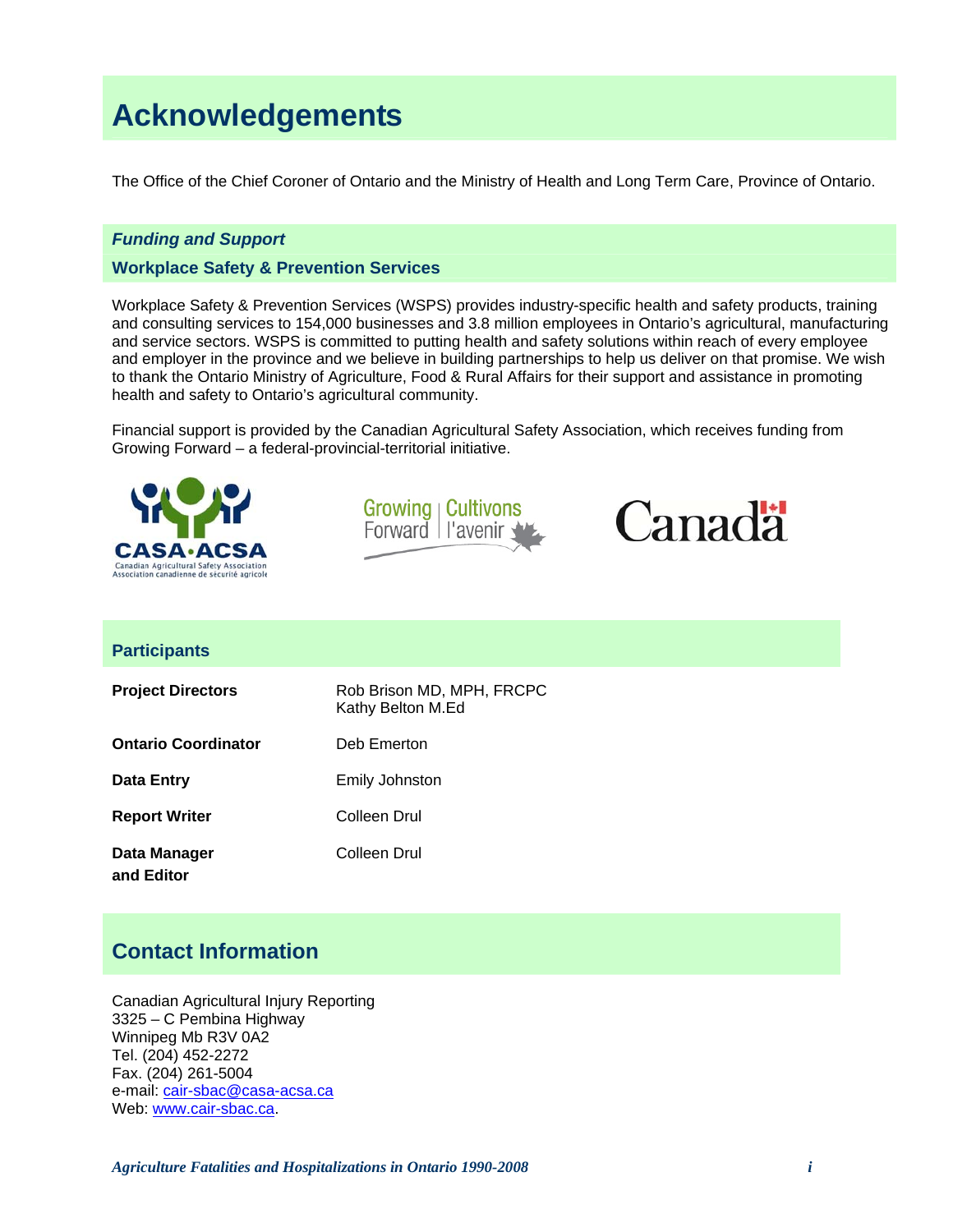# **Executive Summary**

Injury has been identified as a major public health problem in Canada and a significant threat to the economy, health care system and overall quality of life. In other industries, victims of occupational injuries are usually workers aged 18 to 65. Agriculture is unique in that children and the elderly sustain significant numbers of severe work-related injuries. This is partly because farms and ranches are not just work sites, but also places where people of all ages live, play and participate in recreational activities. Also, unlike other industries, it is common for farmers and ranchers to work full time and to operate tractors and other heavy machinery well into their 70s and 80s.

Although the greatest cost of an agriculture-related injury is human suffering and loss to individuals and families, the financial costs are far from trivial. In 2004, agriculture-related injuries in Canada cost \$465 million dollars.<sup>1</sup>

There are three categories of injury by intent:

- unintentional injuries which are very responsive to injury prevention programming and include: motor vehicle collisions, machinery-related mishaps, injuries working with large animals, falls, poisoning, drowning and suffocation from grain,
- **•** intentional injuries including acts of suicide (self-harm), violence
- undetermined injuries; those in which intent could not be determined.

This report focuses on unintentional injuries. Unintentional injuries accounted for the majority of costs; 80% of all agriculture-related injury costs (\$374 million).<sup>2</sup>

*Agricultural Fatalities and Hospitalizations in Ontario, 1990-2008* includes an analysis of eighteen years of Canadian Agricultural Injury Reporting (CAIR) fatal and hospitalized agricultural injury data in the province of Ontario. The purpose of this report is to describe the magnitude of the agricultural injury problem in Ontario and to examine age-related patterns of injury. A main objective of CAIR is to identify agricultural injury patterns in order to facilitate the design and targeting of specific prevention initiatives. Also, by collecting agricultural injury data on an ongoing basis, CAIR is able to monitor the effectiveness of prevention programs and to quickly identify patterns of injury arising from new equipment and new farming techniques.

CAIR data show that agricultural injuries are not random or isolated "accidents". There are many recurrent patterns of injury. From 1990-2008 in Ontario:

# *Fatal Agricultural Injuries*

 $\overline{a}$ 

- 542 people were killed in agricultural injury events.
- 93% of those fatally injured were male.
- The percentage of males killed was highest for adults aged 60 and over (90%) and lowest for children under age five (76%).
- The agricultural fatality rate was 12.9 per 100,000 agricultural population (including non-workers). This is same as the national agriculture fatality rate.
- 94% of the fatalities were work-related.
- Machines were involved in 71% of all fatal agricultural injury events.
- Over half (53%) of all fatalities were due to three machine-related causes: machine rollovers, machine runovers and machine entanglements.
	- o Of the machine rollover deaths, 65% were sideways.
	- $\circ$  Of the machine runover deaths, 34% were unmanned machine (machines had been bypass started, left running or left unblocked on a slope).
	- o Of the entanglements deaths, 30% involved a power take off (PTO).
- The top five causes of agricultural fatalities in Ontario were machine rollovers (23%), machine runovers (21%), machine entanglements (8%), animal-related incidents, and being struck by a non-machine object (both 6%).

 $^2$  SMARTRISK, (2010). The Economic Burden of Injury within the Agricultural Population in Canada. SMARTRISK: Toronto, ON (unpublished).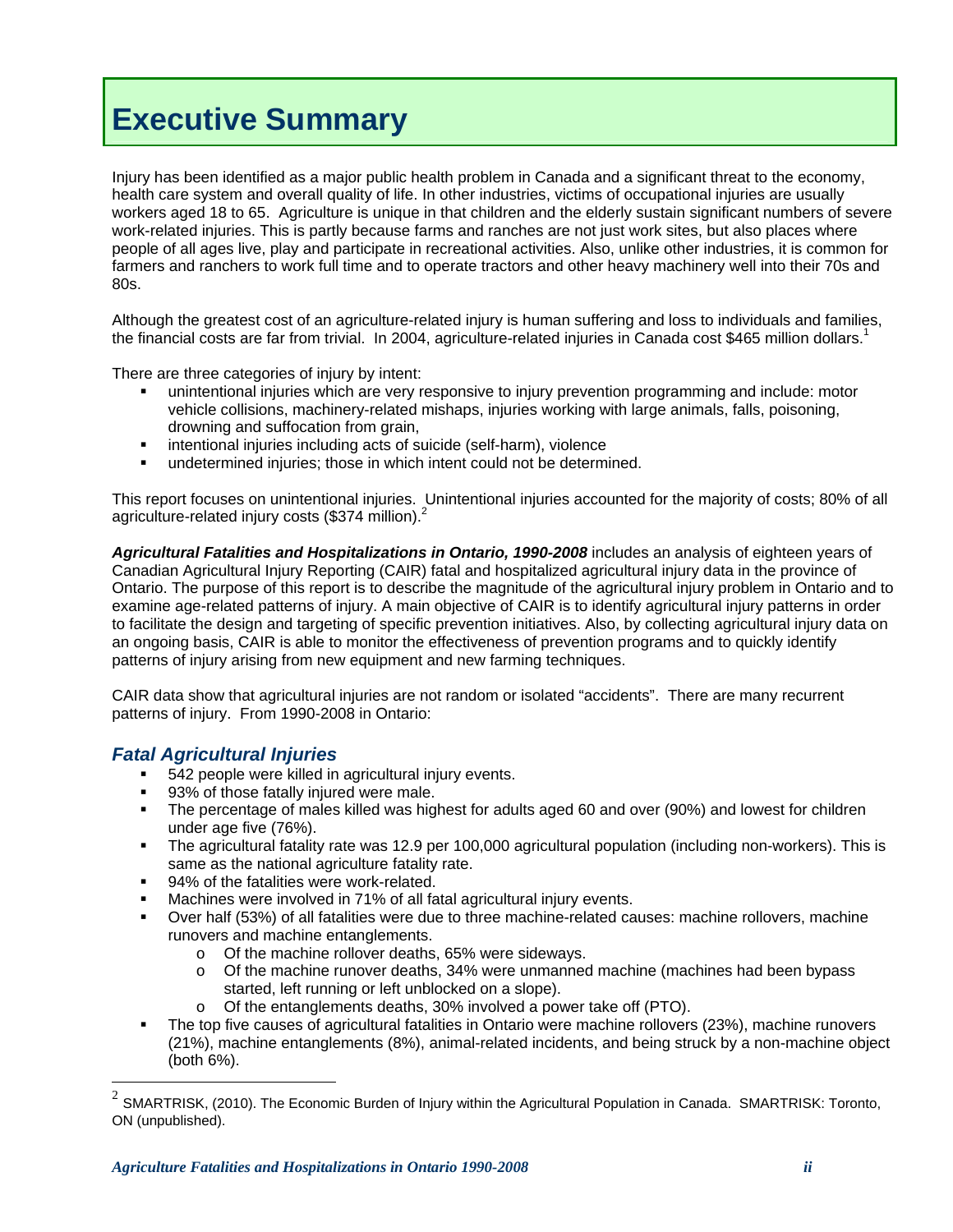- o Of the animal-related deaths, 65% involved cows/bulls/calves.
- 50% of fatalities due to toxic substance exposure were attributed to hydrogen sulfide (manure gas) poisoning.
- 44% of all agriculture fatalities involved a tractor (runover, rollover, or being pinned by a tractor).
- 51% of the fatalities were operators of their farm.

#### **Children and Youth (< 15 years of age), Ontario, 1990-2008**

- There were 68 children and youth who died as a result of an agriculture-related injury.
- 82% of the deaths were boys.
- 79% of the fatalities were work-related, 21% were not work-related deaths but due to hazards of the farm environment such as large animals, drownings in dugouts and troughs.
- 66% were machine-related.
- The leading causes of fatal injuries were machine runovers (46%), drowning (19%) and machine rollovers (7%). These three causes accounted for 72% of the agriculture deaths.
	- o Of the machine runover deaths, 48% occurred to a child bystander,
	- o Of the 13 drowning deaths, 69% were children less than 5 years of age and 38% of the deaths occurred in dugout/pond/lake.
- 51% of the deaths involved a tractor (runovers, rollover, or being pinned by a tractor).
- 81% of the children who died were a child of the operator.

#### **Adults (15-59 years), Ontario, 1990-2008**

- There were 277 adults who died as a result of an agriculture-related injury.
- 94% of the deaths were males.
- 96% of the fatalities were work-related.
- 69% were machine-related.
- The leading causes of fatal injuries were machine rollover (23%), machine runover (10%), and machine entanglements (10%). These three causes accounted for 44% of the agriculture deaths.
	- o Of the machine rollover deaths, 68% were sideways rollovers.
	- o Of the machine runover deaths, 38% involved unmanned machines (machines had been bypass started, left running or left unblocked on a slope).
	- o Of the machine entanglements deaths, 41% involved an activity.
- 55% of the deaths involved a tractor (runovers, rollover, or being pinned by a tractor).
- 47% were farm operators.

#### **Adults (60 + years), Ontario, 1990-2008**

- There were 197 adults who died as a result of an agriculture-related injury.
- 96% of the deaths were males.
- 97% of the fatalities were work-related.
- 76% were machine-related.
- The leading causes of fatal injuries were machine rollover (28%), machine runover (27%), and animalrelated (9%). The three causes accounted for 64% of the agriculture deaths. The top two causes accounted for 55% of the agriculture deaths.
	- o Of the machine rollover deaths, 63% were sideways rollovers.
	- o Of the machine runover deaths, 52% involved an unmanned machine (machines had been bypass started, left running or left unblocked on a slope).
	- o Of the animal-related deaths, 76% involved cows/bulls/calves.
- 56% of all deaths involved a tractor (runovers, rollover, or being pinned by a tractor).
- 74% were farm operators.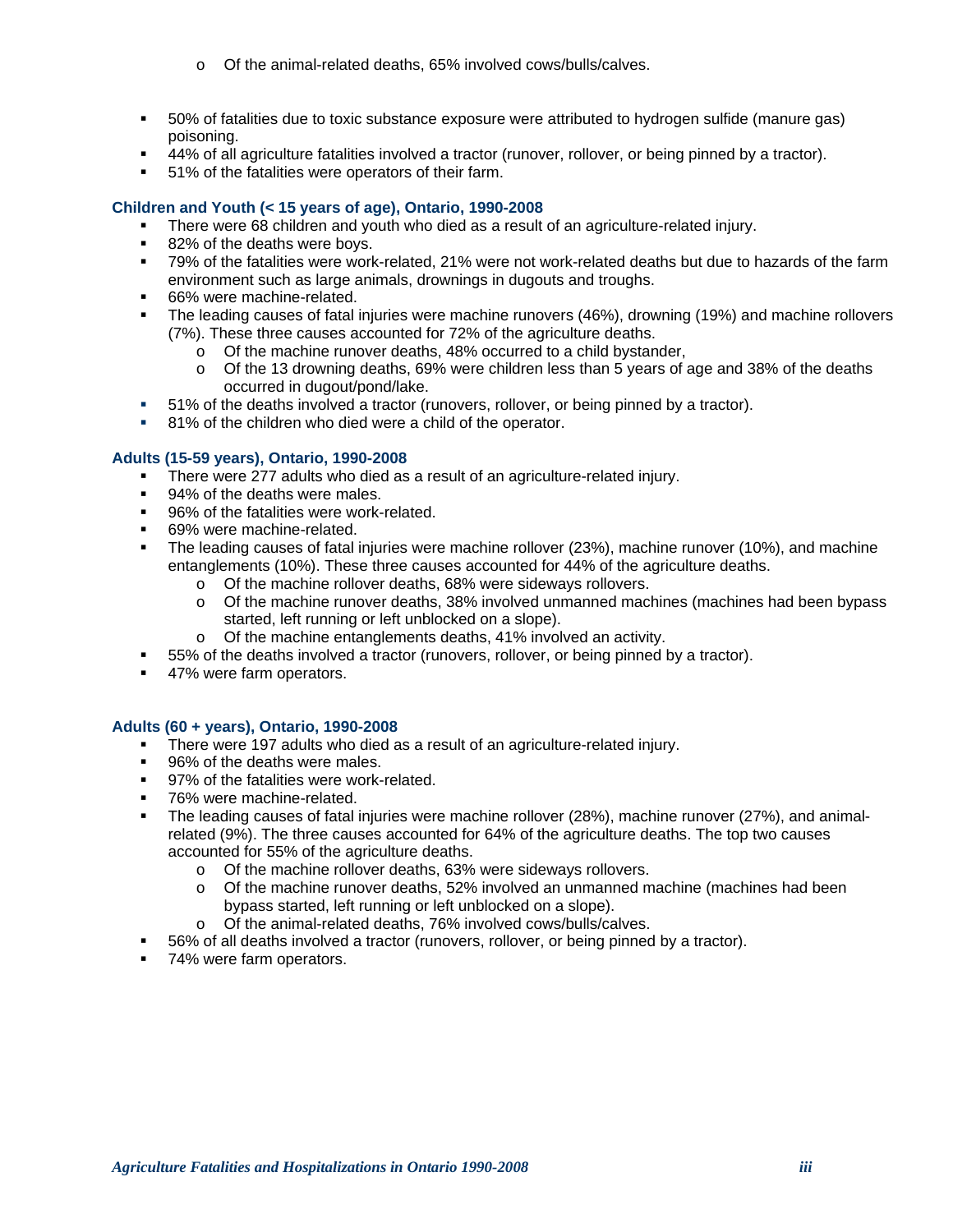# *Hospitalized Agricultural Injuries*

- 4,756 agriculture-related hospitalizations. This is an average of 264 admissions each year.
- 83% of those injured were male.
- The percentage of males hospitalized was highest for adults aged 60 and over (88%) and lowest for children under age five (76%).
- The agricultural injury hospitalization rate was 112.8 per 100,000 agricultural population (including nonworkers).
- Machines were involved in 51% of all agricultural injury hospitalizations.
- The top causes of agricultural injury hospitalizations in Ontario were animal-related and entanglement/caught in machinery (each with 16%), falls from height (14%), machine runover (10%).
	- o Of the animal-related hospitalizations, 47% were cows/bulls/calves.
	- o Of the entanglement hospitalizations, 20% involved an auger.
	- o Of the fall from height hospitalizations, 41% fell from the barn loft/rafters.
	- o Of the machine runover hospitalizations, 30% were unmanned machines (machines had been bypass started, left running or left unblocked on a slope).
- 35% of machine-related hospitalizations involved a tractor.
- 18% of all agriculture injury hospitalizations involved a tractor.

#### **Children and Youth (< 15 years of age), Ontario, 1990-2008**

- There were 609 children and youth who were hospitalized as a result of an agriculture-related injury.
- 73% of the hospitalizations were boys.
- **50%** were machine-related.
- The leading causes of hospitalized injuries were fall from height (22%), machine entanglements (18%), machine runovers (16%) and animal-related injuries (14%).
	- $\circ$  Of the fall from height hospitalizations, 66% of the falls were from barn loft/rafters.
	- o Of the machine entanglement hospitalizations, 19% involved augers.
	- o Of the machine runovers hospitalizations, 49% were passengers, and another 39% were bystanders.
	- o Of the animal-related hospitalizations, 70% were caused by horses/stallions/colts.

#### **Adults (15-59 years), Ontario, 1990-2008**

- There were 2,805 adults hospitalized as a result of an agriculture-related injury.
- 83% of the hospitalizations were to males.
- 52% of the hospitalizations were machine-related.
- The leading causes of hospitalizations were entanglements/caught in machinery (18%), animal-related events (16%), falls from height (13%), machine runovers (8%) and being pinned or struck by a machine (7%).
	- o Of the entanglement hospitalizations, 21% involved an auger.
	- o Of the animal-related hospitalizations, 50% involved cows/steers/calves.
	- o Of the falls from height hospitalizations, 35% were from barn loft/rafters.
	- o Of the machine runovers hospitalizations, 33% were on unmanned machines (machines had been bypass started, left running or left unblocked on a slope).
- 30% of the machine-related hospitalizations involved a tractor.
- 16% of all agriculture injury hospitalization involved a tractor.

#### **Adults (60 + years), Ontario, 1990-2008**

- There were 1,342 adults who were hospitalized as a result of an agriculture injury.
- 88% of the hospitalizations were to males.
- 49% were machine-related.
- The leading causes of hospitalizations were animal-related (17%), fall on same level (13%), fall from height (12%), machine runover (12%) and entanglement/caught in machinery (10%).
	- o Of the animal-related, 68% involved cows/steers/calves.
	- o Of the fall from height, 38% involved a fall from barn loft/rafters.
	- o Of the machine runover hospitalizations, 46% were unmanned machines (machines had been bypass started, left running or left unblocked on a slope).
	- o Of the entanglement hospitalizations, 22% involved an auger.
- 49% of the machine-related hospitalizations involved a tractor.
- 24% of all agriculture injury hospitalization involved a tractor.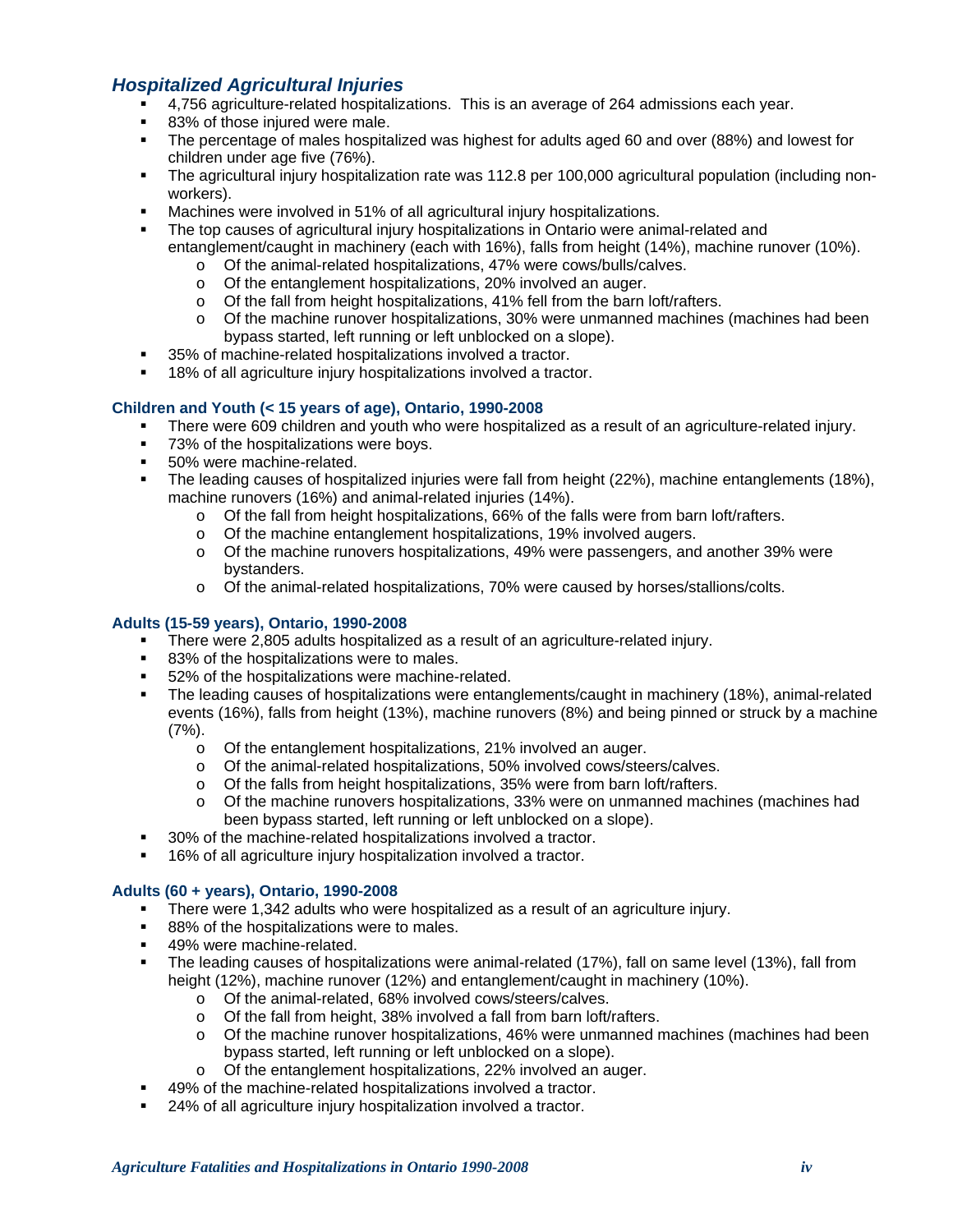# **Highlights: all age groups combined**

|                                                                                                                                                                                                                                                                                                                                            | <b>Fatalities</b>                                                          | <b>Hospitalizations</b>                                                                                                          |
|--------------------------------------------------------------------------------------------------------------------------------------------------------------------------------------------------------------------------------------------------------------------------------------------------------------------------------------------|----------------------------------------------------------------------------|----------------------------------------------------------------------------------------------------------------------------------|
| <b>Surveillance period</b><br><b>Age range</b><br><b>Average age</b><br><b>Number injured</b><br><b>Percentage of machine injuries</b><br><b>Percentage of non-machine injuries</b><br><b>Number/percentage of male victims</b><br><b>Number/percentage of female victims</b><br>Average length of hospital stay*<br>Length of stay range* | 1990-2008<br>$1 - 93$<br>47.6<br>542<br>71%<br>39%<br>505 (93%)<br>37 (7%) | April 1, 1990-March 31, 2008<br>$< 1 - 95$<br>44<br>4,756<br>51%<br>49%<br>3,967 (83%)<br>788 (17%)<br>6.8 days<br>1 to 366 days |
| Top five causes of injury:                                                                                                                                                                                                                                                                                                                 |                                                                            |                                                                                                                                  |
|                                                                                                                                                                                                                                                                                                                                            | 1. Machine rollover (23%)                                                  | 1. Animal-related event (16%)                                                                                                    |
|                                                                                                                                                                                                                                                                                                                                            | 2. Machine runover (21%)                                                   | 2. Machine entanglement (16%)                                                                                                    |
| * length of stay was calculated for<br>records with admission and discharge<br>dates completed.                                                                                                                                                                                                                                            | 3. Machine entanglement<br>(8%)                                            | 3. Fall from height (14%)                                                                                                        |
|                                                                                                                                                                                                                                                                                                                                            | 4. Animal-related event (6%)                                               | 4. Machine runover (10%)                                                                                                         |
|                                                                                                                                                                                                                                                                                                                                            | 5. Struck by a non-machine<br>object (6%)                                  | 5. Fall from machine-not runover<br>(7%)                                                                                         |
|                                                                                                                                                                                                                                                                                                                                            |                                                                            |                                                                                                                                  |
|                                                                                                                                                                                                                                                                                                                                            |                                                                            |                                                                                                                                  |
|                                                                                                                                                                                                                                                                                                                                            |                                                                            |                                                                                                                                  |
|                                                                                                                                                                                                                                                                                                                                            |                                                                            |                                                                                                                                  |
|                                                                                                                                                                                                                                                                                                                                            |                                                                            |                                                                                                                                  |
|                                                                                                                                                                                                                                                                                                                                            |                                                                            |                                                                                                                                  |
|                                                                                                                                                                                                                                                                                                                                            |                                                                            |                                                                                                                                  |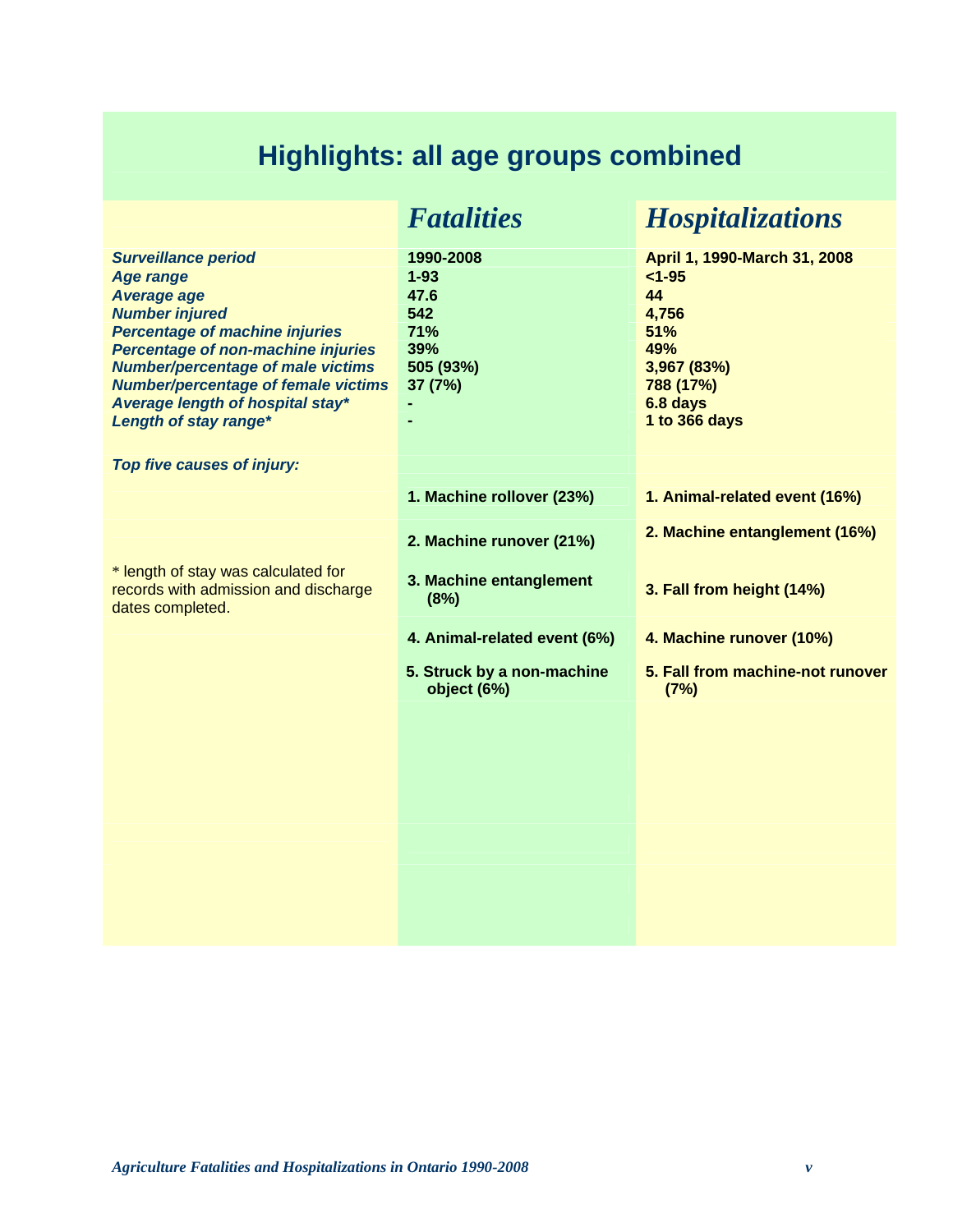# **1 INTRODUCTION**

## **1.1 GENERAL INTRODUCTION**

The Canadian Agricultural Injury Reporting (CAIR), formerly known as the Canadian Agriculture Injury Surveillance Program (CAISP) was established in 1995 in response to the need for better information about fatal and hospitalized agricultural injuries in Canada. CAIR is a national program with collaborators in each of the ten provinces of Canada. *Agricultural Fatalities in Canada 1990-2008* examines Canadian agricultural fatality data for the nineteen calendar years from 1990-2008. This report includes reported agricultural fatality data for persons who were part of the Canadian farm population, those in the temporary foreign workers under the seasonal agriculture works program from Citizenship & Immigration Canada or who were at risk to agricultural injuries in Canada from 1990-2008. There were 1,975 agricultural fatalities in Canada from 1990 to 2008, an average of 104 per year. Over the 19-year surveillance period, the average fatality rate per 100,000 farm population, per year was 12.9 deaths.

Following this introduction, there is a description of the methods used in CAIR. Agricultural fatalities in Canada are then reviewed comprehensively in an overview chapter. After the overview, important trends and patterns in agricultural fatalities are presented for children under fifteen, adults aged 15 to 59 and adults aged 60 and over.

#### **1.2 HISTORY OF AGRICULTURAL INJURY SURVEILLANCE IN CANADA**

Agricultural injuries have been viewed as an important rural health issue since the 1960s, when the problem was first recognized in the medical literature. At that time, some provincial groups began to monitor agricultural injuries, but only recently have substantial national resources been committed to the study of agricultural injuries.

When compared with other Canadian industrial sectors, agriculture is a dangerous occupation. Agriculture ranks as the fourth most hazardous industry in Canada with respect to rates of fatal injury. In terms of absolute numbers of fatalities, there is no more dangerous occupation.<sup>3</sup> Economic costs associated with agricultural injuries are also substantial. In 2004, agriculture-related injuries in Canada cost \$465 million dollars. Unintentional injuries accounted for the majority of costs, 80% of all agriculture related injury costs (\$374 million).<sup>4</sup>

Until the establishment of CAIR, Canadian data on agricultural injuries were historically limited. This surveillance program has filled an important void in providing national evidence of agricultural injury occurrence that can be used in developing and targeting effective injury prevention strategies. CAIR data has been used by various groups internationally, including Australia, Brazil, Hong Kong, India, Ireland, Netherlands, New Zealand, the United Kingdom and the United States. CAIR has been referenced in a variety of inventories and compendiums including guides to occupational and environmental health and safety, casebooks and inventories published by the Public Health Agency of Canada. In terms of policy, the use of CAIR was demonstrated as a reference source for agricultural injury at international, national, provincial, and regional levels. Information gathered indicated that the program's data has contributed to informing, influencing and enacting policy development at both federal and provincial levels. Evidence of strategic planning influences at provincial and organizational levels was apparent, and other contributions can be linked to: child safety guidelines  $^5$ , child labour laws  $^6$ , occupational health and safety guidelines<sup>7</sup> engineering standards<sup>8</sup> and injury reduction and health promotion strategies. At an international level, the Government of Canada cited CAIR and two CAIR reports in its 2003 submission to the United Nations, on the Convention on the Rights of the Child and identified CAIR as having

Available at: http://www.marshfieldclinic.org/nccrahs/?page=nccrahs\_aboutus\_center\_highlights.<br><sup>6</sup> Irwin, John, Stephen McBride and Tanya Strubin. 2005. "Child and Youth Employment Standards: The Experience of Young Workers Under British Columbia's New Policy Regime." Canadian Centre for Policy Alternatives, September 2005. 40 pp. <sup>7</sup>

 $\overline{a}$ 

<sup>3</sup> Pickett W, Hartling L, Brison RJ, Guernsey J (1999). *Fatal farm injuries in Canada*. *Can. Med Assoc. J*. 160:1843-1848. 4 SMARTRISK, (2010). The Economic Burden of Injury within the Agricultural Population in Canada. SMARTRISK: Toronto, ON (unpublished).

<sup>&</sup>lt;sup>5</sup> National Children's Centre for Rural and Agricultural Health and Safety, Marshfield Clinic Research Foundation, 2006.

<sup>&</sup>lt;sup>7</sup> Ontario Ministry of Labour, 2006; Workers Compensation Board of Prince Edward Island, 2006.

Canadian Standards Association. Available at: http://www.csa.com/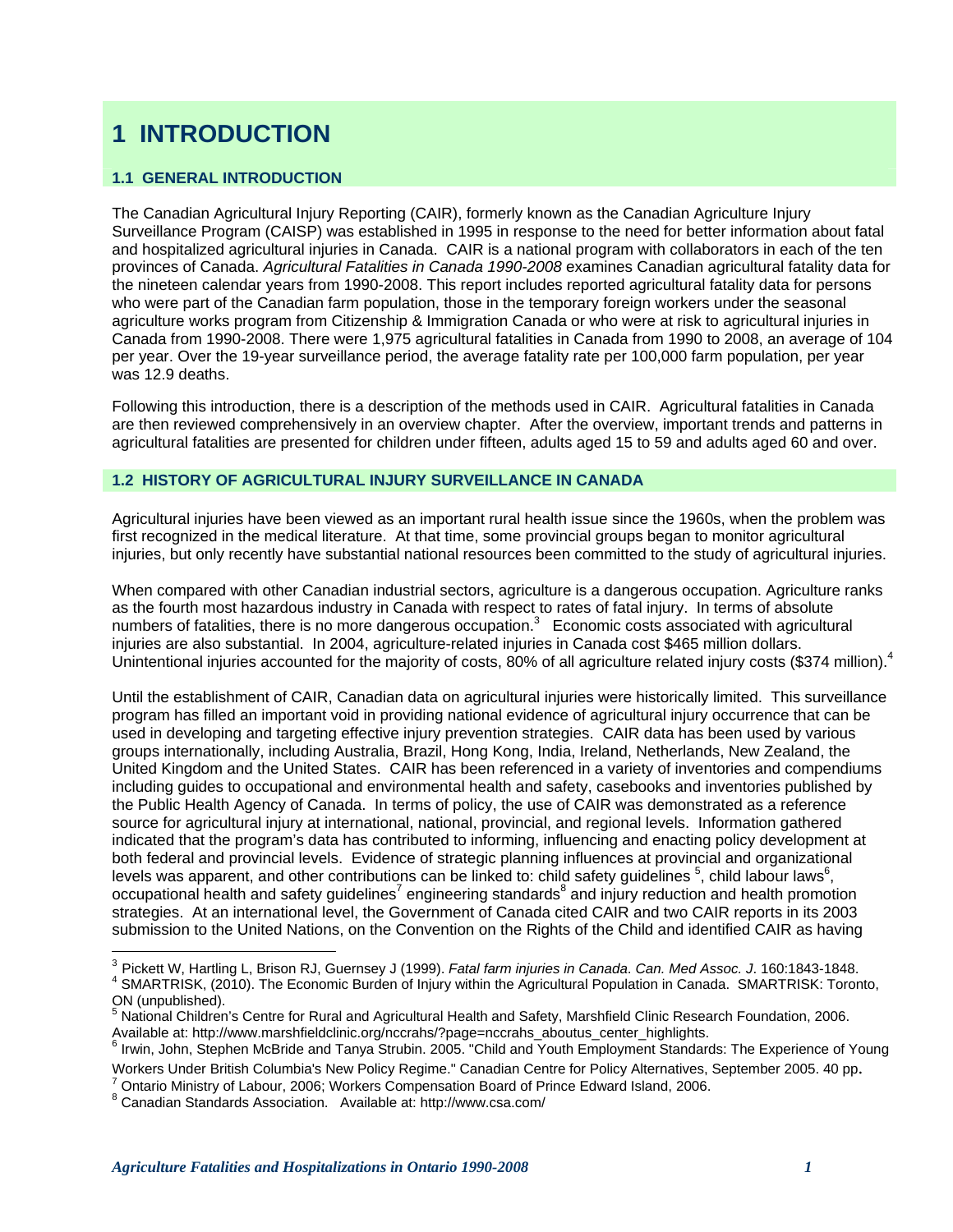played an important role in influencing children's rights in Canada $^9$ . CAIR was also identified as used for awareness raising, skill building and knowledge development through conference presentations, teleconferences, lectures, course materials, social marketing campaigns, and resource materials. From a research perspective, 132 articles were identified as CAIR related and or citing CAIR articles and were linked to 56 journals reaching a very wide range of disciplines.

#### **1.3 THE CANADIAN AGRICULTURAL INJURY SURVEILLANCE PROGRAM**

The Canadian Agricultural Injury Reporting (CAIR) is a national program that is funded by the Canadian Agricultural Safety Association (CASA). CAIR is a collaborative program involving various organizations from across Canada. It is coordinated from a national office at the Alberta Centre for Injury Control & Research, University of Alberta, in Edmonton, Alberta. The people and organizations that contribute to CAIR include researchers, government agencies and the agricultural industry.

The main purpose of CAIR is to collect and interpret information on agricultural injuries from across Canada. CAIR established national standards for the collection of agricultural fatalities and hospitalizations. Although a very rich data source, in 2002, CAIR ceased the collection of hospital admission data on a national basis due to budget cuts. The collection of hospital admissions data requires the review of hospital records in order to extract the circumstances around the injury producing event. Due to the sheer number of hospital admissions annually, 1,354, the costs proved to be prohibitive.

#### **1.4 OBJECTIVES OF CAIR**

The objectives of CAIR are:

- 1. To develop a coordinated system for the assembly of national agricultural injury surveillance data. CAIR's fatality and hospitalized injury data are collected, compiled, and analyzed in a standard manner by all provinces.
- 2. To ensure that the collected information is interpreted and communicated in forms that are useful to potential data users in the agricultural industry. The CAIR collaborators are committed to ensuring that the data are disseminated in an appropriate and useful manner. Our primary audience is individuals within the agricultural industry who need to make informed decisions about safety programs and policy. Our reports represent one approach to making these data accessible to this audience. Other dissemination formats include articles in scientific journals, presentations at national conferences, our website at www.cair-sbac.ca and press releases.

#### **1.5 USES OF CAIR DATA**

 $\overline{a}$ 

CAIR has developed a surveillance system for Canada that describes the occurrence and patterns of agricultural injuries at a higher level of detail than was available previously. At both national and provincial levels, CAIR has provided evidence that has assisted in the development of priorities for health and safety programs as well as strategies for the targeting of these initiatives. CAIR data have also facilitated the post-implementation assessment of injury prevention programs.

Agricultural safety specialists and others require objective evidence so that they can promote awareness of agricultural injury issues and advocate the allocation of additional resources to injury prevention and research programs. CAIR information has been used repeatedly to assist in advocacy efforts. This has contributed to the development of informed safety policy in the agricultural industry and to the funding of safety programs at international, national and provincial levels.

CAIR has provided baseline evidence to support several applied research projects. These projects include focused investigations aimed at the prevention of agricultural injuries in children and the elderly, studies of agricultural machinery injuries and their causes, and two studies examining the economic burden of agricultural injuries.

<sup>&</sup>lt;sup>9</sup> Government of Canada, 2003. Available at:http://www.canadiancrc.com/UN\_CRC/UN\_Committee\_ Rights\_Child\_Canada\_2nd\_Report- Overview\_SEP\_2003\_34th\_Session.aspx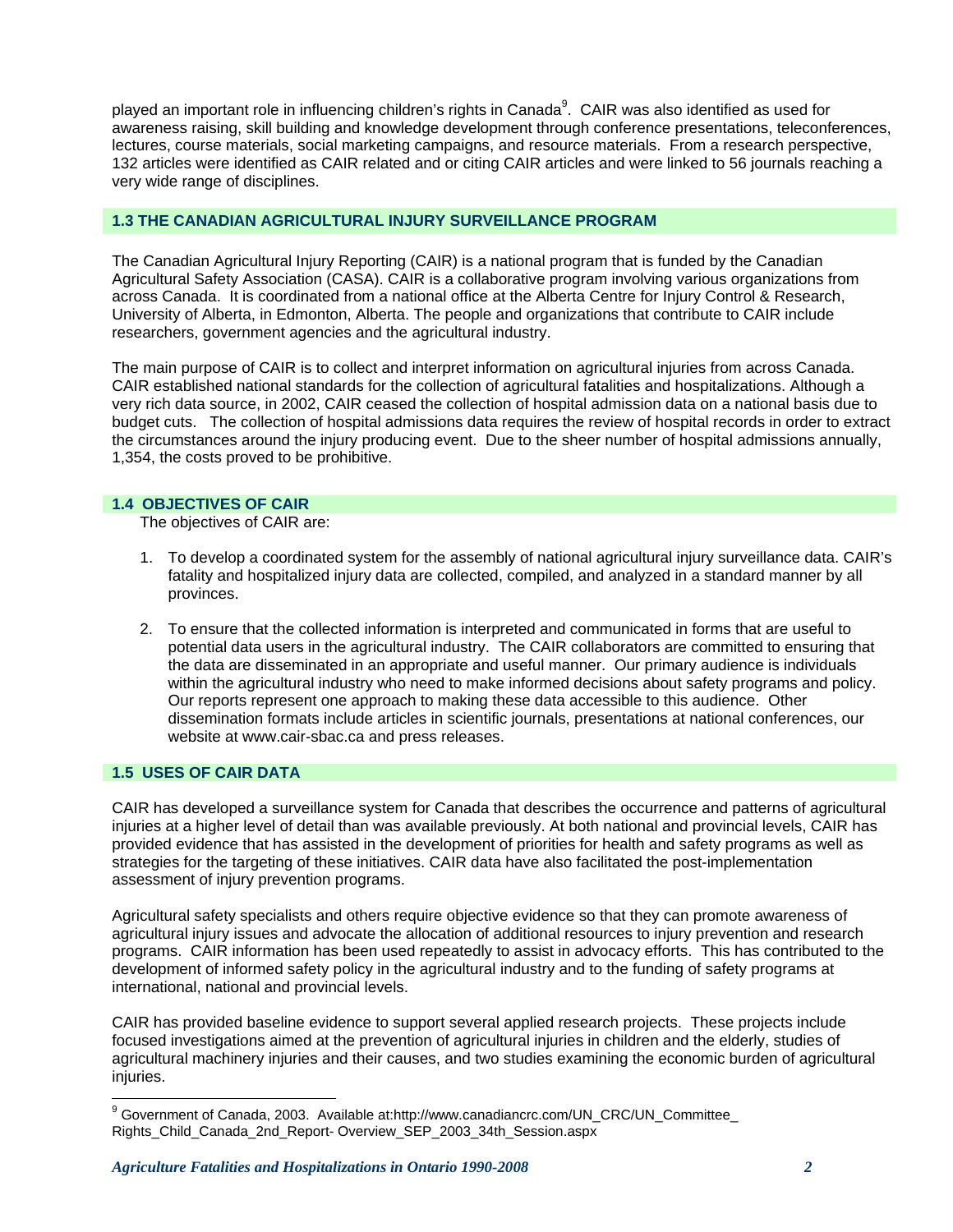#### **1.6 THE CHALLENGES OF INJURY CONTROL IN AGRICULTURE**

In other industries, victims of occupational injuries are usually workers aged 18 to 65. Agriculture is unique in that children and the elderly sustain significant numbers of severe work-related injuries. This is partly because farms and ranches are not just work sites, but also places where people of all ages live, play and participate in recreational activities. Also, unlike other industries, it is common for farmers and ranchers to work full time and to operate tractors and other heavy machinery well into their 70s and 80s.

The prevention of injuries in agricultural work settings is challenging because of the unique nature of the agricultural work environment. Also, in most jurisdictions, agriculture is not a heavily regulated industry in terms of occupational health and safety standards. Unlike other industrial workplaces, many Canadian agricultural workplaces have not benefited from modern industrial hygiene and safety practices. The composition of the agricultural workforce, farming practices and safety practices is geographically diverse. This diversity adds to the difficulty of establishment and enforcement of safety standards. There has traditionally been reliance on voluntary rather than regulatory safety standards, but the effectiveness of voluntary safety standards has not been well evaluated.

# **2 METHODS**

## **2.1 Agricultural Fatalities**

#### **2.1.1 Identification of Agricultural Fatalities**

A detailed review of CAIR's data collection and analysis methods is available in CAIR's national report *Agricultural Injuries in Canada for 1990-2008*. The process used in the identification of agricultural fatalities varies by province. This is a general description of the process:

- 1. Potential sources of agricultural fatality data are identified. These are kept by a variety of agencies that vary by province. Examples of these agencies include: offices of the provincial coroner or chief medical examiner, occupational health agencies, departments of vital statistics, ministries of transportation and health, and provincial agricultural safety associations.
- 2. A comprehensive list of all potential agriculture-related fatalities is assembled within each province. These lists draw upon each available source of fatality data. In Ontario, the main sources of CAIR's fatality data have been the Chief Coroner's Office and the Farm Safety Association.
- 3. Once cases are identified, detailed case reports are sought for review and data abstraction. The main sources of information are coroners' investigation reports, occupational safety and health agency investigation reports, and provincial police (OPP in Ontario) reports.
- 4. Data abstraction and entry are completed on each eligible fatality. This is done in a consistent manner using standard data abstraction forms (Appendix C). Data abstraction is completed on-site at the Provincial Chief Coroners' office by obtaining the relevant information from coroners' files. Data are then sent to the national site for verification, coding and analysis.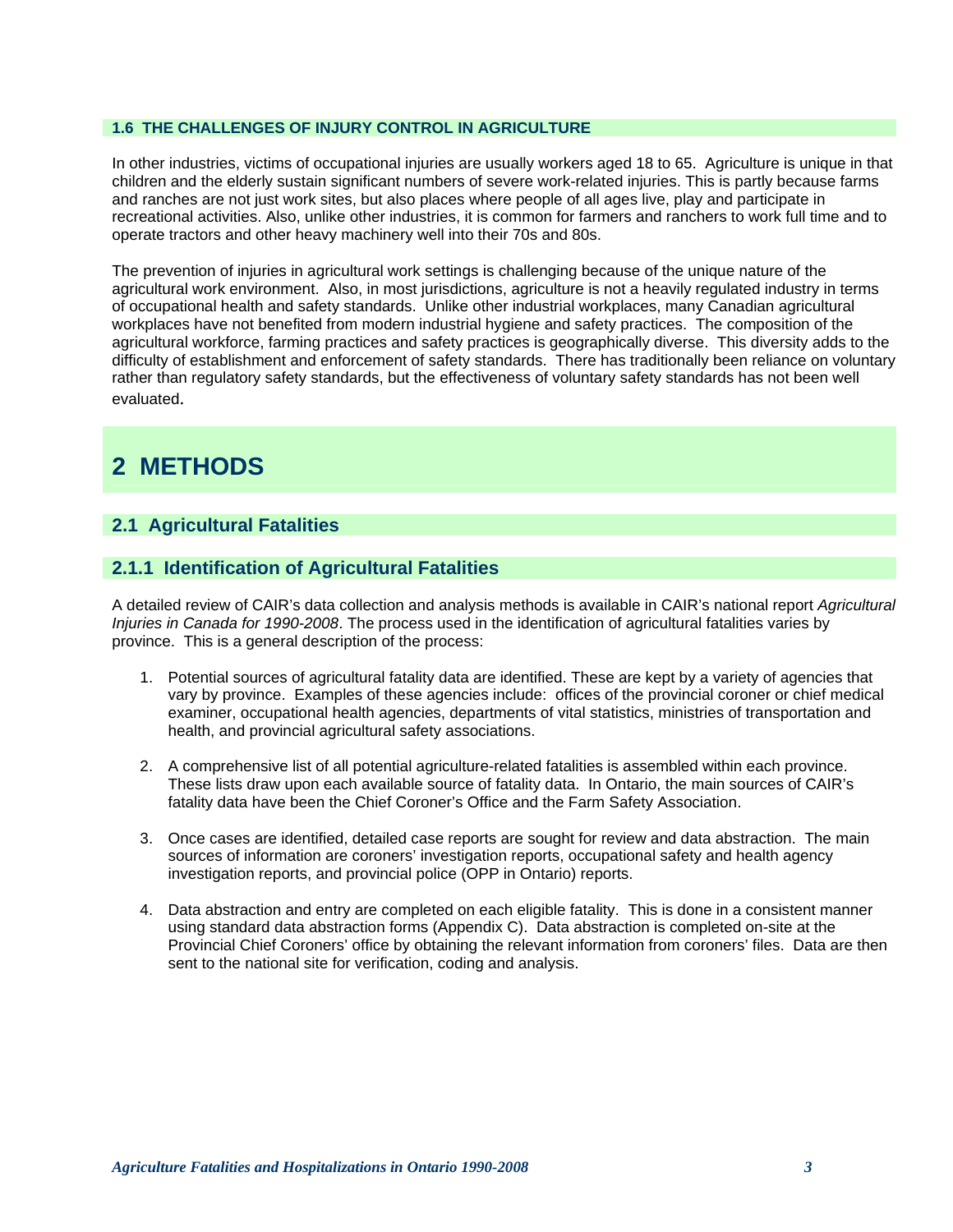#### **2.1.2 Definition of Agricultural Fatalities in Ontario**

**Agricultural Fatalities:** CAIR defines an agricultural fatality as *1) Any unintentional injury resulting in death that occurs during activities related to the operation of a farm or ranch in Canada and/or 2) Any unintentional injury resulting in death that involves any hazard of a farm or ranch environment in Canada (excluding fatal non-workrelated injuries that take place in the farm residence). This includes deaths that occur away from agricultural work locations if agricultural work is being done, e.g., transporting workers, livestock, supplies or harvested crops on public highways; farm animals roaming on public highways. Deaths where victims are killed because a third party is engaged in agricultural work are also included.* 

**Population of Fatalities:** *All persons who live, work on, or visit a Canadian farm or ranch (as defined below), as*  well as all persons who are fatally injured in other locations (such as public highways) as a result of agricultural *activity and all temporary foreign workers under the seasonal agriculture workers program from Citizenship & Immigration Canada.* 

**Farm:** *In the Census of Agriculture, Statistics Canada defined a farm as "any farm, ranch or other agricultural holding that produces at least one of the following agricultural products intended for sale: crops, livestock, poultry, animal products, greenhouse or nursery products, mushrooms, sod, honey, or maple syrup products."* Canada Census of Agriculture, 1996, Statistics Canada.

Other inclusion/exclusion criteria are provided in Appendix A.

#### **2.2 Hospitalized Agricultural Injuries**

#### **2.2.1 CAIR's Selection Criteria for Hospitalized Agricultural Injuries in Ontario**

In reporting these data there were two classification systems used in Ontario. From April 1990 to March 1999 International Classification of Diseases and Related Health Problems, Ninth Revision was used. A new version of the International Classification of Diseases and Related Health Problems, Tenth Revision, Canada (ICD-10-CA), was implemented during fiscal year April 1999 to March 2000. ICD-10-CA included revised external cause of injury codes. Most hospitalized agricultural injury cases filed after March 1999 were identified using the ICD-10- CA criteria.

- Machine-related agricultural injury (ICD 9): *Agricultural machine-related injuries include cases admitted to an Ontario hospital, where the ICD 9 external cause of injury code on the hospital discharge record was E919.0, 'Injuries caused by agricultural machinery'. Cases with the location of injury 'farm' (ICD 9 CM place of occurrence code = E849.1 or ICD 9 CA 5th digit sub-classification "place of occurrence" code =1) are also included if the incident involved a machine or a motorized vehicle.*
- Non-machine-related agricultural injury (ICD 9): *Non-machine-related agricultural injuries include cases admitted to Ontario hospitals, where the injury occurred on a farm (ICD 9 CM place of occurrence code = E849.1 or ICD 9 CA 5th digit sub-classification "place of occurrence" code =1), as long as the injury did not involve a machine or vehicle.*
- Machine-related agricultural injury (ICD 10): *Agricultural machine-related injuries include cases admitted to an Ontario hospital, where the ICD 10 CA external cause of injury on the hospital discharge record was W30 'Contact with agricultural machinery' or V84X 'Transport accident – special vehicle mainly used in agriculture'. Cases coded with the location of injury 'farm' (ICD 10 CA place of occurrence code U98.7) are also included if the incident involved a machine or a motorized vehicle.*
- Non-machine-related agricultural injury (ICD 10): *Non-machine-related agricultural injuries include cases admitted to Ontario hospitals, where the injury occurred on a farm (ICD 10 CA place of occurrence code = U98.7)..*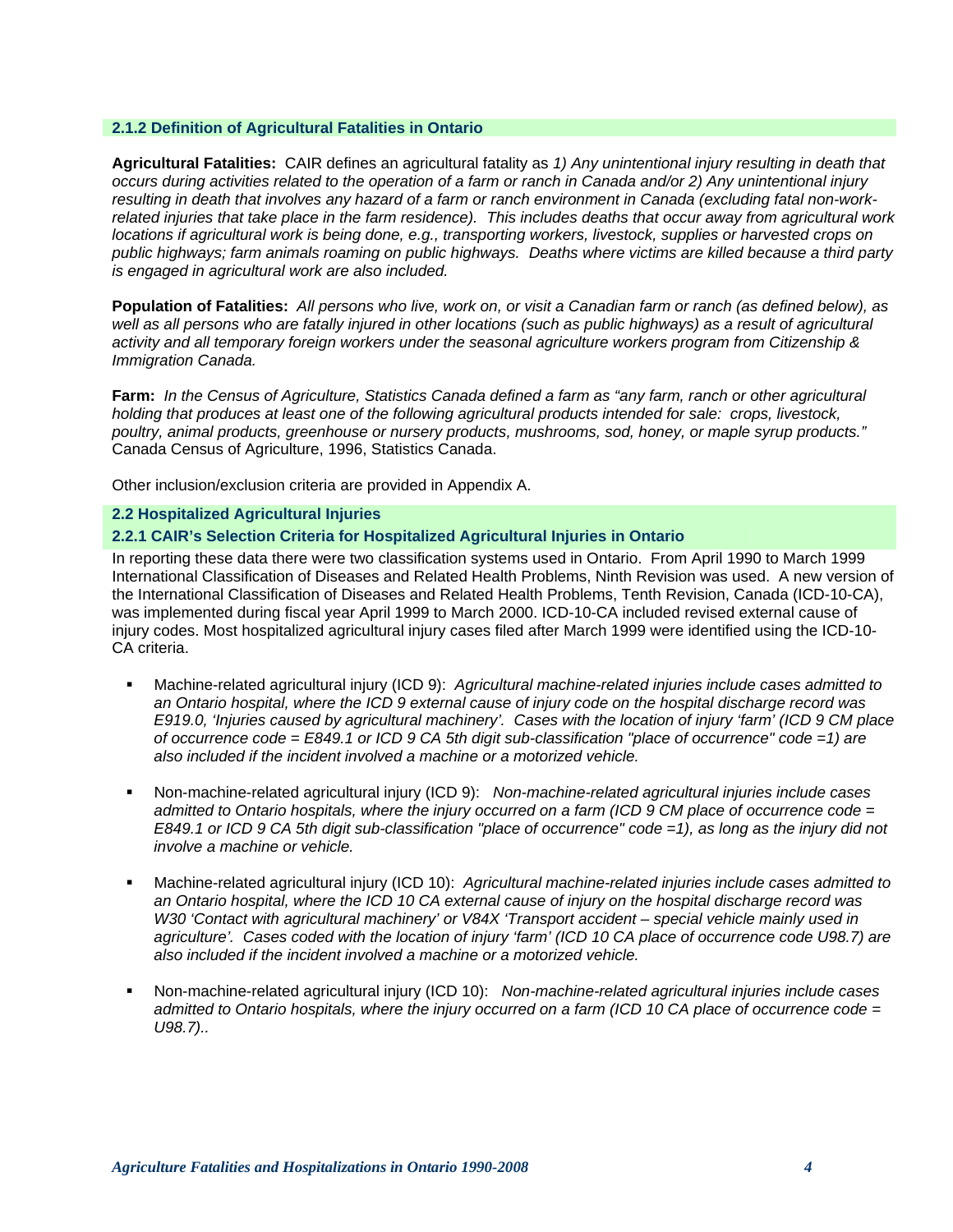#### **2.2.2 Improved Identification of Non-machine Hospitalized Injuries in ICD 10 CA**

The ICD 9 coding system was very effective in identifying injuries involving farm machines, such as tractors and harvesters, but was less useful for identifying non-machine agricultural injuries and injuries involving motor vehicles and off-road vehicles (ORVs). In contrast, the new ICD 10 CA coding system provides a coding structure that identifies non-machine farm injuries more effectively. As Figure 1 shows, the implementation of the ICD 10 CA coding system has resulted in marked increases in the number of non-machine agricultural injuries identified in Ontario. During the two year ICD 10 CA coding period, the number of non-machine agricultural injuries was 209.4% higher than for the two year ICD 9 coding period. Implementation of the ICD 10 CA coding system resulted in increased identification of animal-related, fall-related, struck by object, caught under object, and overexertion injuries (Figure 2).

Figure 1. The number of non-machine-related agricultural injuries identified in Ontario under ICD 9 compared with ICD 10 CA.



Figure 2. The number of non-machine-related agricultural injuries identified in Ontario under ICD 9 compared with ICD 10 CA, by injury mechanism.



Some patterns of injury that are known to be important in older persons, such as falls on the same level and animal-related injuries, are better identified under ICD 10 CA. As the agricultural population ages, it will become increasingly important to detect and respond rapidly to emerging patterns of injury among older farmers.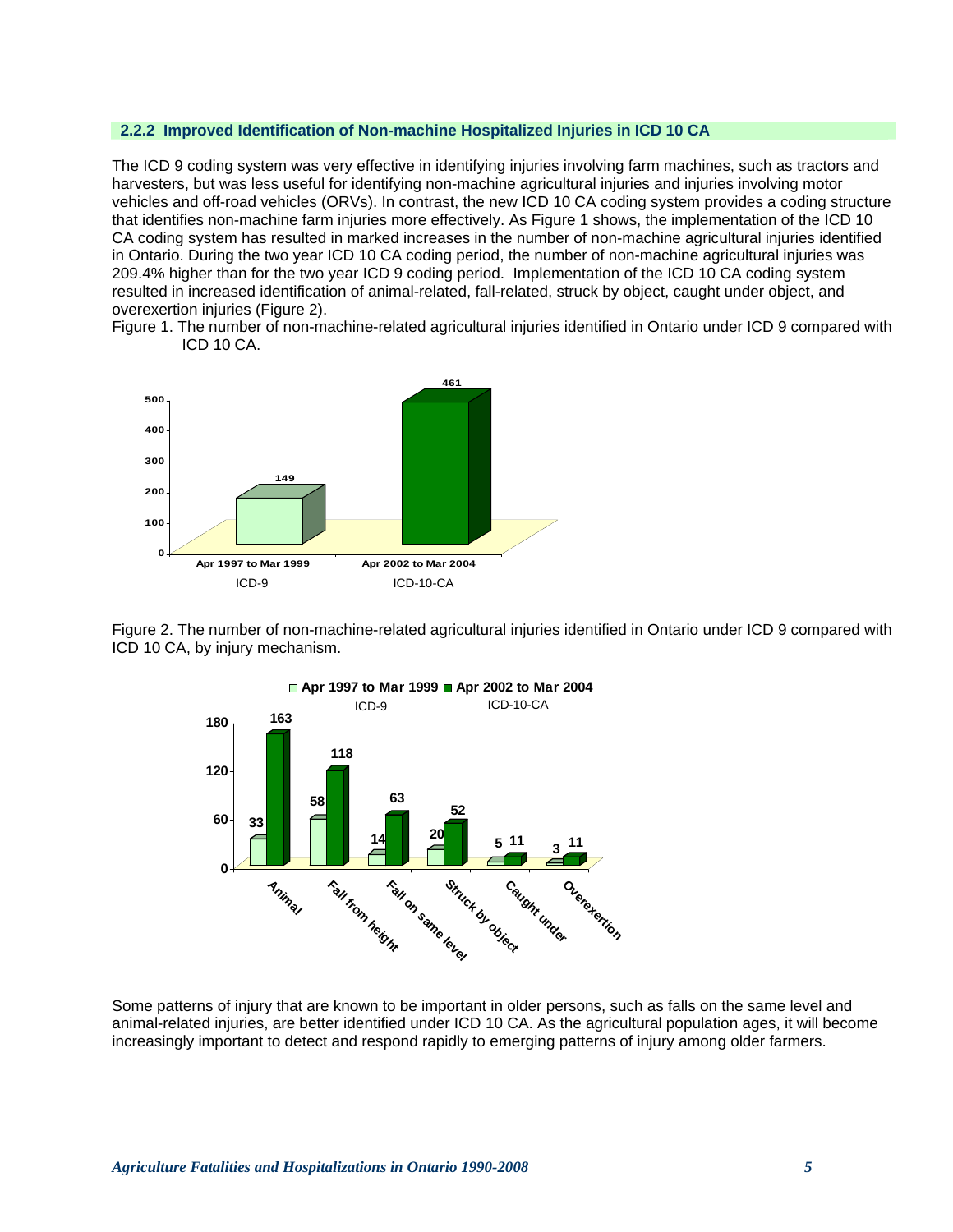#### **2.2.3 Basic Hospital Separation Data**

Hospital separation data are obtained by Ontario CAIR collaborators through an agreement with the Ontario Ministry of Health. Agricultural injuries are identified using a systematic computer search of the hospital separation database. Cases are considered for inclusion if they meet CAIR's selection criteria (2.2.1). The range of codes excluded from these criteria include some that may be associated with agricultural injuries; for example, hospitalizations that resulted from transportation-related injuries (including motor vehicle traffic, motor vehicle non-traffic, rail, water, animal and air) and the late effects of accidental injuries.

#### **2.2.4 Enhanced Hospital Data**

The patient identifier and institution code in the basic hospital separation data set are used to identify individual cases and the institutions to which they were admitted. The Chief Executive Officer (or equivalent) from each hospital or health district is approached for permission to request chart data from their medical records department. Once permission is granted, information is requested using a mail survey format. A standardized data abstraction form (Appendix C) for each case is mailed to the medical records personnel at the appropriate institution. Medical records personnel abstract specific information from the individual patient charts. Regular mail and telephone follow-ups are conducted following the initial mailing in order to ensure a high response rate.

The information from the computerized hospital record, combined with that obtained from the mail survey abstraction form, constitutes the enhanced data set. This data set includes variables in addition to those in the basic data set that can be used to better describe injury patterns. For instance, there is information describing what happened to cause each of the injuries, and whether or not a tractor or other agricultural machine was involved.

#### **2.2.5 Issues and Challenges**

For hospitalized injuries, the enhanced data abstraction is completed by medical records technicians at hospitals across Ontario. The process relies on the amount and completeness of data available within the medical record, the vigilance of the technicians who are abstracting the data and, to some extent, on the technicians' knowledge of agricultural operations. We recognize that these factors contribute to variations in the quantity and the accuracy of the information that is returned on the data abstraction forms. The data cleaning process is an important step in attempting to improve the accuracy of the data, but it is constrained by the amount of information recorded in the open-ended descriptions of injury circumstances.

#### **2.2.6 Use of Calendar Versus Fiscal Year**

Fatalities are reported on a calendar year basis whereas hospitalization records are kept according to fiscal years (April 1 to March 31). For this reason, hospitalization data are reported by CAIR on a fiscal year basis.

#### **2.2.7 Length of Stay Analyses**

Readmissions to hospital, transfer cases, and cases treated in rehabilitation hospitals are excluded from the hospitalized injury database. This was done in order to avoid the "double counting" of injury events. Length of hospital stay data appear in this report. In order to avoid missing days of admission that are experienced by hospitalized cases, a value for the *total* length of stay variable was calculated for each case. This variable includes all days in hospital for the treatment of the same injury.

#### **2.3 Confidentiality**

All data collected as part of the CAIR program are maintained according to data security and confidentiality protocols. Information that could identify an individual, such as name and address, is never collected or recorded. Unique numerical identifiers (record numbers, chart numbers and institution codes) are retained in the province of origin and replaced by CAIR study numbers in the national database. Researchers are never allowed to access unique identifiers. Paper and electronic copies of data abstraction forms are retained in the Kingston office of the Ontario CAIR collaborators.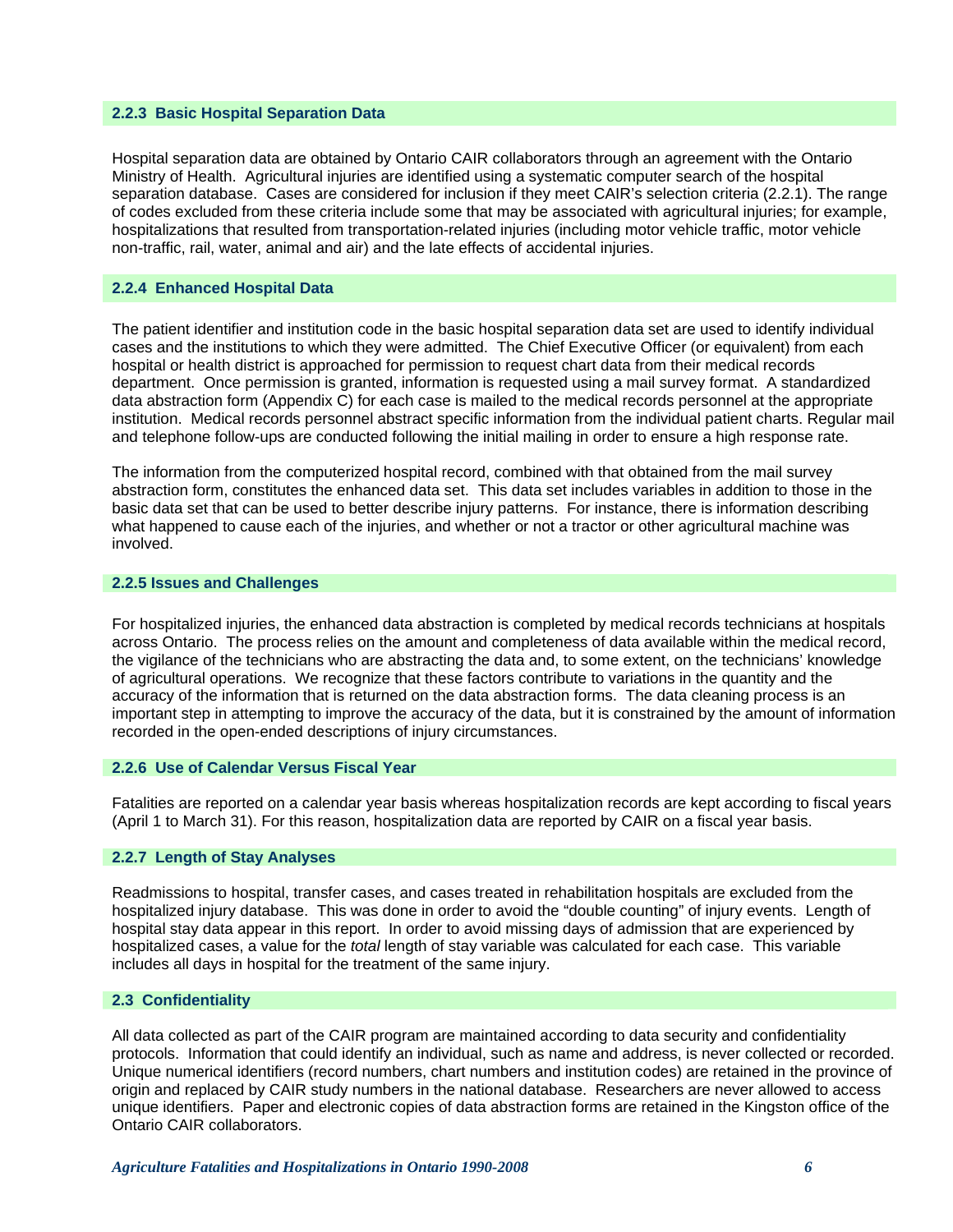#### **2.4 Database Management and Access**

National and Ontario data are maintained in electronic databases that are managed by the national coordinator under the supervision of the program director.

Access to the national and Ontario datasets is strictly limited to CAIR collaborators for the following activities:

- CAIR provincial collaborators assigned the task of producing special technical reports.
- CAIR collaborators who have permission from the entire CAIR group to conduct special analyses for the purpose of producing scientific reports for submission to peer-reviewed journals.
- The national program coordinator and program director for the purpose of maintaining the database and producing periodic comprehensive reports for Ontario and for Canada.
- To support agricultural injury prevention initiatives by others through analyses presented as tabular data.

#### **2.5 Analysis**

The analysis presented in this report is descriptive. It has three main objectives: 1) to illustrate the magnitude of the agricultural fatality problem, 2) to compare trends in the causes and occurrence of fatal agricultural injuries among genders and age groups and 3) to identify emerging patterns of injuries in Ontario.

The statistics used include simple counts and frequencies as well as cross-tabulations. Where appropriate, injury rates were calculated. Formal hypothesis-testing methods and tests of statistical significance were not employed in comparisons.

Age standardized rates were calculated for fatal agricultural injuries and hospitalizations. The numerators used in calculating these rates are the numbers of fatal or hospitalized agricultural injuries for particular age categories. These include injuries to farm residents, hired agricultural workers, contractors, persons traveling on public highways and a small number of visitors to farms. Denominators for these rate calculations are taken from the 1996, 2001 and 2006 Canada Census of Agriculture and extrapolated for the years in which the census was not performed. In addition to the Canada Census of Agriculture population, temporary foreign workers under the seasonal agriculture workers program from Citizenship & Immigration Canada were included.

Some caution is warranted in the interpretation of the rates because it is not possible to obtain complete data on the full population at risk, or to determine relative amounts of exposure to agricultural work and associated hazards. Also, the Canada Census of Agriculture includes all farm and ranch residents, some of which have relatively little exposure to agricultural work hazards, but excludes visitors to farms or ranches as well as most agricultural workers who are not resident on farms or ranches. The accuracy of agriculture census information may vary, but is the best source of denominator information available at this time.

In order to ensure the data in this report are illustrated in an effective and useful manner, data fields with small numbers are often not included in graphs. In these cases, a note is included below the graph.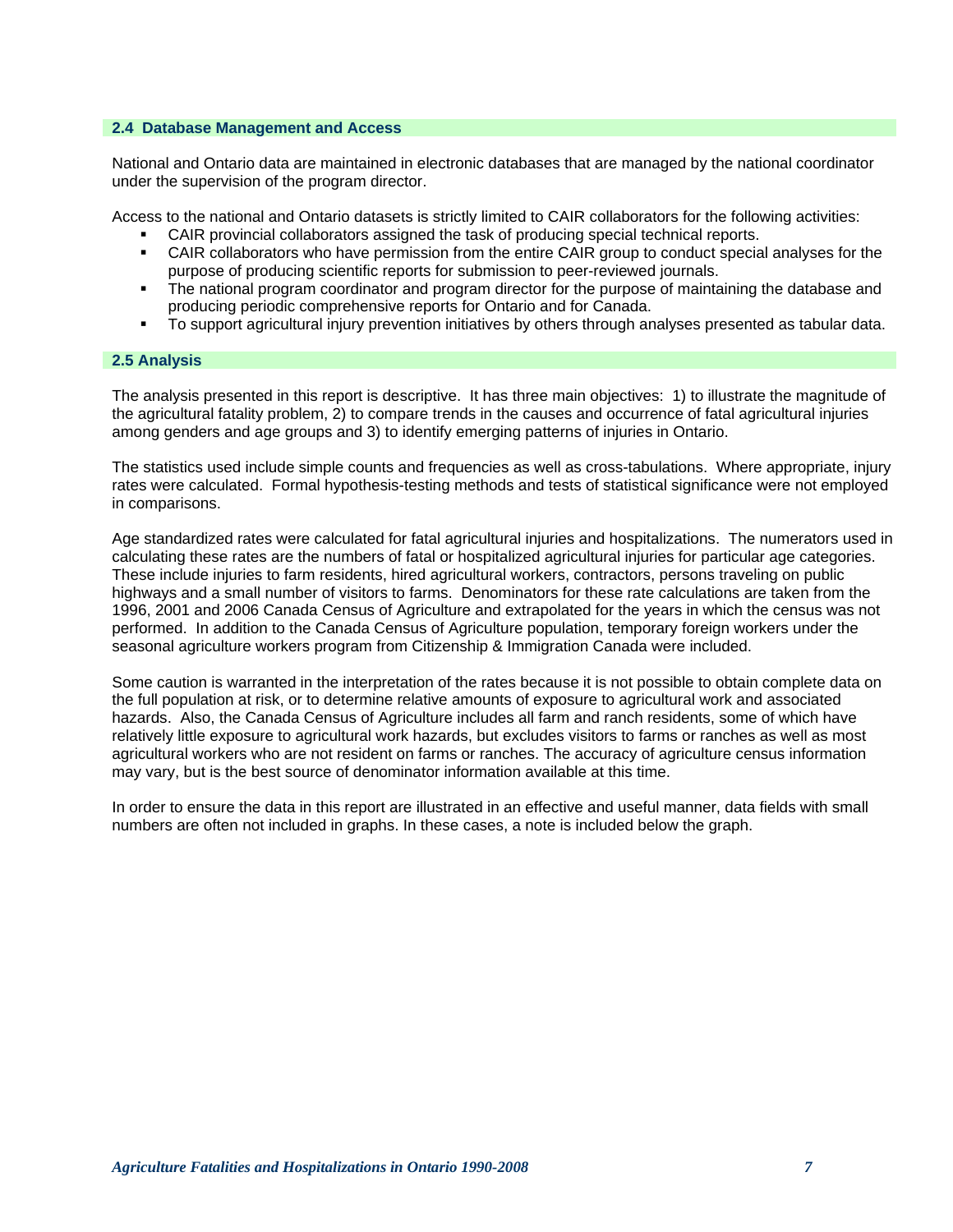#### **2.6 ECONOMIC BURDEN OF AGRICULTURE-RELATED INJURIES IN CANADA**

Injury has been identified as a major public health problem in Canada and a significant threat to the economy, health care system and overall quality of life and this is especially true with in agriculture because of the unique nature of the work environment.

Although the greatest cost of an agriculture-related injury is human suffering and loss to individuals and families, the financial costs are far from trivial. In 2004, agriculture-related injuries in Canada cost \$465 million dollars. This includes costs arising from the use of health care and costs related to reduced productivity from hospitalization, disability and premature death. The vast majority of the injuries described in this report are both predictable and preventable.

Injuries can be classified by examining intent. Unintentional injuries such as motor vehicle collisions, falls, poisonings, drownings and grain suffocations accounted for 81% of all agriculture-related injury costs (\$374 million). Intentional injuries, those resulting from violence directed at oneself or another person (suicide, selfharm, assaults, homicide) accounted for 17% of the costs (\$80 million). For the remaining 2% (\$11 million) of agriculture-related injury costs, the intent of injury could not be determined.<sup>10</sup>



Falls were the leading cause of unintentional injuries accounting for 35 percent (\$130 million), this was followed by transportation collisions 24 per cent (\$91 million) and unintentional poisonings 5 per cent (\$18 million).



 $\overline{a}$ 

 $10$  SMARTRISK, (2010). The Economic Burden of Injury within the Agricultural Population in Canada. SMARTRISK: Toronto, ON (unpublished).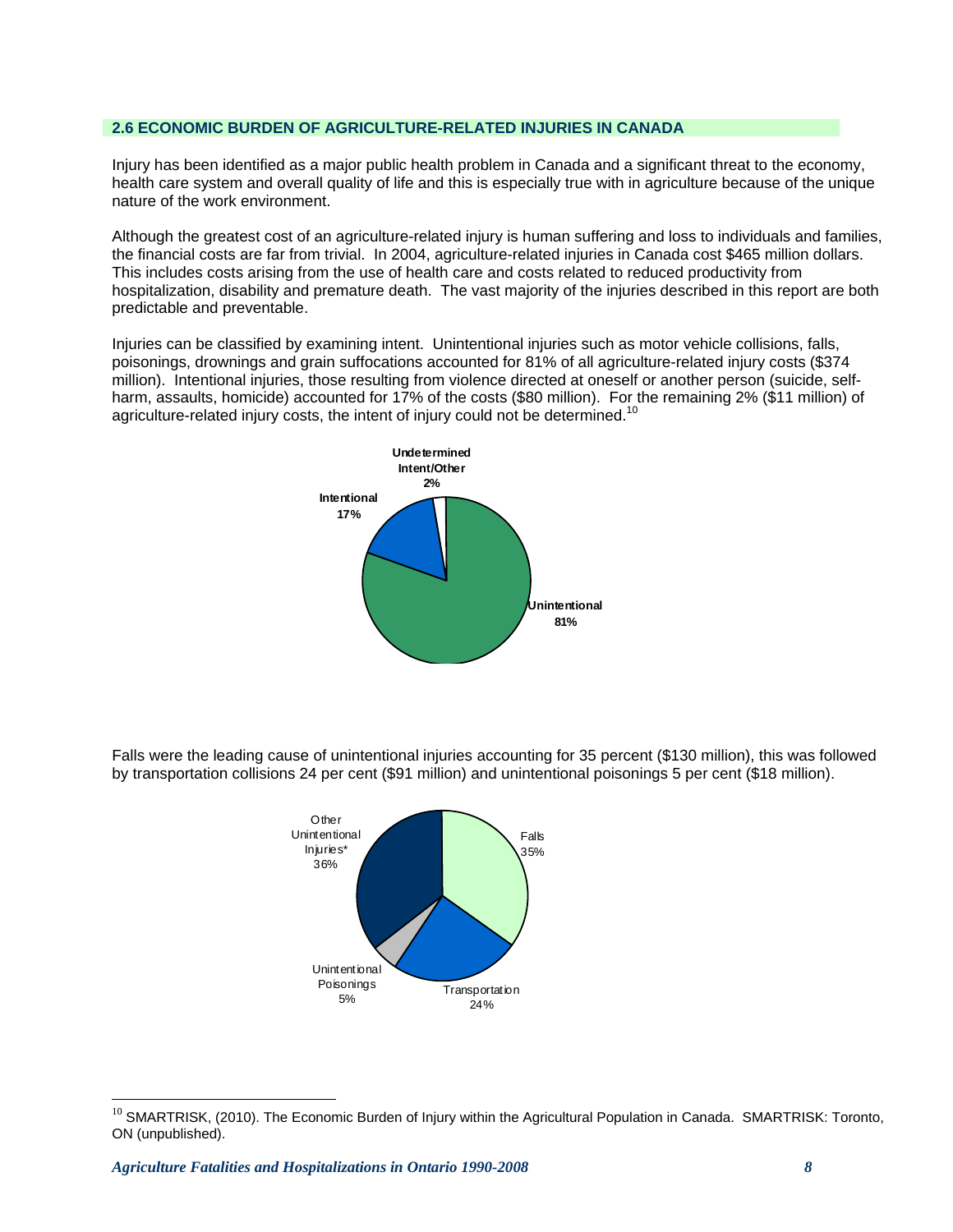# **3 AGRICULTURAL FATALITIES IN ONTARIO 1990-2008: OVERVIEW**

# **3.1 Fatal agricultural injuries by calendar year, 1990-2008**

From 1990 to 2008, there were 542 agricultural fatalities in Ontario. This was an average of about 29 fatalities per year. During the first 10 years of the surveillance period (1990-1999), the average number of fatalities each year was 31. During the last nine years of the surveillance period (2000-2008), the average number of fatalities each year was 25.



# **3.2 Fatal agricultural injury rate by year (age-stnd), 1990-2008**

Over the 19 year period there were 2 distinct trends. The first trend, from 1990 to 2006 the rate was unchanged. From 2006 to 2008 there was a significant decrease averaging 34 per cent each year.

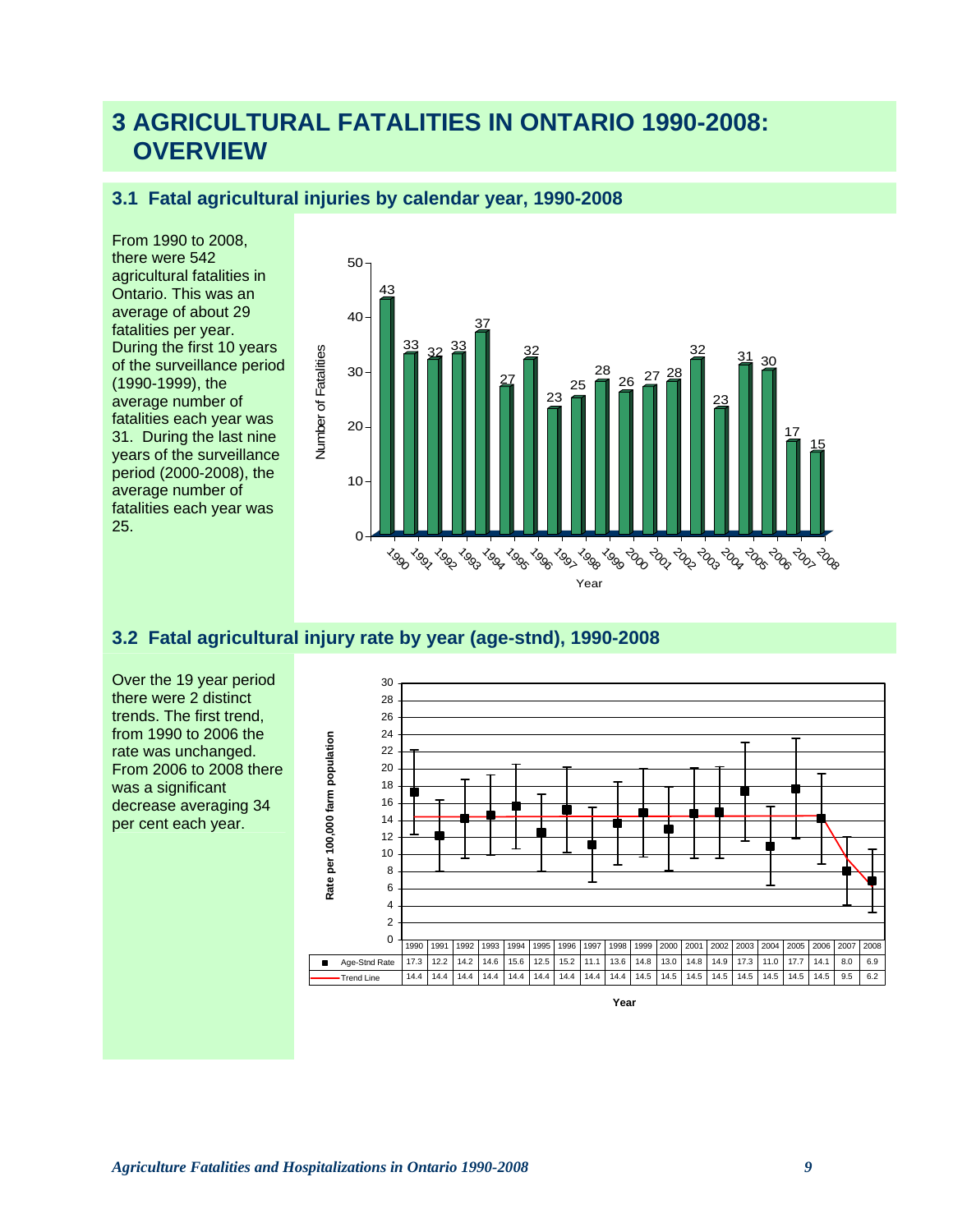## **3.3 Fatal agricultural injuries by month, 1990-2008**

72% of all agricultural fatalities in Ontario occurred from May to October (391 fatalities).

The highest proportion of fatalities took place in September with 14%. 13% of the deaths were in the months of July and October and 12% occurred in August.

Relatively few fatal agricultural injuries occurred in the winter months of December to March.



# **3.4 Fatal agricultural injuries by age group and gender, 1990-2008**

93% of the persons killed in agricultural injury events were male (505 fatalities). The ratio of males to females was highest for the 60+ age group (27.1:1), and lowest for the 0-14 year age group (4.7:1).

The majority (51%) of those fatally injured were in the 15 to 59 age group (277 fatalities).



| <b>Sex</b> | $0-14$ yrs | 15-59 yrs | $60 + yrs$ | <b>Total</b> | $\frac{9}{6}$ |
|------------|------------|-----------|------------|--------------|---------------|
| Male       | 56         | 259       | 190        | 505          | 93            |
| Female     | 12         | 18        |            | 37           |               |
| Total      | 68         | 277       | 197        | 542          | 100           |
| Percent    | 13         | 51        | 36         | 100          |               |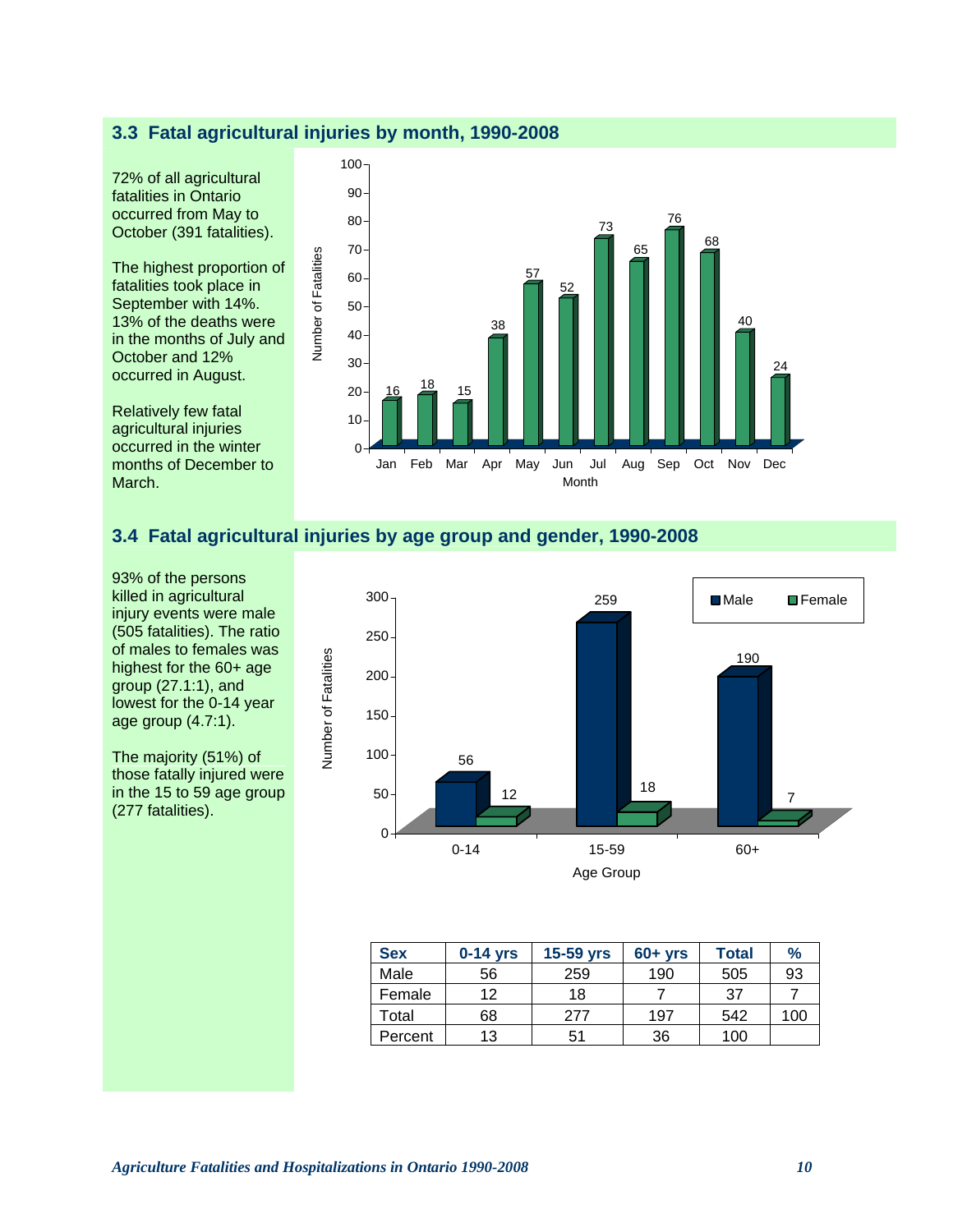# **3.5 Agricultural fatality number and rates by age group, 1990-2008**



The overall crude fatality rate was 12.9 fatalities per 100,000 farm population.

The age groups with the highest number of fatalities were those in the 70 to 79 years age group with 88 deaths. However, this age group with a fatality rate of 47.0 fatalities per 100,000 farm population, did not have the highest fatality rate. The age group with the highest fatality rate was experienced by those 80 years of age and older with a rate of 72.6 fatalities per 100,000 farm population. There were 37 deaths in this group.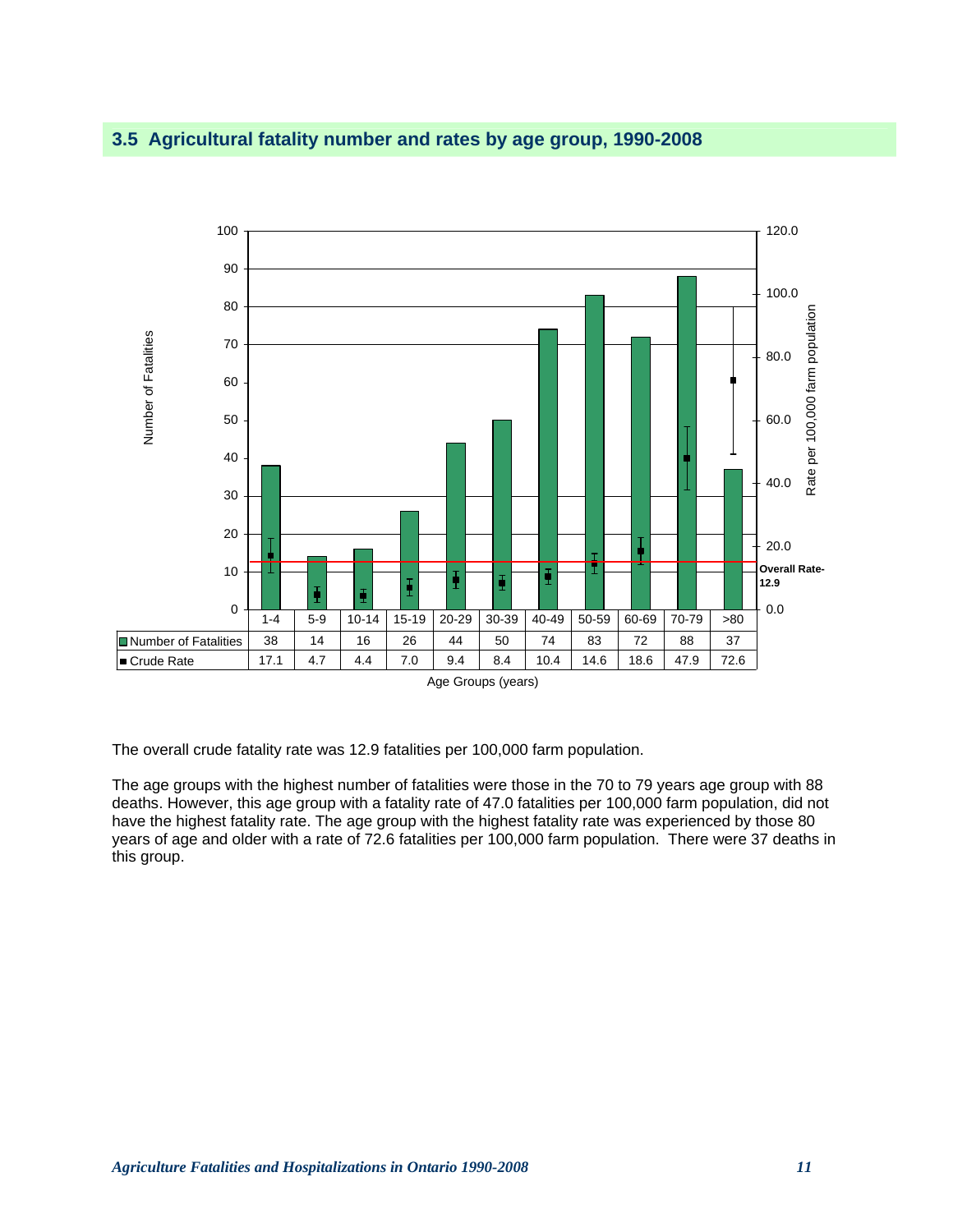# **3.6 Fatal agricultural injuries; the relationship to agriculture work, 1990-2008**

94% of the agriculture fatalities in Ontario were work-related (512 fatalities). 6% of fatalities were not work-related and were due to hazards of the farm environment (30 fatalities).

Most adults who died were engaged in agriculture work, whereas the majority of children killed in workrelated injury events were not working themselves.



# **3.7 Fatal agricultural injuries by major cause, 1990-2008**

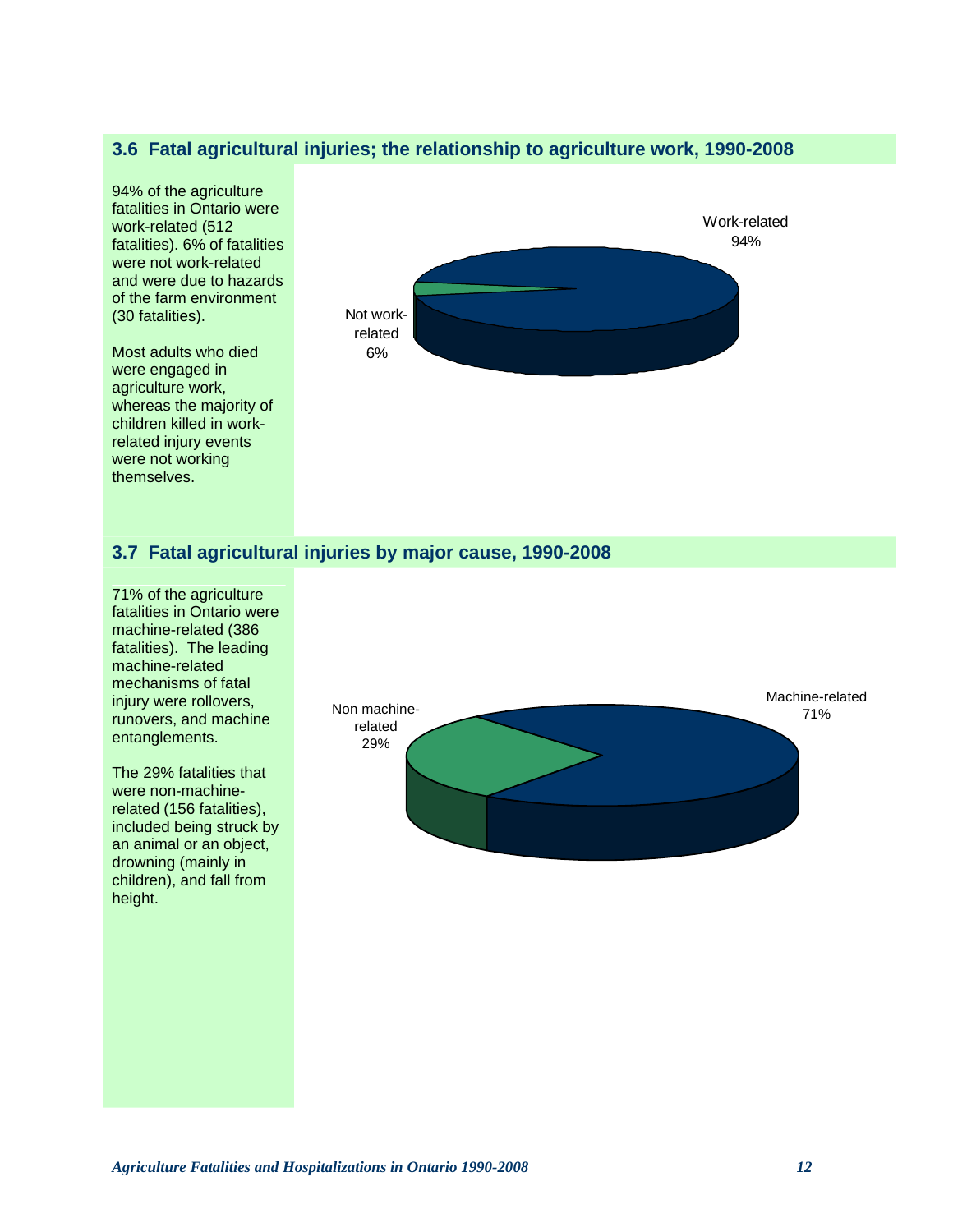

# **3.8 Fatal agricultural injuries by mechanism of injury, 1990-2008**

Over half of all agricultural fatalities in Ontario (53%) were due to three leading machine-related causes: machine rollovers, machine runovers and machine entanglements. Over all age groups, the top five causes of agricultural fatalities in Ontario were machine rollovers (23%), machine runovers (21%), machine entanglements (8%), struck by a non-machine object and animal-related events both with 6%.

There were 9 mechanisms of injury not illustrated above accounting for 14 fatalities.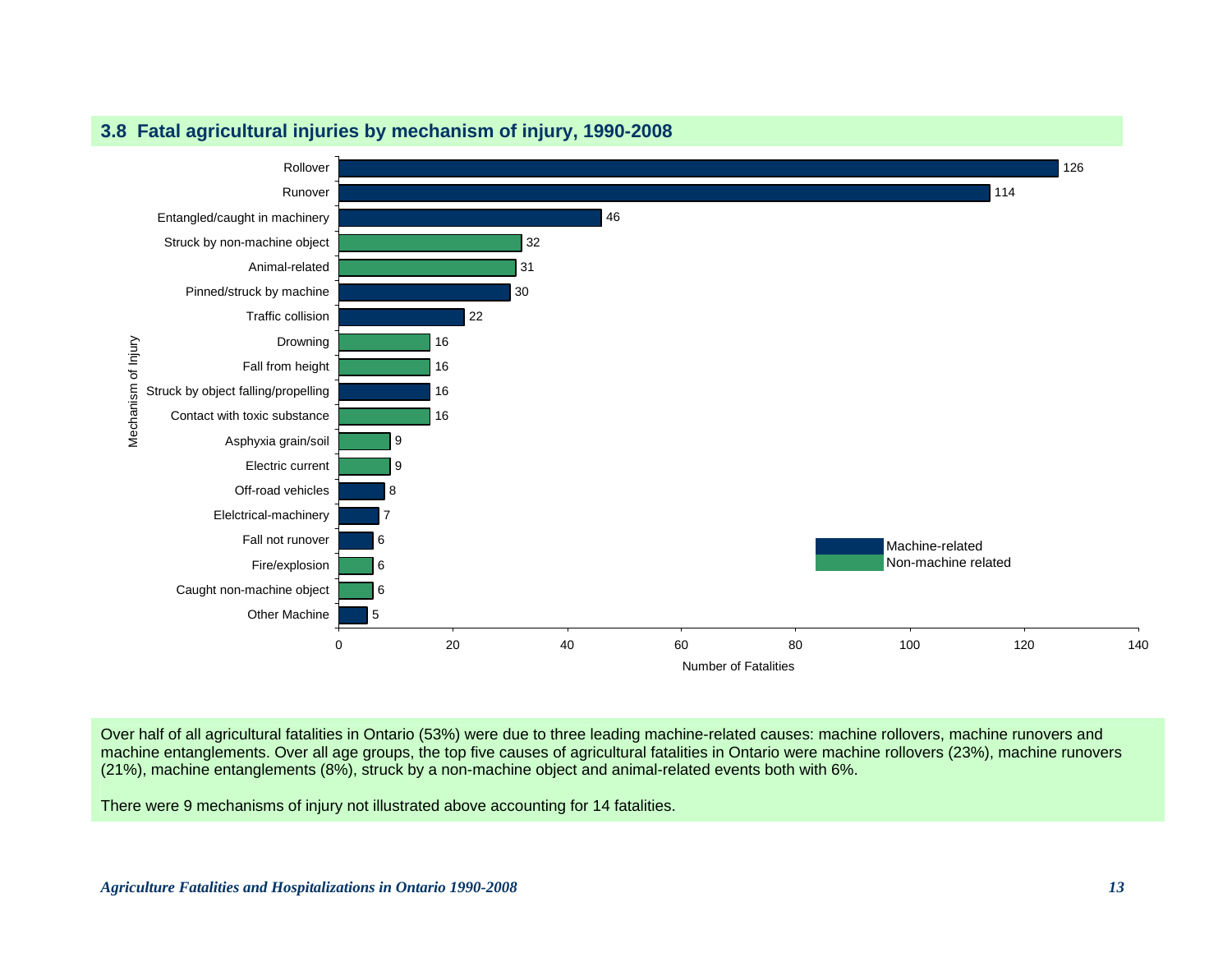## **3.9 Fatal agricultural rollovers by rollover type, 1990-2008**

Overall, 65% of the machine rollovers in Ontario were sideways in direction (81 fatalities) and 29% were backwards (37 fatalities). In 6% of the cases, the direction of rollover could not be determined (8 fatalities). Sideways rollovers were more frequent in younger adults while backwards rollovers were more frequent in adults aged 60 or over.



#### **3.10 Fatal agricultural sideways rollovers by main cause, 1990-2008**

In 29% of the fatal sideways rollovers, circumstance text descriptions attributed the rollover to the machine or vehicle travelling too close to the edge of a ditch or other steep slope bordering a road or field (37 fatalities). In another 28% of the cases, the side rollover was due to the machine travelling on a steep incline (35 fatalities). Collision with an object and dragging logs/implements each accounted for 10% (13 fatalities).



There were 6 immediate causes not illustrated above accounting for 16 fatalities.

*Agricultural Fatalities and Hospitalizations in Ontario 1990-2008 14*

.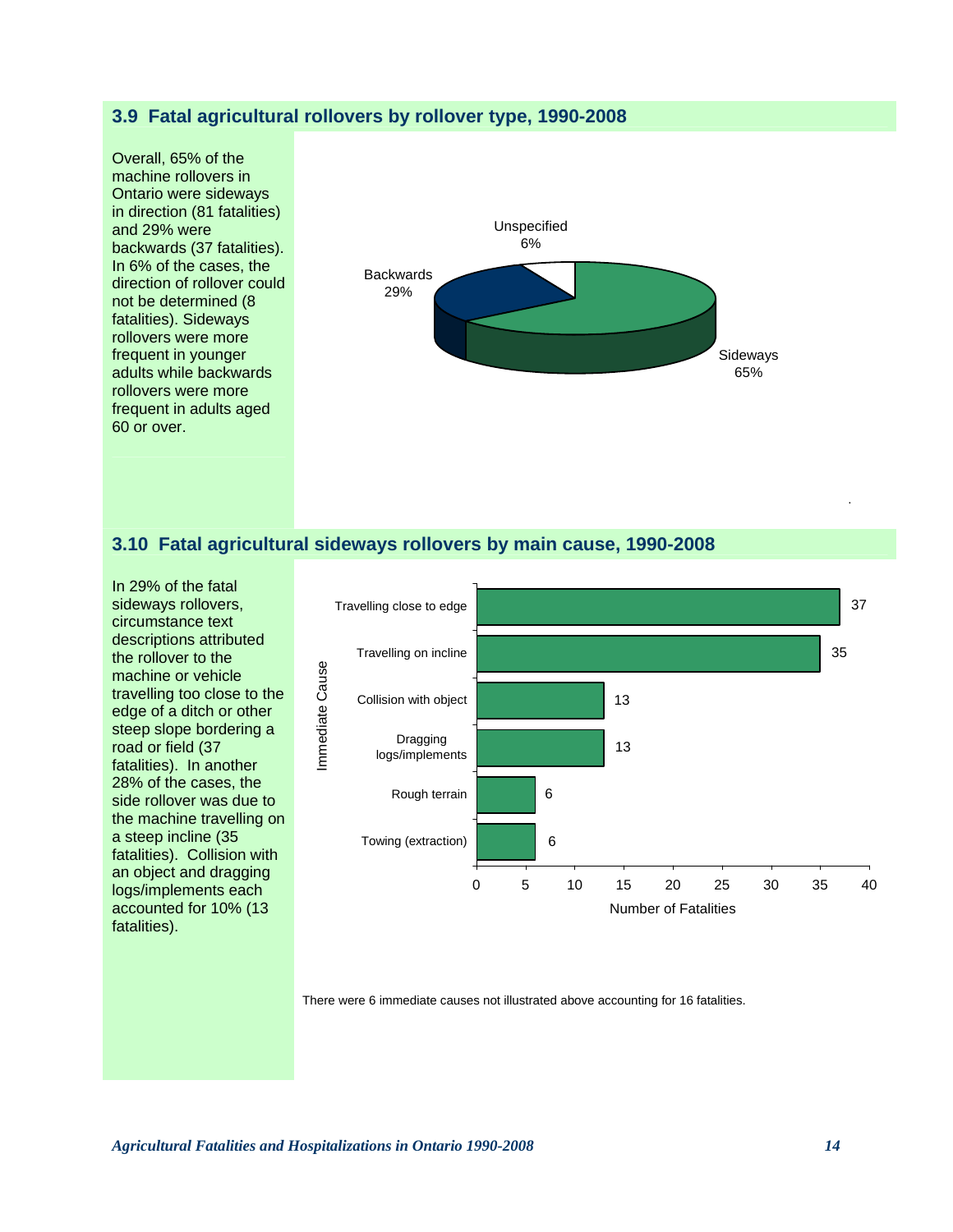## **3.11 Fatal agricultural runover by runover type, 1990-2008**



#### **3.12 Fatal agricultural entanglement by machine type, 1990-2008**

The machine most frequently involved with entanglement fatalities was power take off (PTO) accounting for 30%. Another 15% were due to an auger, 13% were due to a manure spreader and 11% were due to other farm machinery.



There were 10 machine types not illustrated above accounting for 14 fatalities.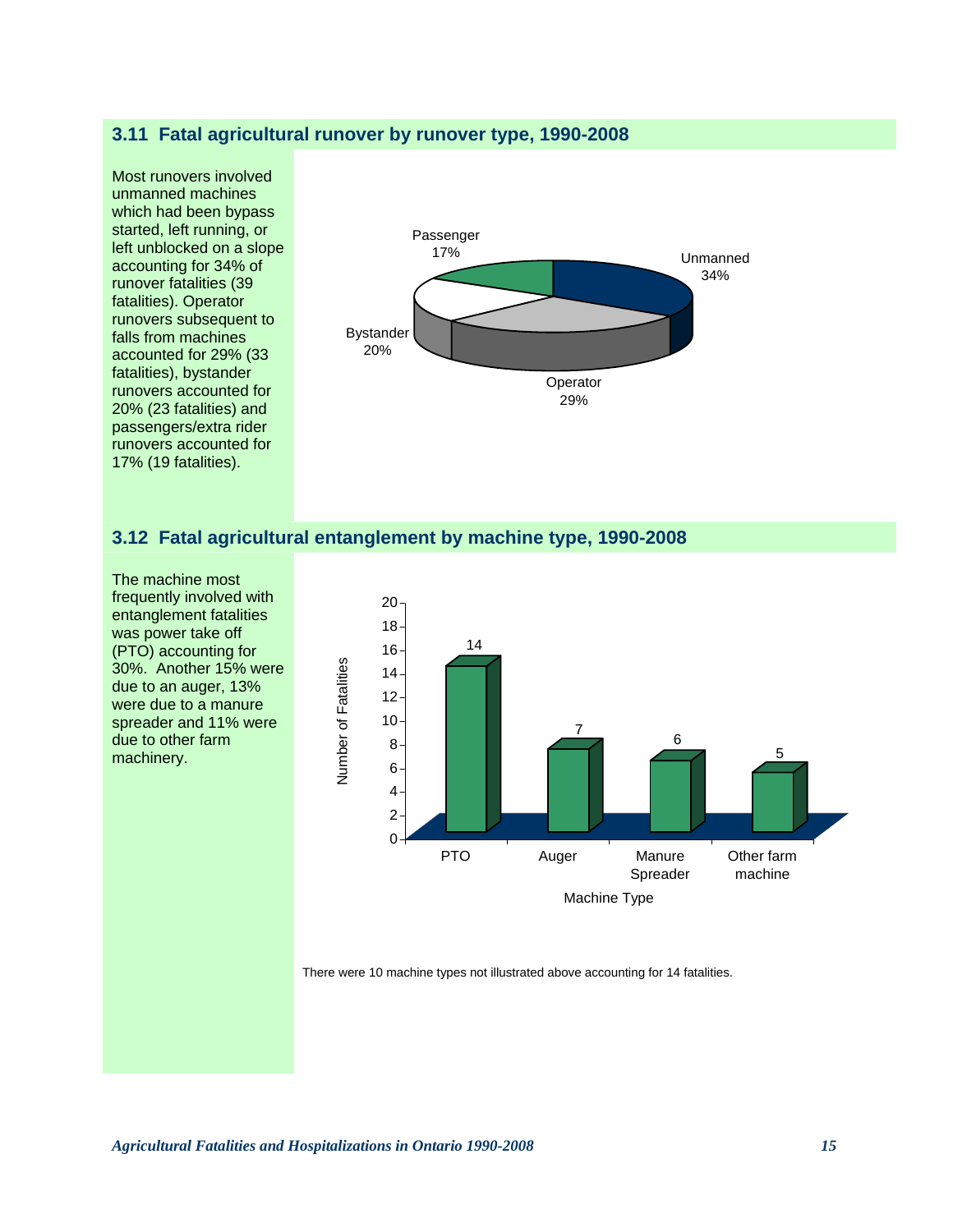# **3.13 Animal-related fatal injuries by type of animal, 1990-2008**

There were 31 animalrelated fatalities in Ontario. Of those, 65% were caused by cows/bulls/calves, another 29% involved horses/stallions/ colts and 6% were due to other animals.



# **3.14 Fatal struck or pinned by machine injuries, by type of object or component, 1990-2008**

In 23% of all struck or pinned by machine object fatalities, the victim was killed by a tractor. Another 17% of the victims were pinned by other farm machinery, 15% by a bulldozer/ bobcat and 10% by a plough/disc.



There were 8 machine types not illustrated above accounting for 11 fatalities.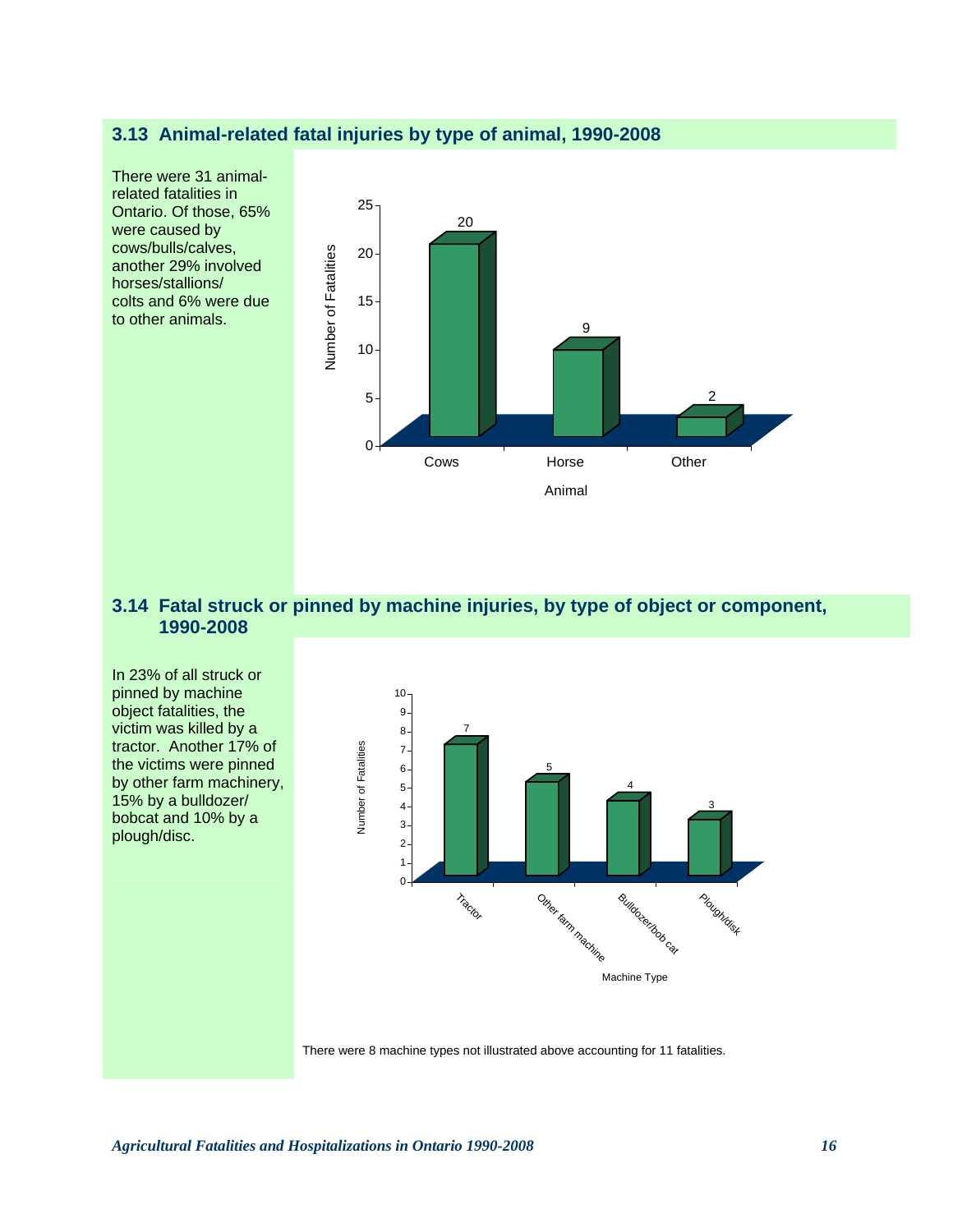### **3.15 Fatal agricultural non-machine falls from height by fall location, 1990-2008**



There were 2 fall locations not illustrated above accounting for 2 fatalities.

# **3.16 Fatal agricultural contact with toxic substance injuries by type of substance, 1990-2008**

Silo gases and hydrogen sulfide were both cited as causes of death in eight (50%) of the agricultural fatalities due to toxic substance exposure. There were five instances (31%) of extreme reaction due manure pit gases. There were a total of 3 additional fatalities due to allergens and carbon monoxide.

Hydrogen sulfide exposure occurs when workers enter a poorly ventilated area containing manure or sewage.



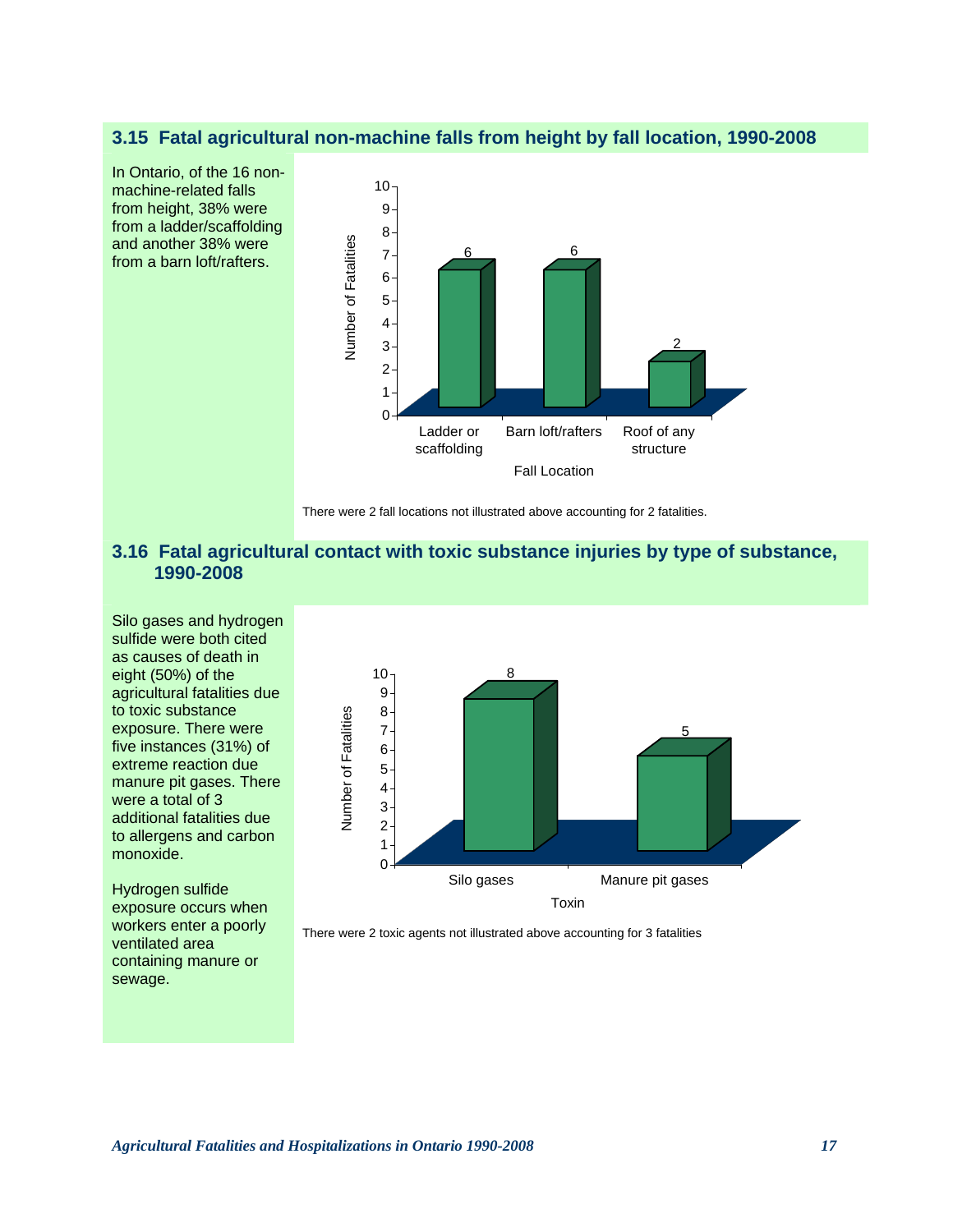### **3.17 Fatal machine-related agricultural injuries by machine type, 1990-2008**



There were 9 machine types not illustrated above accounting for 20 fatalities

# **3.18 Fatal agricultural injuries by location of injury, 1990-2008**



\* These locations include adjacent dry ditches.

There were 2 deaths in a ravine/embankment.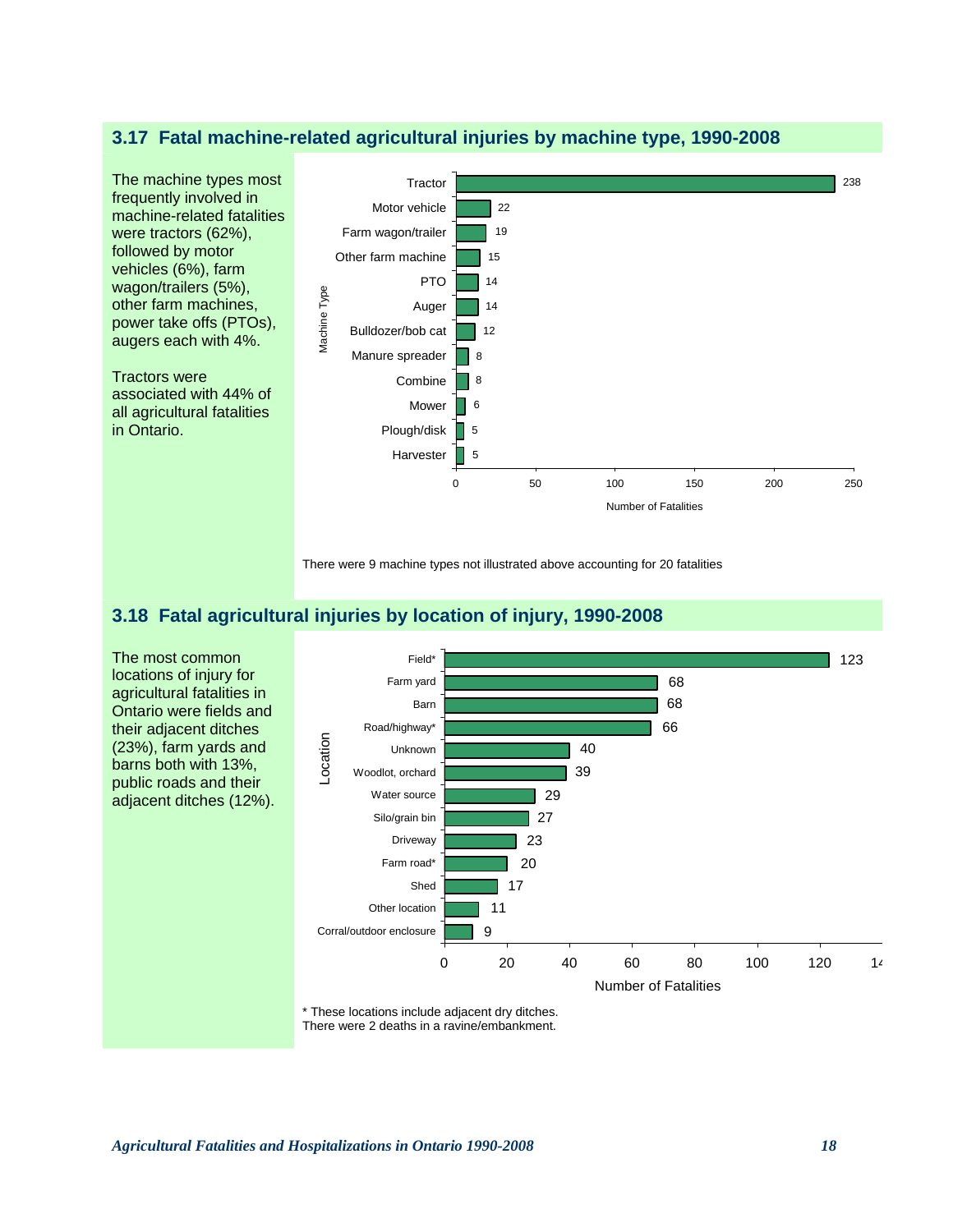# **3.19 Fatal agricultural injuries by relationship to farm operator, 1990-2008**



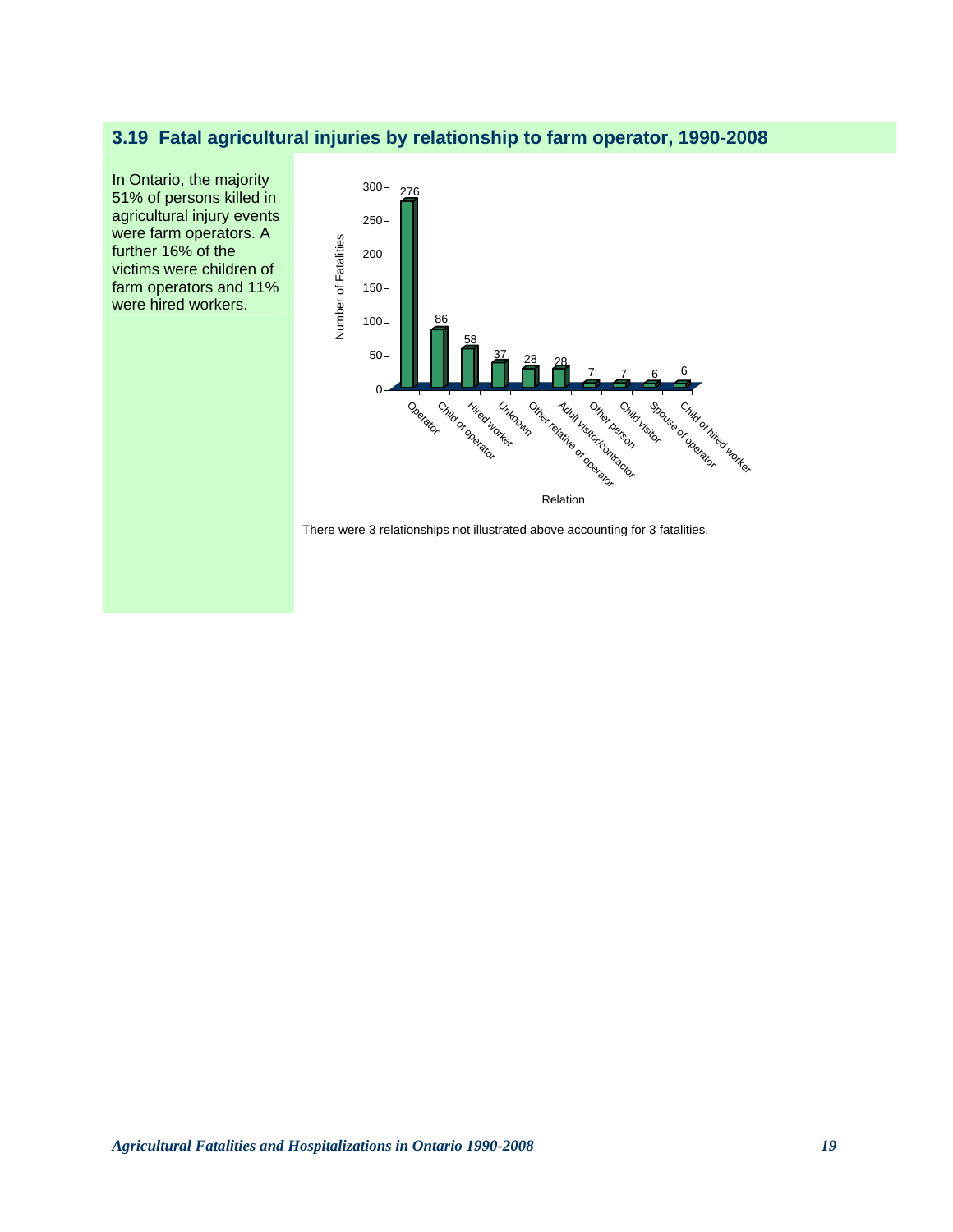# **4 AGRICULTURAL FATALITIES IN ONTARIO: CHILDREN AND YOUTH UNDER AGE 15**

# **4.1 Fatal agricultural injuries in children and youth by calendar year, 1990-2008**

From 1990 to 2008, there were 68 agricultural fatalities among Ontario children under 15 years of age. There was an average of 4 deaths per year. The peak years for fatalities were 1990 and 1994 each with 8 fatalities. During the first 10 years (1990-1999) there was an average of 5 fatalities each year. During the last 9 years (2000-2008) there was an average of 2 fatalities each year.



# **4.2 Fatal agricultural injuries in children and youth by month, 1990-2008**

35% of all child agricultural fatalities occurred during the school holiday months of July and August (24 fatalities). August had the highest proportion of fatalities (19%). July accounted for 16% of the fatalities and September accounted for another 15%. Very few children were killed in the winter months of January and February.

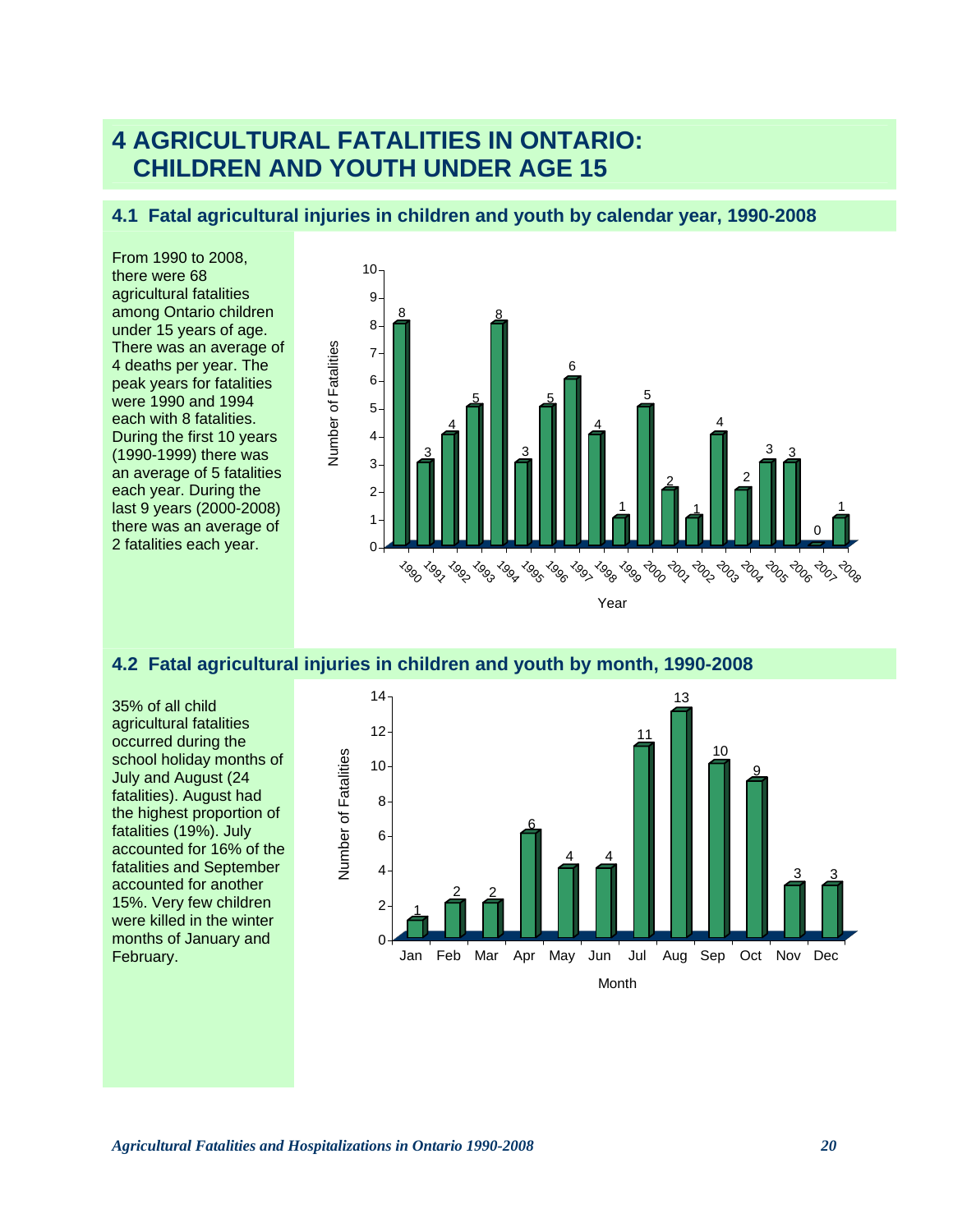# **4.3 Fatal agricultural injuries in children and youth by age group and gender, 1990-2008**

82% of the child victims of agricultural fatalities were male (56 fatalities). The ratio of males to females was highest for the 10 to 15 year old age group (15.0:1), and lowest for the 1 to 4 year old age group (3.2:1). There were a higher proportion of female victims among children aged one to four than in any other age group, including adults.

56% of the children killed were less than five years old. Among the 38 agricultural fatality victims under age five, six were one year old infants and 26 were twoand three-year old toddlers. 25 of the infants and toddlers were male.



| <b>Sex</b> | $< 5$ yrs | $5-9$ yrs | 10-14 yrs | <b>Total</b> | $\frac{9}{6}$ |
|------------|-----------|-----------|-----------|--------------|---------------|
| Male       | 29        | 12        | 15        | 56           | 82            |
| Female     |           |           |           | 12           | 18            |
| Total      | 38        | 14        | 16        | 68           | 100           |
| Percent    | 56        | 21        | 24        | 100          |               |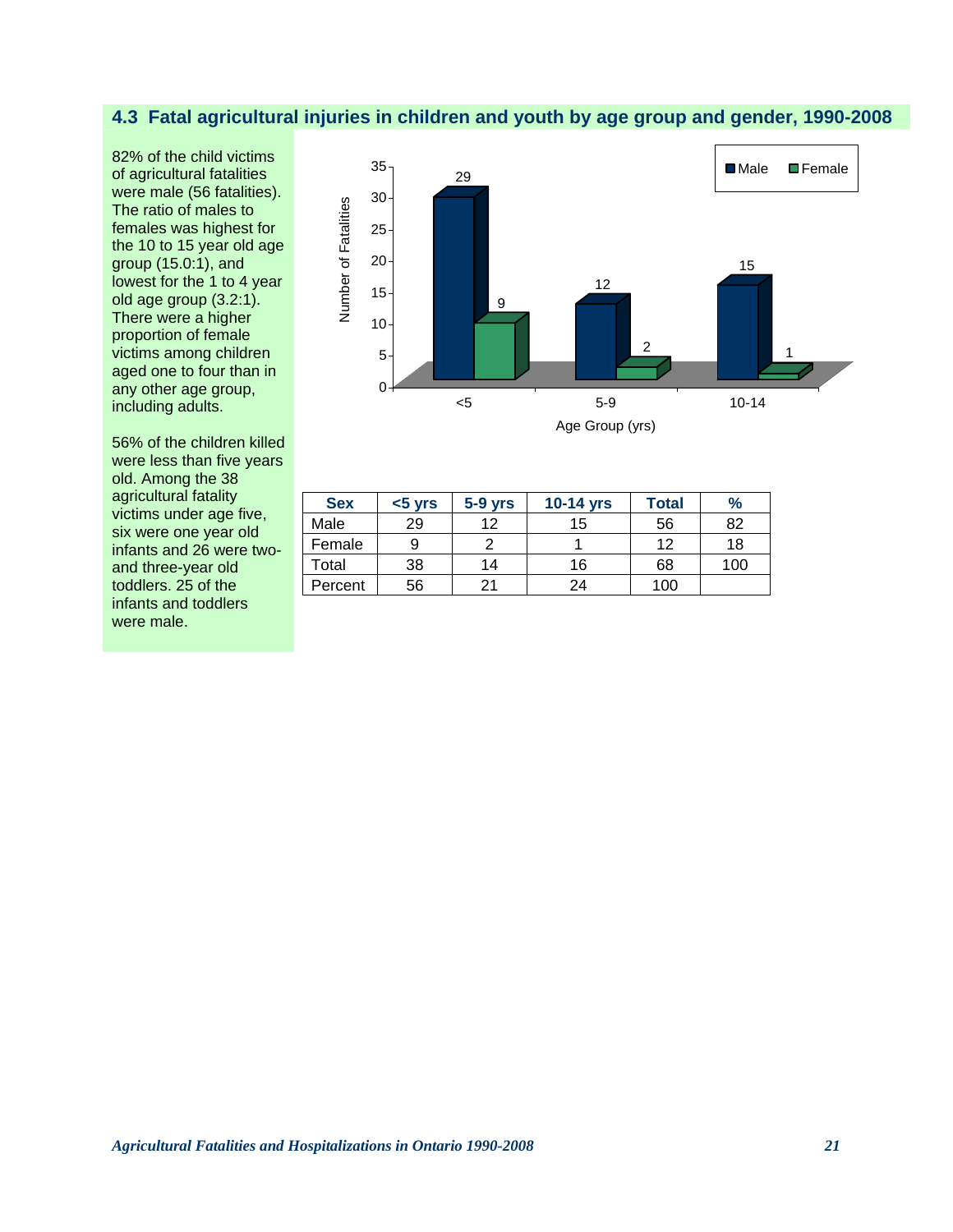## **4.4 Fatal agricultural injuries in children and youth: the relationship to agricultural work, 1990-2008**

Although 79% of the agricultural fatalities among children were work-related (54 fatalities), in most cases (78%) the victim was not performing the work (53 fatalities). He or she was killed by someone else who was engaged in agricultural work.

Non-work-related agricultural fatalities (14 fatalities) included those due to hazards of the farm environment such as large animals, stored equipment, barn lofts, dugouts and troughs.



# **4.5 Fatal agricultural injuries in children and youth by major cause, 1990-2008**

66% of agricultural fatalities in children were machine-related (45 fatalities). These included machine runovers, machine rollovers and machine entanglements.

The 34% of agricultural fatalities that were nonmachine-related (23 fatalities) included drownings, being struck by objects, being caught under heavy objects and falls from heights.

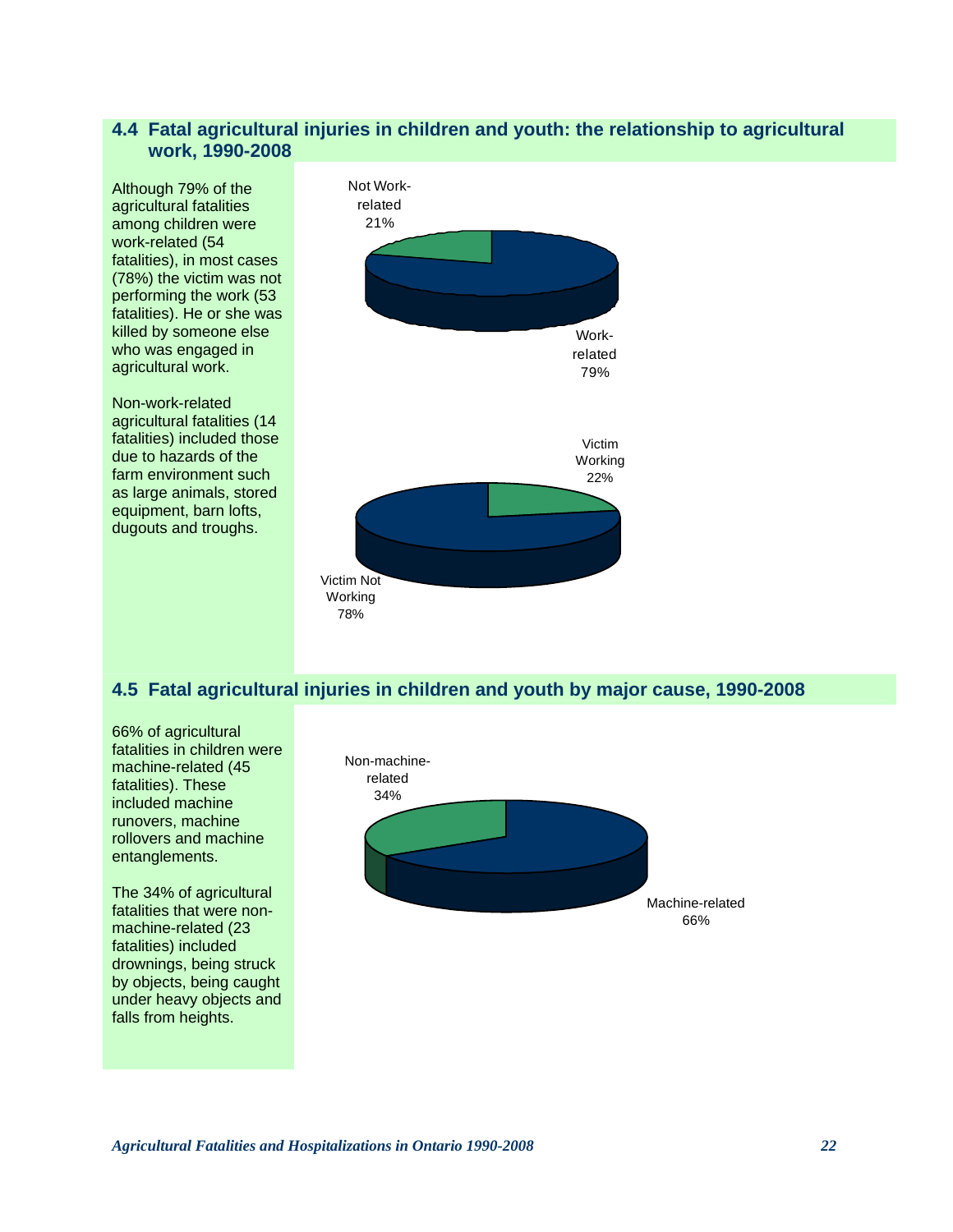



In children, three mechanisms of injury (machine runovers, drownings and machine rollovers) were responsible for 72% all deaths. For children aged fourteen and under, machine runovers caused the largest proportion of fatal injuries (46%), followed by drownings (19%), machine rollovers (7%), being struck by a non-machine object (6%), and being entangled or pinned/struck by a machine (both 4%). Runovers and drownings were most common among young children. Of the thirteen non-machine-related drownings, five occurred in a slough or pond, two in a manure pit, and two in animal troughs.

There were 9 mechanisms of injury not illustrated above accounting for 15 fatalities.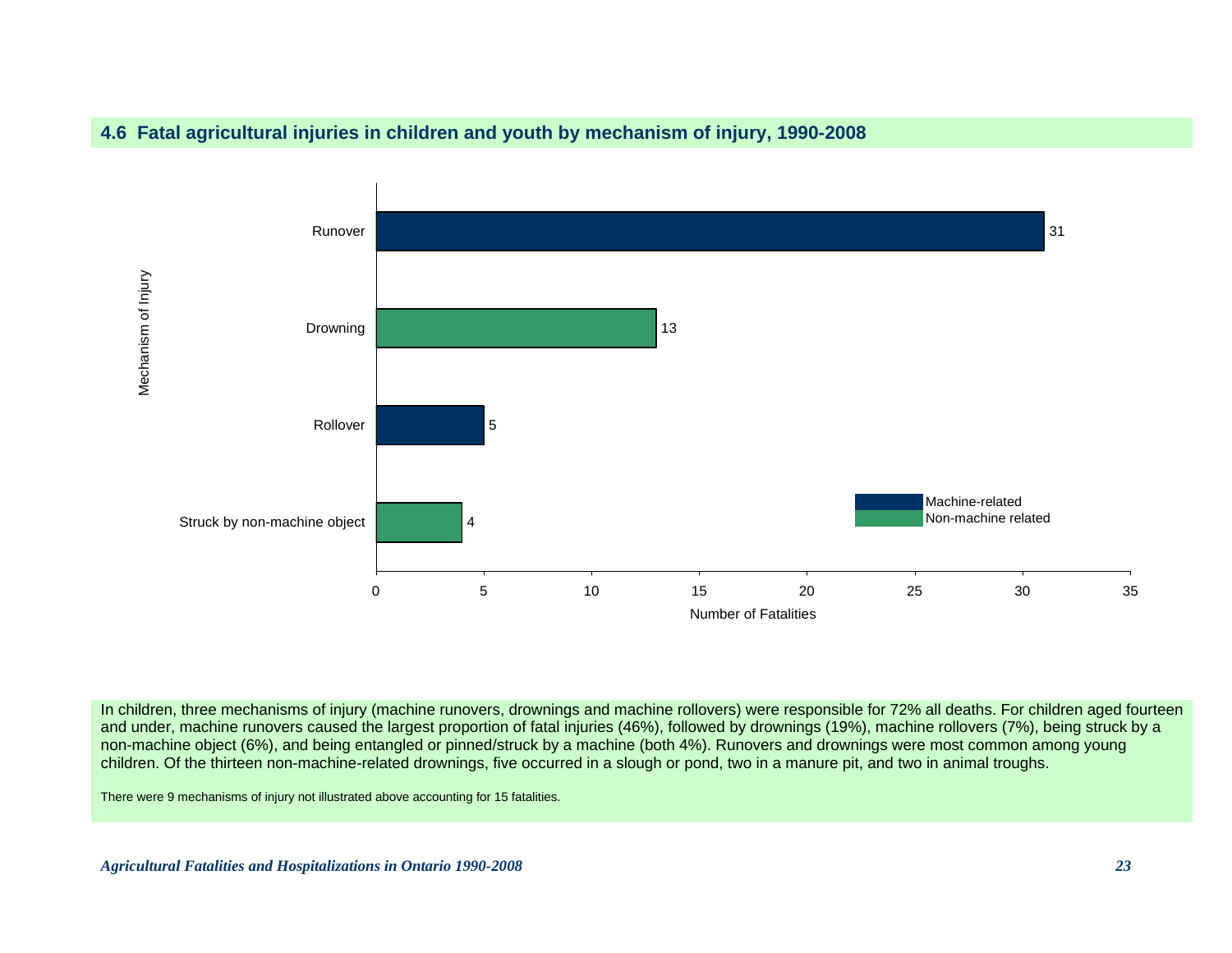# **4.7 Fatal agricultural runovers in Ontario children and youth by runover type, 1990-2008**



# **4.8 Fatal agricultural drowning deaths in Ontario children and youth by location, 1990-2008**

Of the 13 children and youth who died as a result of drowning, 38% drown in a slough/pond (5 fatalities), another 15% (2 fatalities) the location was not identified, 15% (2 fatalities) in sewage/manure pit and another 2 fatalities in a trough. Due to the small numbers, a graph is not being presented.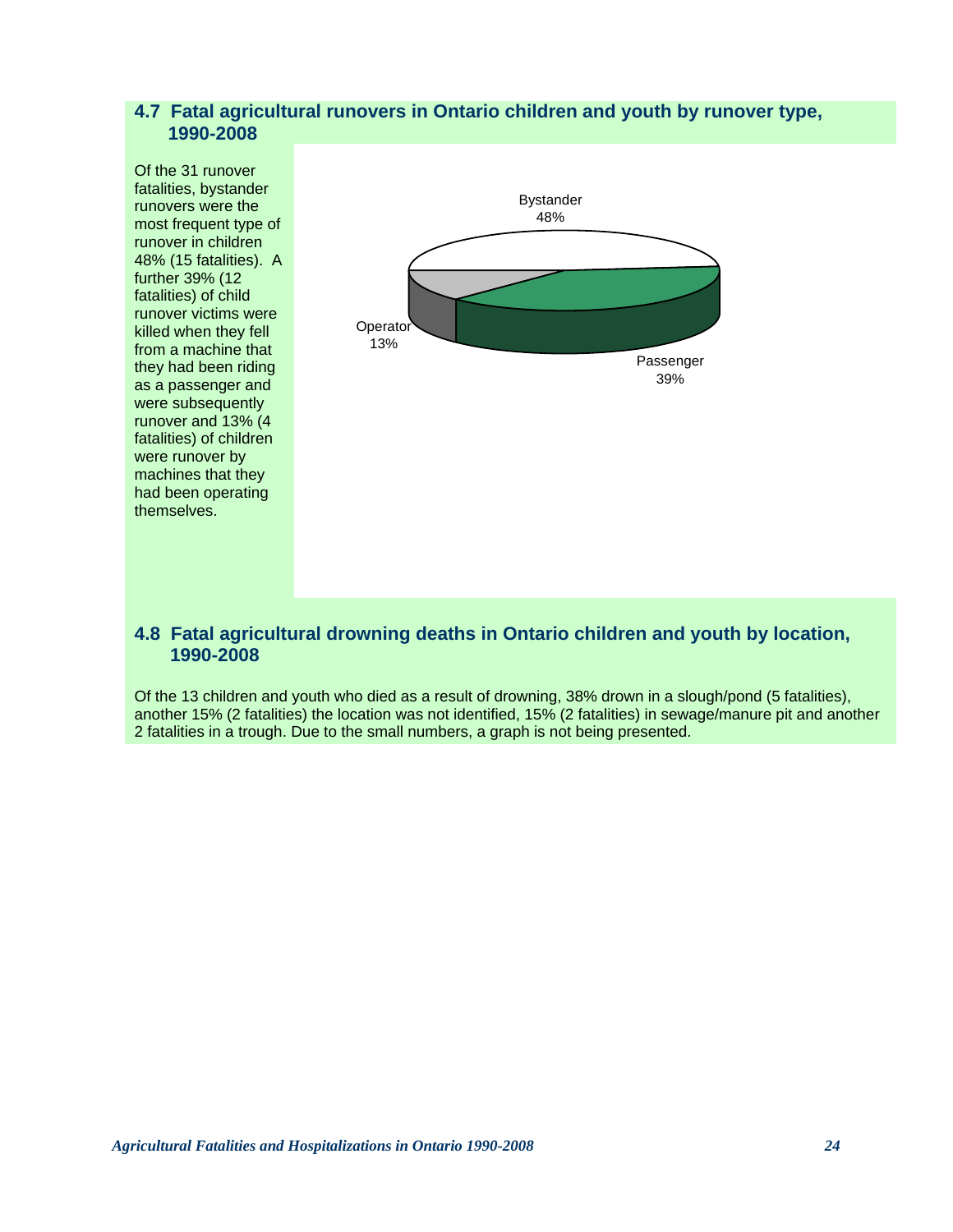# **4.9 Fatal agricultural injuries in children and youth by machine type, 1990-2008**



There were 5 machine types not illustrated above accounting for 5 fatalities

## **4.10 Fatal agricultural injuries in children and youth by location of injury, 1990-2008**



\*Includes adjacent dry ditches.

There were 9 locations not illustrated above accounting for 17 fatalities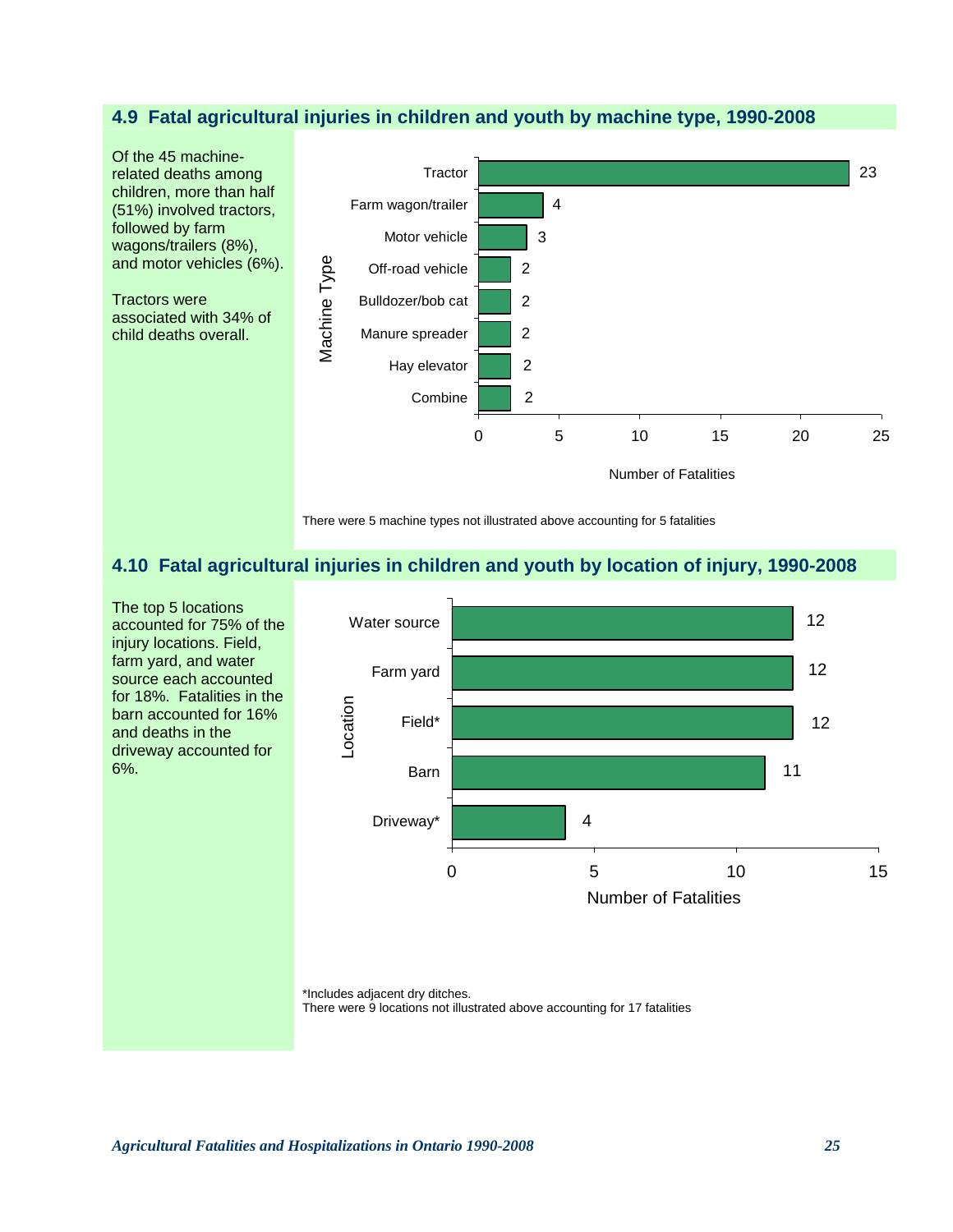# **4.11 Fatal agricultural injuries in Ontario children and youth by relationship to farm operator, 1990-2008**

The majority of the child and youth agricultural fatality victims under 15 years old were children of owner/operator (72%). Other relatives such as grandson, nephew and cousin, children of a hired worker and a child visitor each accounted for 9% of the fatalities.



There was 1 relationship not illustrated above accounting for 1 fatality.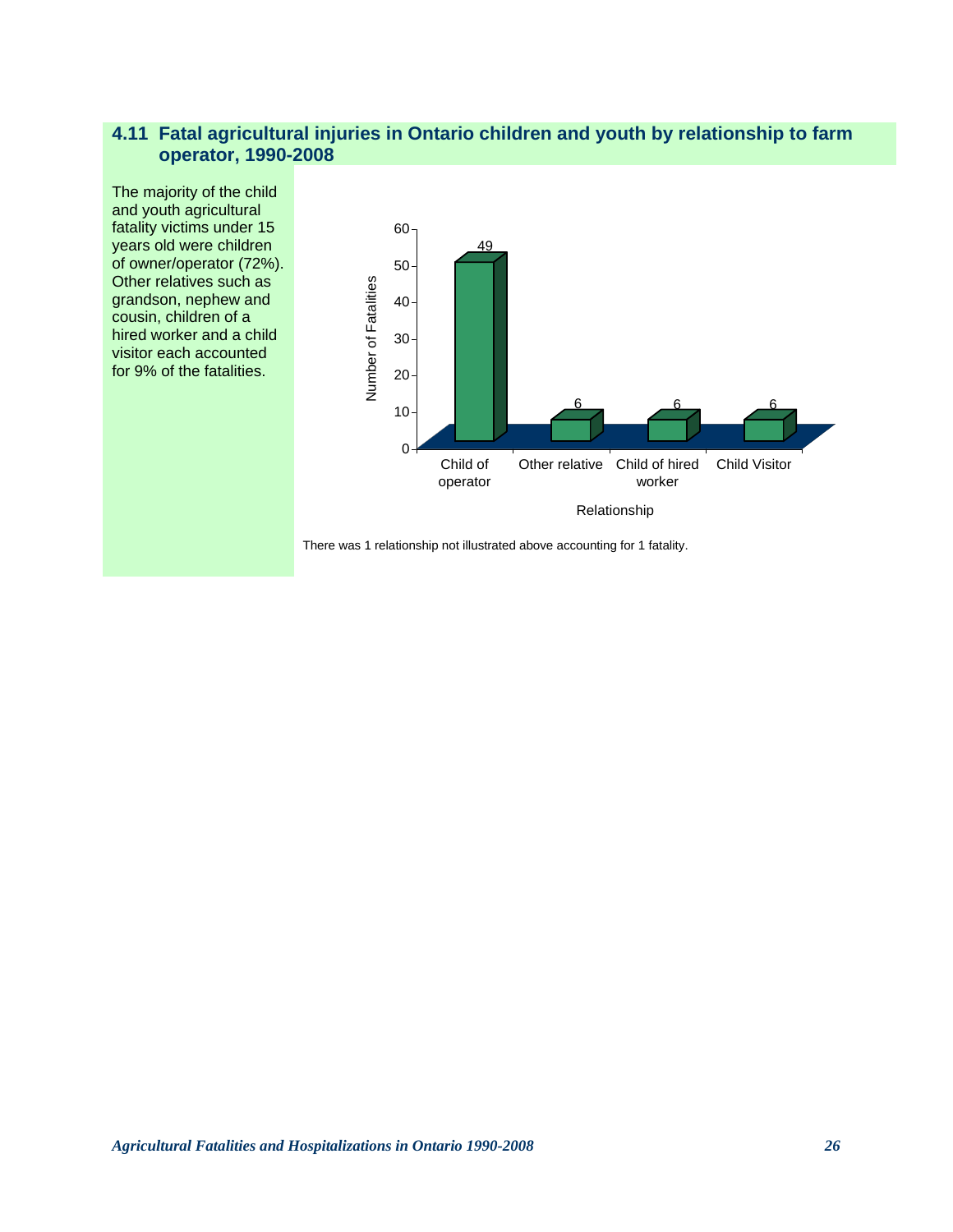# **5 AGRICULTURAL FATALITIES IN ONTARIO: ADULTS AGED 15 TO 59**

# **5.1 Fatal agricultural injuries in adults aged 15 to 59 by calendar year, 1990-2008**

From 1990 to 2008, there were 277 agricultural fatalities among Ontario adults aged 15 to 59. This was an average of 15 per year.

During the first 10 years (1990-1999) the average number of fatalities was 16 deaths each year. During the last 9 years (2000-2008) the average number of fatalities was 13 deaths each year.



# **5.2 Fatal agricultural injuries in adults aged 15 to 59 by month, 1990-2008**

71% of all agricultural fatalities in adults aged 15 to 59 occurred from May to October (198 fatalities).

October was the peak month with 14% of all fatalities. This was followed by July and September each with Matamies).<br>
October was the peak<br>
month with 14% of all<br>
fatalities. This was<br>
followed by July and<br>
September each with<br>
13% of all fatalities.

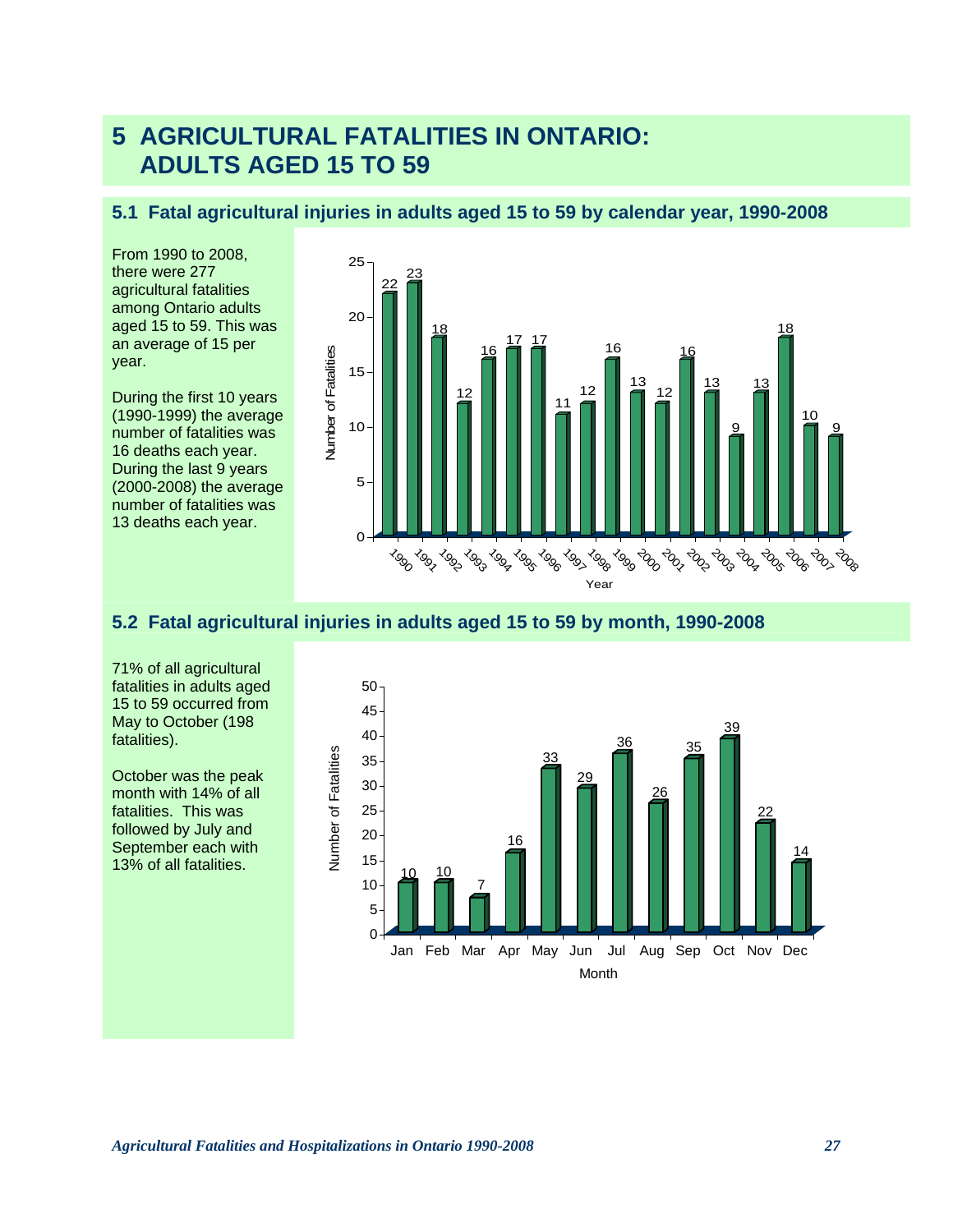# **5.3 Fatal agricultural injuries in adults aged 15 to 59 by age group and gender, 1990-2008**

94% of the younger adults killed in agricultural injury events were male (259 fatalities). The ratio of males to females was highest for the 20 to 29 year age group (21.0:1), and lowest for the 15 to 19 year age group (5.5:1).

Older members of the 15 to 59 year age group were more likely to be killed in an agricultural injury event than younger members were. 43% of the younger adults killed were aged 15 to 39 (120 fatalities), whereas 57% were 40 to 59 years old (157 fatalities).



|            | $15 - 19$ | $20 - 29$ | 30-39 | 40-49      | 50-59      |              |               |
|------------|-----------|-----------|-------|------------|------------|--------------|---------------|
| <b>Sex</b> | vrs       | vrs       | vrs   | <b>vrs</b> | <b>vrs</b> | <b>Total</b> | $\frac{9}{6}$ |
| Male       | 22        | 42        | 47    | 69         | 79         | 259          | 94            |
| Female     | 4         | 2         | ົ     | 5          |            | 18           |               |
| Total      | 26        | 44        | 50    | 74         | 83         | 277          | 100           |
| Percent    | 9         | 16        | 18    | 27         | 30         | 100          |               |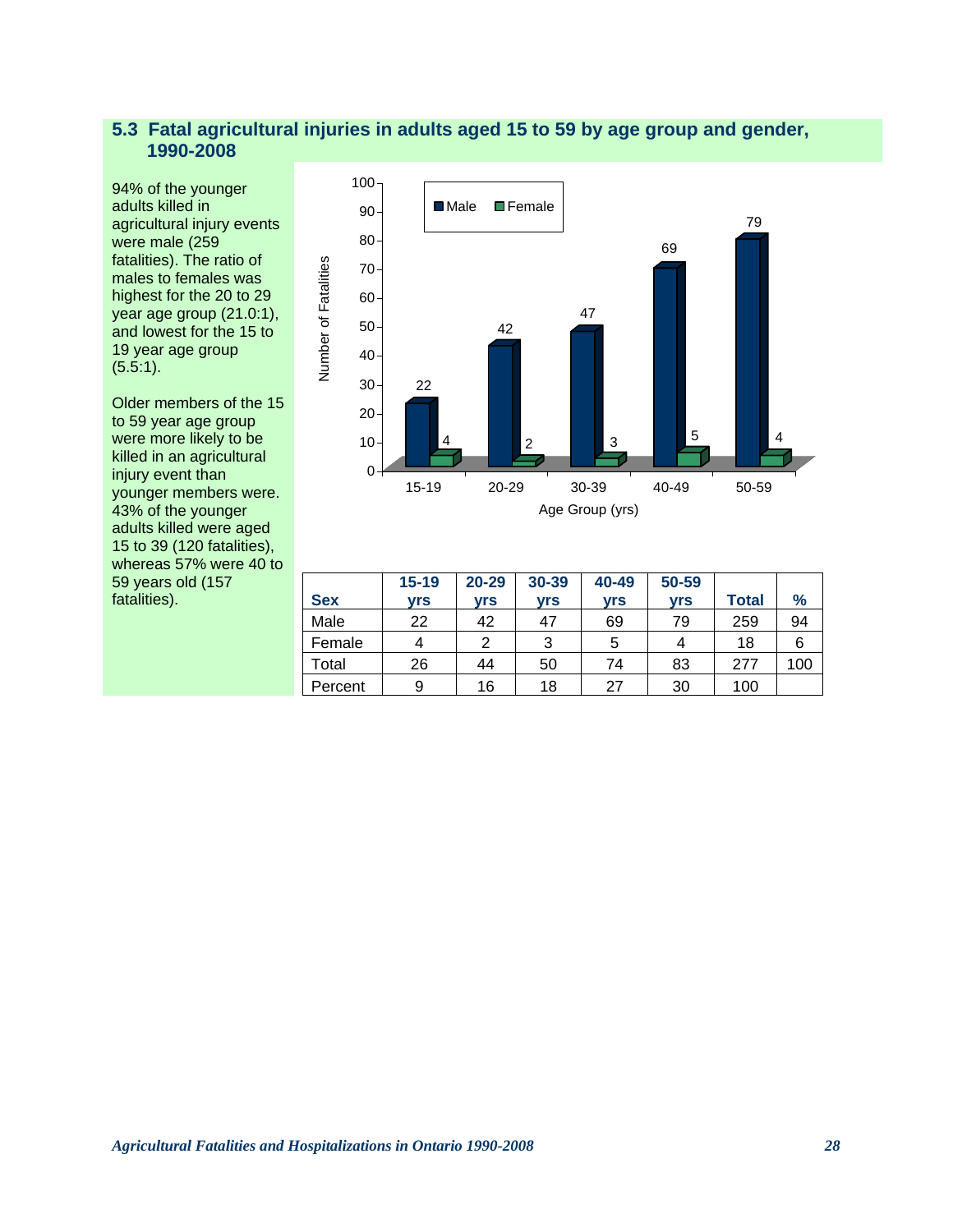#### **5.4 Fatal agricultural injuries in adults aged 15 to 59: the relationship to agricultural work, 1990-2008**



## **5.5 Fatal agricultural injuries in adults aged 15 to 59 by major cause, 1990-2008**

69% of agricultural fatalities in younger adults were machinerelated (191 fatalities). The leading machinerelated mechanisms of injury were machine rollovers, machine runovers and machine entanglements. The agricultural fatalities that were non-machinerelated (31%) included struck by object events, animal-related events, exposure to toxic substances, and falls from height (86 fatalities). Nonmachinerelated 31% Machinerelated

69%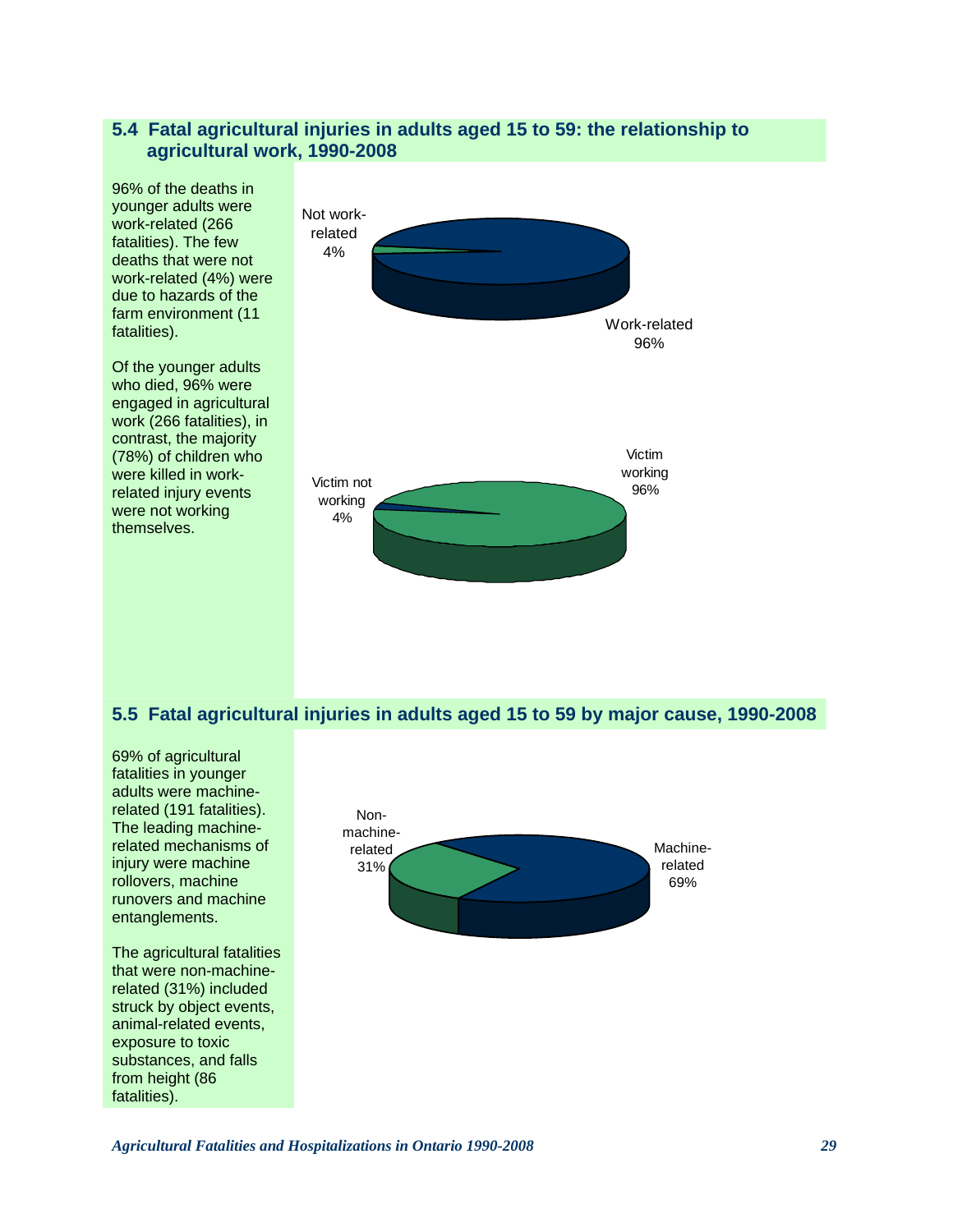

## **5.6 Fatal agricultural injuries in adults aged 15 to 59 by mechanism of injury, 1990-2008**

In adults aged 15 to 59, the top three causes of fatal injuries accounted for 44% of the fatalities. They were machine rollovers (23%), machine runovers and machine entanglements each with 10%. Being pinned/struck by machinery accounted for 8%, being struck by a non-machine object and traffic collisions each accounted for 6%. Animal-related events accounted for 5%, and exposure to toxic substances accounted for another 4%.

There were 15 mechanisms of injury not illustrated above accounting for 29 fatalities.

*Agricultural Fatalities and Hospitalizations in Ontario 1990-2008 30*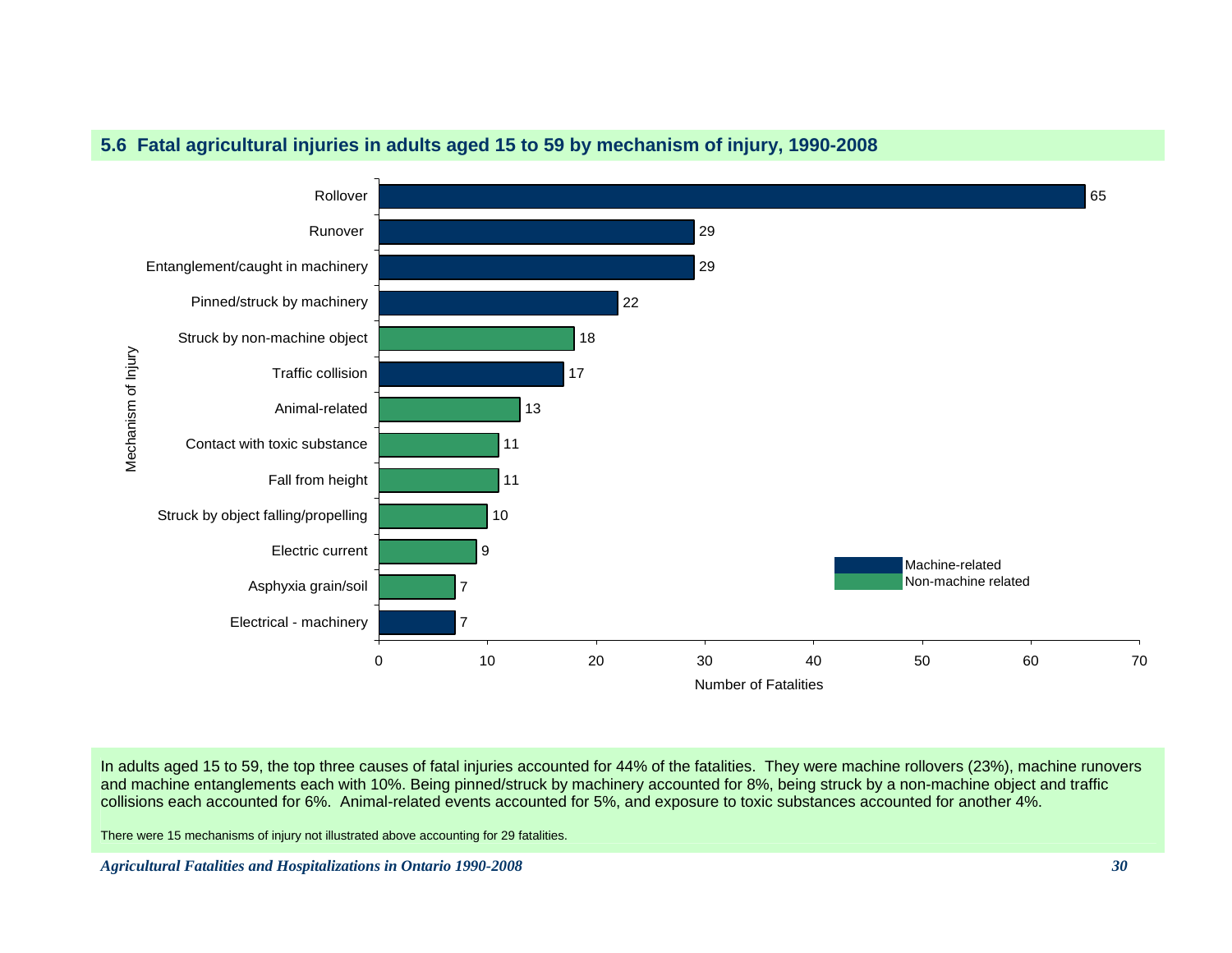#### **5.7 Fatal agricultural rollovers in adults aged 15 to 59 by rollover type, 1990-2008**

In adults aged 15 to 59, 68% of the machine rollovers were sideways in direction (44 fatalities) and 26% were backwards (17 fatalities). In 6% of the cases, the direction of rollover could not be determined (4 fatalities). Sideways rollovers were more frequent in younger adults while backwards rollovers were more frequent in adults aged 60 or over.



#### **5.8 Fatal agricultural runovers in adults aged 15 to 59 by runover type, 1990-2008**

Adults aged 15 to 59, were most frequently runover by unmanned machines (38%) which had been bypass started, left running or left unblocked on a slope (11 fatalities). In a further 34% of the runovers, an operator was struck by a moving machine after falling from it (10 fatalities). Passenger/extra rider and bystanders accounted for 14% each (4 fatalities each).



34%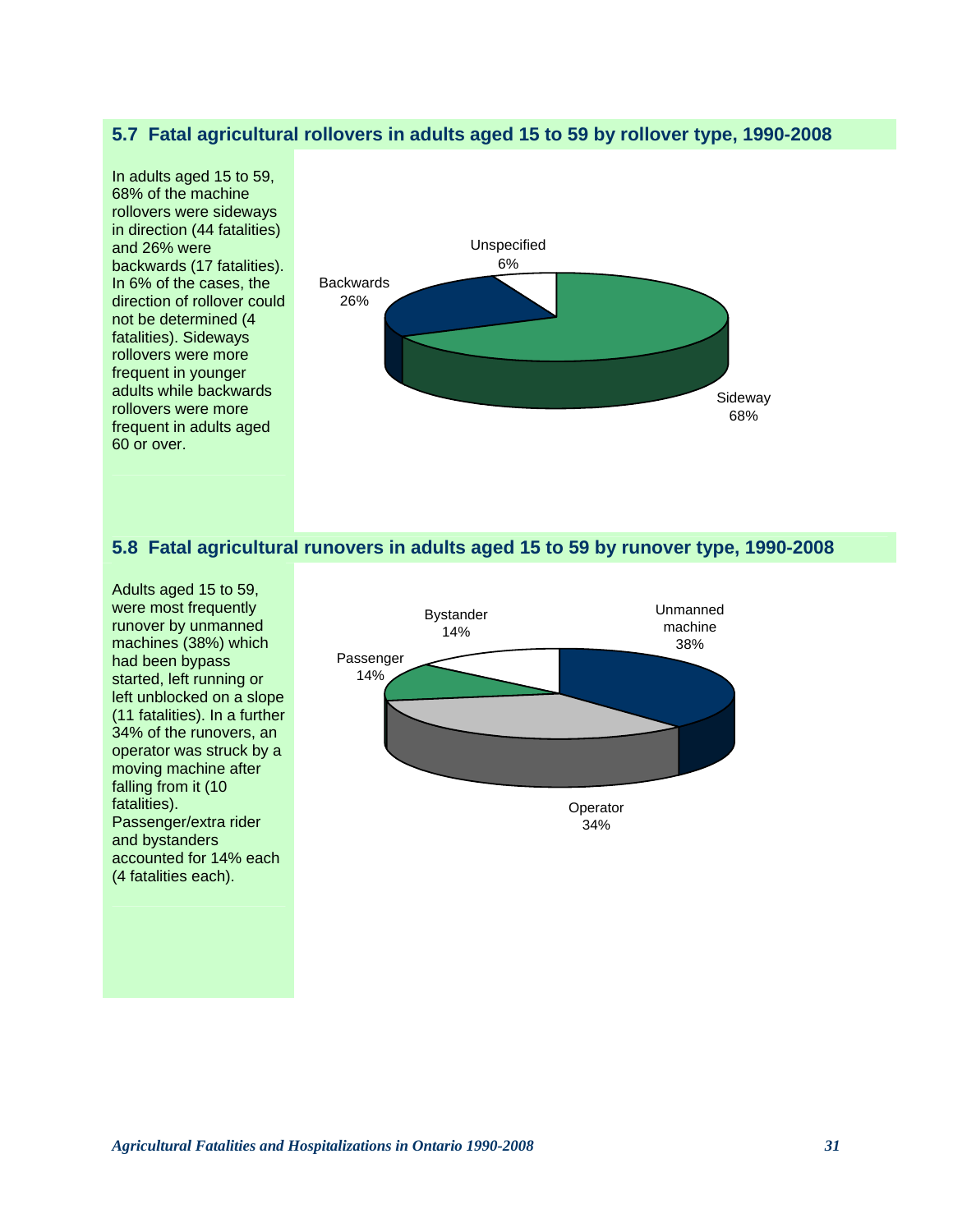### **5.9 Fatal agricultural entanglements in adults aged 15 to 59 by machine type,1990-2008**



There were 5 machine types not illustrated above accounting for 5 fatalities.

## **5.10 Fatal agricultural injuries in adults aged 15 to 59 by machine type, 1990-2008**



There were 12 machine types not illustrated above accounting for 23 fatalities.

followed by motor

Tractors were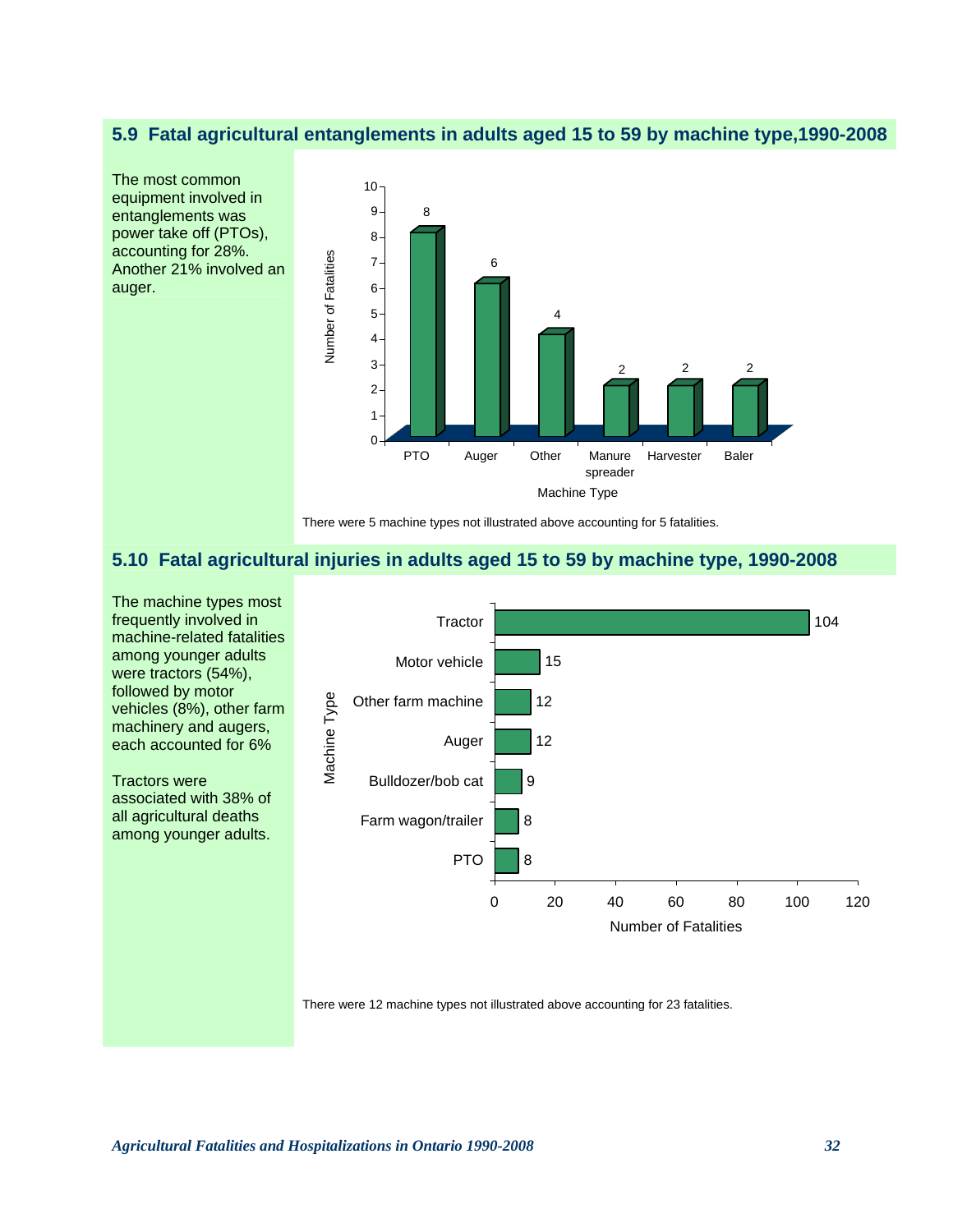#### **5.11 Fatal agricultural injuries in adults aged 15 to 59 by location of injury, 1990-2008**



<sup>\*</sup>Includes adjacent dry ditches.

There were 3 locations of fatal injuries not illustrated above accounting for 9 fatalities.

## **5.12 Fatal agricultural injuries in adults aged 15 to 59 by relationship to farm operator, 1990-2008**

47% of younger adults killed in agricultural injury events were farm operators. A further 19% of the victims were hired workers and 13% were children of operators.



There were 4 relationships not illustrated above accounting for 8 fatalities.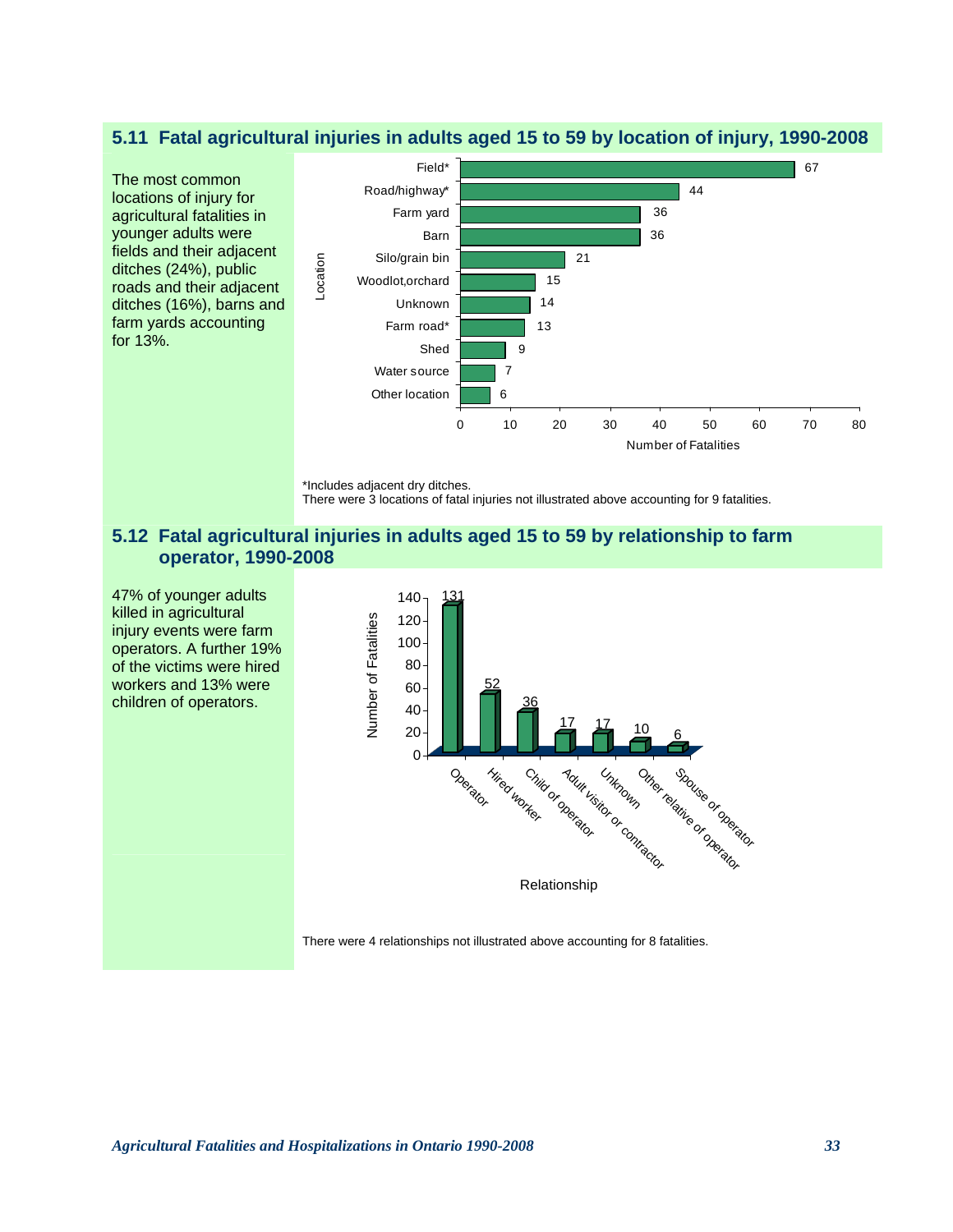# **6 AGRICULTURAL FATALITIES IN ONTARIO: ADULTS AGED 60 AND OVER**

#### **6.1 Fatal agricultural injuries in adults aged 60 and over by calendar year, 1990-2008**

From 1990 to 2008, there were 197 agricultural fatalities among Ontario adults aged 60 and over. This is an average of 10 fatalities each year.

Each year an average of 10 fatalities occurred for both the first 10 years of surveillance (1990-1999) and the last 9 years of surveillance (2000-2008).



#### **6.2 Fatal agricultural injuries in adults aged 60 and over by month, 1990-2008**

72% of all agricultural fatalities in adults aged 60 and older occurred from May to October (142 fatalities).

September was the peak month, with 16% of all fatalities. 13% of the fatalities occurred in each of the months of July and August. An additional 10% of the fatalities occurred in each of May, June and October. Very few older adults were killed from December to March.

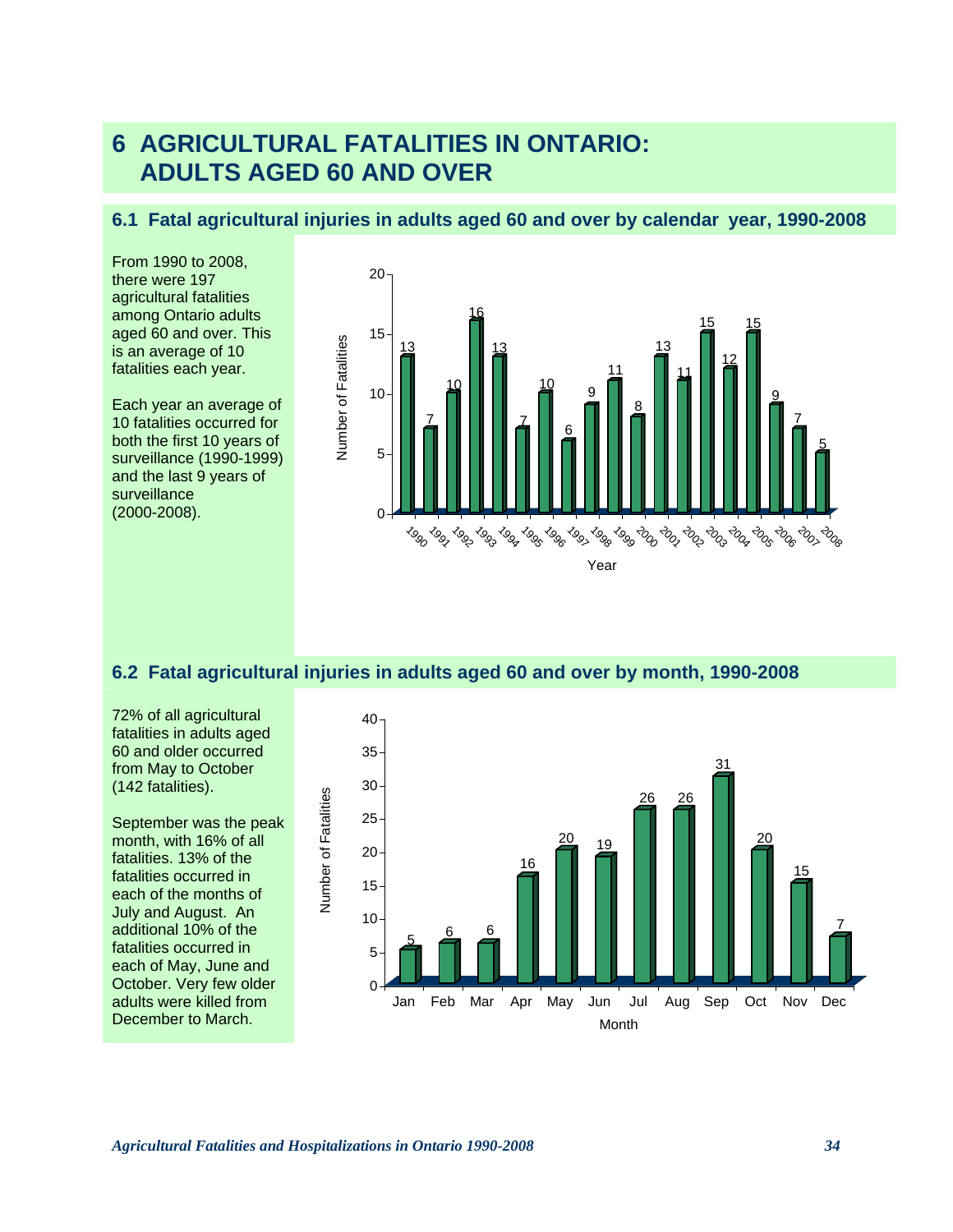## **6.3 Fatal agricultural injuries in adults aged 60 and over by age group and gender, 1990-2008**

96% of the older adults killed in agricultural injury events were male (190 fatalities). The ratio of males to females was highest for the 80+ age group (36:1), and lowest for the 60 to 69 year age group (23:1).

Even though farmers between 70 and 79 years of age had the highest number of deaths, farmers 80 years of age and older had the highest agriculturerelated fatality rate (see section 3.5)



| <b>Sex</b> | 60-69 yrs | 70-79 yrs | $80 + yrs$ | <b>Total</b> | $\%$ |
|------------|-----------|-----------|------------|--------------|------|
| Male       | 69        | 85        | 36         | 190          | 96   |
| Female     |           | ີ         |            |              |      |
| Total      | 72        | 88        | 37         | 197          | 100  |
| Percent    | 37        | 45        | 19         | 100          |      |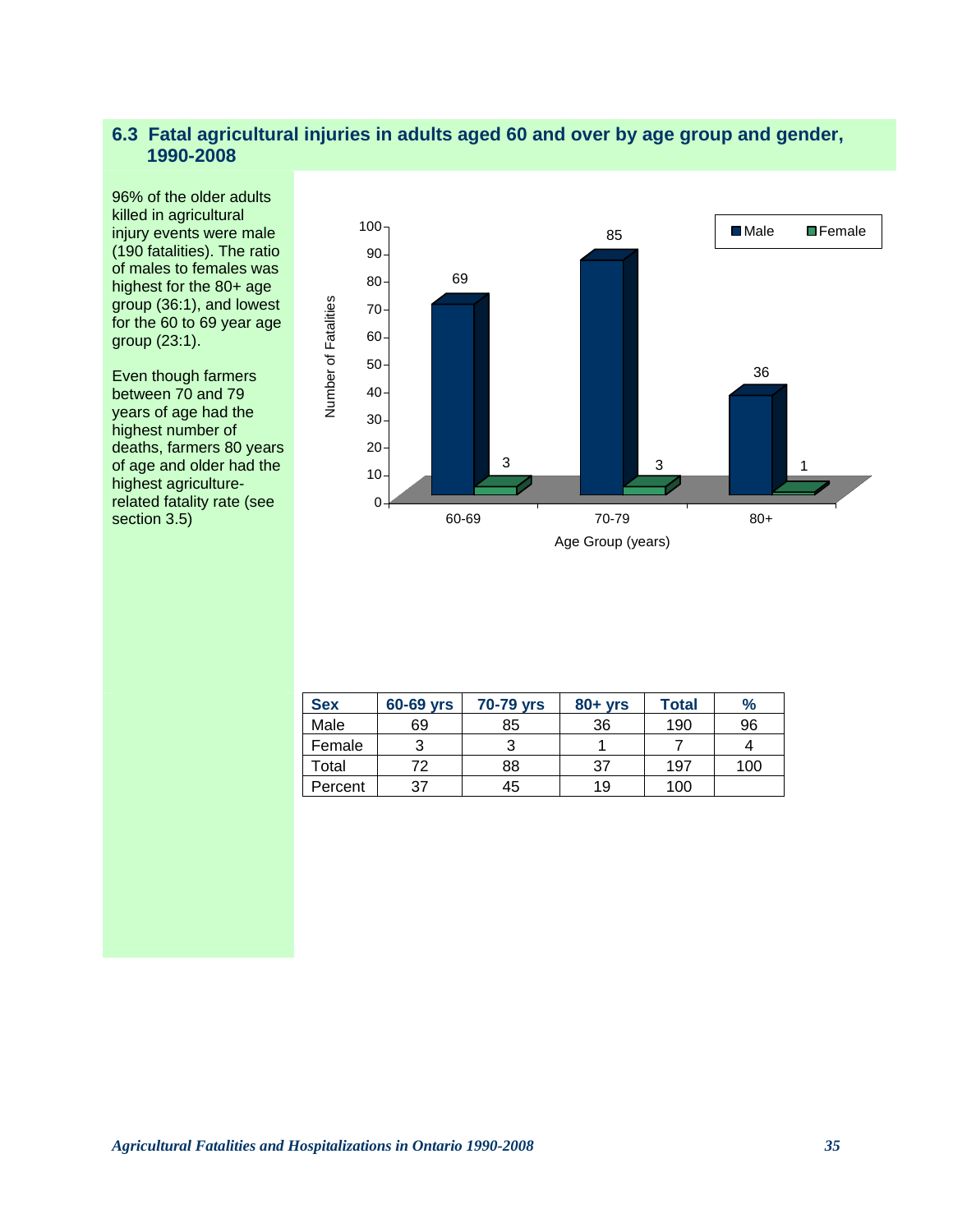#### **6.4 Fatal agricultural injuries in adults aged 60 and over: the relationship to agricultural work, 1990-2008**

97% of the deaths in older adults were related to agricultural work (192 deaths). Of the five deaths that were not work-related, four were due to hazards of the farm environment. One tractor rollover occurred in a farmhouse garden, so it was not classified as work-related.



## **6.5 Fatal agricultural injuries in Ontario aged 60 and over by major cause, 1990-2008**

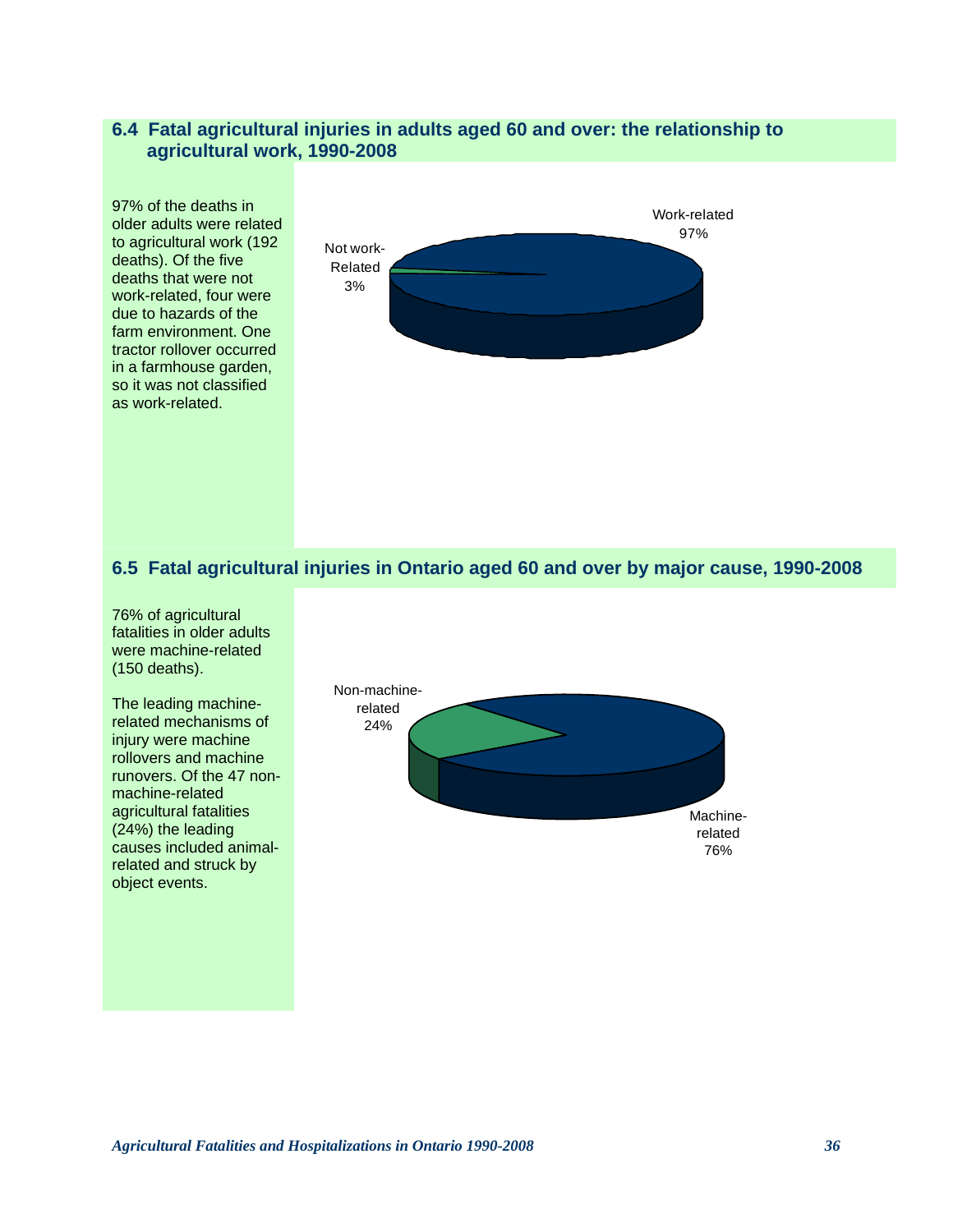

## **6.6 Fatal agricultural injuries in adults aged 60 and over by mechanism of injury, 1990-2008**

In adults aged 60 and over, 56% of all deaths were due to only two main mechanisms of injury, machine rollovers and machine runovers. Rollovers accounted for 28% of the deaths, and runovers accounted for 27% of the deaths. The next most common mechanism of fatal injury in older adults was animal-related (9%).

There were 18 causes not illustrated above accounting for additional 45 fatalities.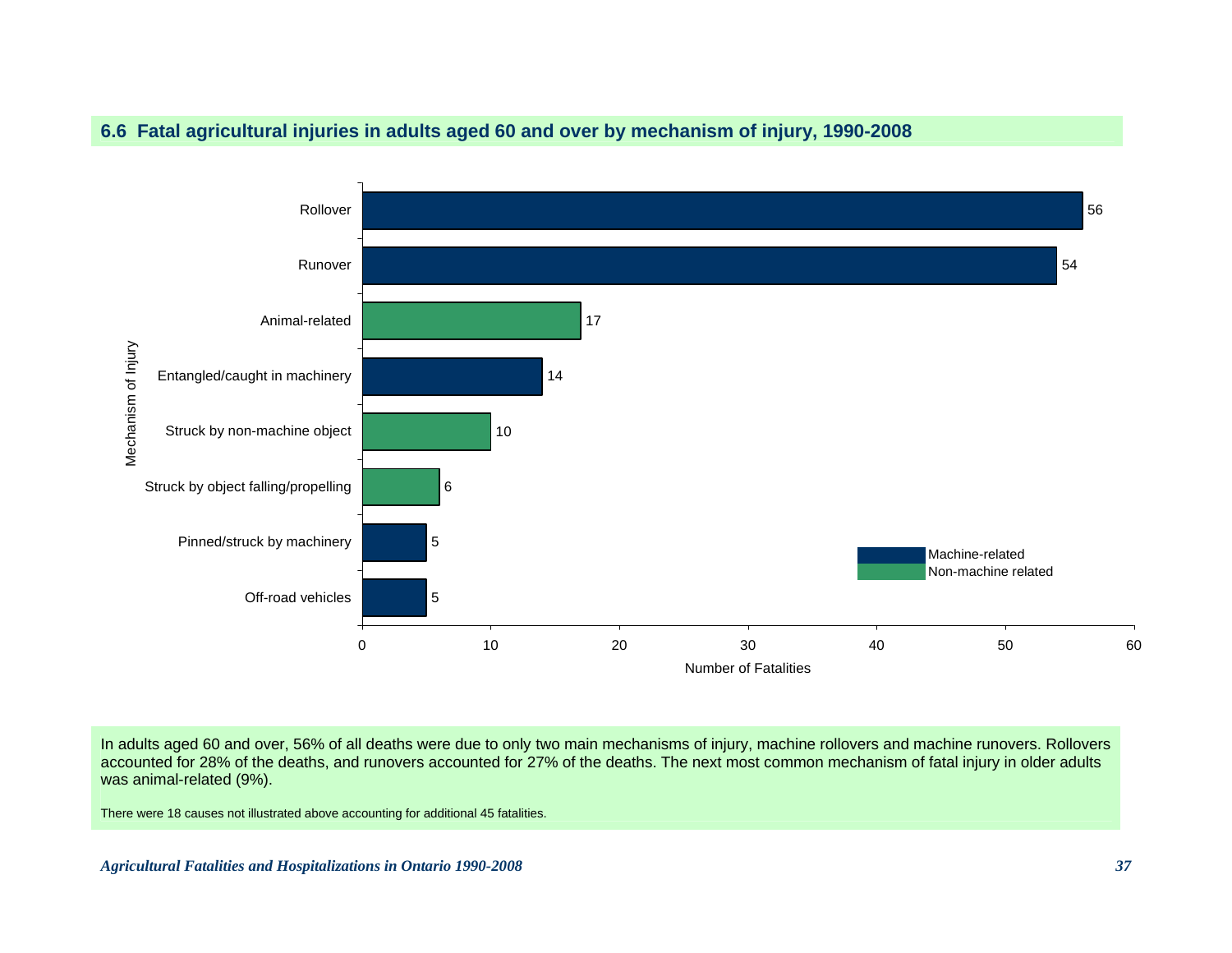### **6.7 Fatal agricultural rollovers in adults aged 60 and over by rollover type, 1990-2008**

Of the 56 rollovers, 63% were sideways (35 fatalities) and 32% were backwards (18 fatalities). Rollover direction could not be determined in 5% of the cases (3 fatalities). Sideways rollovers were more frequent in younger adults (68%) than in older adults, whereas backwards rollovers were less frequent in younger adults (26%). Most backwards rollovers occurred in woodlots.



#### **6.8 Fatal agricultural runovers in adults aged 60 and older by runover type, 1990-2008**

Of the 54 runovers, most involved unmanned machines which had been bypass started, left running, or left unblocked on a slope (28 fatalities). Operator runovers subsequent to falls from machines (19 fatalities) were the next most frequent runover mechanism. Bystander runovers (4 fatalities) and passenger/extra rider runovers (3 fatalities) were not common fatal runover mechanisms among older adults. This pattern was similar to that seen in younger adults, but older adults were involved in higher proportions of both operator and unmanned runovers.

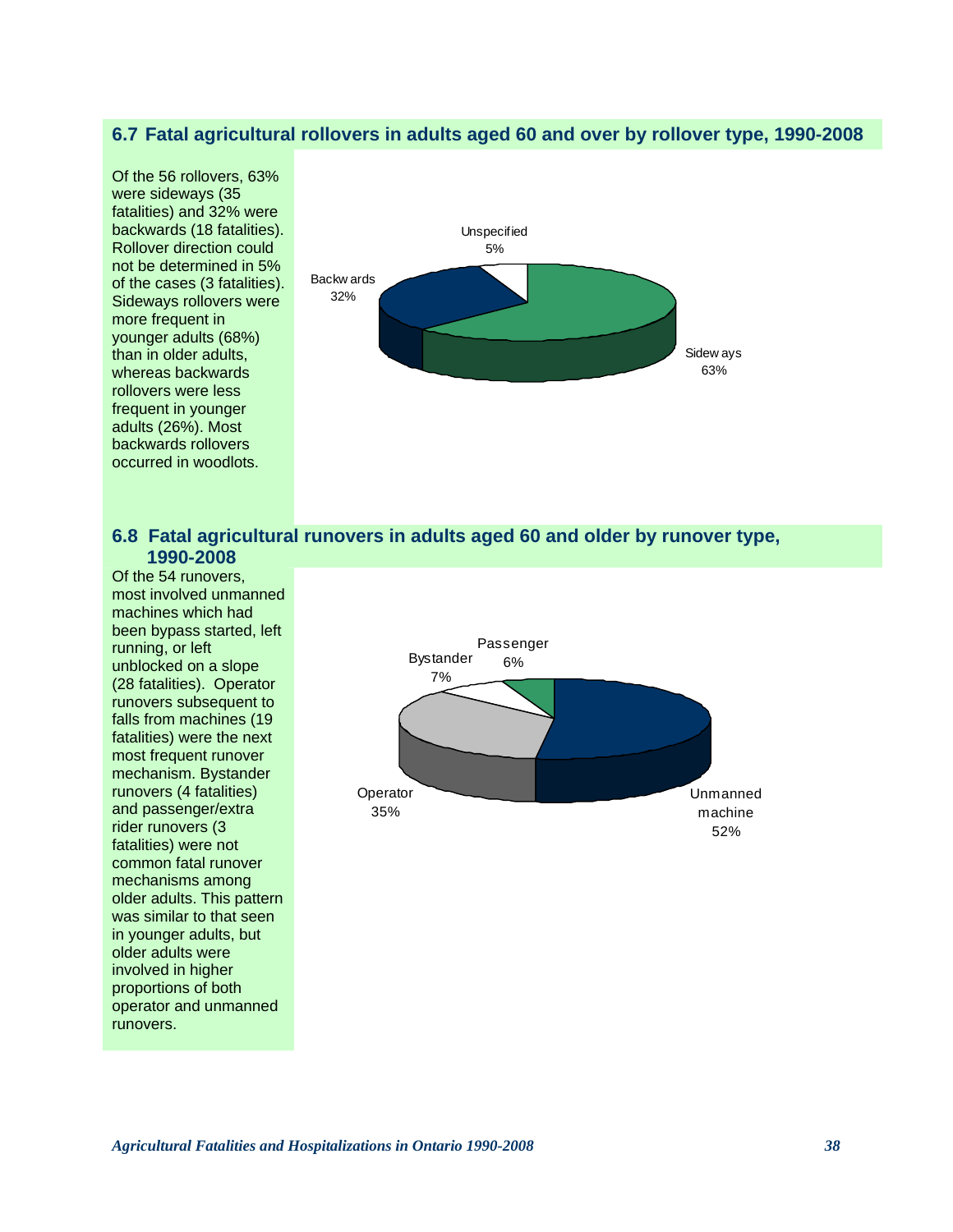#### **6.9 Fatal agricultural injuries in adults aged 60 and over by animal, 1990-2008**



#### **6.10 Fatal agricultural injuries in adults aged 60 and over by machine type, 1990-2008**

Of the 150 machinerelated deaths, the machine most frequently involved in agricultural fatalities among older adults were tractors (74%), followed by wagons/trailers (5%), and power take offs (4%). The proportion of tractor-related deaths in adults aged 60 and over was 20% greater than for younger adults.

Tractors were associated with 56% of all agricultural deaths among older adults, which is 18% greater than the proportion for younger adults.



There were 9 machines not illustrated above accounting for additional 14 fatalities.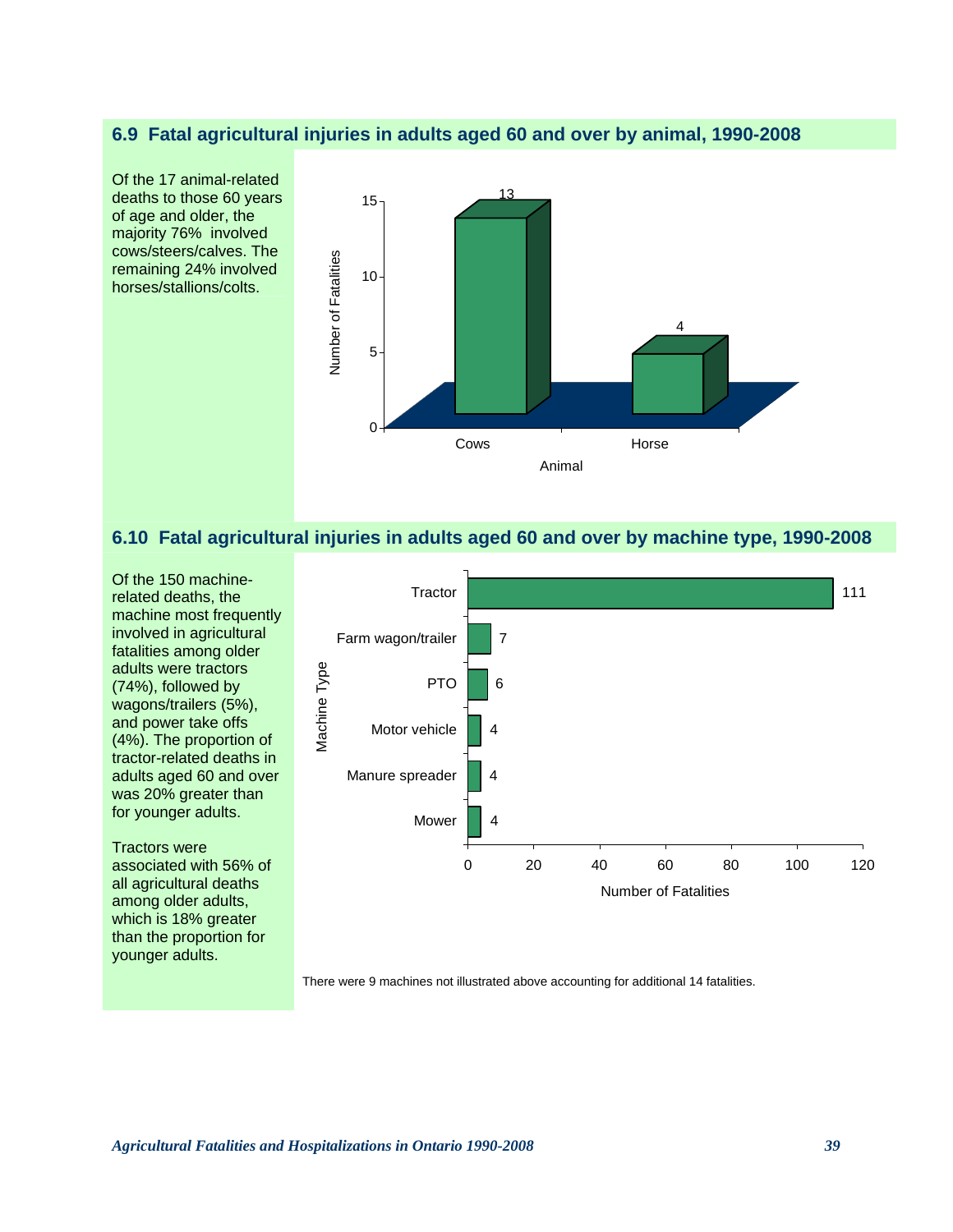## **6.11 Fatal agricultural injuries in adults aged 60 and over by location of injury, 1990-2008**



\* These locations include adjacent dry ditches.

#### There were 5 locations not illustrated above accounting for additional 21 fatalities. **6.12 Fatal agricultural injuries in adults aged 60 and over by relationship to farm operator, 1990-2008**

74% of older adults killed in agricultural injury events were farm operators. In a further 10% of the deaths the relationship to the owners was unknown. Other relative of operator (son-in-law, father of owner) and adult visitor/ contractor each accounted for 6% of the deaths.



There were 2 relationships not illustrated above accounting for additional 3 fatalities.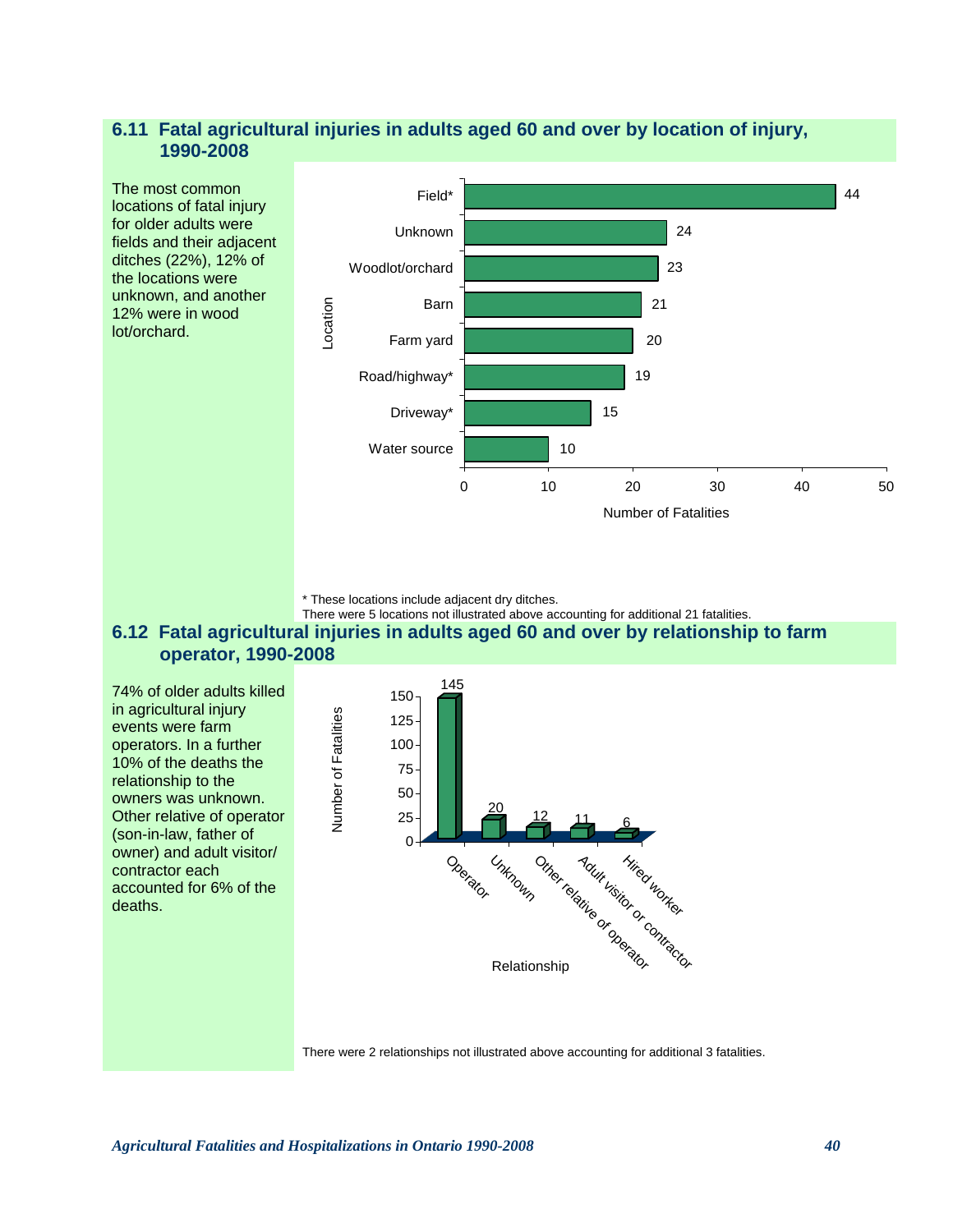# **7 AGRICULTURAL HOSPITALIZATIONS IN ONTARIO 1990-2008: OVERVIEW**

## **7.1 Hospitalized agricultural injuries by fiscal year, 1990-2008**

In the 18 fiscal years from April 1, 1990 to March 31, 2008, there were 4,756 agricultural hospitalizations identified in Ontario. This is an average of 264 admissions each year.

The ICD 10 CA coding system was implemented by most centers in fiscal year 1999-2000, resulting in greatly increased identification of nonmachine-related agricultural injuries such as falls and animalrelated events.



## **7.2 Hospitalized agricultural injuries by month,1990-2008**

66% of the agricultural hospitalizations in Ontario occurred from May to October (3,118 hospitalizations).

The highest proportions of hospitalizations took place in July and August, each accounting for 12%.

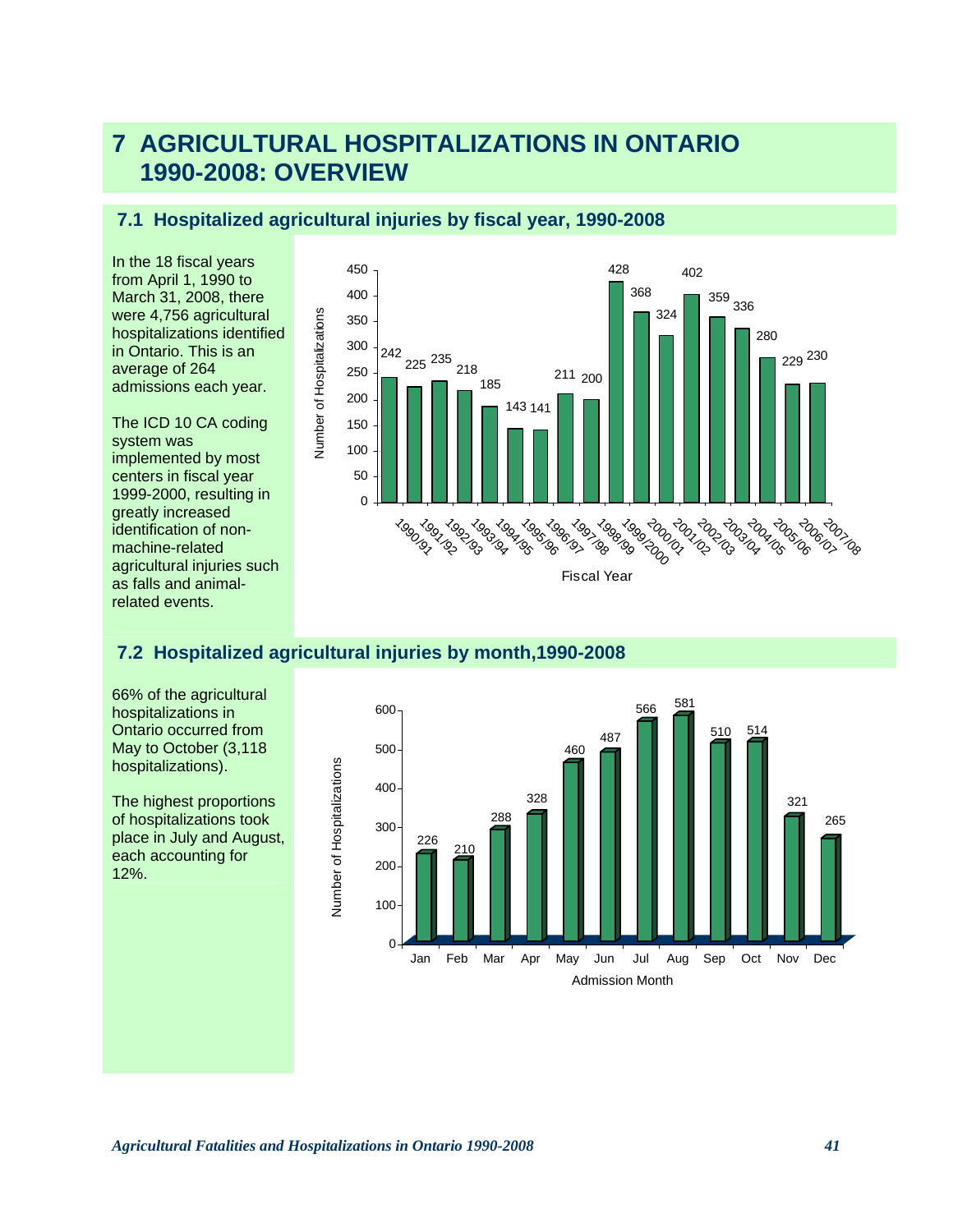## **7.3 Hospitalized agricultural injuries by age group and gender, 1990-2008**

Overall, 83% of the persons injured were male (3,967 hospitalizations) and 17% were female (788 hospitalizations). The lowest ratio of males to females was in children (2.6:1), whereas the highest ratio was in older adults those 60 years of age and older (7.4:1).

The majority of those injured were in the 15 to 59 age group. Although children should have considerably lower exposure to the hazards of agricultural work than adults, they still sustained 13% of the hospitalized agricultural injuries.



\* one gender was missing in the 15-59 age group.

| <b>Sex</b> | $0-14$ yrs | 15-59 yrs | $60+vrs$ | Total | $\%$ |
|------------|------------|-----------|----------|-------|------|
| Male       | 442        | 2343      | 1182     | 3967  | 83   |
| Female     | 167        | 461       | 160      | 788   | 17   |
| Total      | 609        | 2804      | 1342     | 4756  | 100  |
| Percent    | 13         | 51        | 36       | 100   |      |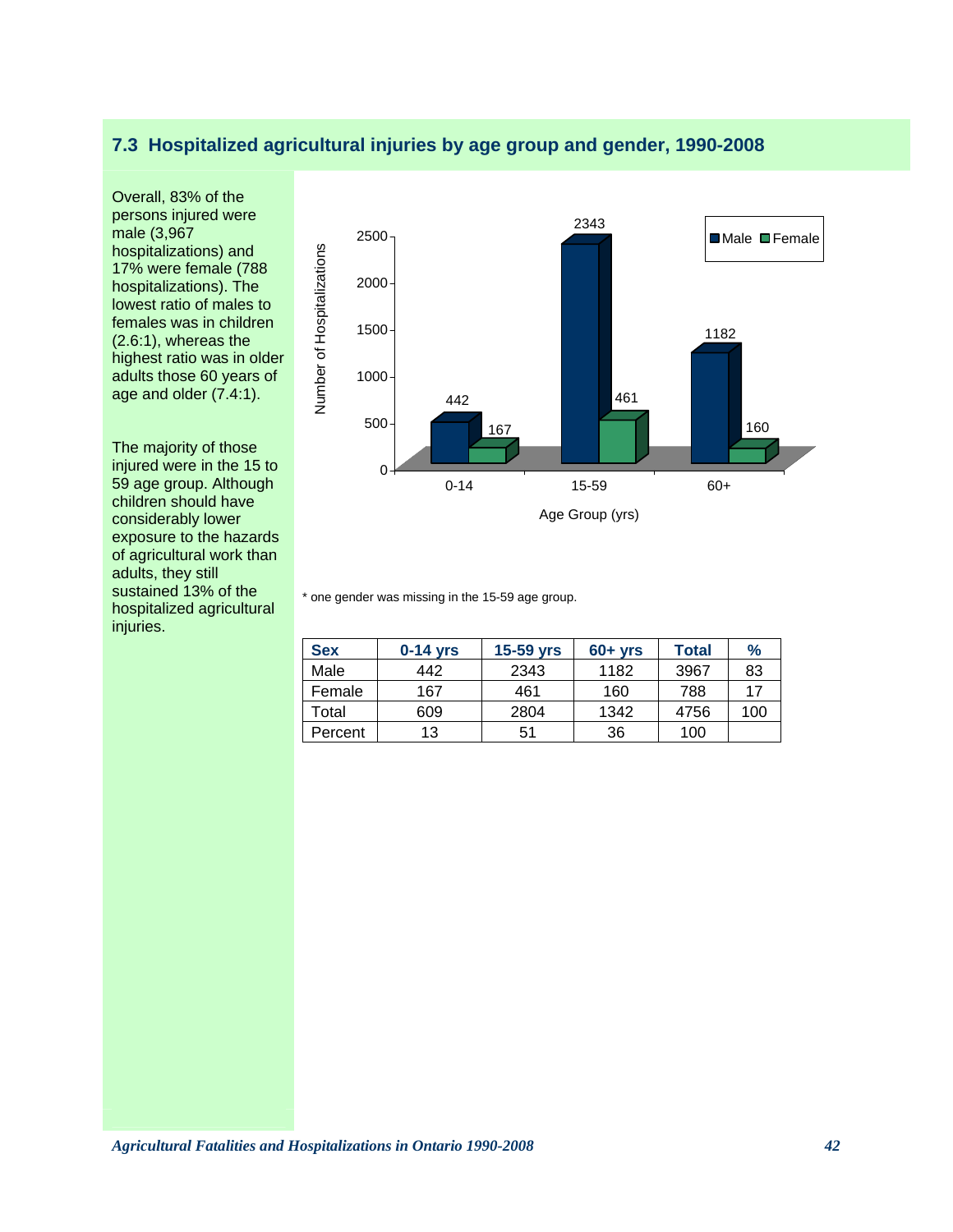## **7.4 Hospitalized agricultural injury rates by gender and age group, 1990-2008**



The overall crude hospitalization rate was 112.8 per 100,000 farm population.

The age group which had the highest number of hospitalizations did not have the highest rates. Those between 50 and 59 years of age had the highest number of hospitalizations with 775, and had a rate of 136.2 admissions per 100,000 farm population. However, those 80 years and older only had 185 hospitalizations but had an admission rate of 363.1 admissions per 100,000 population.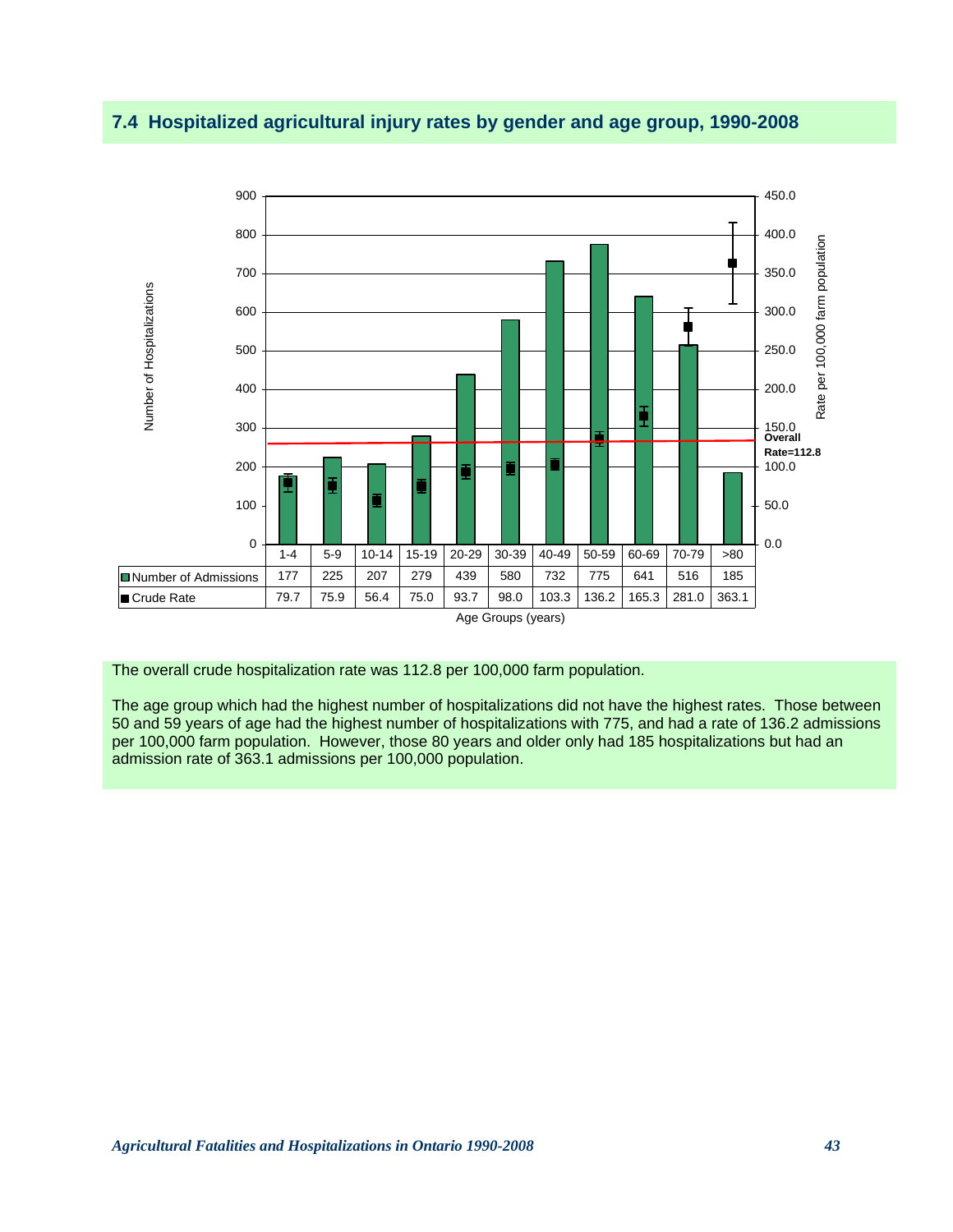## **7.5 Hospitalized agricultural injuries by major cause, 1990-2008**

51% of agricultural hospitalizations were machine-related (2,437 hospitalizations), whereas only 49% of identified hospitalized injuries were non-machine-related (2,319 hospitalizations).

The leading machinerelated mechanisms of injury were machine entanglements, machine runovers, and falls from machinery.

Non-machine-related causes of hospitalized agricultural injuries included animal-related events, falls from height, falls on the same level and being struck by a non-machine object.



Non-machine causes of injury are underestimated due to case identification problems with the ICD 9 coding system used prior to April 1999.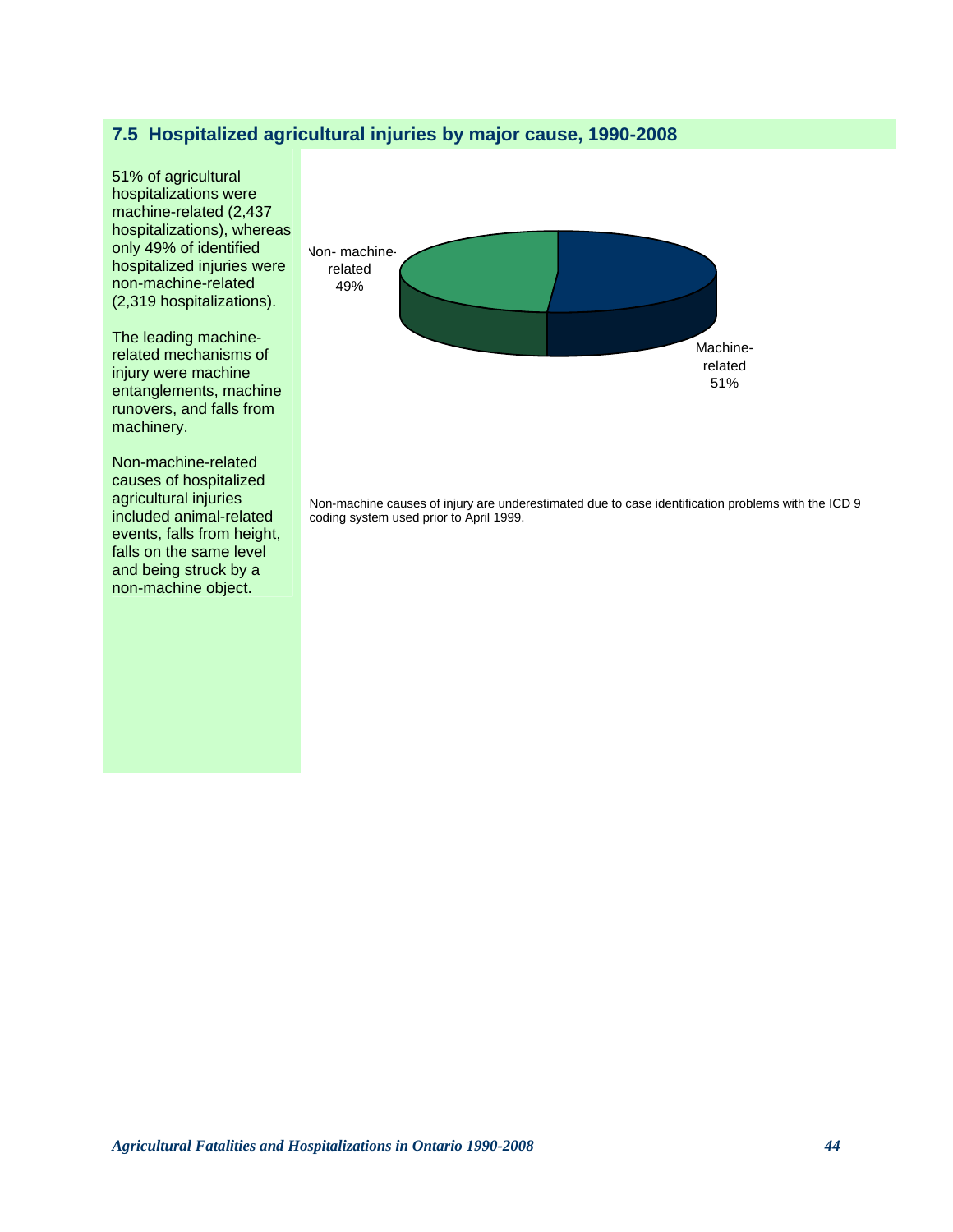

## **7.6 Hospitalized agricultural injuries by mechanism of injury, 1900-2008**

The leading causes of hospitalized agricultural injuries in Ontario, animal-related events and entanglement/caught in machinery accounted for 16% each, falls from height accounted for 14%, machine runovers (10%), and fall from machine not runover (7%).

There were 18 causes not illustrated above accounting for an additional 414 hospitalizations.

Non-machine causes of injury are underestimated due to case identification problems with the ICD 9 coding system used prior to April 1999.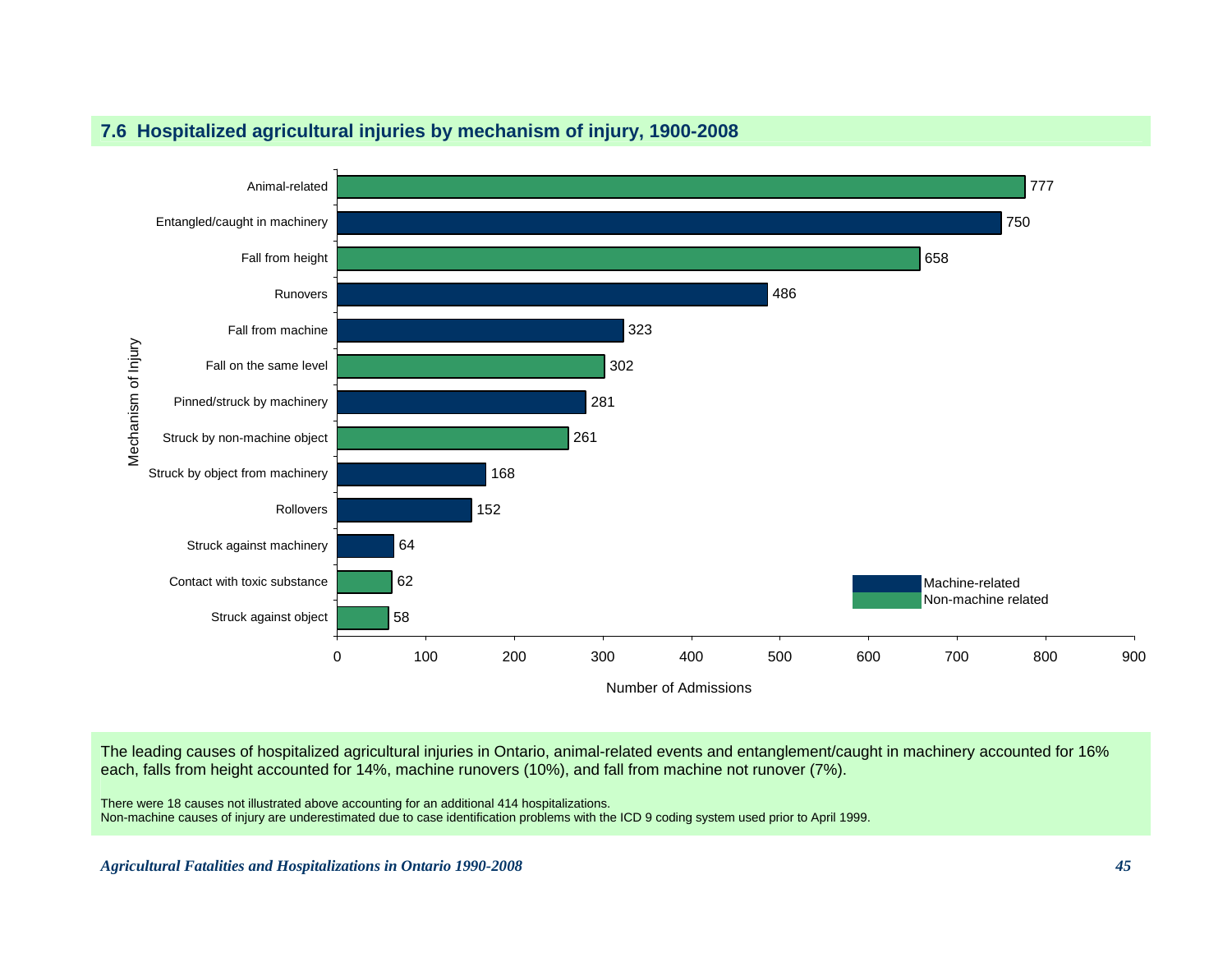#### **7.7 Animal-related hospitalized agriculture injuries by type of animal, 1990-2008**



Animal injuries are underestimated due to case identification problems with the ICD 9 coding system used prior to April 1999.

Animal

Sheep Dog

## **7.8 Hospitalized agricultural machine entanglement injuries by machine type, 1990-2008**



There were 10 machine types not illustrated above accounting for an additional 38 admissions.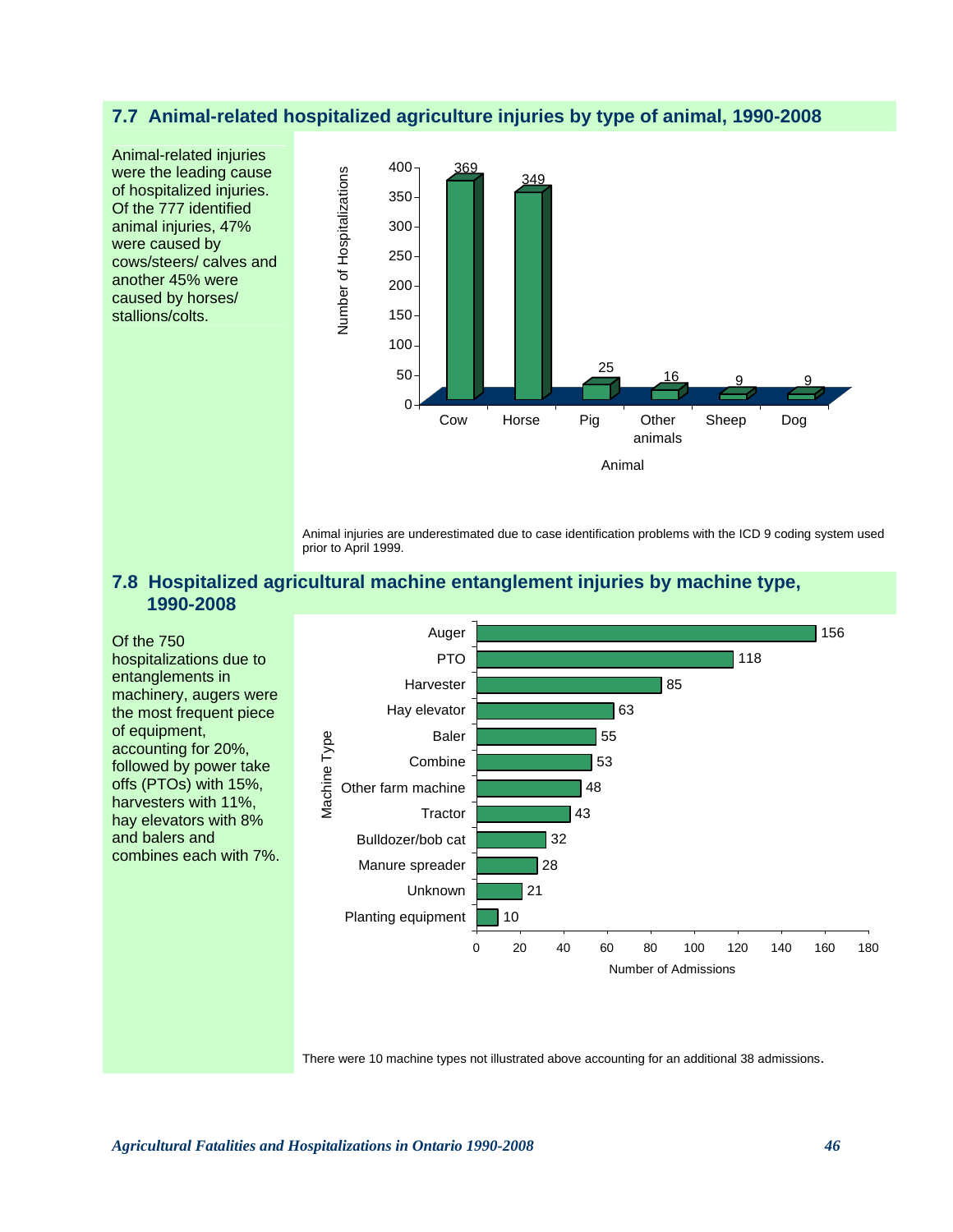## **7.9 Hospitalized agricultural non-machine falls from height by fall location, 1990-2008**

Non-machine falls from height were ranked third overall as a cause of hospitalized injuries. Of the 658 falls from heights, 41% happened in a barn loft. Another 26% involved a fall from a ladder/scaffolding, 10% were from roofs and 6% were from bale/hay stack.



There were 8 fall locations not illustrated above accounting for an additional 108 admissions.

Of the 33 hospitalizations identified as "other" they included falling from stools or chairs, and for another 20 the location was unknown.

#### **7.10 Hospitalized agricultural runovers by runover type, 1990-2008**

Runovers were ranked fourth as a cause of injury. Of the 486 runovers, unmanned machine runovers were the most common hospitalization with 143 admissions. In this type of injury event, the victim is runover by a vehicle/machine that had been bypass started, left running, or left unblocked on a slope. There were 110 bystander runover hospitalizations followed by 83 operator runover hospitalizations. In operator runovers, the victim is runover subsequent to a fall from the machine he/she had been operating. Passenger/extra rider runovers (70 hospitalizations) were most often seen in children.



Cases were assigned to the 'person runover by machine (no prior fall)' category, if it was not possible to place them in the 'unmanned machine' or 'bystander runover' categories because of the limited circumstance descriptions available.

*Agricultural Fatalities and Hospitalizations in Ontario 1990-2008 47*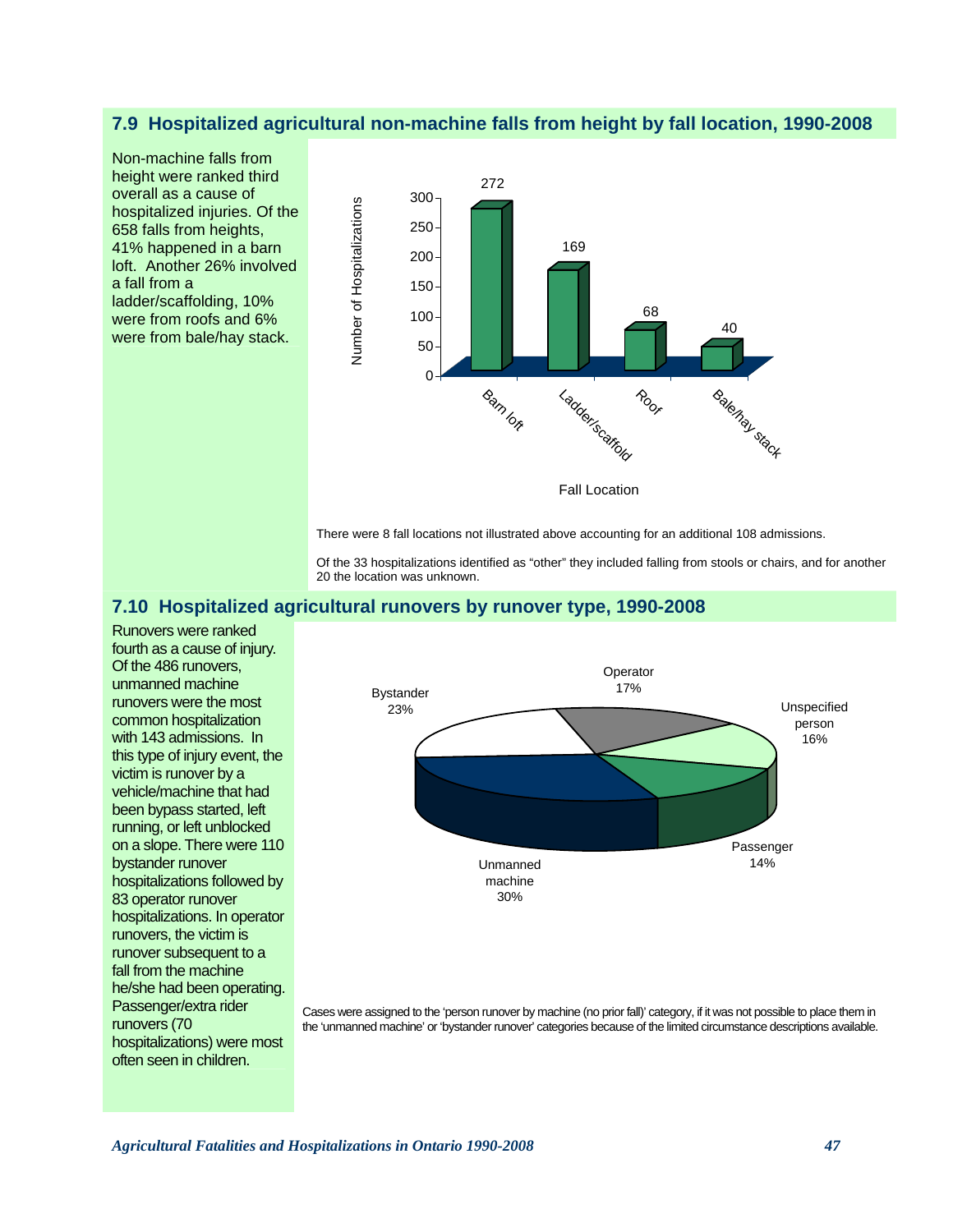## **7.12 Hospitalized agricultural rollovers by rollover type, 1990-2008**

Machine rollovers were ranked tenth for hospitalizations but first as a cause of death because they are usually lethal. Of the 152 rollover hospitalizations a large proportion are unclassified rollovers because of the limited circumstance descriptions available (104 hospitalizations). Of those identified, both backwards and sideways rollovers accounted for 24 hospitalizations each.

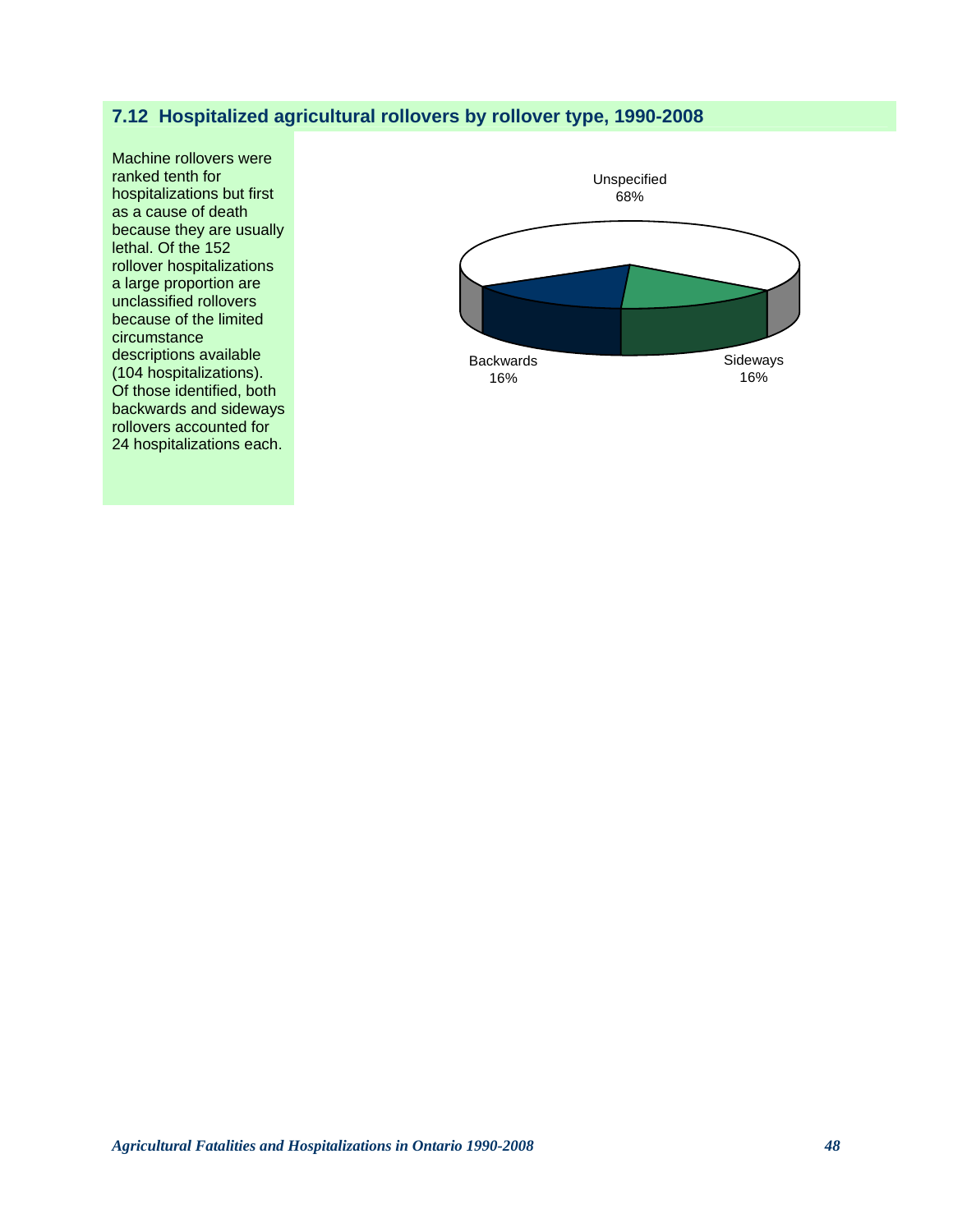#### **7.13 Hospitalized agricultural toxic substance injuries, by type of substance and means of contact, 1990-2008**

The most common toxic substances cited were silo gases (29%), followed by caustic or acidic chemicals (19%), allergens (10%) and vaccine or medication (10%), carbon monoxide/smoke (8%) and insect stings ( 8%).

Inhalation was by far the most common means of contact with toxic substances (59%). The other means of toxic substance contact were injection of medication intended for animals (18%), absorption (13%), and ingestion (10%).



There were 5 other toxic substances not illustrated above accounting for an additional 10 admissions.

These injuries are underestimated due to case identification problems with the ICD 9 coding system used prior to April 1999.

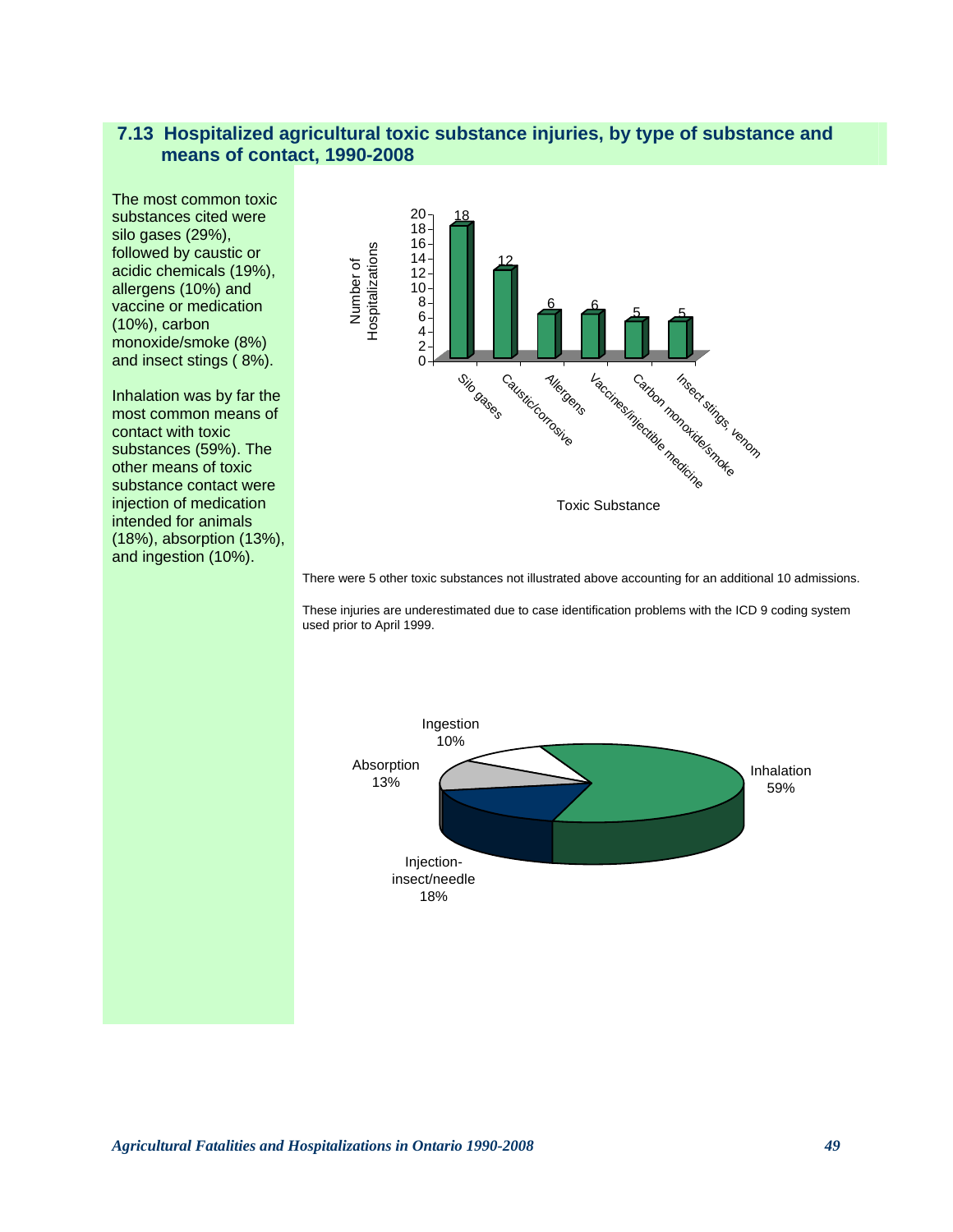#### **7.14 Hospitalized agricultural machine-related injuries by machine type, 1990-2008**



There were 10 machine types not illustrated above accounting for an additional 199 admissions.

## **7.15 Hospitalized agricultural injuries by location, 1990-2008**

Of the 4,756 hospitalizations 3,133 had documentation of the location of the injury. Of those with the location documented, injuries in the barn accounted for 32%, woodlot/orchard accounted for 22%, field accounted for 16% and farm yard accounted for 14%.



\* These locations include adjacent dry ditches.

There were 6 locations not illustrated above accounting for an additional 129 admissions.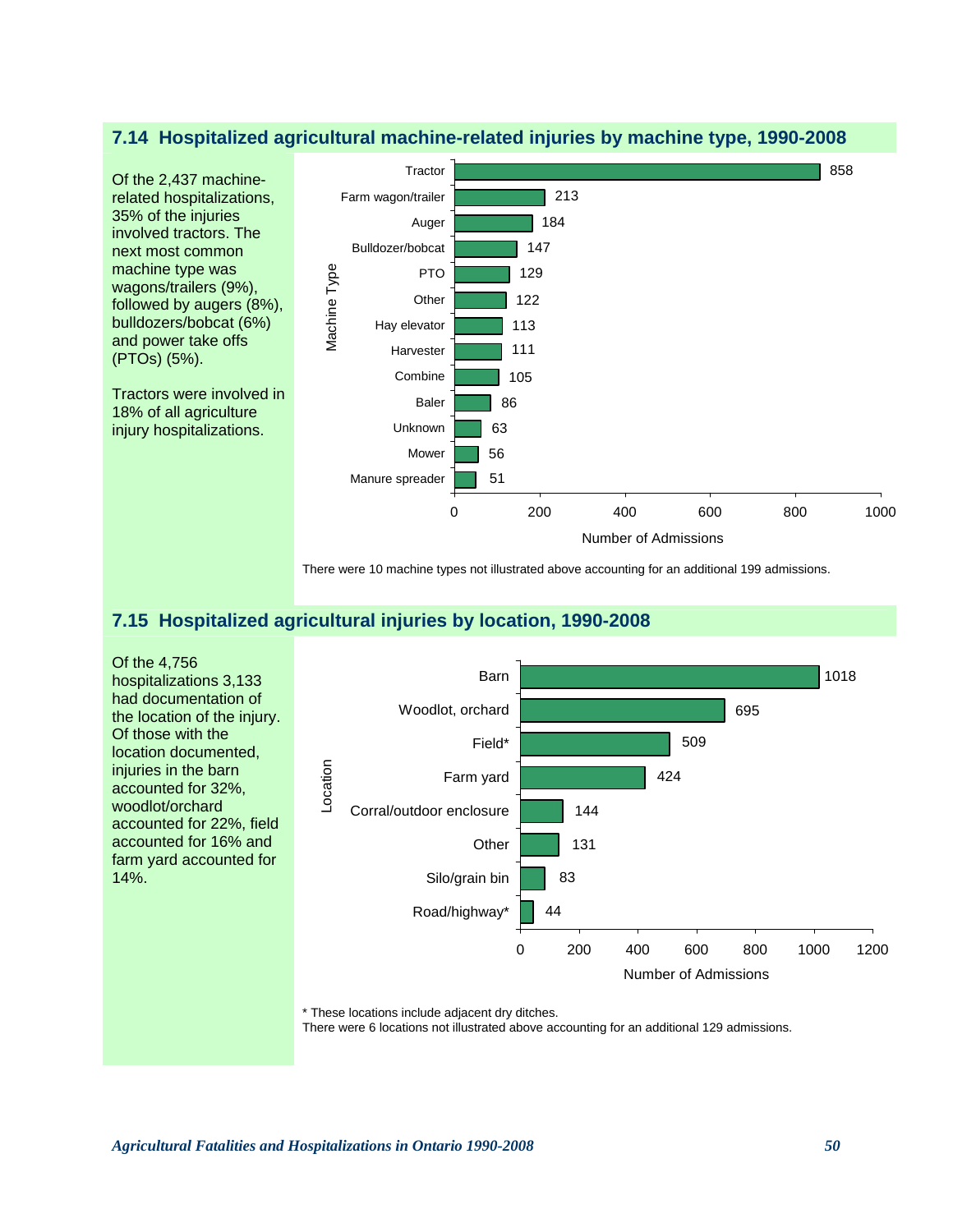# **8 AGRICULTURAL HOSPITALIZATIONS IN ONTARIO: CHILDREN AND YOUTH UNDER AGE 15**

#### **8.1 Hospitalized agricultural injuries in children and youth by fiscal year, 1990-2008**

From April 1, 1990 to March 31, 2008, there were 609 children under fifteen who were injured seriously enough to be admitted to hospital. This is an average of 40 children per year.

The ICD 10 CA coding system was implemented at most centres in Ontario during the 1999 to 2000 fiscal year, resulting in greater identification of nonmachine-related agricultural injuries.



## **8.2 Hospitalized agricultural injuries in children and youth by month, 1990-2008**

32% of all agricultural hospitalizations in children occurred during the school holiday months of July and August (195 hospitalizations). August had the highest proportion of hospitalizations accounting for 17%, injuries in July accounted for 15%.

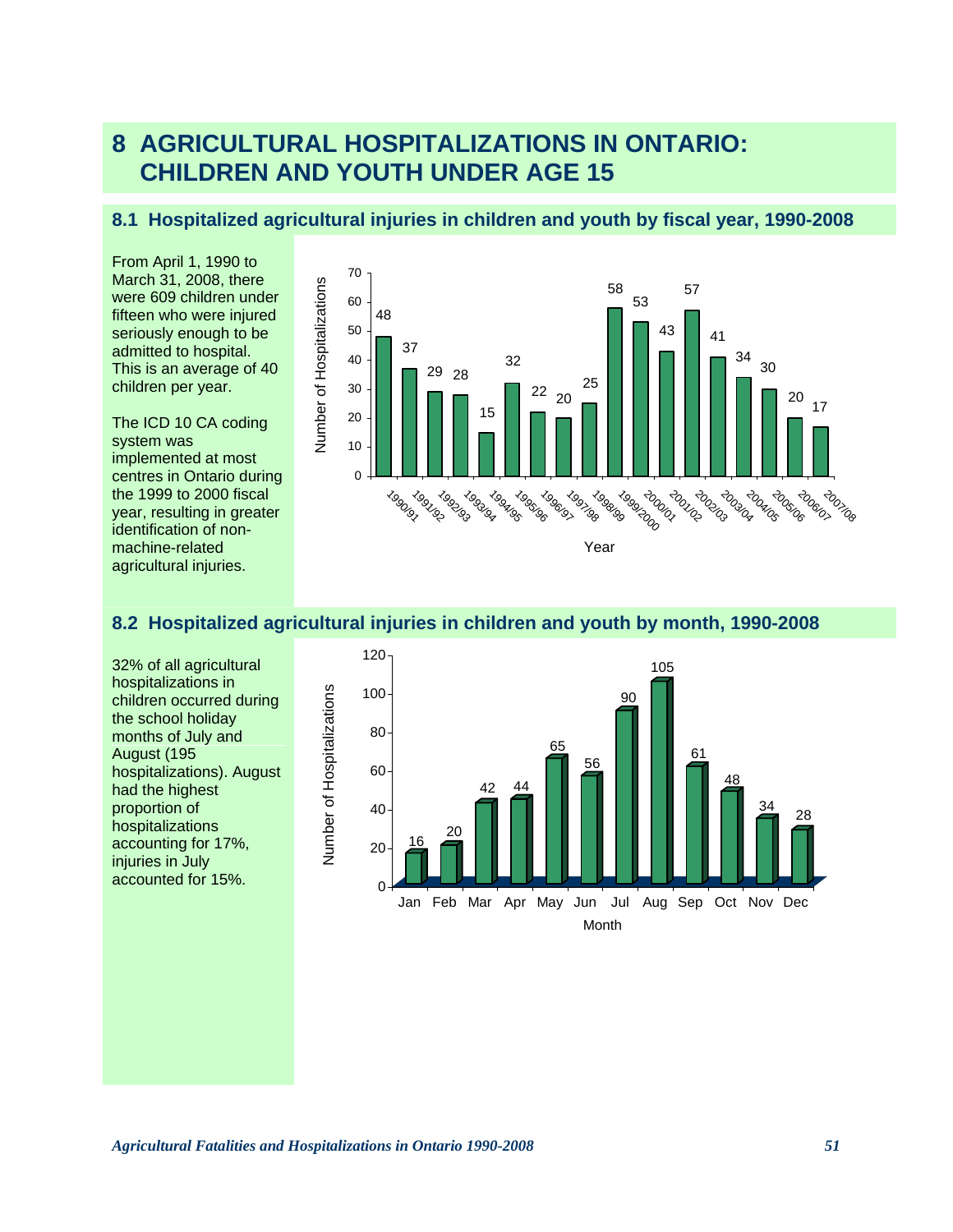## **8.3 Hospitalized agricultural injuries in children and youth by age group and gender, 1990-2008**

73% of the children hospitalized for agricultural injuries were male (442 hospitalizations). The ratio of males to females was highest for the 10 to 14 year old age group (2.9:1), and lowest for children under five years old (2.5:1). There is a higher proportion of hospitalized females among children under five than in any other age group.

Of the 177 hospitalizations of children less than 5 years of age, 71 (40%) were age one or two. Four children were infants under a year old.



| <b>Sex</b> | $< 5$ yrs | $5-9$ yrs | $10-14$ yrs | Total | $\%$ |
|------------|-----------|-----------|-------------|-------|------|
| Male       | 126       | 162       | 154         | 442   | 73   |
| Female     | 50        | 63        | 54          | 167   | 27   |
| Total      | 177       | 225       | 207         | 609   | 100  |
| Percent    | 29        | 37        | 34          | 100   | 16   |

## **8.4 Hospitalized agricultural injuries in children and youth by major cause, 1990-2008**

50% of agricultural hospitalizations in children were machinerelated (306 hospitalizations). These included a large number of machine entanglements and machine runovers.

50% of agricultural hospitalizations were non-machine-related (303 hospitalizations). These included numerous falls from height and animalrelated injuries.

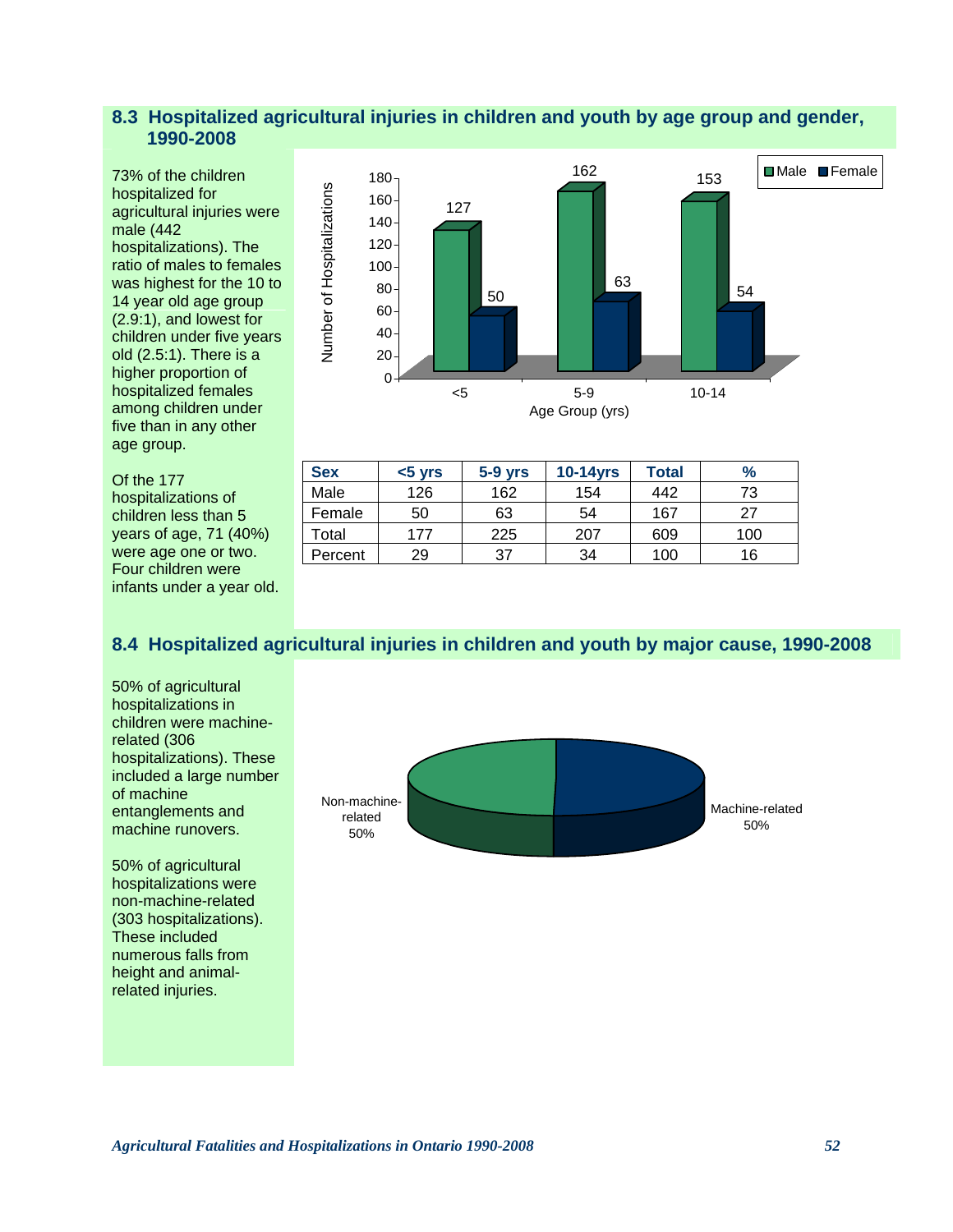



For children aged fourteen and under, falls from height (22%) and machine entanglements (18%) were the leading causes of hospitalized injuries. A further 16% of the hospitalized injuries were due to machine runovers, another 14% of hospitalized injuries were caused by incidents with animals.

There were 16 mechanism of injuries not illustrated above accounting for an additional 62 hospitalizations. Non-machine injuries were underestimated prior to April 1999, due to case identification problems with the ICD 9 coding system.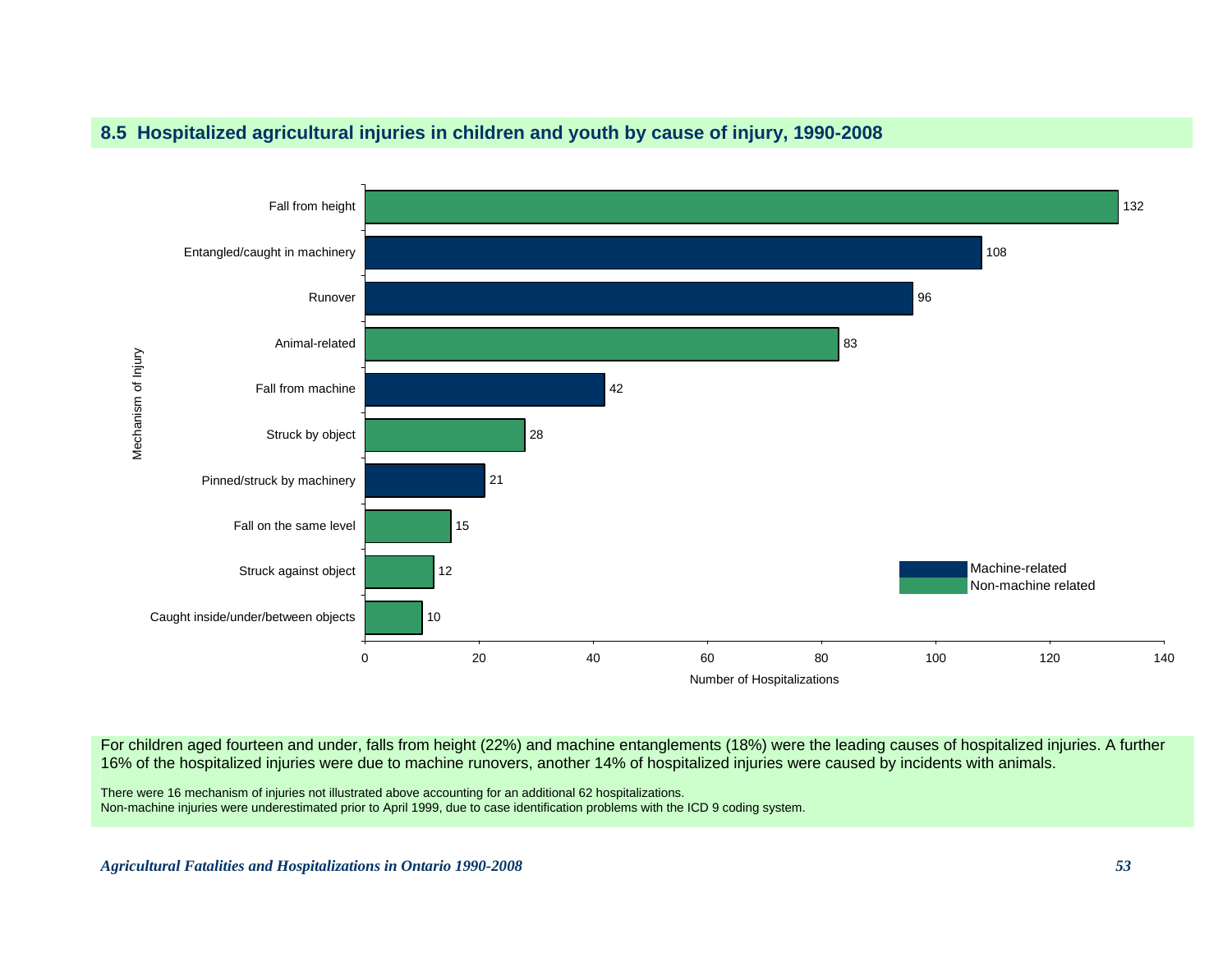## **8.6 Hospitalized agricultural non-machine falls from height in children and youth by fall location, 1990-2008**



There were 4 fall locations not illustrated above accounting for an additional 7 hospitalizations.

Non-machine falls were underestimated prior to April 1999, due to case identification problems with the ICD 9 coding system.

#### **8.7 Hospitalized agricultural entanglement injuries in children and youth by machine type, 1990-2008**

The four machine types most frequently involved in agricultural entanglements among children and youth were augers (19%), followed by hay elevators and conveyors (16%), power take offs (PTOs) (12%) and harvesters (11%).



There were 6 machines involved in entanglements not illustrated above accounting for an additional 17 hospitalizations.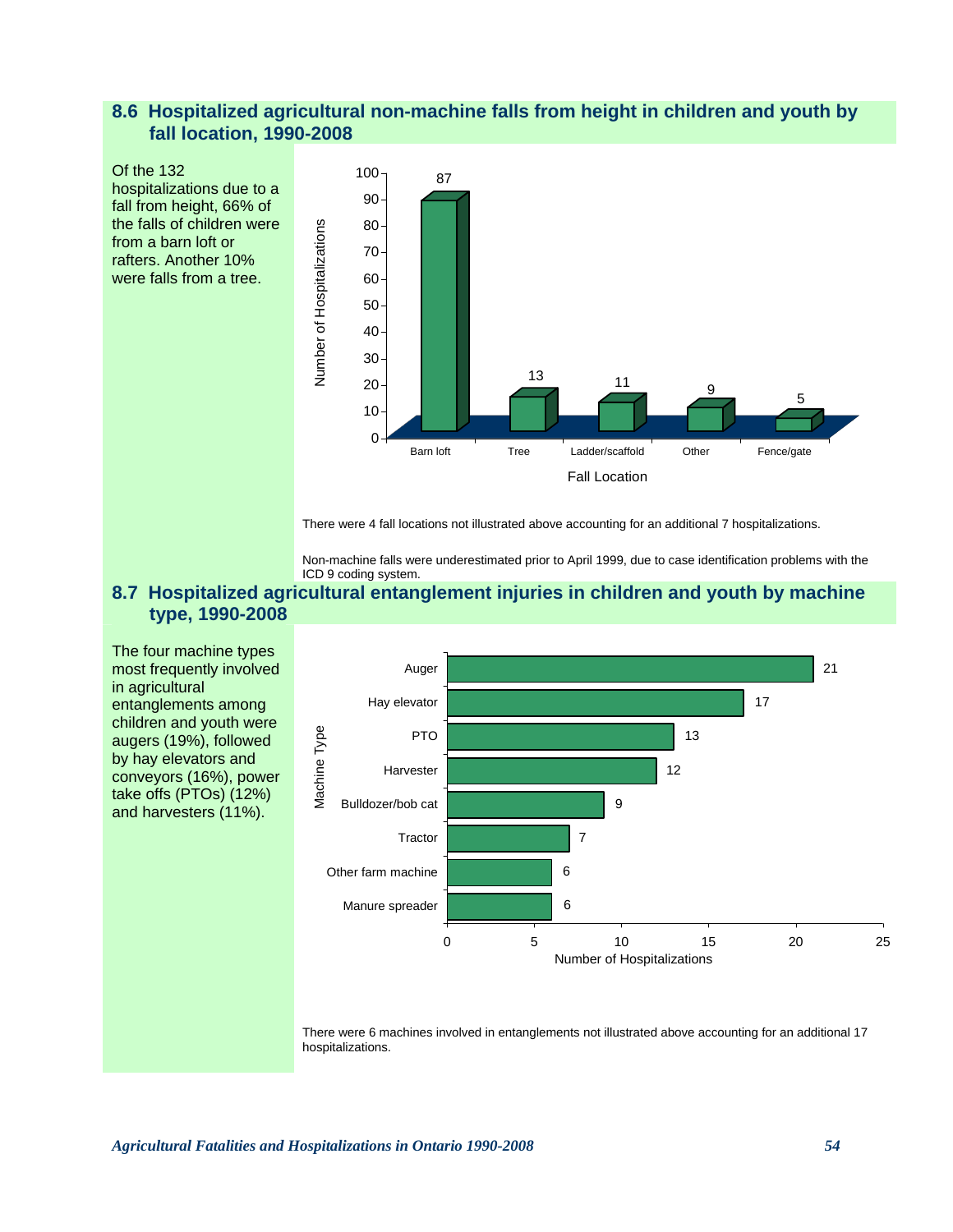#### **8.8 Hospitalized agricultural runovers in children and youth by runover type, 1990-2008**



#### **8.9 Animal-related hospitalized agricultural injuries in children and youth by type of animal, 1990-2008**

70% of animal-related injuries were caused by horses/stallions/colts and 16% were due to cows/steers/calves.

66% of the persons injured by horses were female. This is one of the few categories of agricultural injuries where more females than males tend to be injured, mainly by falling from a horse or being struck by a horse.



Animal injuries were underestimated prior to April 1999, due to case identification problems with the ICD 9 coding system.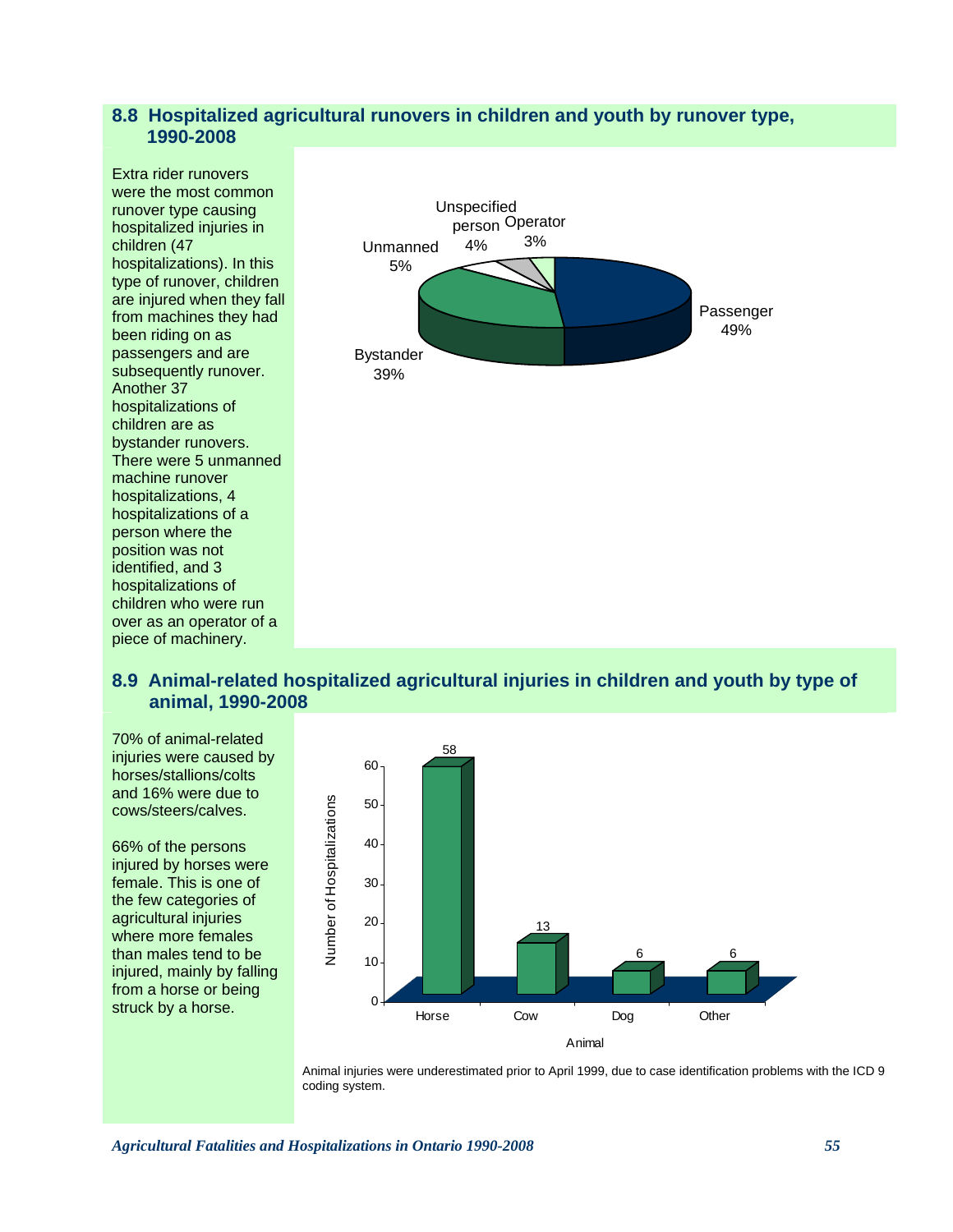## **8.10 Hospitalized agricultural machine-related injuries in children and youth by machine type**



There were 11 other machine types not illustrated above accounting for an additional 42 hospitalizations.

## **8.10 Hospitalized agricultural injuries by location, 1990-2008**



\* These locations include adjacent ditches.

There were 6 locations not illustrated above accounting for an additional 22 hospitalizations. There were 160 records in which the location was unknown.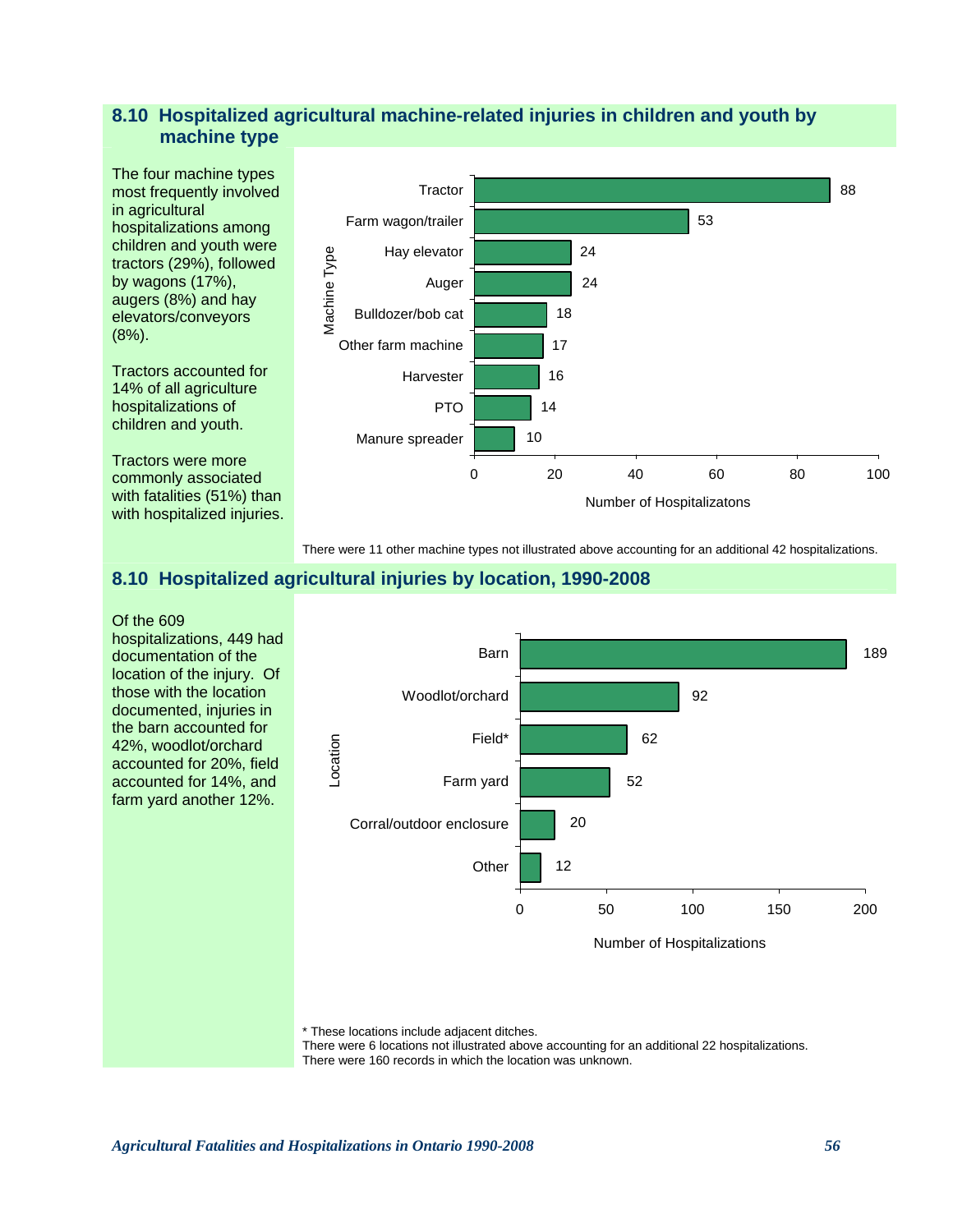# **9 AGRICULTURAL HOSPITALIZATIONS IN ONTARIO: ADULTS AGED 15 TO 59**

## **9.1 Hospitalized agricultural injuries in adults aged 15 to 59 by fiscal year, 1990-2008**

From April 1, 1990 to March 31, 2008, 2,805 hospitalized agricultural injuries were identified for Ontario adults aged 15 to 59. There was an average of 156 admissions per year.

The ICD 10 CA coding system was implemented at most centres in Ontario during the 1999 to 2000 fiscal year, resulting in greater identification of nonmachine-related agricultural injuries.



## **9.2 Hospitalized agricultural injuries in adults aged 15 to 59 by month, 1990-2008**

65% of all agricultural hospitalizations in adults aged 15 to 59 occurred from May to October (1812 hospitalizations).

July was the peak month, with 12% of all hospitalizations. This was closely followed by June, August, September and October each accounting for 11% of the hospitalizations.

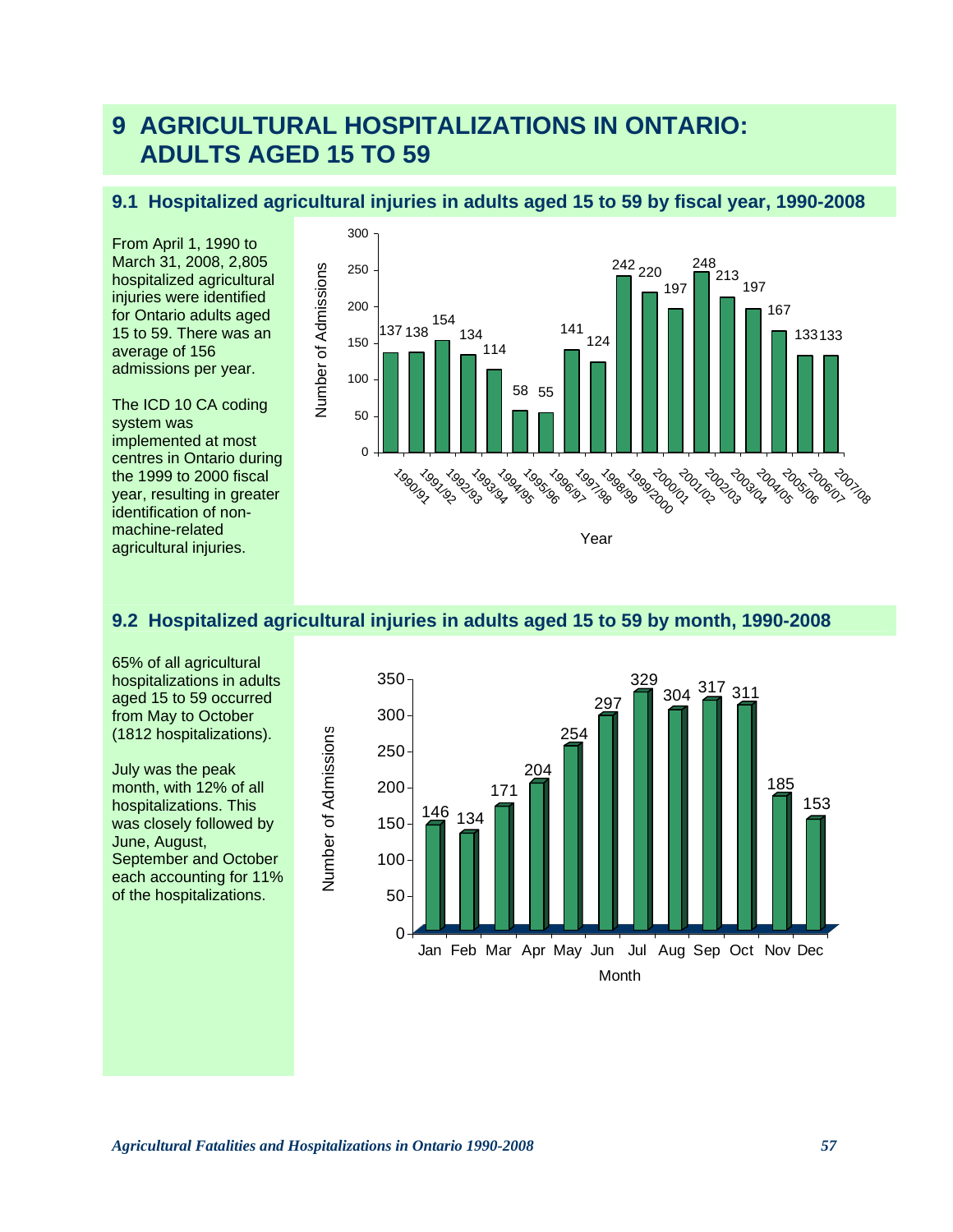### **9.3 Hospitalized agricultural injuries in adults aged 15 to 59 by age group and gender, 1990-2008**

83% of the younger adults hospitalized for agricultural injuries were male (2342 hospitalizations). The ratio of males to females was highest for the 20 to 29 year age group (6.3:1), and lowest for the 40 to 49 year age group (4.7:1).



^one gender was missing in the 40 to 49 age group

| <b>Sex</b> | $15 - 19$<br>vrs | $20 - 29$<br>vrs | 30-39<br><b>vrs</b> | 40-49<br>vrs | 50-59<br>vrs | <b>Total</b> | $\frac{9}{6}$ |
|------------|------------------|------------------|---------------------|--------------|--------------|--------------|---------------|
| Male       | 231              | 379              | 482                 | 604          | 646          | 2342         | 83            |
| Female     | 48               | 60               | 98                  | 128          | 129          | 462          | 17            |
| Total      | 279              | 439              | 580                 | 732          | 775          | 2805         | 100           |
| Percent    | 10               | 16               | 21                  | 26           | 28           | 100          |               |

## **9.4 Hospitalized agricultural injuries in adults aged 15 to 59 by major cause, 1990-2008**

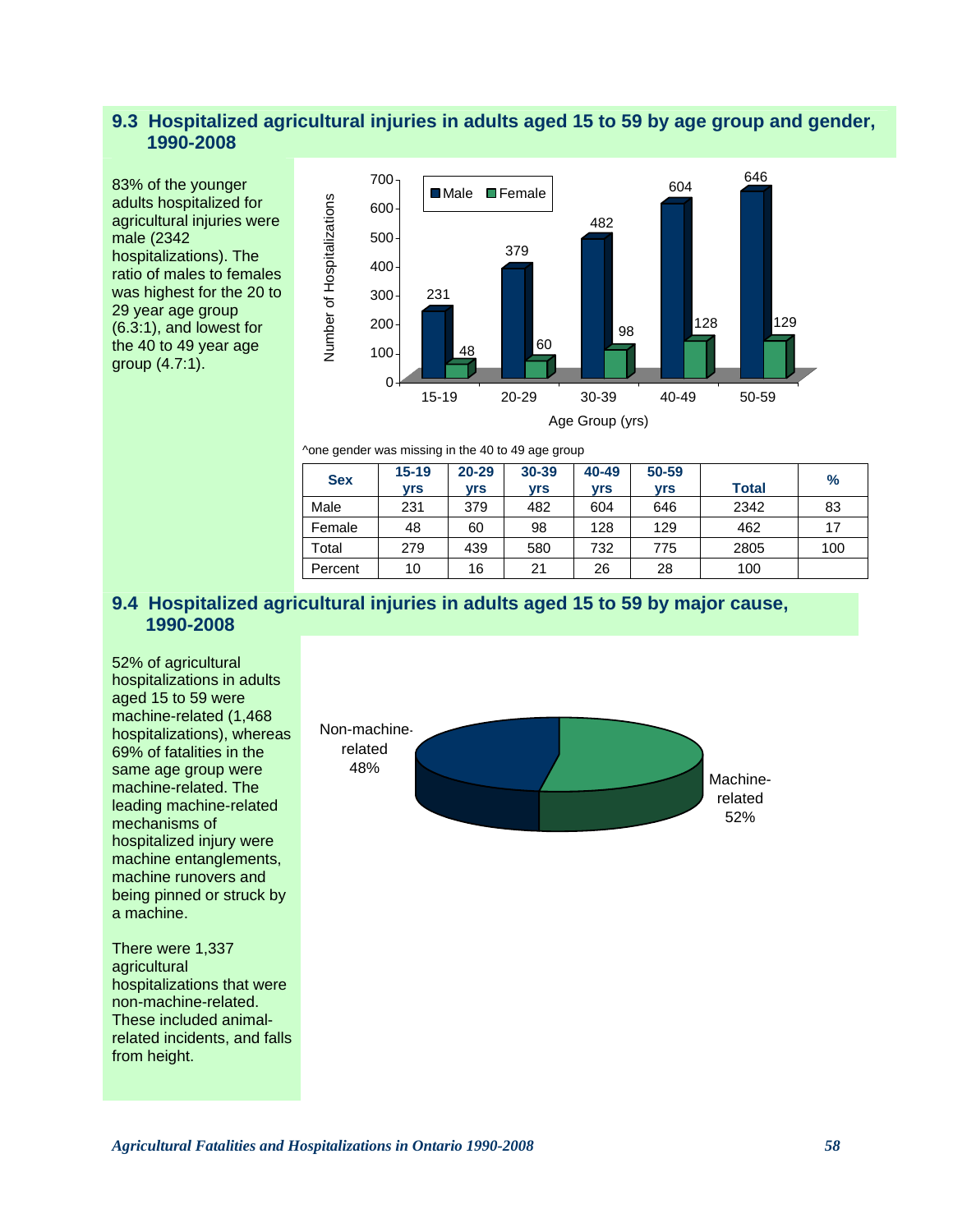

## **9.5 Hospitalized agricultural injuries in adults aged 15 to 59 by cause of injury, 1990-2008**

In adults aged 15 to 59, the top five causes of hospitalized injuries were machine entanglements (18%), animal-related events (16%), falls from height (13%), machine runovers (8%), and being pinned or struck by a machine (7%).

There were 19 mechanism of injury not illustrated above accounting for an additional 346 hospitalizations. Non-machine injuries were underestimated prior to April 1999, due to case identification problems with the ICD 9 coding system.

*Agricultural Fatalities and Hospitalizations in Ontario 1990-2008 59*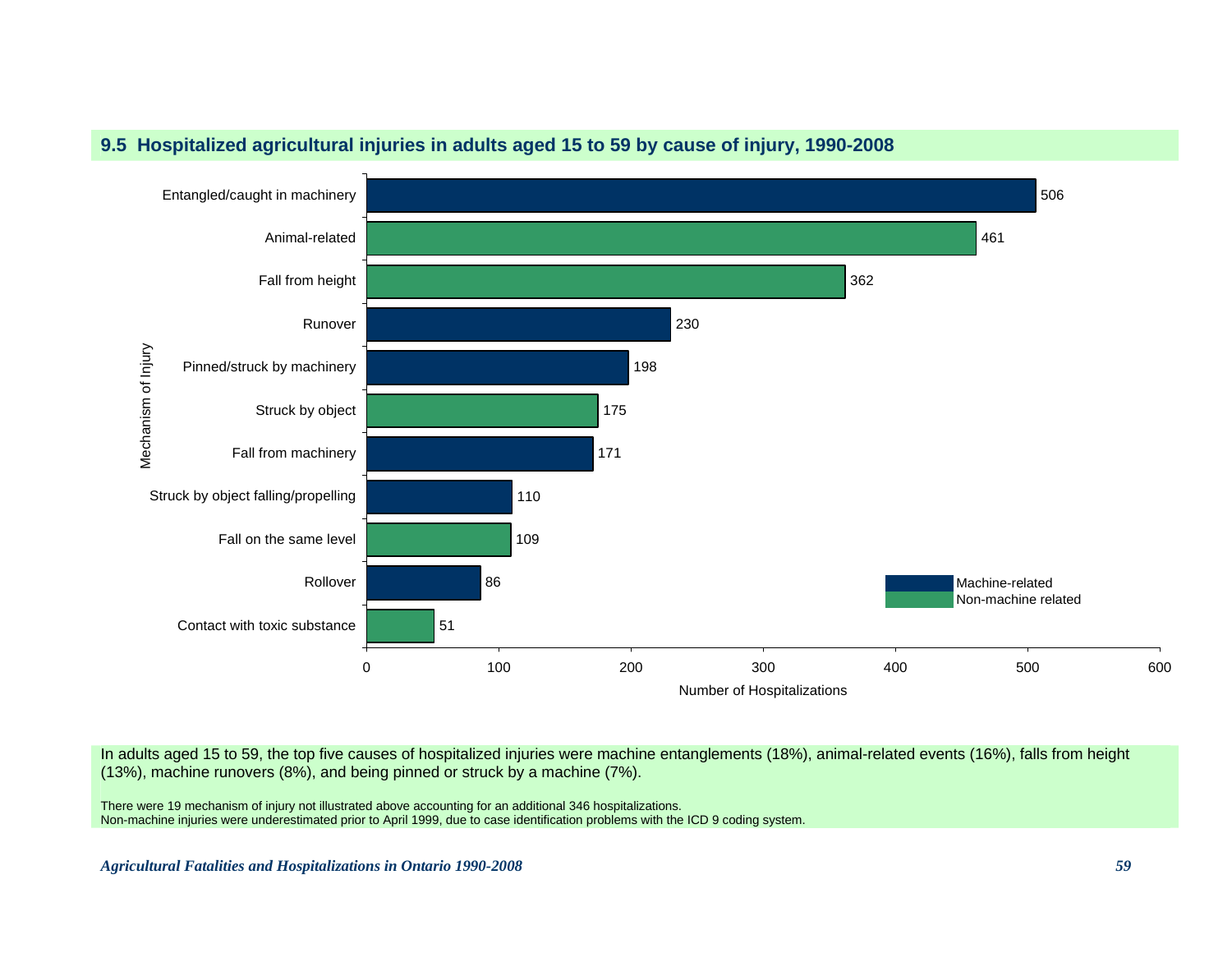## **9.6 Hospitalized agricultural machine entanglement injuries in adults aged 15 to 59 by machine type, 1990-2008**



There were 10 machines not illustrated above accounting for an additional 34 hospitalizations.

#### **9.7 Animal-related hospitalized agricultural injuries in adults aged 15 to 59 by type of animal, 1990-2008**

Of the 461 animalrelated hospitalizations of adults aged 15 to 59, 50% of the injuries involved horses/stallions/ colts. Cows/bulls/calves were responsible for another 43%; injuries involving pigs accounted for 4% and other animals accounted for 3%.

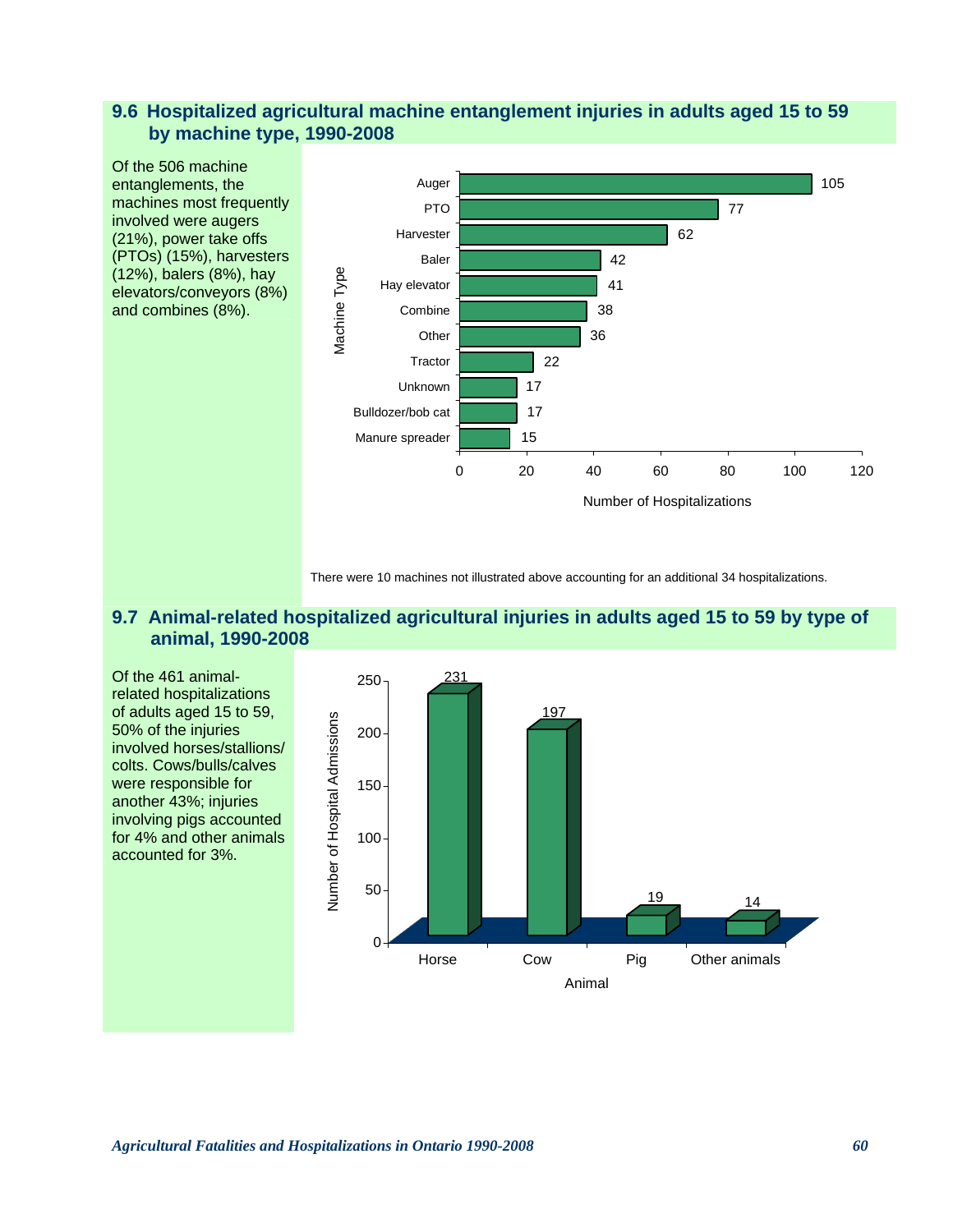## **9.8 Hospitalized agricultural non-machine falls from height in adults aged 15 to 59 by fall location, 1990-2008**

#### Of the 362

hospitalizations due to a fall from height, 35% were from barn lofts/rafters, 29% were from ladders/ scaffolding, 14% were from roofs, and 6% were from bales/hay stacks.



There were 6 locations not illustrated above accounting for an additional 33 hospitalizations.

Non-machine falls were underestimated prior to April 1999, due to case identification problems with the ICD 9 coding system.

#### **9.9 Hospitalized agricultural runovers in adults aged 15 to 59 by runover type, 1990-2008**

Of the 203 runovers, most were runover by unmanned machines (64 hospitalizations) which had been bypass started, left running or left unblocked on a slope. Person unspecified and bystanders each had 53 hospitalizations. There were 40 hospitalizations in which an operator was struck by a moving machine subsequent to falling from it and 20 hospitalizations of passengers/extra riders being runover.

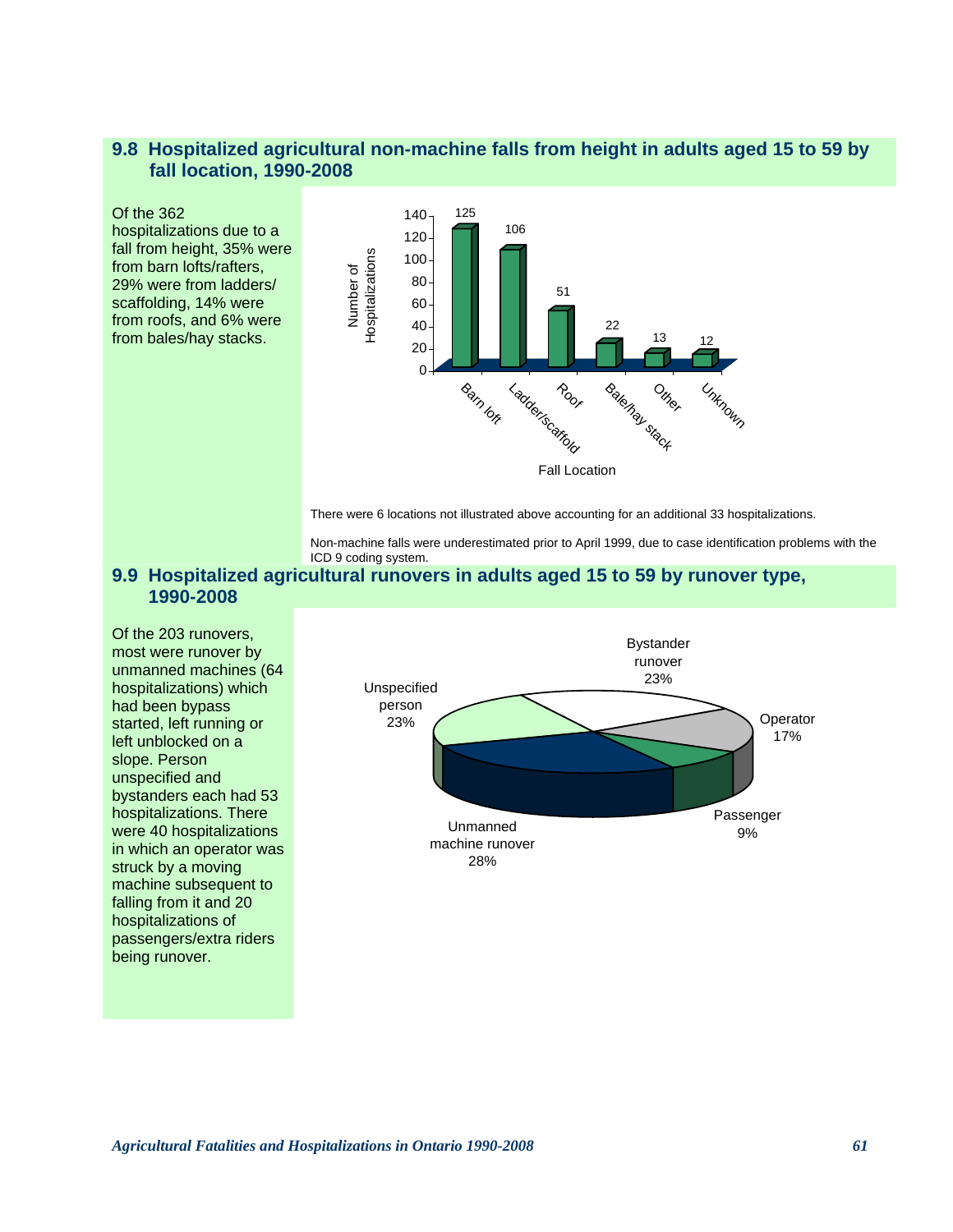#### **9.10 Hospitalized agricultural rollovers in adults aged 15 to 59 by rollover type, 1990-2008**

Of the 86 rollovers, in the majority the direction could not be determined due to insufficient circumstance text (57 hospitalizations). From the remaining where a direction was documented, 15 hospitalizations were a as a result of a sideways rollover and the remaining 14 were backwards.



#### **9.11 Hospitalized agricultural toxic exposure injuries in adults aged 15 to 59 by type of substance, 1990-2008**

Of the 51

hospitalizations due to contact with a toxic substance, the leading cause of injury was exposure to nitrous oxide from silo gases with 16 admissions. This was followed by exposure to caustic or acidic chemicals with 9 hospitalizations, inadvertent injection of vaccines or medications with 6 hospitalizations and inhalation of carbon monoxide or smoke with 5 hospitalizations.



There were 6 toxic agents not illustrated above accounting for an additional 11 admissions.

Toxic substance exposure injuries were underestimated prior to April 1999, due to case identification problems with the ICD 9 coding system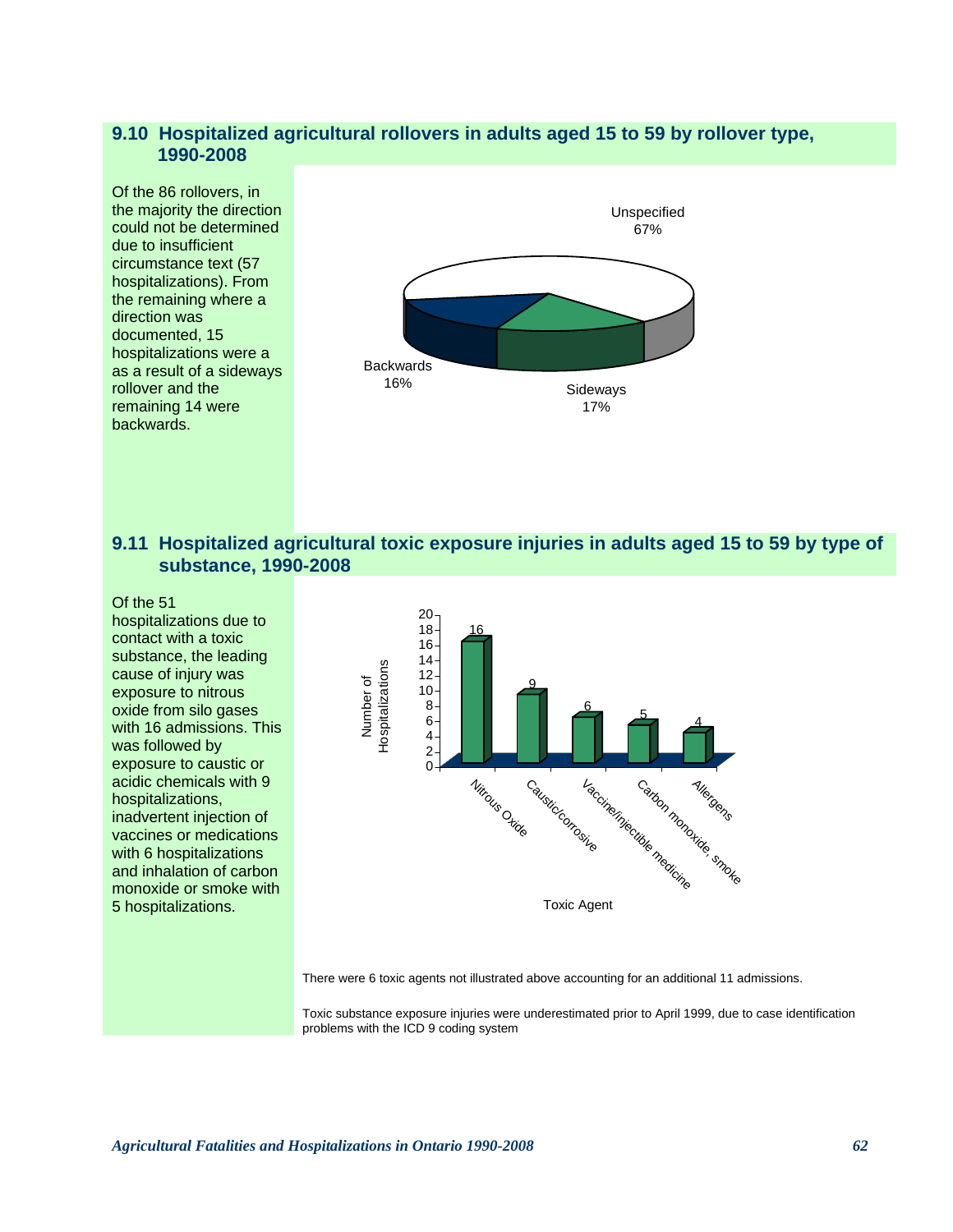## **9.12 Hospitalized agricultural injuries in adults aged 15 to 59 by machine type, 1990-2008**

Of the 1,468 machinerelated hospitalizations, the machine most frequently involved in agricultural hospital admissions among younger adults were tractors (30%), although a far higher proportion of tractors were associated with fatal injuries (54%).

Augers were involved in the next highest percentage of hospitalized machine-related injuries (9%), followed by wagons/trailers with 7%.



There were 12 machines not illustrated above accounting for an additional 190 admissions.

## **9.13 Hospitalized agricultural injuries in adults aged 15 to 59 by location,1990-2008**

Of the 2,805 hospitalizations, 1,773 had documentation of the location of the injury. Of those with the location documented, injuries in the barn accounted for 31%, woodlot/orchard accounted for 23%, field accounted for 17%, and farm yard another 13%. 544 68 82 84 225 298 405 0 100 200 300 400 500 600 Silo/grain bin Corral/outdoor enclosure **Other** Farm yard Field\* Woodlot/orchard Barn Location Number of Hospitalizations

\*These locations include adjacent ditches.

There were 7 locations not illustrated above accounting for an additional 135 admissions. There were 1,032 records in which the location was unknown.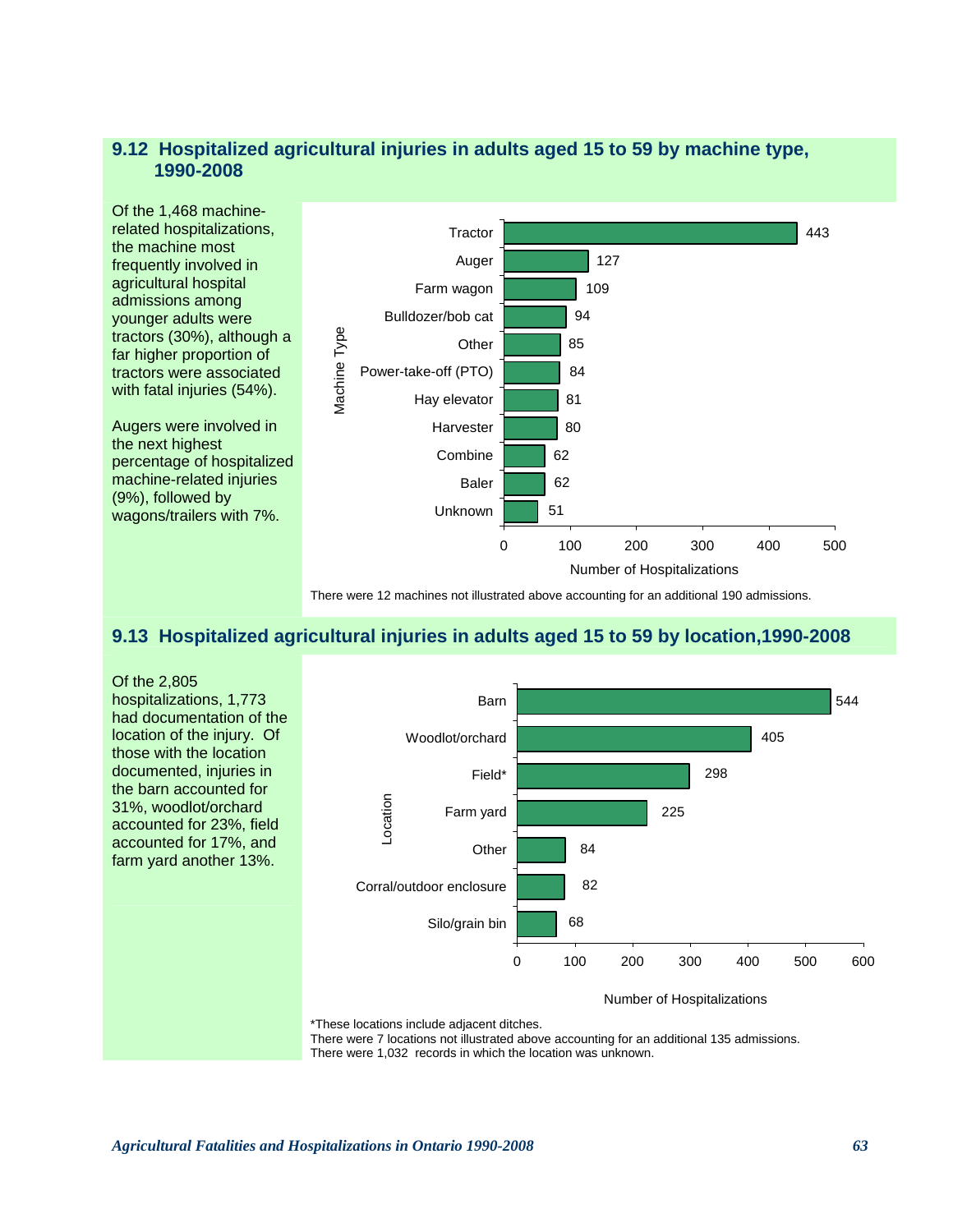# **10 AGRICULTURAL HOSPITALIZATIONS IN ONTARIO: ADULTS AGED 60 AND OVER**

## **10.1 Hospitalized agricultural injuries in adults aged 60 and over by fiscal year, 1990-2008**

From April 1, 1990 to March 31, 2008, there were 1342 hospitalized agricultural injuries were identified for Ontario adults aged 60 and over. This is an average of 75 hospitalizations per year.

The ICD 10 CA coding system was implemented at most centres in Ontario during the 1999 to 2000 fiscal year, resulting in greater identification of nonmachine-related agricultural injuries.



### **10.2 Hospitalized agricultural injuries in adults aged 60 and over by month 1990-2008**

66% of all agricultural hospitalizations in adults aged 60 and over occurred from May to October (881 hospitalizations).

August was the peak month, with 13% of all hospitalizations. Over 11% of the injuries occurred in each of the months of May, July and October.

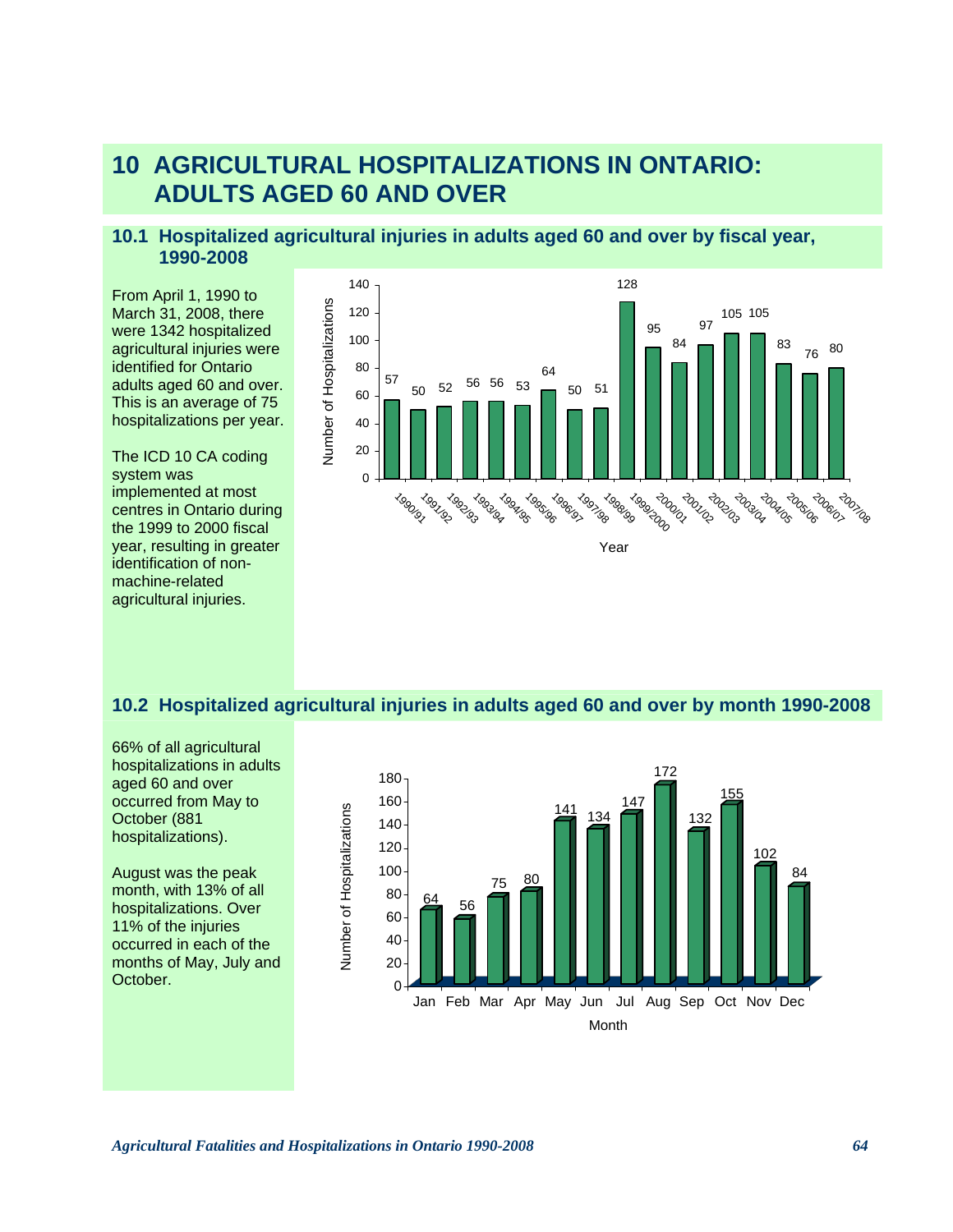# **10.3 Hospitalized agricultural injuries in adults aged 60 and over by age group and gender, 1990-2008**

88% of the older adults who sustained hospitalized agricultural injuries were male (1183 hospitalizations). The ratio of males to females was highest for the 60 to 69 age group and 70 to 79 age group (7.7:1).

Those 80 years of age and older had the highest hospitalization admission rate with 363.1 hospitalizations per 100,000 farm population (section 7.4).



| <b>Sex</b> | 60-69 yrs | 70-79 yrs | $80 + yrs$ | Total | $\frac{9}{6}$ |
|------------|-----------|-----------|------------|-------|---------------|
| Male       | 567       | 457       | 159        | 1183  | 88            |
| Female     | 74        | 59        | 26         | 159   | 12            |
| Total      | 641       | 516       | 185        | 1342  | 100           |
| Percent    | 48        | 38        | 14         | 100   |               |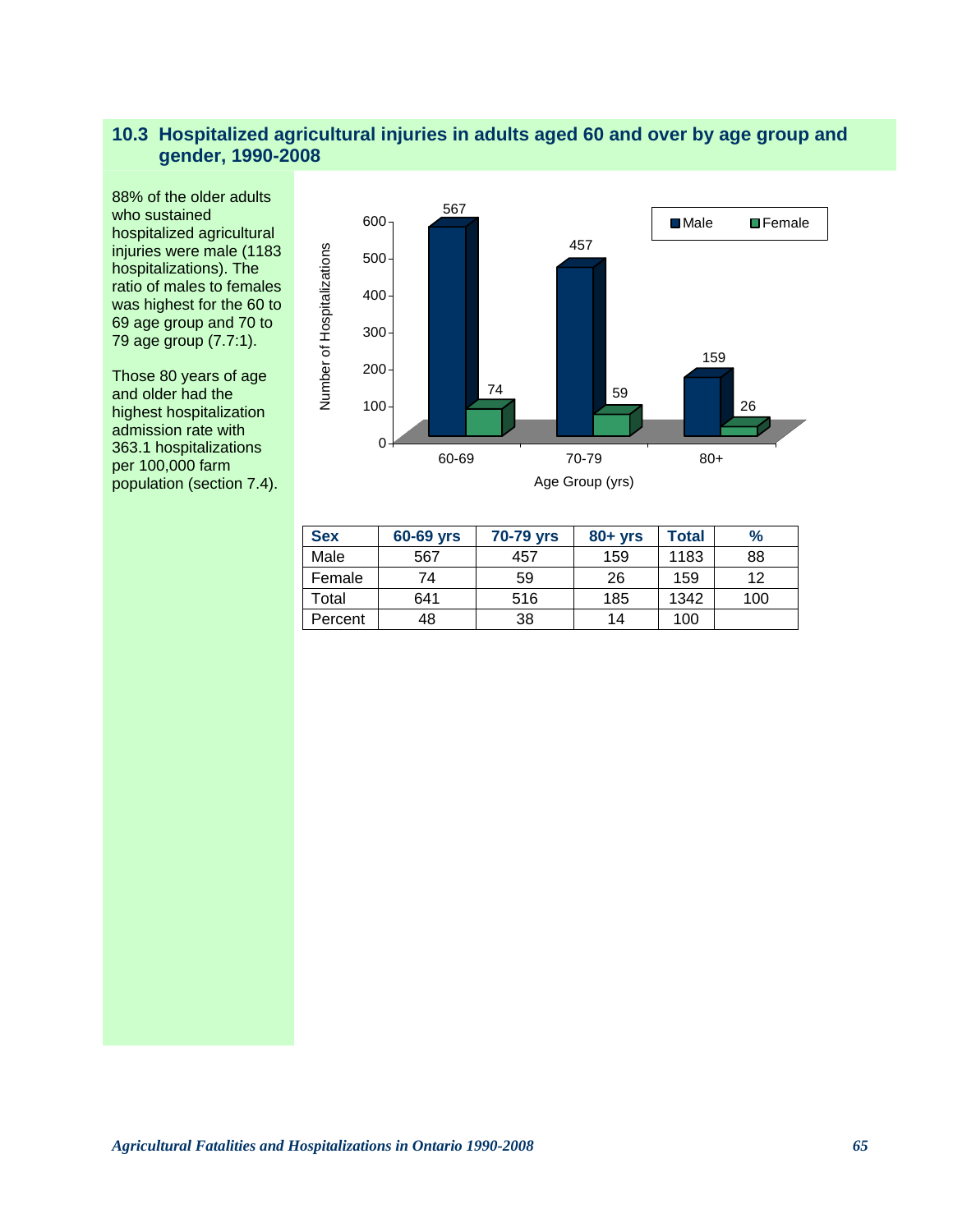## **10.4 Hospitalized agricultural injuries in adults aged 60 and over by major cause, 1990-2008**

Of the 1,342 hospitalizations, 663 of hospitalized injuries in older adults were machine-related, whereas 76% of fatalities were machine-related. The predominant machine-related mechanisms of hospitalized injury were machine runovers and machine entanglements.

Of the 679 non-machinerelated hospitalizations the leading causes of injury included animalrelated events and falls.

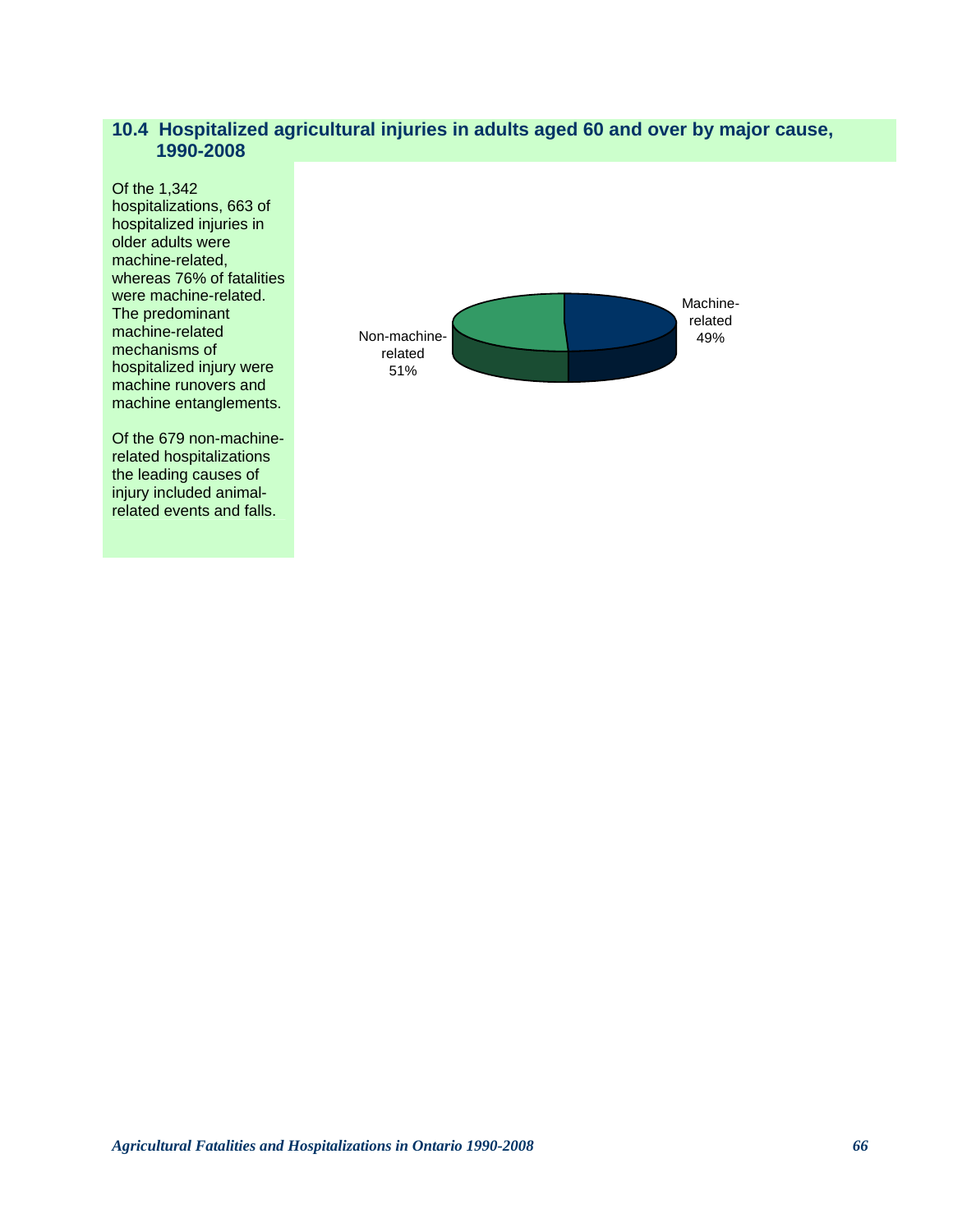

## **10.5 Hospitalized agricultural injuries in adults aged 60 and over by cause of injury, 1990-2008**

In adults aged 60 and over, the 3 leading causes of injury hospitalization were non-machine-related. The leading causes of agricultural hospitalizations in older adults were animal-related events (17%), followed by falls on the same level (13%), and falls from height (12%). Runovers accounted for 12% and entanglement in machinery accounted for 10%.

There were 16 mechanisms of injury not illustrated above accounting for an additional 91 hospitalizations. Non-machine-related injuries were underestimated prior to April 1999, due to case identification problems with the ICD 9 coding system.

*Agricultural Fatalities and Hospitalizations in Ontario 1990-2008 67*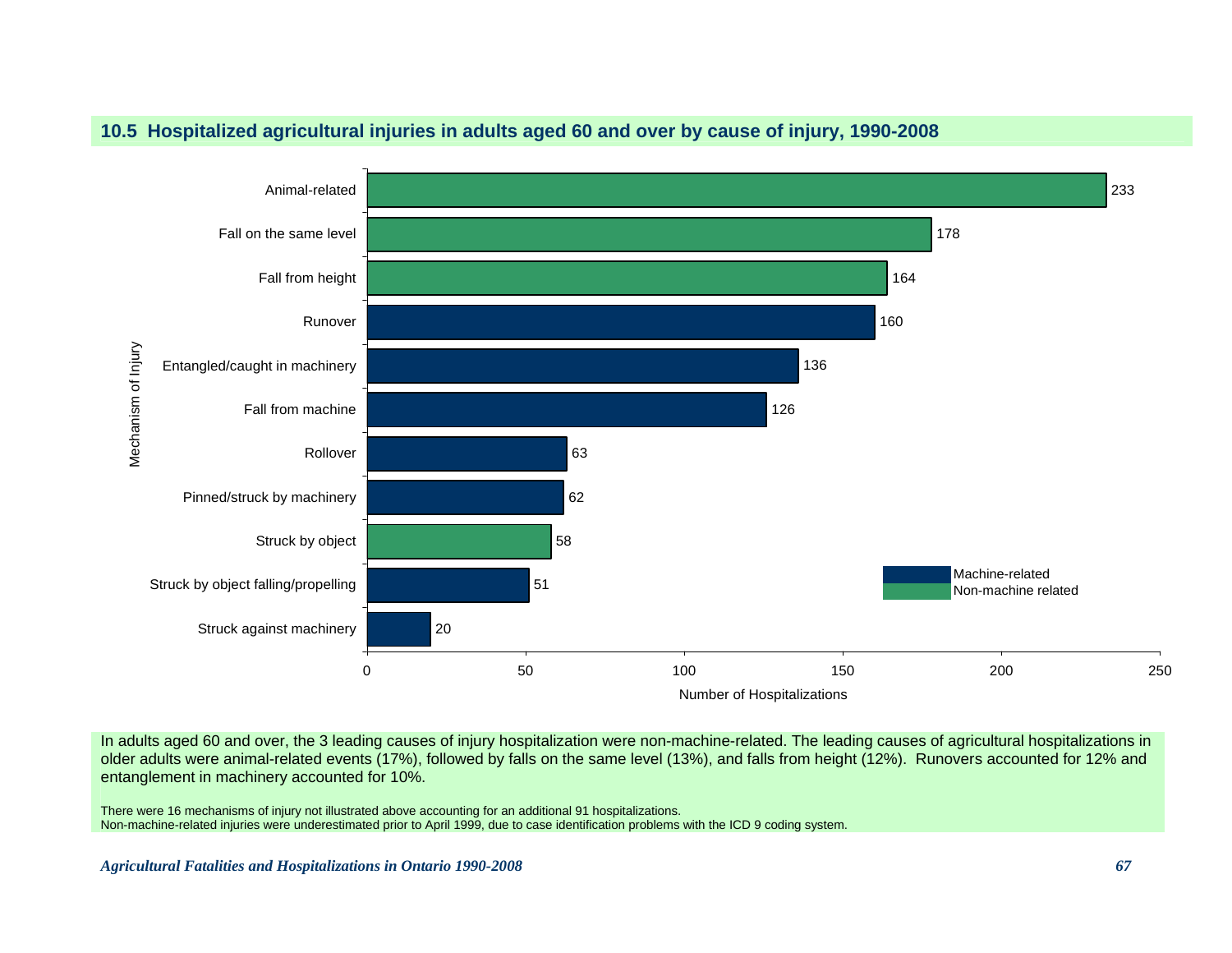# **10.6 Animal-related hospitalized agricultural injuries in adults aged 60 and over by type of animal, 1990-2008**

Of the 233 animal-related hospitalizations, 68% involved cows/bulls/calves another 26% were due to horses/stallions/colts and 3% were caused by pigs.



Animal-related injuries were underestimated prior to April 1999, due to case identification problems with the ICD 9 coding system.

There were 6 other animals not illustrated above accounting for an additional 8 admissions.

## **10.7 Hospitalized agricultural non-machine falls from height in adults aged 60 and over by fall location, 1990-2008**

Of the 164 fall from height hospitalizations, 37% were from a barn loft/rafters. Another 32% were from a ladder/ scaffold, and 10% were from a roof.



There were 5 locations not illustrated above accounting for an additional 20 admissions.

Non-machine-related falls were underestimated prior to April 1999, due to case identification problems with the ICD 9 coding system.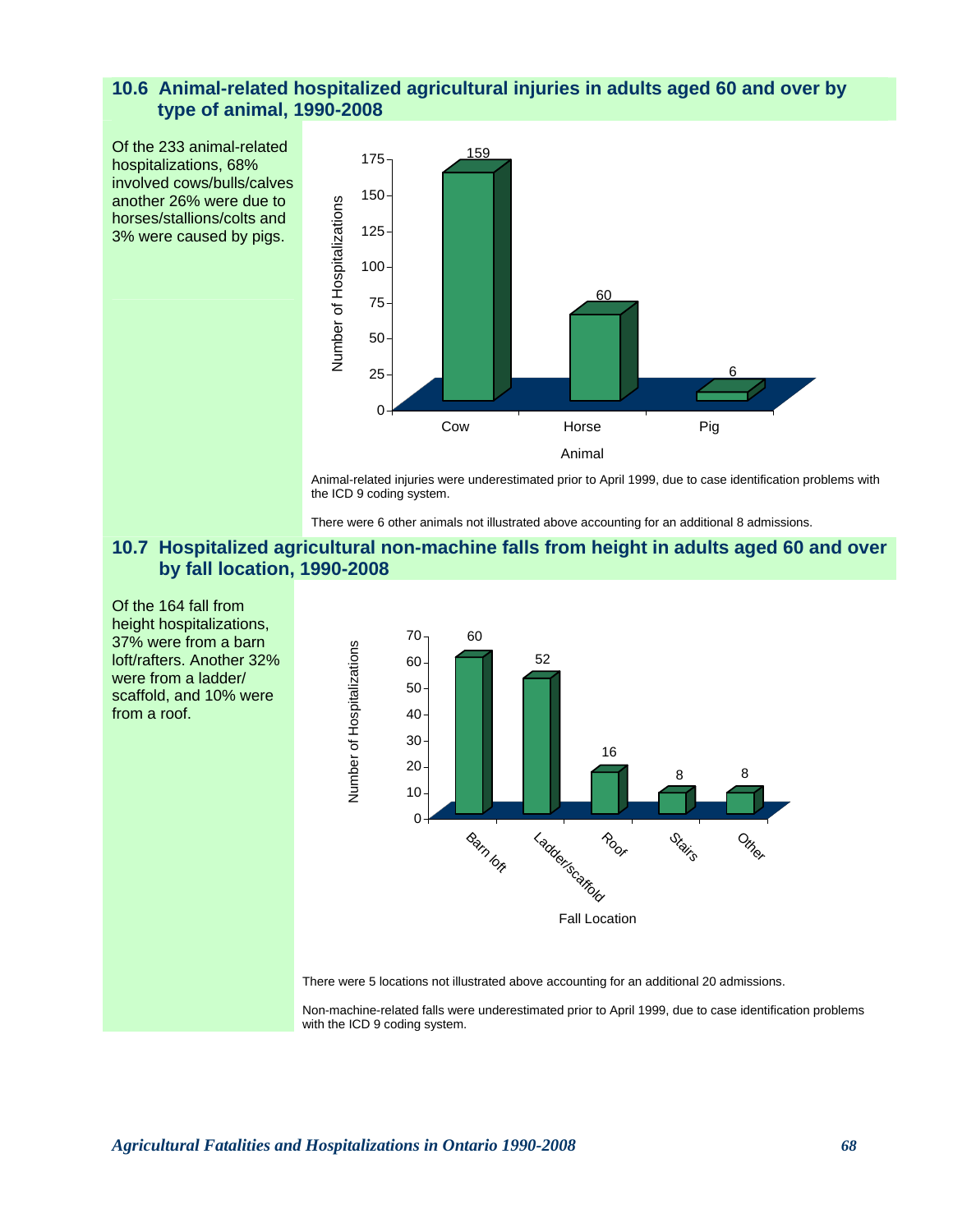## **10.8 Hospitalized agricultural runovers in adults aged 60 and over, by runover type, 1990-2008**

Of the 160 runovers, most hospitalized runovers (74) involved unmanned machines which had been bypass started, left running, or left unblocked on a slope. Operator runovers subsequent to falls from machines were the next most frequent runover mechanism with 40 hospitalizations, followed by 23 hospitalizations where the person's position was unspecified, bystander runovers with 20 hospitalizations. Passenger/extra rider runovers were not a common cause of hospitalized runover injuries among older adults with 3 admissions.



## **10.8 Hospitalized agricultural machine entanglement injuries in adults aged 60 and over by machine type, 1990-2008**

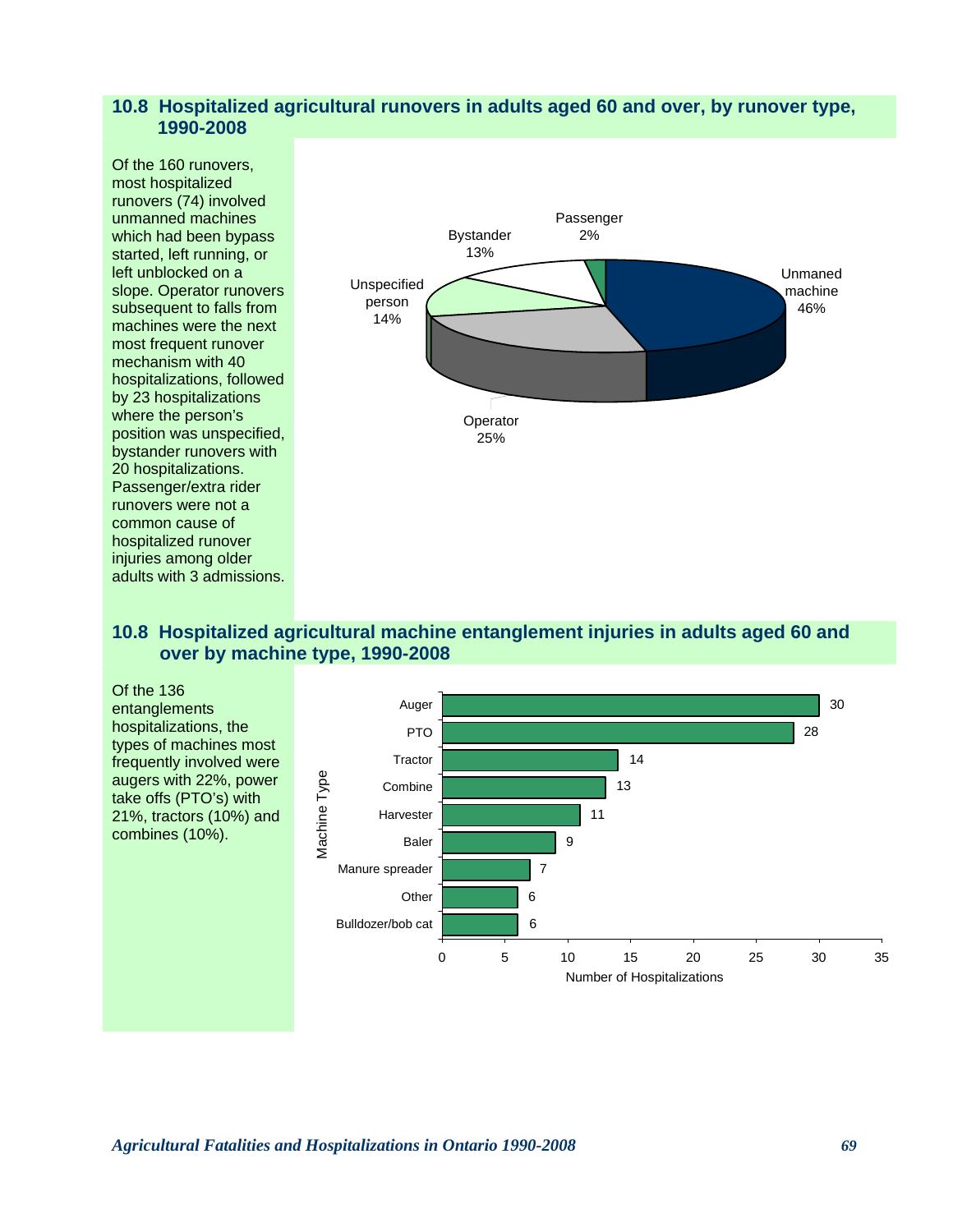## **10.9 Hospitalized agricultural rollovers in adults aged 60 and over by rollover type, 1990-2008**

Machine rollovers ranked first as a cause of death, but seventh as a cause of hospitalized injuries.

Of the 63 rollover hospitalizations, a large proportion (70%) were unclassified because of the limited circumstances descriptions. Of the 19 rollovers with more details, 10 hospitalizations were identified as being backwards rollovers and 9 hospitalizations were sideways rollovers.



# **10.10 Hospitalized agricultural injuries in adults aged 60 and over by machine type, 1990-2008**

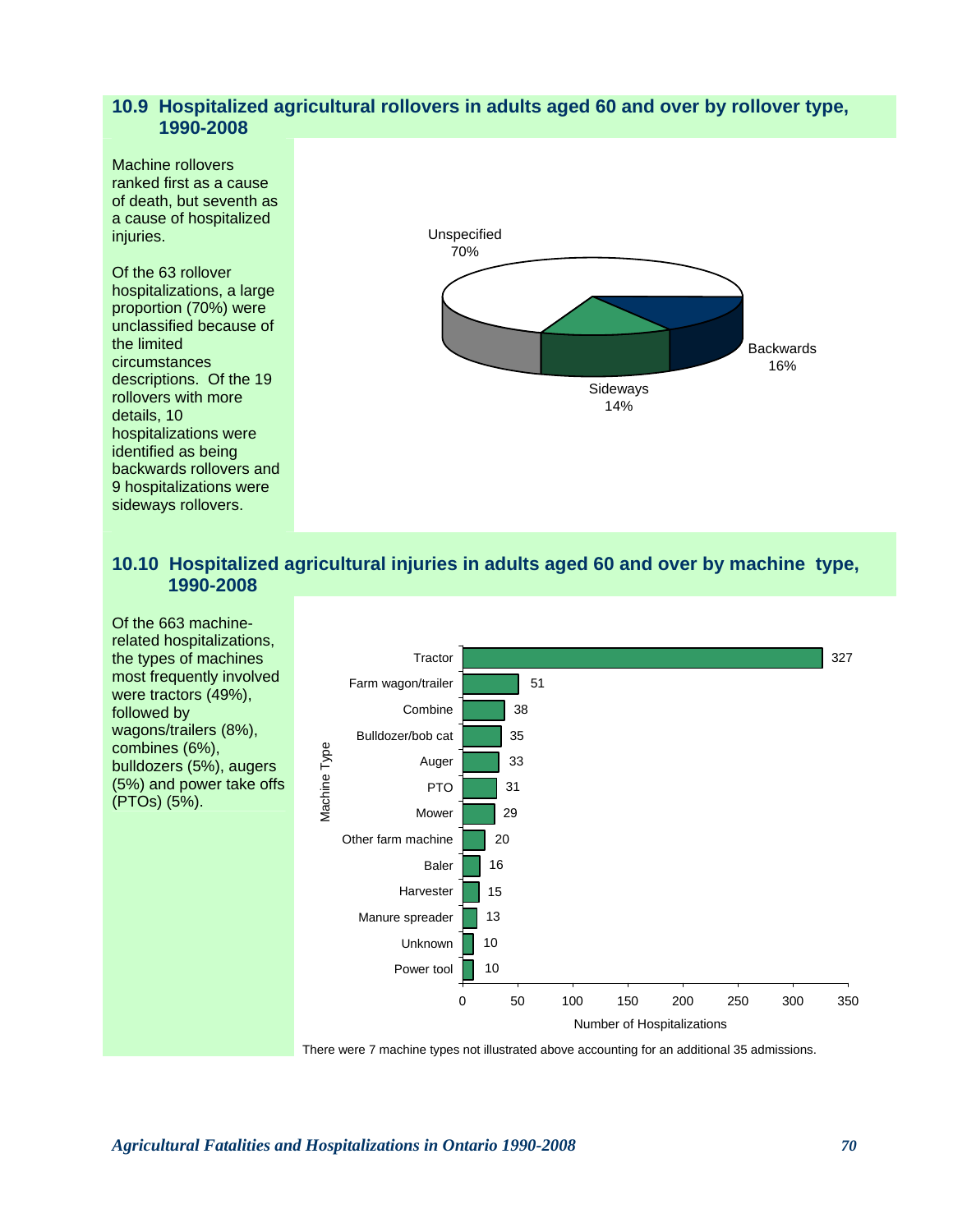## **10.11 Hospitalized agricultural injuries in adults aged 60 and over by location, 1990-2008**

Of the 1,342 hospitalizations, 911 had documentation of the location of the injury. Of those with the location documented, injuries in the barn accounted for 31%, woodlot/orchard accounted for 22%, field accounted for 16%, and farm yard another 16%.



\*These locations include adjacent ditches.

There were 7 locations not illustrated above accounting for an additional 55 admissions.

There were 431 records in which the location was unknown.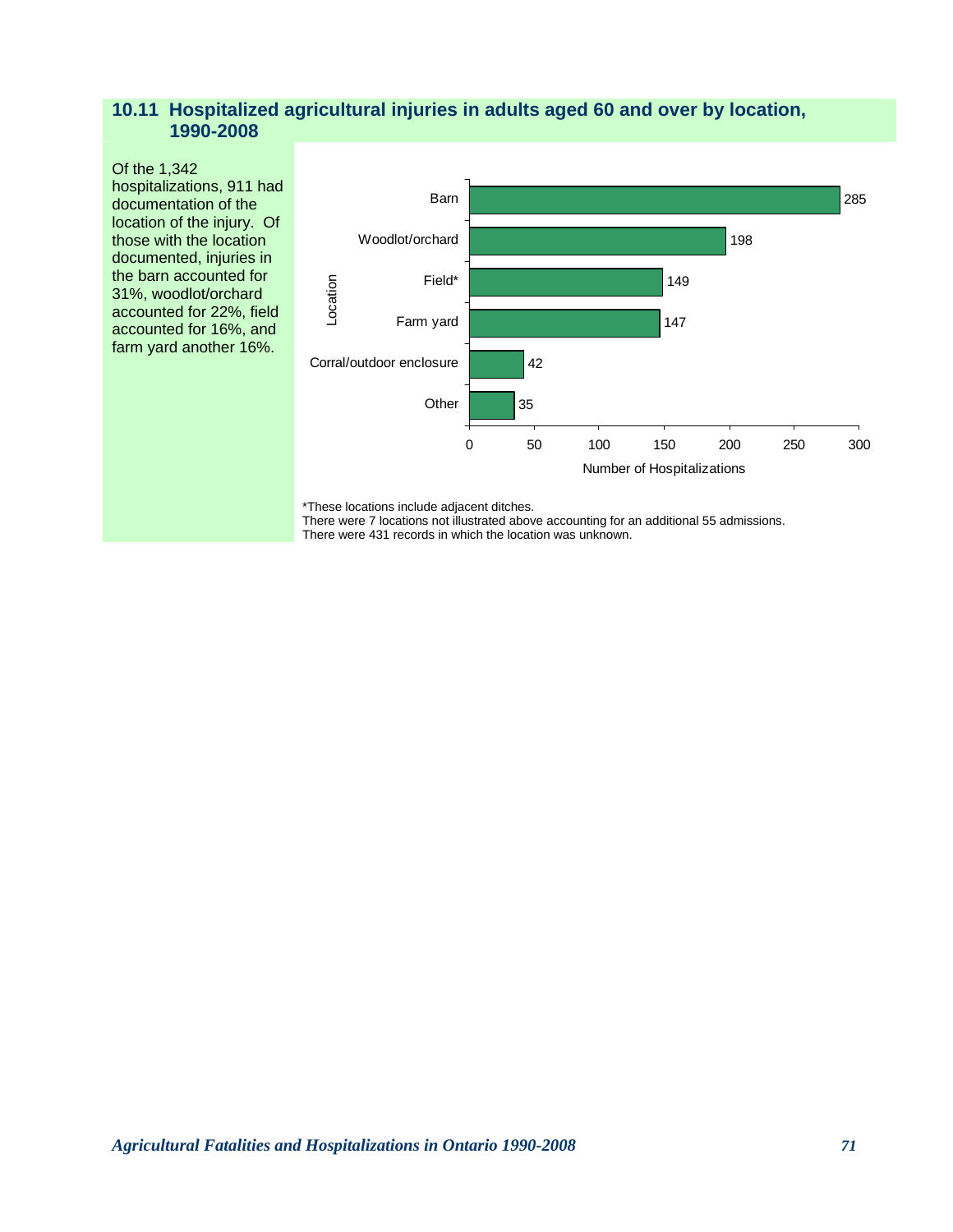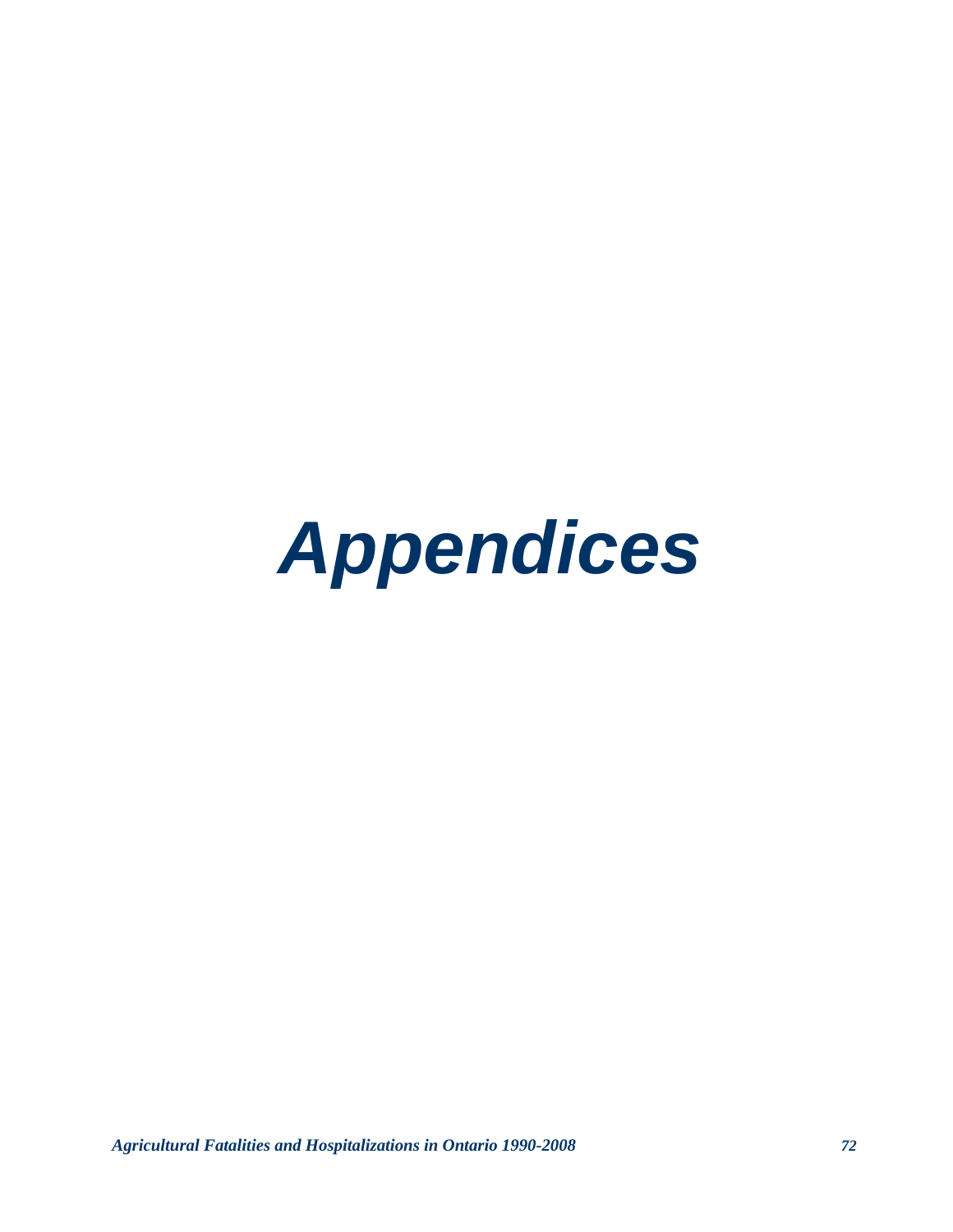# *Appendix A: Decision Rules*

# **Inclusion of deaths and injuries in the CAIR databases**

#### **Alcohol Involvement**

Fatal or hospitalized injuries where the victim was under the influence of alcohol were included in the databases if they involved agricultural work or an agricultural hazard.

#### **Deaths on Highways**

Fatal or hospitalized injuries on public highways that involved agricultural vehicles, agricultural machinery, farm workers or farm animals were included in the databases.

#### **Off-Road Vehicles**

Fatal or hospitalized injuries involving off-road vehicles such as ATVs, dirt bikes and dune buggies were included in the databases if they occurred on a farm or ranch and/or were involved agricultural work.

#### **Children at Play**

Fatal or hospitalized injuries in children who were playing in the agricultural workplace were included e.g., cases where a person engaged in agricultural work was unable to supervise a child whom he/she had taken to the agricultural workplace; cases where a child was killed or injured as a direct result of someone engaged in an agricultural work activity cases where a child was killed or injured due to a hazard of the farm or ranch environment such as a farm animal, dugout, manure pit, off-road vehicle etc.

#### **Assault and Deliberate Self-Injury**

Cases of assault and deliberate self-injury were excluded from the databases.

#### **Medical Conditions**

Deaths attributed to pre-existing medical conditions (e.g., previous seizure or heart attack) were excluded from the fatality database. Deaths where an agricultural injury (such as a fall from a machine) was immediately preceded by a significant medical event such as a stroke, seizure or heart attack, were also excluded. Deaths from a heart attack where the victim was engaged in strenuous agricultural work at the time of or immediately before the heart attack are included in the fatality database as "overexertion".

#### **Secondary Complications**

Deaths that occurred in hospital from secondary complications of agricultural injuries (e.g., embolism, respiratory distress) were included in the fatality database.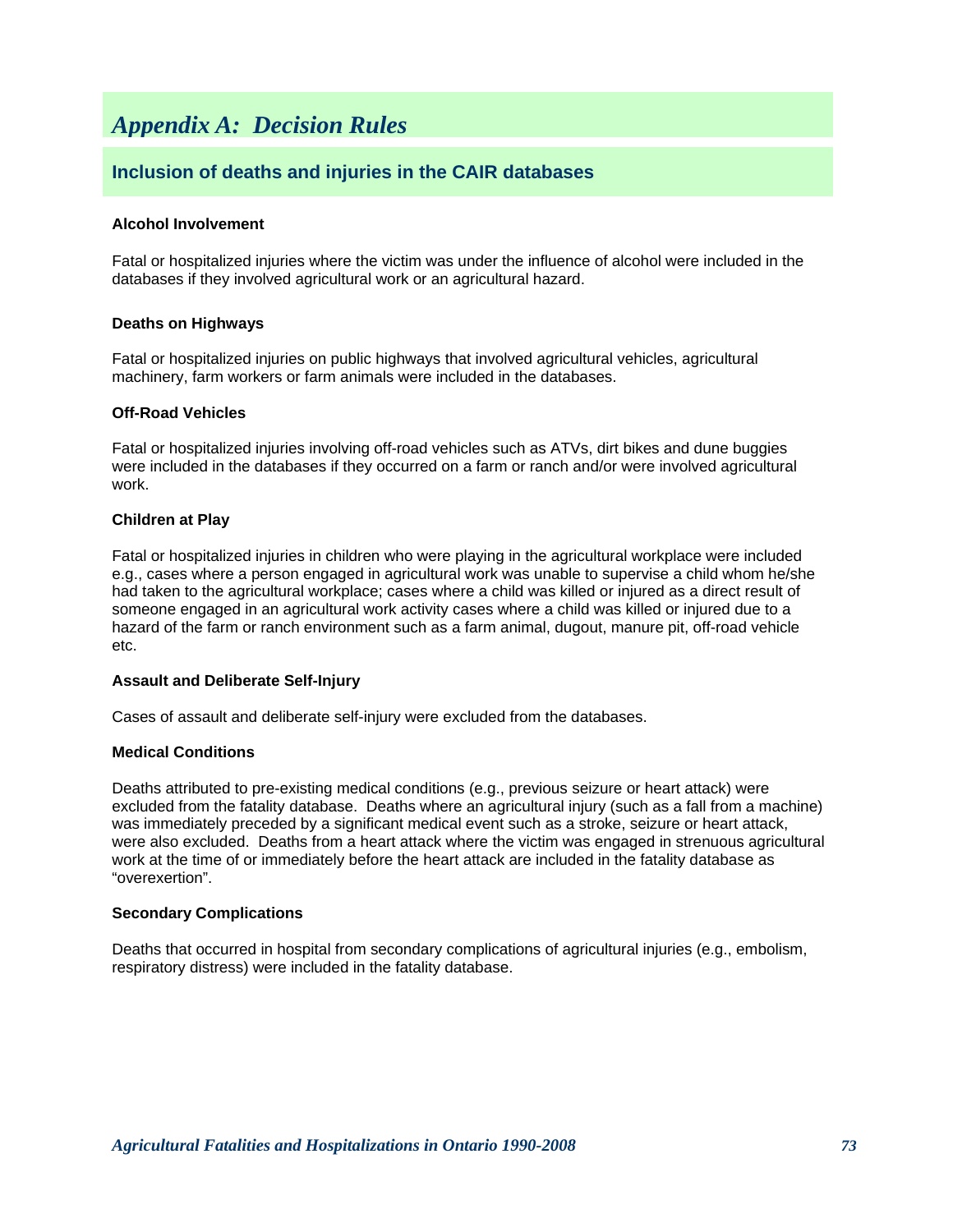# *Appendix B: Glossary and Definitions*

## *Agricultural fatalities*

CAIR defines an agricultural fatality as 1) Any unintentional injury resulting in death that occurs during activities related to the operation of a farm or ranch in Canada and/or 2) Any unintentional injury resulting in death that involves any hazard of a farm or ranch environment in Canada (excluding fatal non-work-related injuries that take place in the farm residence). This includes deaths that occur away from agricultural work locations if agricultural work is being done e.g., transporting livestock, supplies or harvested crops on public highways. It also includes collisions with farm animals on public highways. Deaths where victims are killed because a third party is engaged in agricultural work are also included.

## *Denominator data*

Data used as denominator values in rate calculations. If presented as a fraction, the lower half of an injury rate refers to the population exposed over a given period of time.

## *Farm*

In the Census of Agriculture, Statistics Canada defined a farm as *"any farm, ranch or other agricultural holding that produces at least one of the following agricultural products intended for sale: crops, livestock, poultry, animal products, greenhouse or nursery products, mushrooms, sod, honey, or maple syrup products."* (Canada Census of Agriculture, 1996, Statistics Canada).

#### *Hospitalized agricultural injuries:*

## *Machine-related agricultural injury (ICD 9)*

Agricultural machine-related injuries include cases admitted to an Ontario hospital, where the ICD 9 external cause of injury code on the hospital discharge record was E919.0, 'Injuries caused by agricultural machinery'. Cases with the location of injury 'farm' (ICD 9 CM place of occurrence code = E849.1 or ICD 9 CA 5th digit sub-classification "place of occurrence" code =1) are also included if the incident involved a machine or a motorized vehicle.

#### *Non-machine-related agricultural injury (ICD 9)*

Non-machine-related agricultural injuries include cases admitted to Ontario hospitals, where the injury occurred on a farm (ICD 9 CM place of occurrence code = E849.1 or ICD 9 CA 5th digit sub-classification "place of occurrence" code =1), as long as the injury did not involve a machine or vehicle.

#### *Machine-related agricultural injury (ICD 10)*

Agricultural machine-related injuries include cases admitted to an Ontario hospital, where the ICD 10 CA external cause of injury on the hospital discharge record was W30 'Contact with agricultural machinery' or V84X 'Transport accident – special vehicle mainly used in agriculture'. Cases coded with the location of injury 'farm' (ICD 10 CA place of occurrence code U98.7) are also included if the incident involved a machine or a motorized vehicle.

#### *Non-machine-related agricultural injury (ICD 10)*

Non-machine-related agricultural injuries include cases admitted to Ontario hospitals, where the injury occurred on a farm (ICD 10 CA place of occurrence code = U98.7), as long as the injury did not involve a machine or vehicle.

#### *Numerator data*

Data used as numerator values in rate calculations. If presented as a fraction, the top half of an injury rate refers to the number of cases (events) for a particular mechanism of injury and/or age group.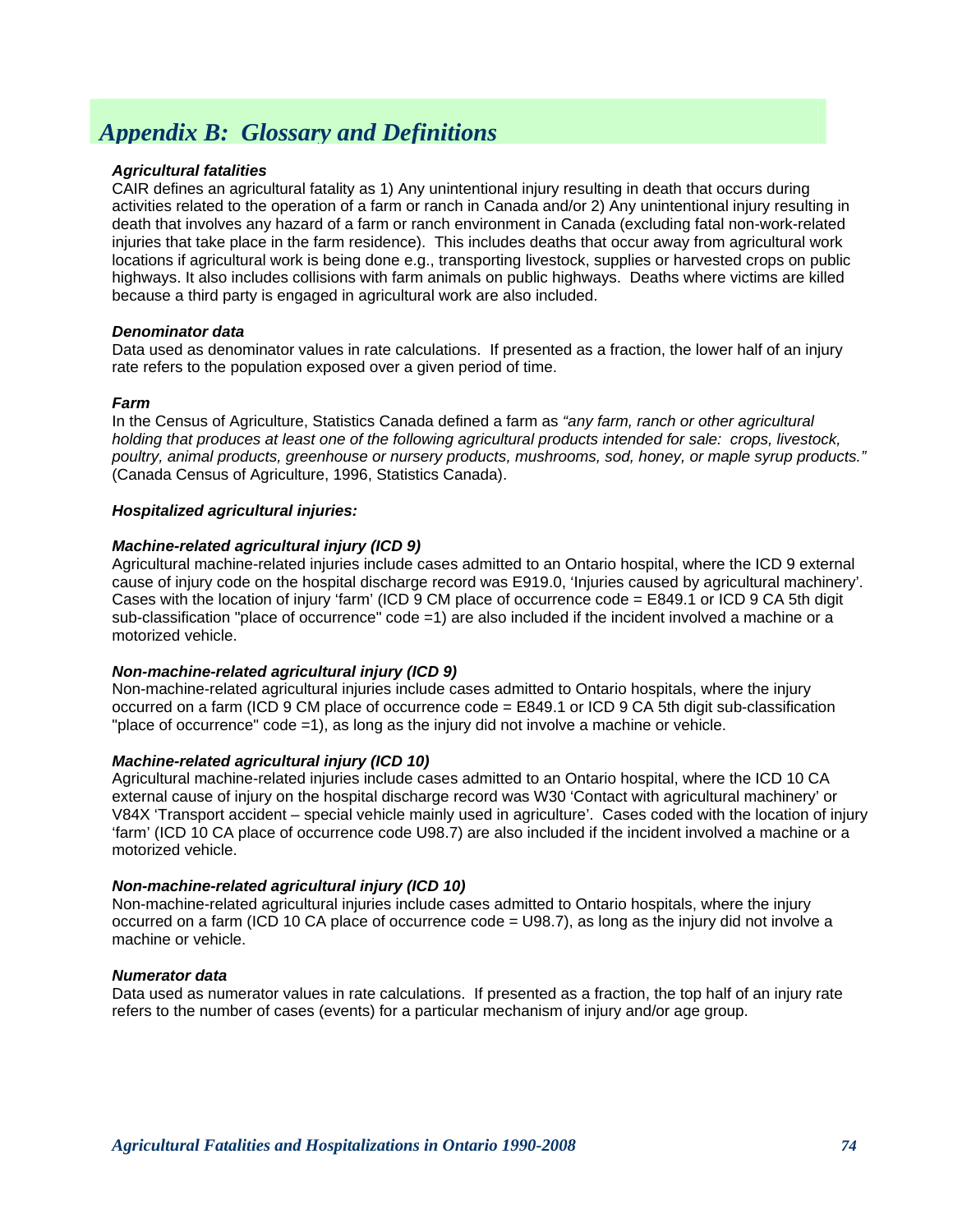## *Runover types:*

#### *Bystander runover*

A bystander is runover, pinned or struck by a manned machine, or by a machine or implement towed by it; this includes being runover while attempting to board a moving manned machine.

#### *Extra rider runover*

A passenger falls from a machine and is then runover, pinned or struck by the machine, or by a machine or implement towed by it.

## *Operator runover*

An operator falls from a machine and is then runover, pinned or struck by the machine, or by a machine or implement towed by it.

## *Unmanned runover*

A person is runover, pinned or struck by an unmanned machine, or by a machine or implement towed by it; this includes being runover while attempting to board a moving unmanned machine.

## **Study population**

All persons who live, work on, or visit an Ontario farm or ranch (as defined above), as well as all persons who are injured in other locations (such as public highways) as a result of agricultural activity.

## *Surveillance*

The ongoing systematic collection, analysis, interpretation and dissemination of health data.

## *Unintentional Injury*.

Unintentional injuries consist of that subset of injuries for which there is no evidence of predetermined intent.

To further identify the activities or circumstances surrounding the leading causes of the fatalities, additional analysis was done based on the documentation in the circumstances text field of the abstract.

#### **Activity prior to rollover**

- **Included transportation of goods/livestock**
- towing
- **Field work**
- **forestry**<br>• working
- working in the farm yard
- **•** recreation, moving
- road maintenance
- $\blacksquare$  extra rider
- unknown

#### **Cause of Rollover**

- **Travelling too close to the edge**
- **travelling on an incline, cornering**
- **falling from a ramp**
- **Example 2** carrying a heavy lead in a buck
- **dragging logs/implements**
- **pulling stumps/trees**
- **•** towing
- collision with an object
- rough terrain
- tractor arms/bucket caught on ground
- pulling heavy machine/trailer
- unknown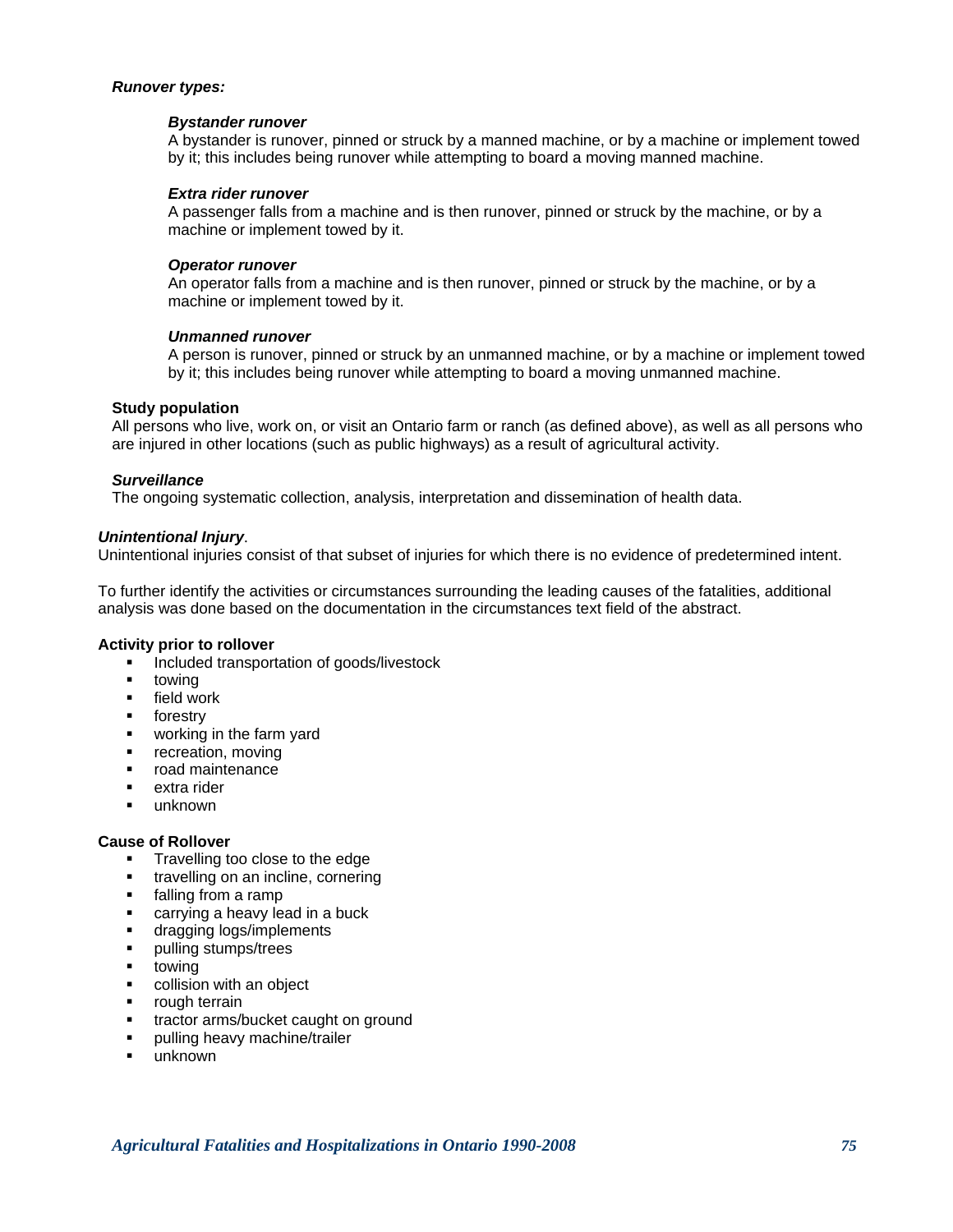#### **Activity prior to entanglement**

- **Maintenance/repairs/cleaning of equipment**
- checking on machine or contents
- **F** removing blockage from machinery
- **F** retrieving an item (not blocked)
- **fall into machine**
- **stepping/reaching over entanglement hazard**
- **starting machine**
- **•** bystander
- other activity near entanglement hazard,
- **unknown.**

## **Objects involved from injuries as a result of being pinned or struck by a machine or non-machine**

- bale (large round)
- **bale other**
- **tree, branch, log**
- collapsing building or structure
- other heavy non-machine object example: gate or door
- heavy machine (not under power)
- $\blacksquare$  truck box
- **•** bucket
- **Front end lower arms**
- Other heavy machine component
- **Knife or blade**
- **Baling or barbed wire**
- **Tool or part of tool (includes power tools)**
- Hook, tow rope or chain
- **Hitch or tongue**
- **Jacks or hydrolic lifts**
- Other non-machine object
- **Unknown**
- **•** Other machine-related object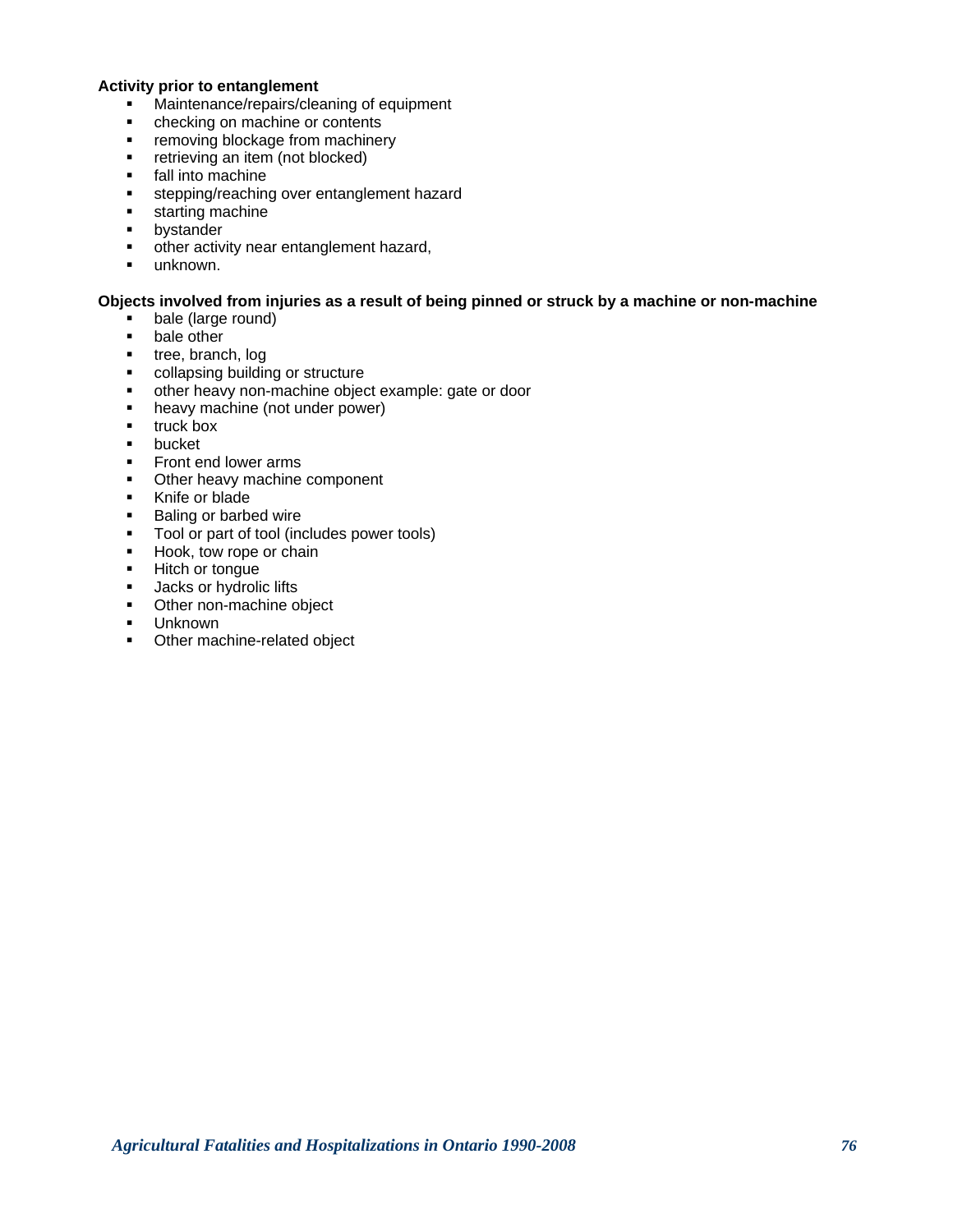# *Appendix C: CAIR's Agricultural Fatality Data Abstraction Form* **CAIR** · SBAC *CAIR FATAL FARM INJURIES – DATA ABSTRACTION FORM* cultural Injury Reporting<br>dans le secteur agricole en Canada

*Coroner's File #: \_\_\_\_\_\_-\_\_\_\_\_\_\_\_\_\_ CAIR ID: \_\_\_\_\_\_\_-\_\_\_\_\_\_\_-\_\_\_\_\_\_\_*   **year no. prov. year no.** 

**An Agricultural Fatality is:** 1) Any unintentional injury resulting in death that occurred during activities related to the operation of a farm or ranch and/or 2) Any unintentional injury resulting in death that involved any hazard of a farm or ranch environment in Canada (excluding fatal non work-related injuries that took place in the farm residence). This includes deaths that occurred away from agricultural work locations if agricultural work was being done; e.g., transporting livestock, supplies, workers or harvested crops on public highways. Deaths where victims were killed because a third party was engaged in agricultural work are also included.

| Age: _________                       | Birth Date: / /<br>dd<br>mm<br><b>YYYY</b>                      | Birth date missing (circle)? Yes<br>No.                                               |
|--------------------------------------|-----------------------------------------------------------------|---------------------------------------------------------------------------------------|
| Gender (circle): M F                 | Province: ___________                                           | County/Regional Municipality:                                                         |
|                                      | dd<br>mm<br><b>YYYY</b>                                         | _Date of Injury: ____/ ____/ ____ Weekday of Injury (circle): S M T W T F S           |
| Time of Injury _____________ (24:00) |                                                                 | Date of Death: $\frac{1}{\sqrt{2}}$ / $\frac{1}{\sqrt{2}}$<br>dd<br>mm<br><b>VVVV</b> |
|                                      | Source of data for case identification (circle all that apply): |                                                                                       |
| Coroner<br>1<br>4 RCMP / police      | 2 Medical Examiner<br>5 Registrar General                       | Media<br>3<br>Other<br>6.                                                             |

#### **A. DESCRIPTION OF INJURY EVENT**

Please include as many details as possible about the decedent's activity, task and location at the time of the incident. For falls and drownings, please describe exact location. For struck or pinned by object injuries, please specify object or machine component. For entanglements, please state whether clothing was involved. For tractor rollovers, please indicate whether the tractor had ROPS. For machine injuries, please describe the machine in as much detail as possible.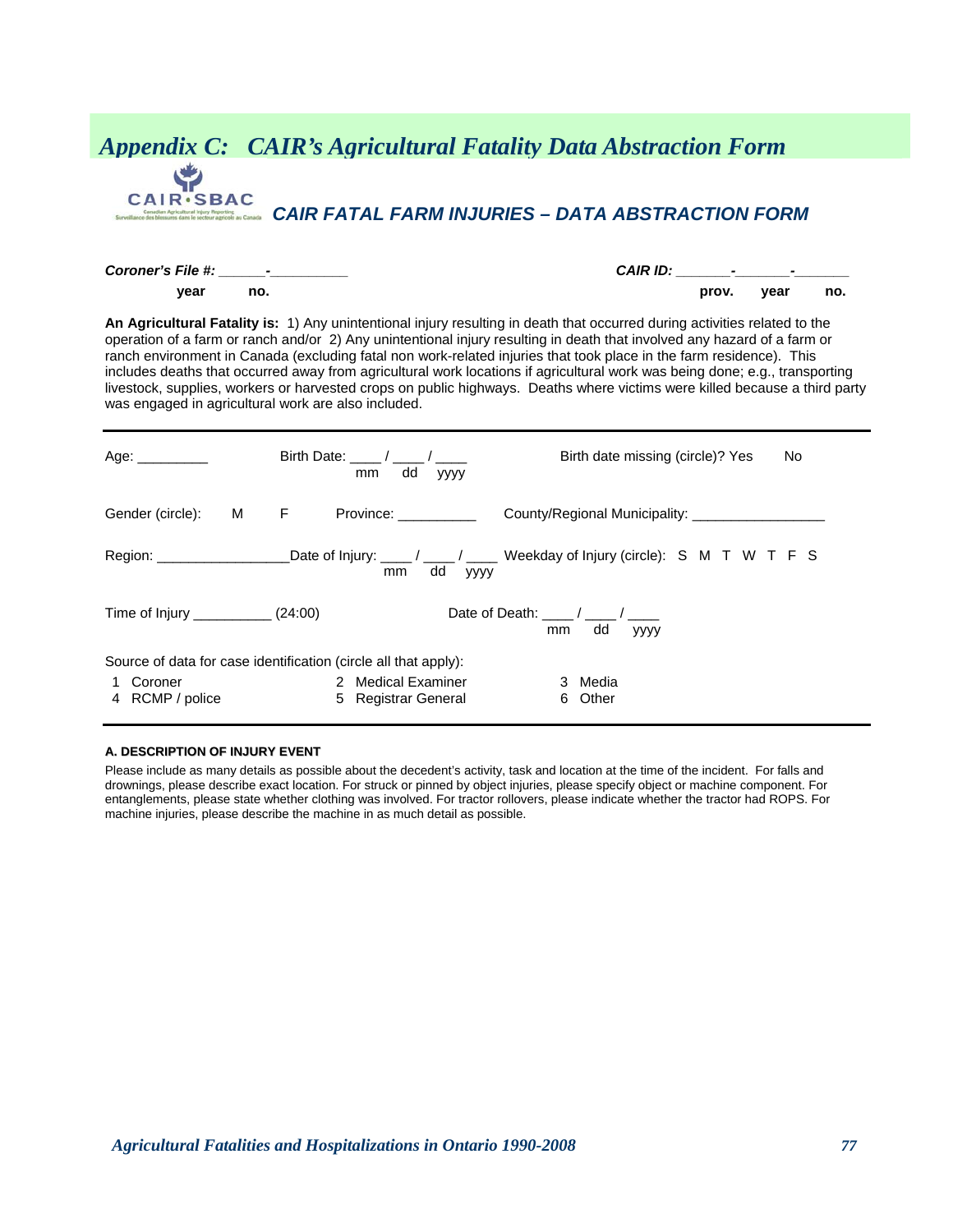#### If the injury was not machinery or vehicle related, complete Section B and then proceed to Section E.

If the injury was machinery or vehicle related, begin with Section C and continue.

| <b>B. CAUSE OF INJURY NOT MACHINERY OR</b><br><b>VEHICLE RELATED</b>                                                                                                                                                                                                                                                                                                                                                                                                                                                                                                      | <b>C. CAUSE OF INJURY MACHINERY OR</b><br><b>VEHICLE RELATED</b>                                                                                                                                                                                                                                                                                                                                                                                                                                                                                                                                                           | <b>D. TYPE OF MACHINERY</b>                                                                                                                                                                                                                                                                                                                           |
|---------------------------------------------------------------------------------------------------------------------------------------------------------------------------------------------------------------------------------------------------------------------------------------------------------------------------------------------------------------------------------------------------------------------------------------------------------------------------------------------------------------------------------------------------------------------------|----------------------------------------------------------------------------------------------------------------------------------------------------------------------------------------------------------------------------------------------------------------------------------------------------------------------------------------------------------------------------------------------------------------------------------------------------------------------------------------------------------------------------------------------------------------------------------------------------------------------------|-------------------------------------------------------------------------------------------------------------------------------------------------------------------------------------------------------------------------------------------------------------------------------------------------------------------------------------------------------|
| crushed or struck by animal. Specify animal:<br>1<br>$\overline{c}$<br>other type of animal injury. Specify animal:<br>3<br>fall from animal. Specify animal:                                                                                                                                                                                                                                                                                                                                                                                                             | 1<br>sideways rollover<br>2<br>backwards rollover<br>3<br>unspecified rollover<br>4<br>entangled/caught in machinery<br>5<br>pinned or struck by machine component<br>or collapsing machine (specify)                                                                                                                                                                                                                                                                                                                                                                                                                      | (Circle appropriate number if the injury event<br>was machinery or vehicle related)<br>tractor<br>1<br>2<br>auger. Specify whether freestanding,<br>attached to machine, or unknown (circle)<br>3<br>mower<br>4<br>power take off, specify machine PTO<br>attached to:                                                                                |
| 4<br>struck by non-machine object<br>5<br>struck against non-machine object<br>6<br>caught inside, under or between<br>non-machine objects<br>If 4 or 6, specify object:<br>7<br>fall from height. Give specific fall location:<br>8<br>fall on same level<br>9<br>jumped to lower level<br>10 overexertion<br>11<br>drowning<br>12 exposure to fire/explosion<br>13 contact with temperature extremes<br>14 contact with electric current<br>16 contact with radiation, caustic, toxic or<br>noxious substance by (circle):<br>inhalation ingestion absorption injection | 6<br>traffic collision on road or highway<br>7<br>operator fell from moving machine, not<br>runover, pinned, or struck by it<br>operator fell from moving machine, then<br>8<br>runover, pinned, or struck by it<br>9<br>passenger fell from moving machine,<br>not runover, pinned, or struck by it<br>10<br>passenger fell from moving machine,<br>then runover, pinned, or struck by it<br>11 alighted operator/other person runover,<br>pinned, or struck by unmanned machine<br>12 alighted passenger runover, pinned, or<br>struck by moving machine<br>13 bystander runover, pinned, or struck by<br>moving machine | 5<br>baler<br>6<br>farm wagon/trailer<br>7<br>combine<br>power tool (not chainsaw)<br>8<br>9<br>chainsaw<br>10 welder<br>11 harvester<br>12 plough/disk<br>13 hay elevator<br>14 manure spreader<br>15 bulldozer, bob cat, skid steer<br>16 motor vehicle. Specify:<br>17 off-road vehicle. Specify:<br>19 fencing equipment<br>20 spraying equipment |
| Specify agent:<br>18 asphyxiation by grain or soil. Specify:<br>19 firearm<br>77 other non machine related. Specify:<br>88 unknown non machine related<br>99 not applicable                                                                                                                                                                                                                                                                                                                                                                                               | 14 machine-related contact with electrical<br>current<br>15 machine related fire, explosion or burn<br>machine collision off-road<br>16<br>17<br>machine-related drowning<br>struck by object falling or propelled from<br>18<br>machine (specify)<br>20 runover, pinned, or struck by moving<br>machine - unspecified<br>other machine related. Specify:<br>77                                                                                                                                                                                                                                                            | 22 garden equipment<br>24 planting equipment<br>25 swather<br>26 rock picker<br>27 snow blower<br>28 airplane<br>77 other farm implement/machine. Specify:<br>88 unknown<br>99 not applicable                                                                                                                                                         |
| <b>E. IMMEDIATE LOCATION OF INJURY</b><br>Field (includes dry ditches next to field)<br>1<br>2<br>Barn<br>3<br>Silo/grain bin, (circle)<br>4<br>Shed                                                                                                                                                                                                                                                                                                                                                                                                                      | 88 unknown machine related<br>99 not applicable<br>If 5 or 18, specify object/component:                                                                                                                                                                                                                                                                                                                                                                                                                                                                                                                                   | H. METHOD OF DISCOVERY<br>Who found the deceased? (i.e. relationship<br>to deceased)                                                                                                                                                                                                                                                                  |
| 5<br>Farmyard<br>6<br>Road/highway (includes dry ditches)<br>$\overline{7}$<br>Driveway (includes dry ditches)<br>8<br>Farm house<br>9<br>Farm road (includes dry ditches)<br>10 Woods, orchard<br>11 Water source; includes water-filled ditch<br>dugout, manure lagoon, sewage pit, etc.<br>Specify:                                                                                                                                                                                                                                                                    | <b>G. RELATIONSHIP OF INJURED PERSON</b><br>TO FARM OWNER/OPERATOR<br>1<br>Operator<br>2<br>Spouse of farm operator<br>3<br>Child of farm operator<br>Other relative of farm operator. Specify:<br>4                                                                                                                                                                                                                                                                                                                                                                                                                       | Was the injury event witnessed? (circle)<br>Y N<br>(Indicate if the information is not available)<br>I. NATURE OF INJURY BY BODY PART<br>e.g., NI1 crush injury, BP1 chest.<br>(List from most to least serious injury, where<br>the most serious injury was the cause of<br>death.)                                                                  |
| 12 Corral/outdoor animal enclosure<br>13. Other unspecified ditch/embankment/dyke<br>14 Trench<br>77 Other location. Specify:                                                                                                                                                                                                                                                                                                                                                                                                                                             | 5<br>Hired worker<br>6<br>Spouse of hired worker<br>Child of hired worker<br>7<br>8<br>Other relative of hired worker. Specify:                                                                                                                                                                                                                                                                                                                                                                                                                                                                                            | Nature of injury 1:<br>Body part 1:                                                                                                                                                                                                                                                                                                                   |
| 88 Unknown                                                                                                                                                                                                                                                                                                                                                                                                                                                                                                                                                                | Other non-visiting child<br>9                                                                                                                                                                                                                                                                                                                                                                                                                                                                                                                                                                                              | Nature of injury 2:                                                                                                                                                                                                                                                                                                                                   |
| <b>F. LOCATION OF DEATH</b><br>Found dead<br>1                                                                                                                                                                                                                                                                                                                                                                                                                                                                                                                            | 10 Other non-visiting adult<br>11 Adult visitor or contractor<br>12 Child visitor                                                                                                                                                                                                                                                                                                                                                                                                                                                                                                                                          | Body part 2:                                                                                                                                                                                                                                                                                                                                          |
| 2<br>Died en route<br>Died in hospital<br>3                                                                                                                                                                                                                                                                                                                                                                                                                                                                                                                               | 77 Other relationship. Specify:                                                                                                                                                                                                                                                                                                                                                                                                                                                                                                                                                                                            | Nature of injury 3:                                                                                                                                                                                                                                                                                                                                   |
| 77 Other location of death. Specify:<br>88 Unknown                                                                                                                                                                                                                                                                                                                                                                                                                                                                                                                        | 88 Unknown                                                                                                                                                                                                                                                                                                                                                                                                                                                                                                                                                                                                                 | Body part 3:                                                                                                                                                                                                                                                                                                                                          |

J. REVIEW FOR CONSENSUS? (Circle) Yes No If yes, please explain the points needing consensus of opinion.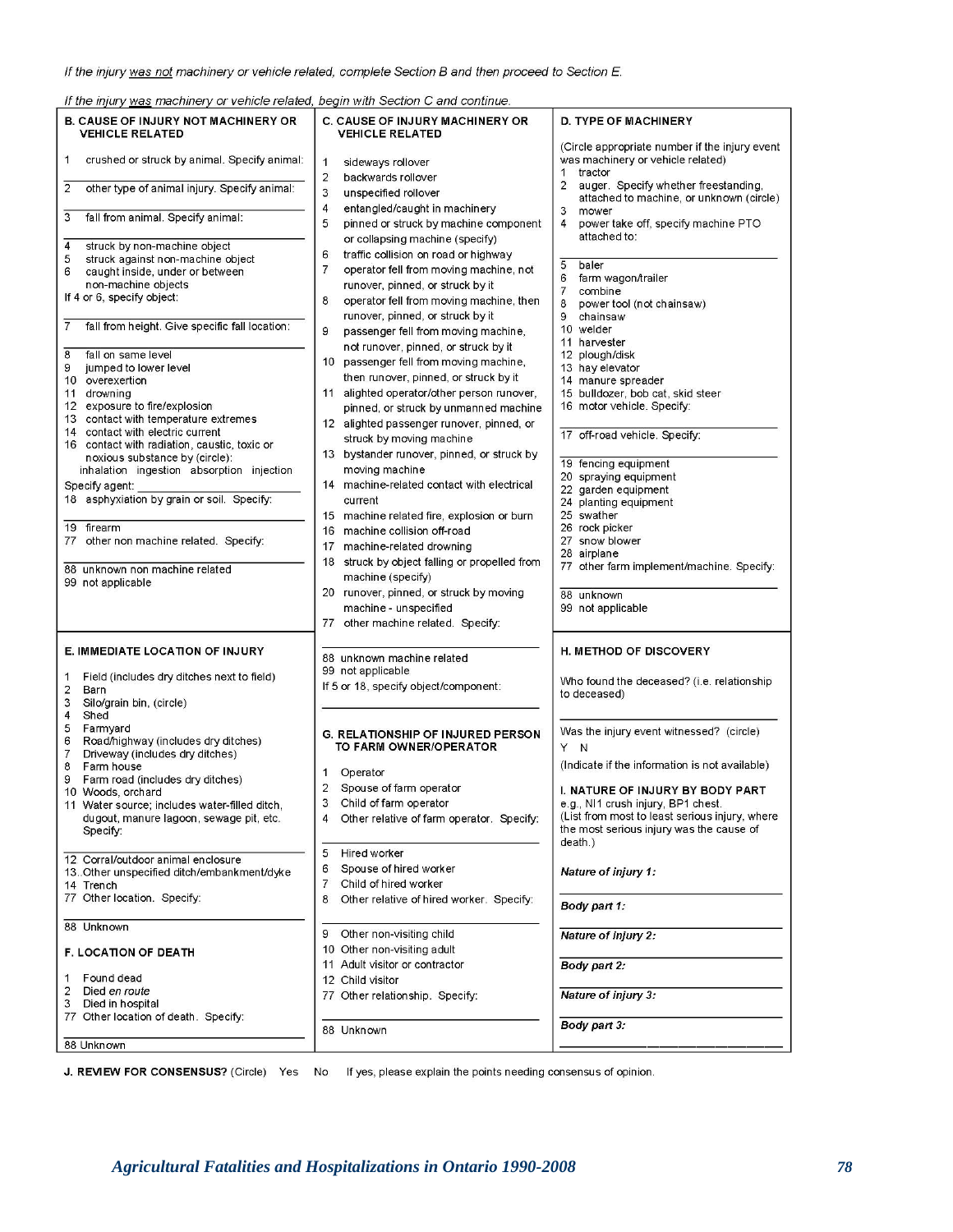

# *CAIR HOSPITALIZED FARM INJURIES – DATA ABSTRACTION FORM*

## ID: XX-XX-XXXX

Prov yr number

Instructions: The <respective provincial agency> has provided us with the hospital separation record for the following patient treated in your hospital for an agricultural injury. Please confirm the information below and provide us with the additional information requested on the back of this form. Thank you for your help.

#### **Hospital Information**

Chart number: Year: Institution code:

#### **Patient Information**

Date of birth: Sex:

#### Services

Date of admission: Date of discharge: Length of stay: Admission category: Ambulance required:

#### Injury Information

Main diagnostic code: Other diagnostic codes: External cause of injury code:

#### Is the above information correct? (circle number)

**YES** 1  $\overline{2}$ NO. Please comment on any corrections: Was this patient transferred from another hospital? (circle number) YES Please tell us which hospital: 1  $\overline{2}$ NO. Was this a readmission for a previous injury? (circle number) YES If yes, date of original admission: \_\_\_/ (dd/mm/yyyy) 1  $\mathfrak{p}$ NO<sub>1</sub>

If this was not a farm-related injury, please describe with as much detail as possible what type of injury this was:

1. Please describe in detail the circumstances of the injury event, including its location, and what the injured person was doing at the time of the injury:

2. Did the injury event involve a machine or vehicle? No complete section 1.

Yes complete section 2, parts A and B.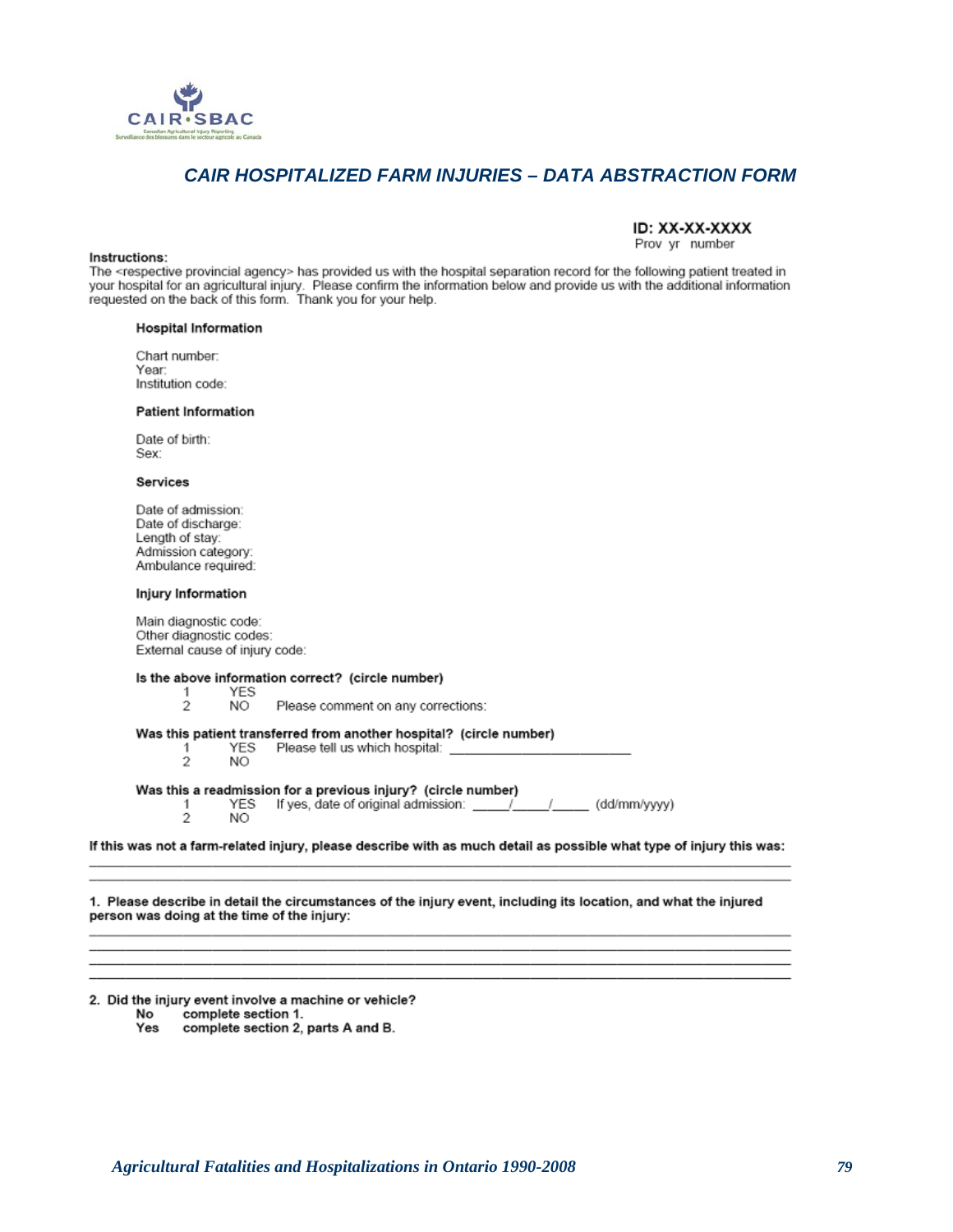| <b>SECTION 1 – NON-MACHINE</b>                                                                                            | <b>SECTION 2 - MACHINE/VEHICLE RELATED</b>                                                                                                                                        |                                                                                                          |  |  |  |
|---------------------------------------------------------------------------------------------------------------------------|-----------------------------------------------------------------------------------------------------------------------------------------------------------------------------------|----------------------------------------------------------------------------------------------------------|--|--|--|
| Cause of injury                                                                                                           | Part A Cause of injury                                                                                                                                                            | Part B Machine type                                                                                      |  |  |  |
| Animal-related<br>Specify animal:<br>1 crushed or struck by animal<br>2 other type of animal injury<br>3 fall from animal | Machine/vehicle rollover<br>1 sideways rollover<br>2 backwards rollover<br>3 unspecified rollover<br>4 Entangled in machine                                                       | Tractor<br>1<br>2 Auger<br>Specify whether freestanding,<br>attached to machine or unknown<br>3<br>Mower |  |  |  |
| Struck/caught by non-machine<br>object(s)<br>Specify object:                                                              | Struck by, against or pinned by<br>Specify:                                                                                                                                       | 4 Power take off. Specify machine<br>PTO attached to:                                                    |  |  |  |
| 4 struck by object<br>5 struck against object<br>6 caught inside/under/between<br>objects                                 | 5<br>pinned or struck by machine<br>component or collapsing machine<br>18 struck by object propelled or<br>falling from machine<br>23 struck against machine/machine<br>component | 5 Baler<br>6<br>Farm wagon/trailer<br>7<br>Combine<br>8<br>Power tool (except chainsaw)                  |  |  |  |
| Fall/Jump<br>Specify fall from where:                                                                                     | 6 Traffic collision (farm road or<br>highway)                                                                                                                                     | Chainsaw<br>9<br>10 Welder                                                                               |  |  |  |
| 7 fall from height<br>8 fall on same level<br>9 jumped to lower level                                                     | 14 Off-road collision with an object,<br>building or machine<br>Fall from moving machine, not run                                                                                 | 11 Harvester<br>12 Plough/disk<br>13 Hay elevators/conveyors                                             |  |  |  |
| 10 Overexertion                                                                                                           | over, pinned, or struck<br>7<br>operator                                                                                                                                          | 14 Manure spreader                                                                                       |  |  |  |
| 11 Near drowning<br>Specify where:                                                                                        | 9<br>passenger<br>Fall from machine, unspecified<br>15 unspecified whether the machine                                                                                            | 15 Bulldozer, bobcat, skid steer, FEL<br>16 Motor vehicle,<br>Specify type:                              |  |  |  |
| 12 Exposure to fire                                                                                                       | was moving and/or whether the<br>victim was the operator. (Assume<br>age 10 or less are extra riders).                                                                            | 17 Off-road vehicle,                                                                                     |  |  |  |
| 13 Exposure to temperature<br><b>Extremes</b>                                                                             | Fall from moving machine, then run<br>over, pinned, or struck                                                                                                                     | Specify type:                                                                                            |  |  |  |
| 14 Exposure to electric current                                                                                           | 8 operator                                                                                                                                                                        | 19 Fencing equipment                                                                                     |  |  |  |
| 16 Exposure to toxic substances<br>or allergens                                                                           | 10 passenger<br>16 person unspecified over age 10                                                                                                                                 | 20 Spraying equipment<br>21 Lawn mower                                                                   |  |  |  |
| Specify substance:                                                                                                        | Run over, pinned, or struck by<br>moving machine (no fall involved)<br>11 alighted operator                                                                                       | 22 Garden equipment<br>24 Planting equipment                                                             |  |  |  |
| Contact by: (circle)<br>inhalation ingestion absorption<br>injection                                                      | 12 alighted passenger<br>13 bystander                                                                                                                                             | 25 Swather<br>77 Other type, specify:                                                                    |  |  |  |
| 19 firearm-related injury                                                                                                 | 17 person unspecified<br>20 Fall from stationary machine                                                                                                                          | 88 Unknown machine                                                                                       |  |  |  |
| 77 other non-machine cause,<br>specify:                                                                                   | 21 Machine-related overexertion<br>22 Jumped from machine<br>24 Machine-related electrocution                                                                                     | 99 Does not apply (no machine)                                                                           |  |  |  |
| 88 Unknown, not machine related                                                                                           | 25 Machine-related fire/explosion<br>77 Other machine cause, specify:                                                                                                             |                                                                                                          |  |  |  |
| 99 Does not apply (machine-<br>related)                                                                                   | 88 Unknown machine-related<br>99 Does not apply (no machine)                                                                                                                      |                                                                                                          |  |  |  |

## Location

|   | Field (includes dry ditches)        |                | Farm house                                                                                                |
|---|-------------------------------------|----------------|-----------------------------------------------------------------------------------------------------------|
|   | Barn                                |                | Farm road (includes dry ditches)                                                                          |
|   | Silo/grain bin                      |                | 10 Woodlot, orchard                                                                                       |
| 4 | Shed                                |                | 11 Water source (any kind), manure lagoon, sewage pit etc. (specify)                                      |
| 5 | Farm vard                           |                | 12 Corral/outdoor animal enclosure                                                                        |
| 6 | Road/highway (includes dry ditches) | $\prime\prime$ | Other (specify)                                                                                           |
|   | Driveway (includes dry ditches)     | 88             | Unknown                                                                                                   |
|   |                                     |                | <b>DEVIEW FOR CONOFHOUOD</b> (similar May Ala Hissae planna contain a city and since accessore of pointer |

REVIEW FOR CONSENSUS? (circle) Yes No If yes, please explain points needing consensus of opinion.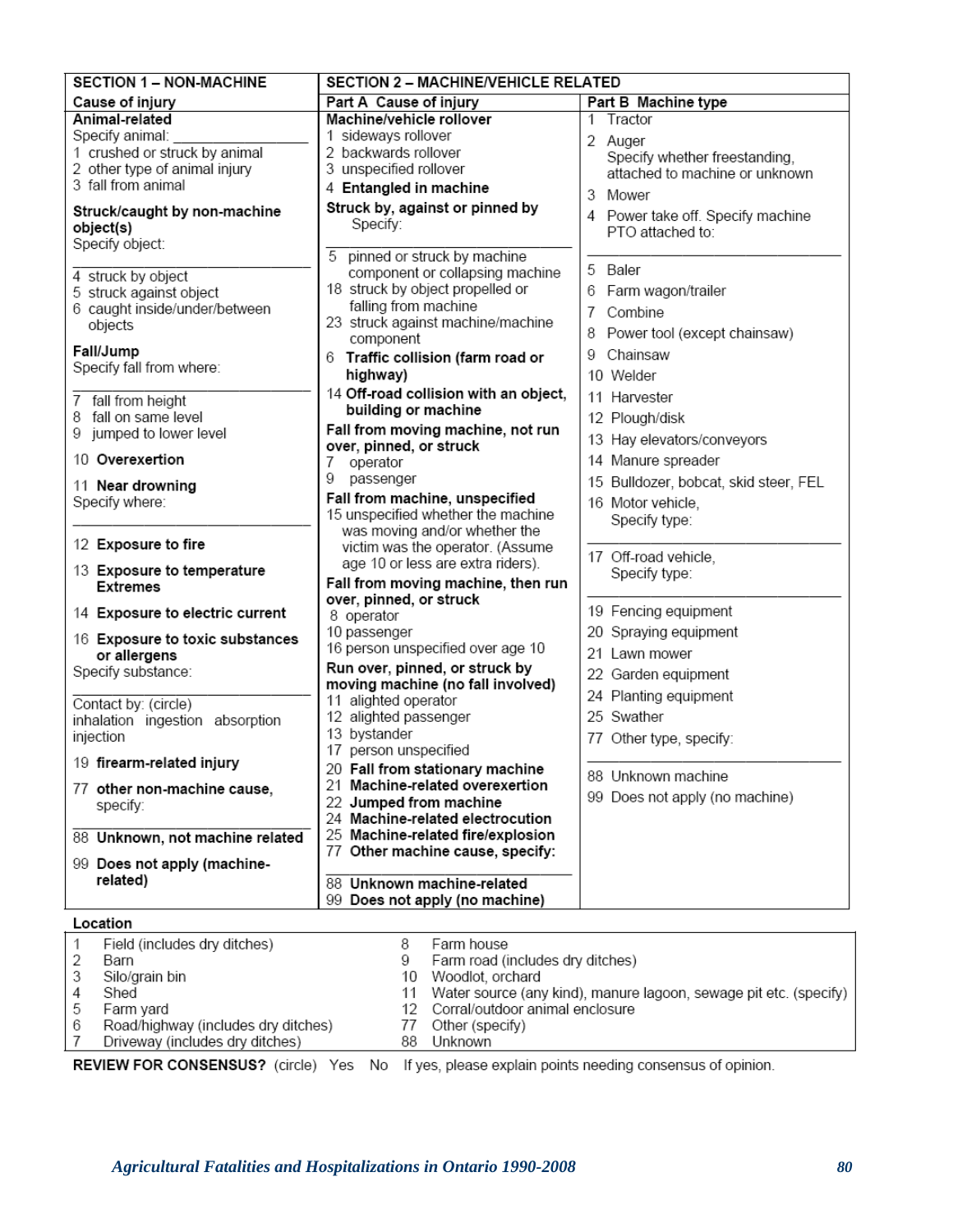# *Appendix D: Denominator Data*

| <b>Age Group</b> | 1990    | 1991    | 1992    | 1993    | 1994    | 1995    | 1996    | 1997     | 1998    | 1999    |
|------------------|---------|---------|---------|---------|---------|---------|---------|----------|---------|---------|
| $1 - 4$          | 16593   | 16012   | 15427   | 14844   | 14263   | 13680   | 13095   | 12512    | 11929   | 11346   |
| $5-9$            | 21601   | 20922   | 20239   | 19558   | 18877   | 18196   | 17515   | 16834    | 16153   | 15472   |
| $10 - 14$        | 25680   | 24930   | 24180   | 23432   | 22680   | 21930   | 21180   | 20430    | 19680   | 18930   |
| 15-19            | 23348   | 22865   | 22372   | 21899   | 21415   | 20937   | 20465   | 19987    | 19514   | 19036   |
| 20-29            | 33492   | 31860   | 30103   | 28881   | 27704   | 26397   | 25055   | 23943    | 23336   | 22699   |
| 30-39            | 44374   | 42445   | 40756   | 39227   | 37873   | 36399   | 34965   | 33751    | 32467   | 31283   |
| 40-49            | 41181   | 40480   | 39794   | 39148   | 38797   | 38101   | 37775   | 37524    | 36893   | 36177   |
| 50-59            | 31950   | 31495   | 31095   | 30685   | 30365   | 29980   | 29705   | 29440    | 29010   | 28580   |
| 60-69            | 24376   | 23769   | 23157   | 22555   | 21943   | 21336   | 20724   | 20132    | 19521   | 18903   |
| 70-79            | 9891    | 9834    | 9769    | 9708    | 9647    | 9586    | 9525    | 9464     | 9403    | 9346    |
| >80              | 2058    | 2105    | 2152    | 2199    | 2248    | 2293    | 2340    | 2387     | 2434    | 2481    |
| blank            | 0       | 0       | 0       | 0       | 0       | 0       | 0       | $\Omega$ | 0       | 0       |
| Total            | 274.544 | 266,717 | 259,044 | 252,136 | 245,812 | 238,835 | 232,344 | 226,404  | 220,340 | 214.253 |

## **Ontario Farm Populations by Age Group and Year Including Temporary Foreign Workers**

| <b>Age Group</b> | 2000    | 2001    | 2002    | 2003    | 2004    | 2005    | 2006    | 2007    | 2008    | <b>Total</b> |
|------------------|---------|---------|---------|---------|---------|---------|---------|---------|---------|--------------|
| $1 - 4$          | 10763   | 10180   | 9834    | 9488    | 9142    | 8796    | 8450    | 8104    | 7758    | 222216       |
| $5-9$            | 14791   | 14110   | 13516   | 12922   | 12328   | 11734   | 11140   | 10546   | 9952    | 296406       |
| $10 - 14$        | 18180   | 17430   | 16943   | 16454   | 15963   | 15474   | 14985   | 14496   | 14007   | 366984       |
| 15-19            | 18563   | 18075   | 17970   | 17850   | 17745   | 17635   | 17525   | 17415   | 17315   | 371931       |
| 20-29            | 22067   | 21245   | 21221   | 21352   | 21423   | 21624   | 21785   | 22046   | 22212   | 468445       |
| 30-39            | 29864   | 28570   | 27109   | 25558   | 24147   | 22911   | 21410   | 20089   | 18813   | 592011       |
| 40-49            | 35871   | 35690   | 35600   | 35635   | 35740   | 35895   | 35940   | 36185   | 36145   | 708571       |
| 50-59            | 28180   | 27840   | 28361   | 28927   | 29518   | 30044   | 30630   | 31241   | 31827   | 568873       |
| 60-69            | 18307   | 17700   | 18089   | 18503   | 18907   | 19331   | 19720   | 20134   | 20558   | 387665       |
| 70-79            | 9287    | 9222    | 9383    | 9540    | 9695    | 9852    | 10009   | 10167   | 10326   | 183654       |
| >80              | 2528    | 2575    | 2759    | 2942    | 3124    | 3307    | 3490    | 3673    | 3856    | 50951        |
| blank            | 0       | 0       | 0       | 0       | 0       | 0       | 0       | 0       | 0       | 0            |
| Total            | 208,401 | 202,637 | 200,785 | 199,171 | 197,732 | 196,603 | 195,084 | 194,096 | 192,769 | 4,217,707    |

Denominators for these rate calculations are taken from the 1996, 2001 and 2006 Canada Census of Agriculture and extrapolated for the years in which the census was not performed. In addition to the Canada Census of Agriculture population, temporary foreign workers under the seasonal agriculture workers program from Citizenship & Immigration Canada were including.

Note: Statistics Canada randomly rounds category totals up or down by a factor of five.

Statistics Canada information is used with the permission of Statistics Canada. Users are forbidden to copy the data and redisseminate them, in an *original or modified form, for commercial purposes, without the expressed permission of Statistics Canada. Information on the availability of the wide range of data from Statistics Canada can be obtained from Statistics Canada's Regional Offices, its World Wide Web site at http://www.statcan.ca, and its toll-free access number 1-800-263-1136.*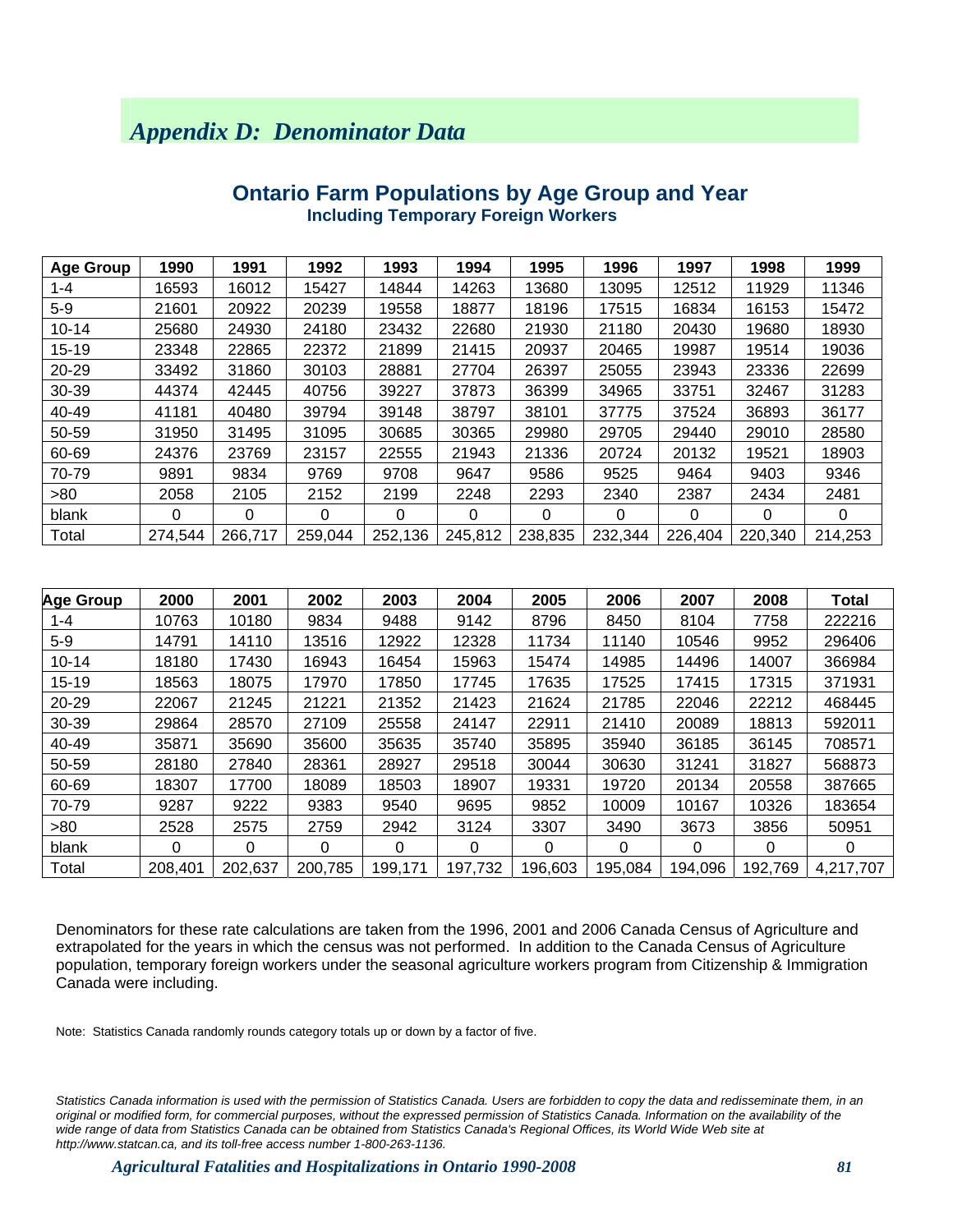# *Appendix E: CAIR Collaborators as of August, 2011*

| <b>National Office/ Alberta</b> | Ms. Kathy Belton, MEd, CAIR Co-Director<br><b>Associate Director</b><br>Alberta Centre for Injury Control & Research<br>4075 RTF 8308-114 Street<br>University of Alberta<br>Edmonton, Alberta T6G 2E1<br>Tel. (780) 492-6019<br>Fax (780) 492-7154<br>E-mail: kathy.belton@ualberta.ca |
|---------------------------------|-----------------------------------------------------------------------------------------------------------------------------------------------------------------------------------------------------------------------------------------------------------------------------------------|
|                                 | Dr. Don Voaklander<br><b>Professor Associate</b><br>Director, Alberta Centre for Injury Control & Research<br>School of Public Health<br>University of Alberta<br>Edmonton AB T6G 2E1<br>Tel. (780) 492-0454<br>Fax (780) 492 7154<br>E-mail: don.voaklander@ualberta.ca                |
|                                 | Ms. Colleen Drul<br><b>National Coordinator</b><br>Injury Data Analyst<br>Alberta Centre for Injury Control & Research<br>School of Public Health<br>University of Alberta<br>Edmonton AB T6G 2E1<br>Tel. (780) 492-9764<br>Fax (780) 492 7154<br>E-mail: colleen.drul@ualberta.ca      |
| <b>British Columbia</b>         | Dr. Ian Pike<br>Assistant Profession, Department of Pediatrics<br>University of British Columbia<br>Director, British Columbia Injury Research and Prevention Unit<br>L408 4480 Oak Street<br>Vancouver, BC V6H 3V4<br>Tel (604) 875-3776<br>Fax (604) 875-3569                         |
| <b>Saskatchewan</b>             | Ms. Louise Hagel<br>Canadian Centre for Health and Safety in Agriculture                                                                                                                                                                                                                |

<sup>c</sup>anadian Centre for Health and Safety in Agriculture, University of Saskatchewan Wing 3E, Royal University Hospital Saskatoon, Saskatchewan S7N 0W8 Tel. (306) 966-6648 Fax (306) 966-8799 E-mail: niels.koehncke@sask.usask.ca E-mail: hagell@sask.usask.ca

*Agricultural Fatalities and Hospitalizations in Ontario 1990-2008 82*